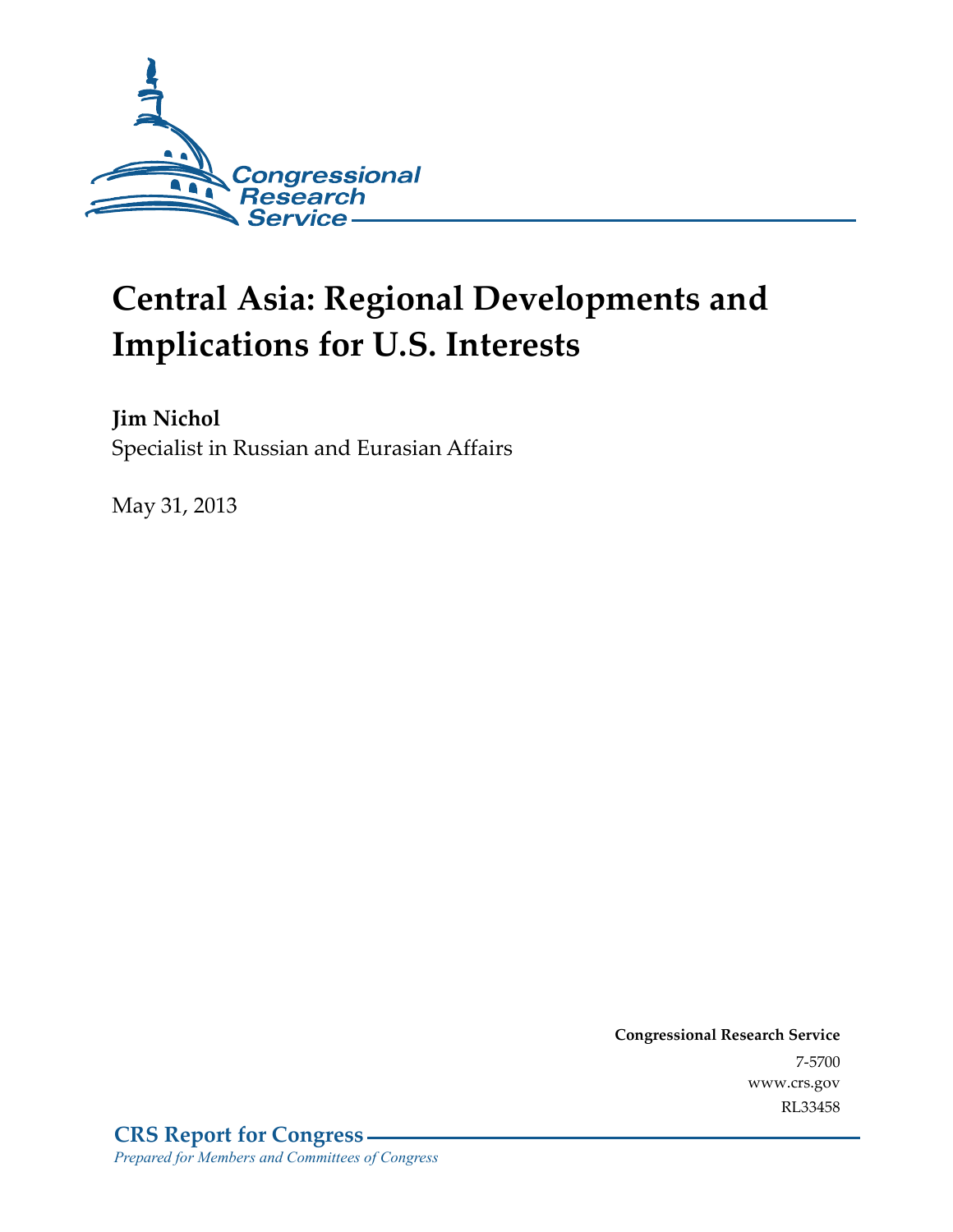## **Summary**

U.S. policy toward the Central Asian states has aimed at facilitating their cooperation with U.S. and NATO stabilization efforts in Afghanistan and their efforts to combat terrorism; proliferation; and trafficking in arms, drugs, and persons. Other U.S. objectives have included promoting free markets, democratization, human rights, energy development, and the forging of East-West and Central Asia-South Asia trade links. Such policies aim to help the states become what various U.S. administrations have considered to be responsible members of the international community rather than to degenerate into xenophobic, extremist, and anti-Western regimes that contribute to wider regional conflict and instability.

Soon after the terrorist attacks on the United States on September 11, 2001, all the Central Asian "front-line" states offered over-flight and other support for coalition anti-terrorism operations in Afghanistan. Kyrgyzstan, Tajikistan, and Uzbekistan hosted coalition troops and provided access to airbases. In 2003, Kazakhstan and Uzbekistan also endorsed coalition military action in Iraq. About two dozen Kazakhstani troops served in Iraq until late 2008. Uzbekistan rescinded U.S. basing rights to support operations in Afghanistan in 2005 after the United States criticized the reported killing of civilians in the town of Andijon. In early 2009, Kyrgyzstan ordered a U.S. base in that country to close, allegedly because of Russian inducements and U.S. reluctance to meet Kyrgyz requests for greatly increased lease payments. An agreement on continued U.S. use of the Manas Transit Center was reached in June 2009. The Kyrgyz leadership has declared that it will not extend the basing agreement when it comes up for renewal in 2014. In recent years, most of the regional states also participate in the Northern Distribution Network for the transport of U.S. and NATO supplies into and out of Afghanistan.

Policymakers have tailored U.S. policy in Central Asia to the varying characteristics of these states. U.S. interests in Kazakhstan have included securing and eliminating Soviet-era nuclear and biological weapons materials and facilities. U.S. energy firms have invested in oil and natural gas development in Kazakhstan and Turkmenistan, and successive administrations have backed diverse export routes to the West for these resources. U.S. policy toward Kyrgyzstan has long included support for its civil society. In Tajikistan, the United States focuses on developmental assistance to bolster the fragile economy and address high poverty rates. Tajikistan and Kyrgyzstan, as well as the region, can gain economically if water resources are properly developed and managed. U.S. relations with Uzbekistan—the most populous state in the heart of the region—were cool after 2005, but recently have improved. Congress has been at the forefront in advocating increased U.S. ties with Central Asia, and in providing backing for the region for the transit of equipment and supplies for U.S.-led stabilization efforts in Afghanistan. Congress has pursued these goals through hearings and legislation on humanitarian, economic, and democratization assistance; security issues; and human rights.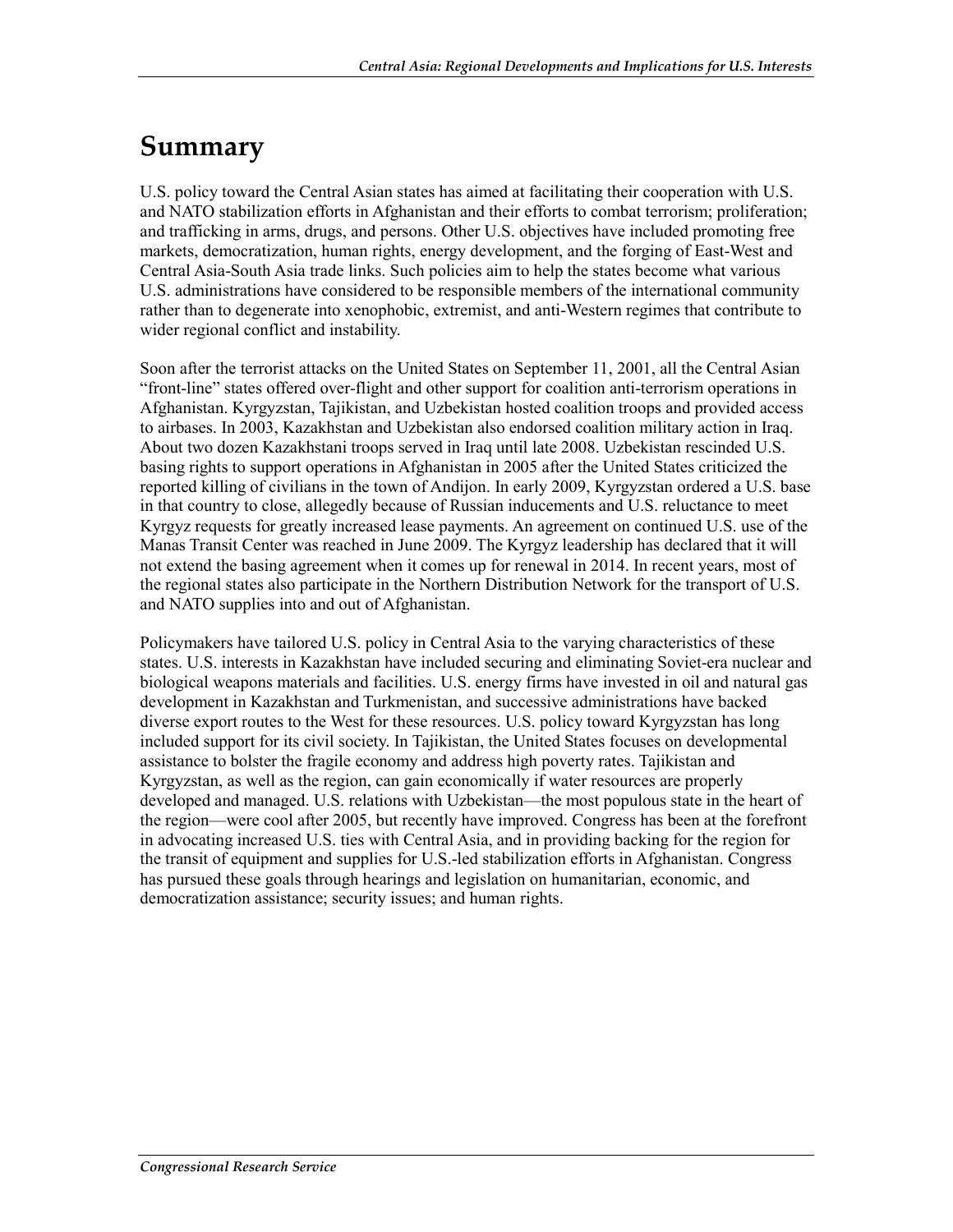During the 113<sup>th</sup> Congress, the Members may review assistance for bolstering regional border and customs controls and other safeguards to prevent the proliferation of weapons of mass destruction (WMD), combating trafficking in persons and drugs, encouraging regional integration with South Asia and Europe, advancing energy and other resource security, and countering terrorism. Support for these goals also has been viewed as contributing to U.S. and NATO stabilization and reconstruction efforts in Afghanistan. For several years, Congress has placed conditions on assistance to Kazakhstan and Uzbekistan because of concerns about human rights abuses and lagging democratization (the Secretary of State may waive such conditions). Congress will continue to consider how to balance these varied U.S. interests in the region as U.S. and NATO military operations wind down in Afghanistan.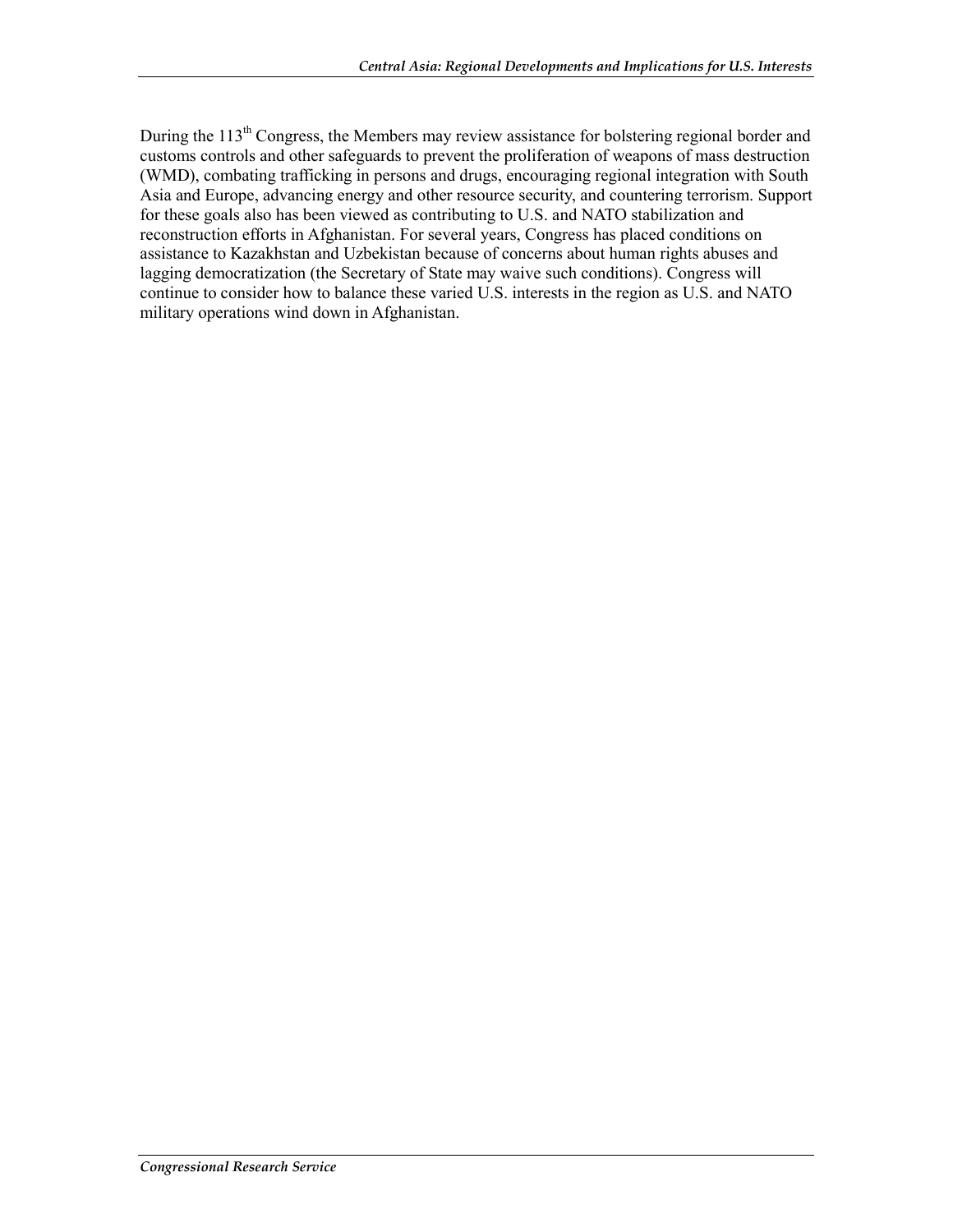## Contents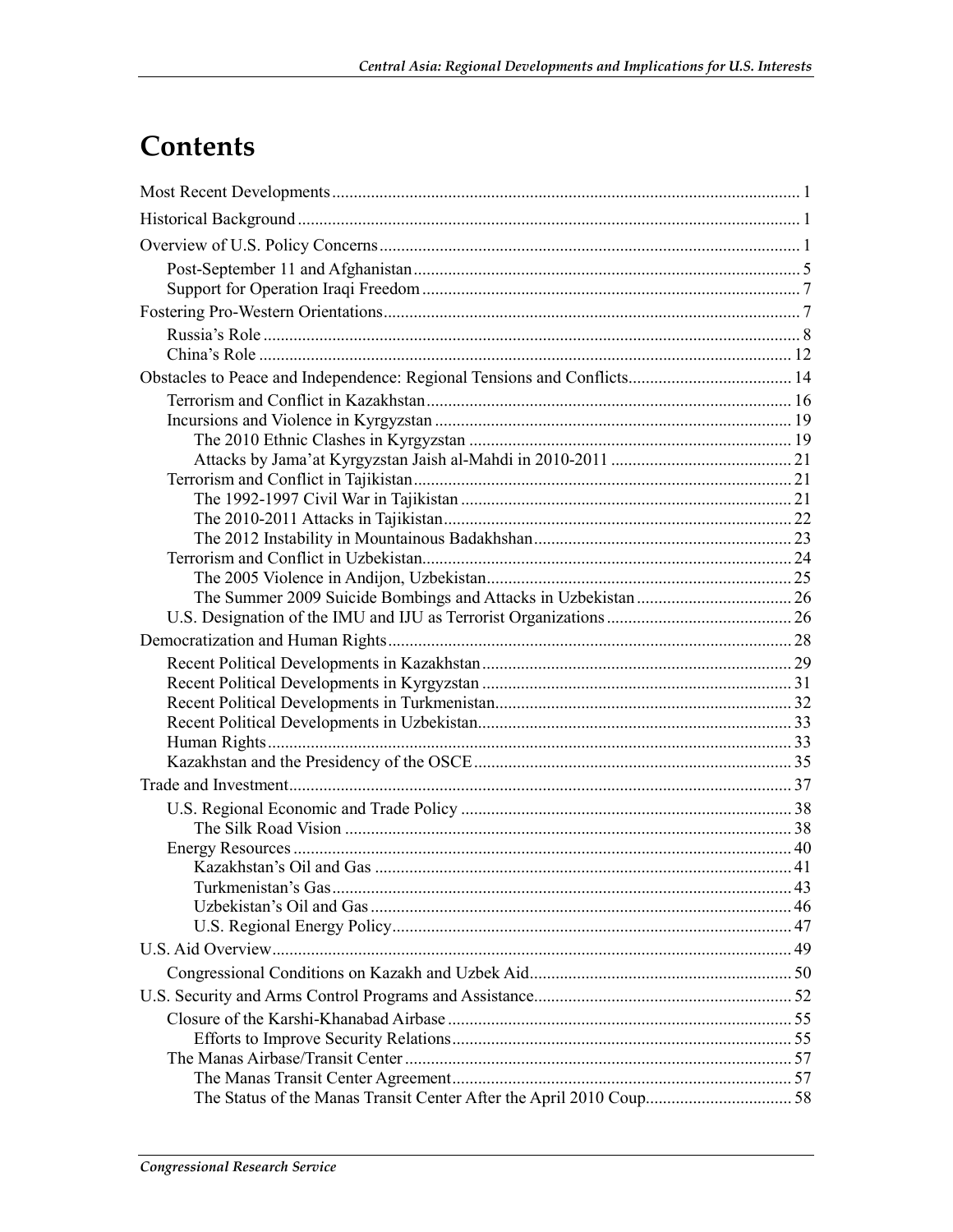### **Figures**

| Figure 1. Central Asia: Kazakhstan, Kyrgyzstan, Tajikistan, Turkmenistan, and |  |
|-------------------------------------------------------------------------------|--|
|                                                                               |  |

### **Tables**

| Table 3. U.S. Assistance to Central Asia, FY2002-FY2010 (and Totals, FY1992-FY2010) 66 |  |
|----------------------------------------------------------------------------------------|--|

### **Contacts**

|--|--|--|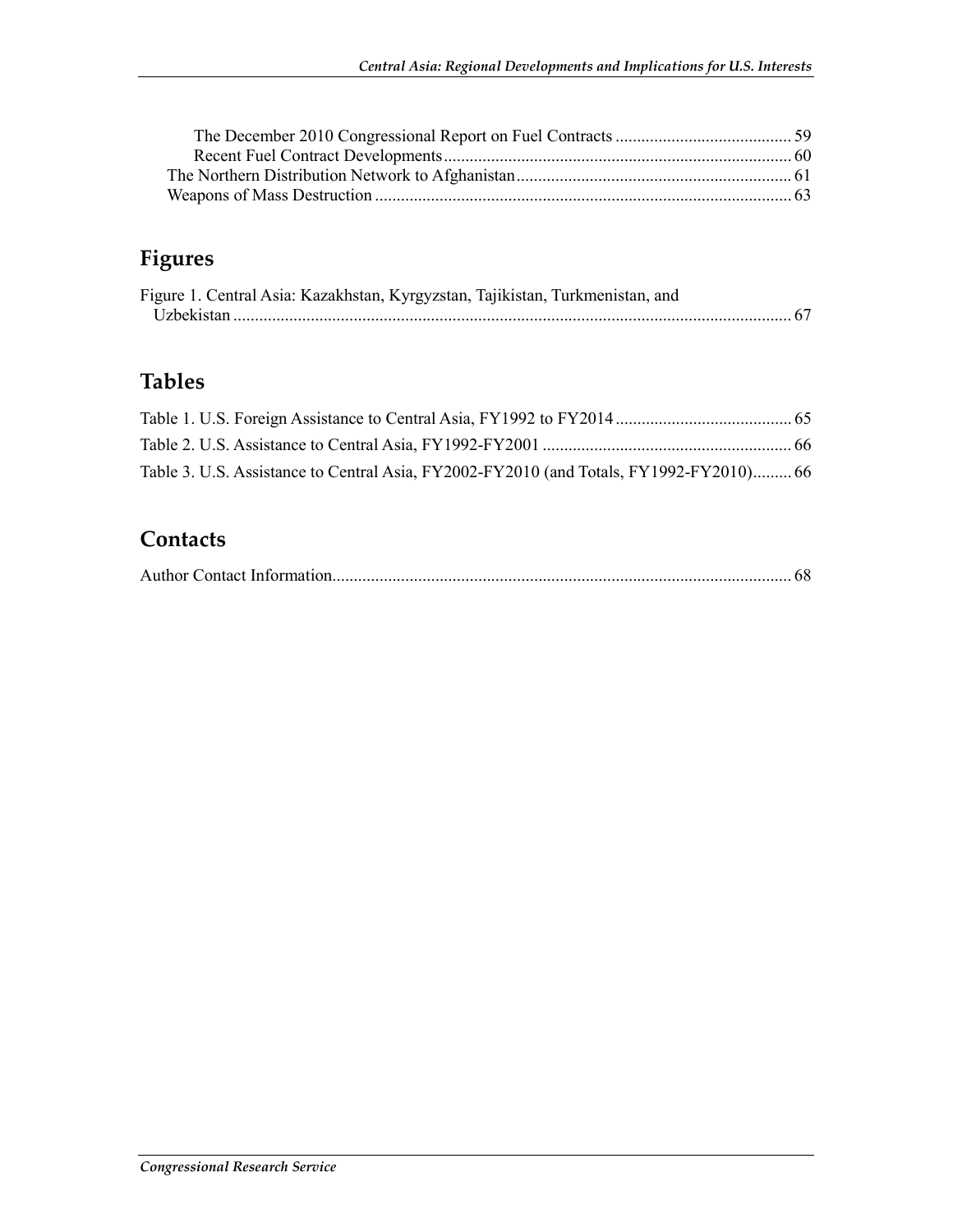## **Most Recent Developments**

In early April 2013, Dushanbe city council member, businessman, and former Industry Minister Zaid Saidov announced an initiative to form the opposition New Tajikistan Party. On May 19, 2013, he was detained on charges of fraud, bribery, and abuse of power that allegedly took place during his time as minister in 2002-2006. He also initially was charged with polygamy. Many observers viewed the charges as politically motivated to block the possible participation of the nascent party in the prospective November 2013 presidential and 2015 legislative elections.

Russian security forces raided an apartment near Moscow on May 20, 2013, and killed two alleged members of the Islamic Movement of Uzbekistan (IMU) terrorist group and arrested a third. Russian media reported that the alleged IMU members were Russian citizens who were trained in camps in Pakistan and who were planning to carry out terrorist acts in Moscow.

## **Historical Background**

Central Asia consists of Kazakhstan, Kyrgyzstan, Tajikistan, Turkmenistan, and Uzbekistan; it borders Russia, China, the Middle East, and South Asia. The major peoples of all but Tajikistan speak Turkic languages (the Tajiks speak an Iranian language), and most are Sunni Muslims (some Tajiks are Shiia Muslims). Most are closely related historically and culturally. By the late 19<sup>th</sup> century, Russian tsars had conquered the last independent khanates and nomadic lands of Central Asia. By the early 1920s, Soviet power had been imposed; by 1936, five "Soviet Socialist Republics" had been created. Upon the collapse of the Soviet Union in December 1991, they gained independence.<sup>1</sup>

## **Overview of U.S. Policy Concerns**

After the collapse of the Soviet Union at the end of 1991, then-President George H. W. Bush sent the "FREEDOM Support Act" (FSA) aid authorization to Congress, which was amended and signed into law in October 1992 (P.L. 102-511; aid provisions were included as Part I, Chapter 11 of the Foreign Assistance Act of 1961, P.L. 87-195). In 1999, congressional concerns led to passage of the "Silk Road Strategy Act" (P.L. 106-113), which authorized enhanced policy and aid to support conflict amelioration, humanitarian needs, economic development, transport and communications, border controls, democracy, and the creation of civil societies in the South Caucasus and Central Asia. Since FY2003, Congress has conditioned foreign assistance to Kazakhstan and Uzbekistan on their progress in respecting human rights (with national security waivers for Kazakhstan, and more recently, for Uzbekistan) (see below, "Congressional Conditions on Kazakh and Uzbek Aid"). Since FY2012, the Administration has included assistance to Central Asia under the authority of the Economic Support Fund (Part II, Chapter 4 of the Foreign Assistance Act of 1961, P.L. 87-195).

<sup>&</sup>lt;sup>1</sup> See CRS Report 97-1058, *Kazakhstan: Recent Developments and U.S. Interests*, by Jim Nichol; CRS Report 97-690, *Kyrgyzstan: Recent Developments and U.S. Interests*, by Jim Nichol; CRS Report 98-594, *Tajikistan: Recent Developments and U.S. Interests*, by Jim Nichol, CRS Report 97-1055, *Turkmenistan: Recent Developments and U.S. Interests*, by Jim Nichol, and CRS Report RS21238, *Uzbekistan: Recent Developments and U.S. Interests*, by Jim Nichol.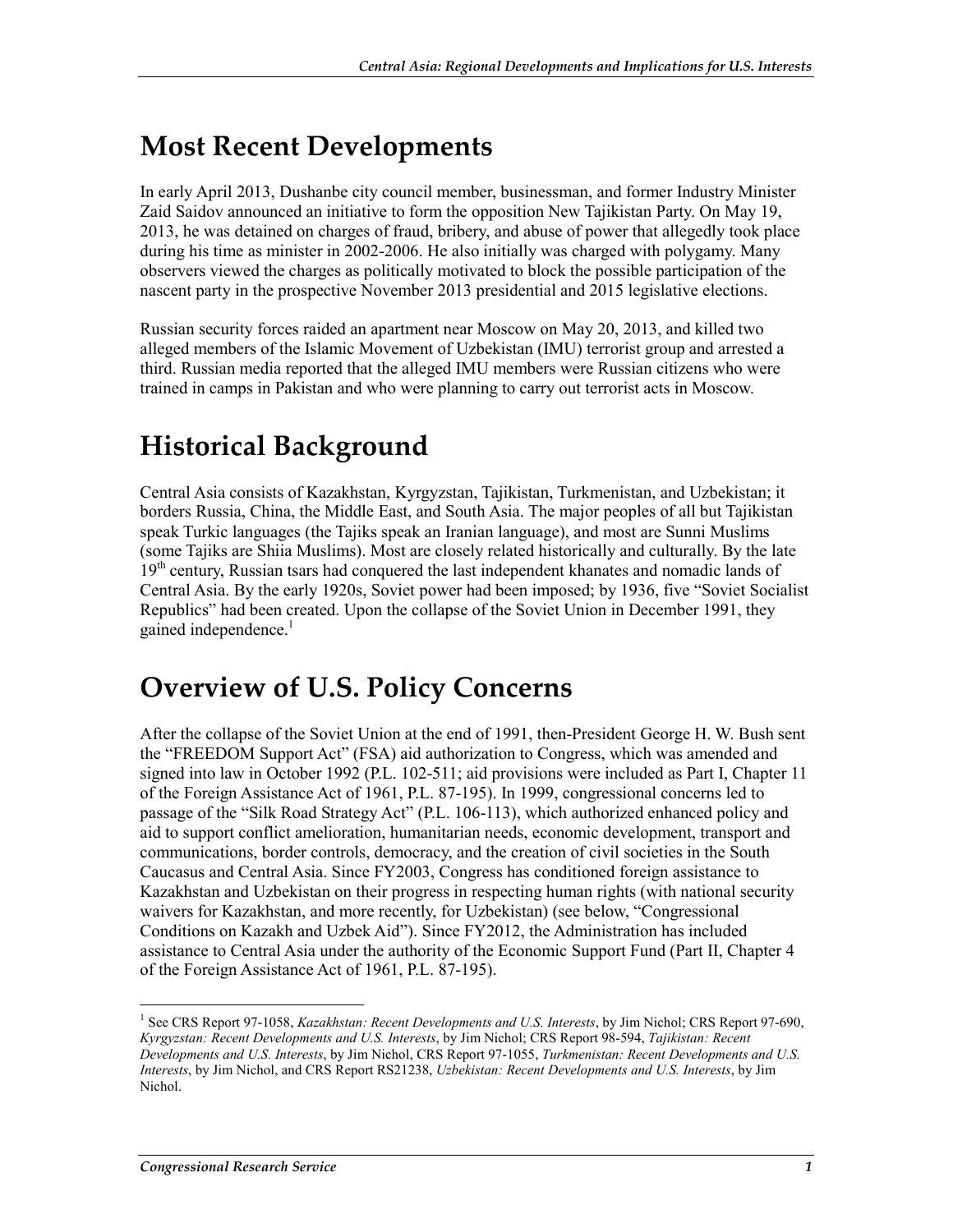U.S. policymakers and others hold various views on the appropriate types and levels of U.S. involvement in the region. Some have argued that ties with "energy behemoth" Kazakhstan are crucial to U.S. interests.<sup>2</sup> Others have argued that Uzbekistan is the "linchpin" of the region (it is the most populous regional state and is centrally located, shaping the range and scope of regional cooperation) and should receive the most U.S. attention.

In general, U.S. aid and investment have been viewed as strengthening the independence of the Central Asian states and forestalling Russian, Chinese, Iranian, or other efforts to subvert them. Advocates of U.S. ties have argued that political turmoil and the growth of terrorist enclaves in Central Asia could produce spillover effects both in nearby states, including U.S. allies and friends such as Turkey, and worldwide. They also have argued that the United States has a major interest in preventing terrorist regimes or groups from illicitly acquiring Soviet-era technology for making weapons of mass destruction (WMD). They have maintained that U.S. interests do not perfectly coincide with those of its allies and friends, that Turkey and other actors

#### **Central Asia: Basic Facts**

**Total area:** 1.6 million sq. mi., larger than India; Kazakhstan: 1.1 m. sq. mi.; Kyrgyzstan: 77,000 sq. mi.; Tajikistan: 55,800 sq. mi.; Turkmenistan: 190,000 sq. mi.; Uzbekistan: 174,500 sq. mi.

**Total population:** 64.97 million, slightly less than France; Kazakhstan: 17.74 m.; Kyrgyzstan: 5.55 m.; Tajikistan: 7.91 m.; Turkmenistan: 5.11 m.; Uzbekistan: 28.66 m. (July 2013 est., *The World Factbook.*)

**Total gross domestic product:** \$414.74 billion in 2012, slightly less than Belgium. Per capita GDP is about \$6,400, slightly less than Bhutan. There are large income disparities and relatively large percentages of people in each country are in poverty. Kazakhstan: \$231.3 b.; Kyrgyzstan: \$13.47 b.; Tajikistan: \$17.72 b.; Turkmenistan: \$47.55 b.; Uzbekistan: \$104.7 b. (*The World Factbook*, purchasing power parity.)

possess limited aid resources, and that the United States is in the strongest position as the sole superpower to influence democratization and respect for human rights. They have stressed that such U.S. influence will help alleviate social tensions exploited by Islamic extremist groups to gain adherents. They also have argued that for all these reasons, the United States should maintain military access to the region even when Afghanistan becomes more stable.<sup>3</sup>

Some views of policymakers and academics who previously objected to a more forward U.S. policy toward Central Asia appeared less salient after September 11, 2001—when the United States came to stress counter-terrorism operations in Afghanistan—but aspects of these views could again come to the fore as such operations wind down in Afghanistan in 2014. These observers argued that the United States historically had few interests in Central Asia and that developments there remained largely marginal to U.S. interests. They discounted fears that anti-Western Islamic extremism would make enough headway to threaten secular regimes or otherwise harm U.S. interests in Central Asia. They also argued that the United States should not try to foster democratization among cultures they claimed are historically attuned to authoritarianism. Some observers rejected arguments that U.S. interests in anti-terrorism,

<sup>2</sup> U.S. Department of State, Office of the Spokesman, *Remarks: Secretary of State Condoleezza Rice At Eurasian National University*, October 13, 2005. More recently, Assistant Secretary of State Robert Blake has reiterated that "our relations with Kazakhstan ... are the deepest and broadest of all countries in Central Asia." U.S. Department of State, *On-the-Record Briefing With International Media: Robert O. Blake, Jr., Assistant Secretary, Bureau of South and Central Asian Affairs*, August 15, 2012.

<sup>&</sup>lt;sup>3</sup> At least some of these views seemed to be reflected in the former Bush Administration's 2006 National Security Strategy of the United States, which proclaimed that "Central Asia is an enduring priority for our foreign policy." The Obama Administration's May 2010 National Security Strategy does not specifically mention Central Asia or the Caspian region. The White House, *National Security Strategy of the United St*ates, March 16, 2006, p. 40; *National Security Strategy*, May 2010.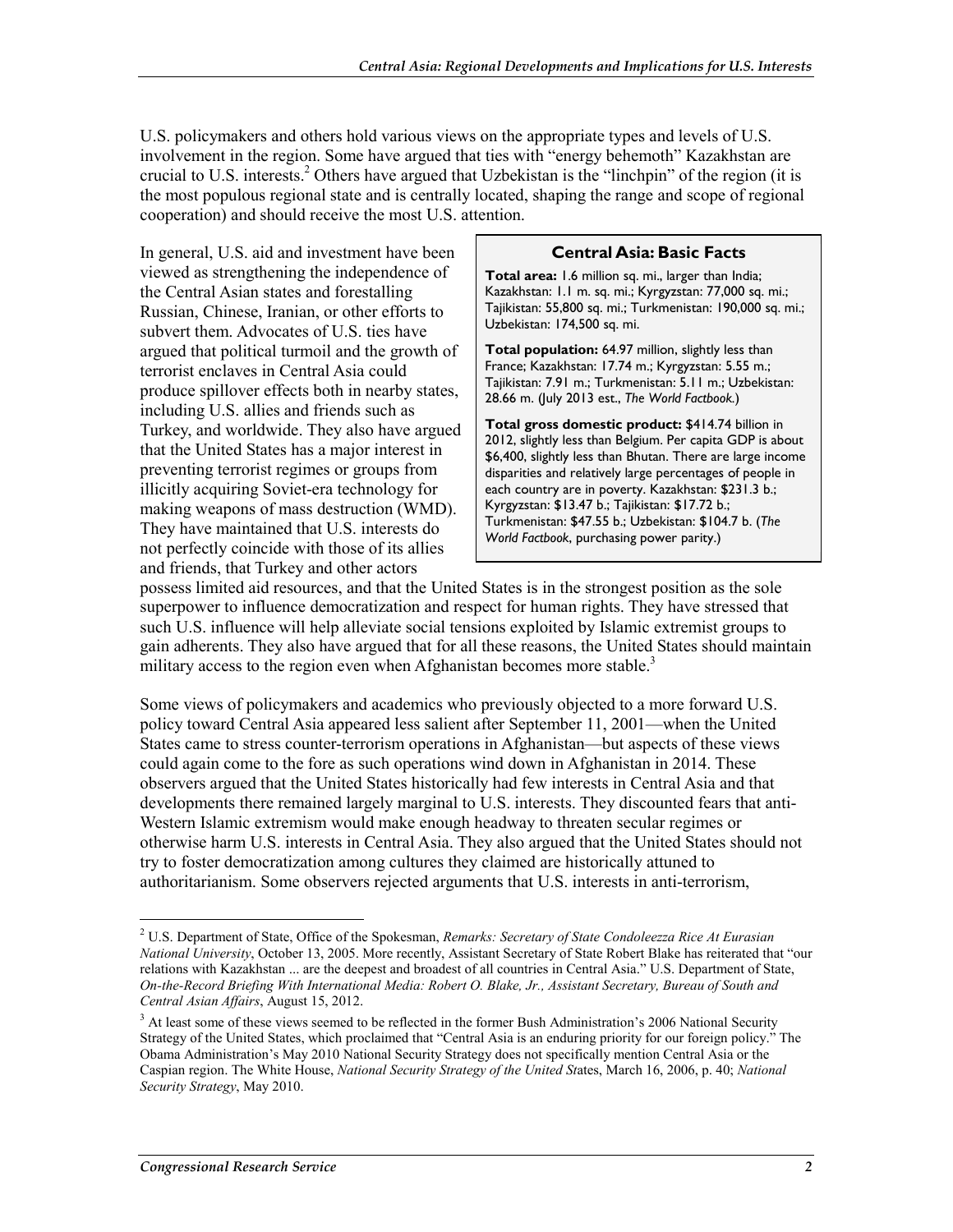nonproliferation, regional cooperation, and trade outweighed concerns over democratization and human rights, and urged reducing or cutting off most aid to repressive Central Asian states. A few observers pointed to instability in the region as a reason to eschew deeper U.S. involvement such as military access that could needlessly place more U.S. personnel and citizens in danger.

The Obama Administration has listed six objectives of what it terms an enhanced U.S. engagement policy in Central Asia:

- to maximize the cooperation of the states of the region with coalition counterterrorism efforts in Afghanistan (particularly cooperation on hosting U.S. and NATO airbases and on the transit of troops and supplies to and from Afghanistan along the "Northern Distribution Network"; see below);
- to increase the development and diversification of the region's energy and other resources and supply routes;
- to promote the eventual emergence of good governance and respect for human rights;
- to foster competitive market economies;
- to combat the trafficking of narcotics and people; and
- to sustain nonproliferation.

Signs of this enhanced engagement include U.S. senior-level diplomatic visits and annual meetings of the U.S.-Central Asia Council on Trade and Investment (see below). In 2009, the Obama Administration also launched high-level Annual Bilateral Consultations (ABCs) with each of the regional states on counter-narcotics, counter-terrorism, democratic reforms, the rule of law, human rights, trade, investment, health, and education. In February 2012, the State Department announced that it was elevating relations with Kazakhstan to the level of a strategic partnership dialogue by transforming the bilateral ABC into a Strategic Partnership Commission, similar to the ones with Georgia and Ukraine. However, unlike these, no formal charter has been released. The first meeting of this Commission took place in April 2012 in Washington, DC, during which political, economic, and scientific working groups discussed plans for bilateral projects. A "midterm review" meeting took place in October 2012.

In March 2013, Director of National Intelligence James Clapper testified that the governments of the Central Asian states remained threatened by instability and preferred repression of even small signs of discontent rather than implementation of political and economic reforms. He also assessed that "personal rivalries and longstanding disputes over borders, water, and energy create bilateral frictions between neighbors and potential flashpoints for conflict. Ethnic conflicts are also possible and could emerge with little warning." He warned in particular that tensions between ethnic Uzbeks and Kyrgyz in southern Kyrgyzstan remained high in the absence of government efforts to foster reconciliation.4

Among relevant policy statements, Assistant Secretary of State Robert Blake appeared to emphasize U.S. security interests in testimony in November 2010 when he stated that "Central Asia plays a vital role in our Afghanistan strategy…. A stable future for Afghanistan depends on

 4 U.S. Senate, Select Committee on Intelligence, *Statement for the Record, Worldwide Threat Assessment of the U.S. Intelligence Community*, James R. Clapper, Director of National Intelligence, March 12, 2013.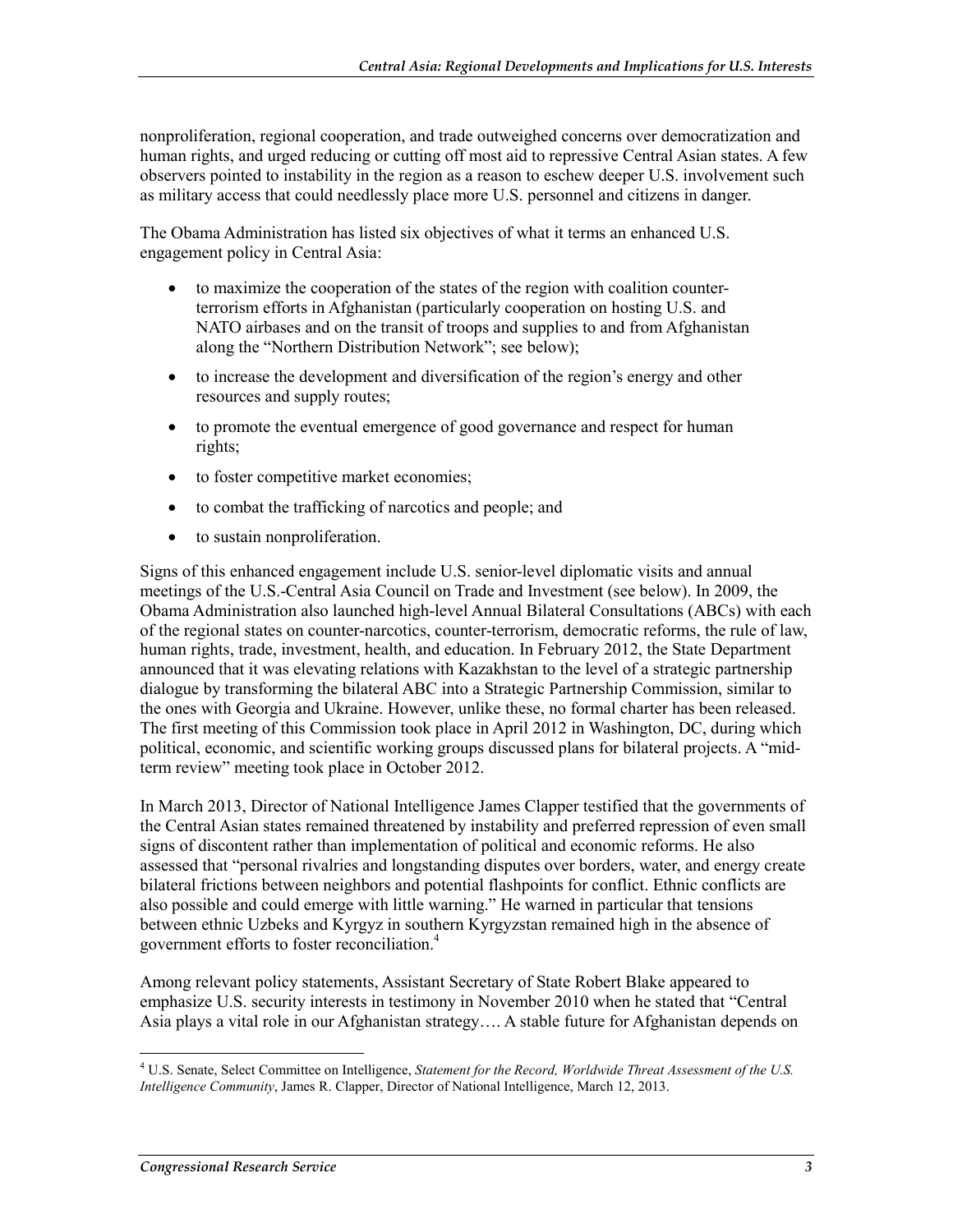the continued assistance of its Central Asian neighbors, just as a stable, prosperous future for the Central Asian states depends on bringing peace, stability and prosperity to Afghanistan." Appearing at the same hearing as Blake, Deputy Assistant Secretary of Defense Robert Sedney stated that "from the Department of Defense perspective … our focus is on the support for the effort in Afghanistan, but that is accompanied by the longer-term security assistance projects, including a variety of training efforts in areas from counterterrorism to counternarcotics that are building capabilities in those countries that are important for reasons well beyond Afghanistan."<sup>5</sup>

At the same time, Assistant Secretary Blake in July 2010 refuted the arguments of critics "that this Administration is too focused on the security relationship with [Central Asian] countries and forgets about human rights." He stated that human rights and civil society issues "will remain an essential part of our dialogue equal in importance to our discussion on security issues."6 Similarly, in Congressional testimony in July 2012, he argued that "the path to progress on [human rights] is more engagement with these governments, not less."

In a speech in October 2012, Assistant Secretary Blake underlined that the Central Asian countries have an important role in ensuring the security of Afghanistan after 2014. He averred that the Silk Road Vision (see below, "Trade and Investment") aimed to integrate Afghanistan into the larger regional economy and hailed the NDN as one means to boost private sector trade between Central and South Asia. He praised Central Asian economic cooperation with Afghanistan and stated that U.S. efforts to encourage economic and security ties between the Central Asian states and Afghanistan had provided opportunities to advocate for greater democratization and respect for human rights in Central Asia.<sup>8</sup>

Recent contacts between Central Asian leaders and President Obama and Secretaries Clinton and Kerry have included the following:

• The President met on April 11, 2010, with Kazakh President Nursultan Nazarbayev on the sidelines of the Nuclear Security Summit in Washington, DC. A joint statement reported that they "pledged to intensify bilateral cooperation to promote nuclear safety and nonproliferation, regional stability in Central Asia, economic prosperity, and universal values." President Obama encouraged Kazakhstan to fully implement its 2009-2012 National Human Rights Action Plan. President Nazarbayev agreed to facilitate U.S. military air flights along a

<sup>&</sup>lt;sup>5</sup> U.S. House of Representatives, Committee on Foreign Relations, Subcommittee on Asia, the Pacific, and the Global Environment, Hearing on the Emerging Importance of the U.S.-Central Asia Partnership, *Testimony of Robert O. Blake, Jr., Assistant Secretary, Bureau of South and Central Asian Affairs*, and *Testimony of Robert Sedney, Deputy Assistant Secretary of Defense,* November 17 2010.

<sup>6</sup> U.S. Department of State, Robert O. Blake, Jr., Assistant Secretary, Bureau of South and Central Asian Affairs, *U.S. Policy Towards Central Asia*, Carnegie Endowment for Peace, July 30, 2010. See also U.S. Department of State, Robert O. Blake, Jr., *Remarks:U.S. Policy in Central Asia*, Forum of the Central Asia-Caucasus Institute, January 25, 2012.

<sup>7</sup> U.S. House of Representatives, Committee on Foreign Affairs, Subcommittee on Europe and Eurasia, Hearing: U.S. Engagement in Central Asia, *Testimony by Robert Blake, Assistant Secretary, Bureau of Central and South Asian Affairs, U.S. Department of State*, July 24, 2012

<sup>8</sup> U.S. Department of State, *Remarks, Robert O. Blake, Jr., Assistant Secretary, Bureau of South and Central Asian Affairs, [at] Indiana University's Inner Asian and Uralic Natural Resource Center*, October 18, 2012. Similarly, see *Remarks, Robert O. Blake, Jr., Assistant Secretary, Bureau of South and Central Asian Affairs, [at] the Conference on U.S and European Policy in Central Asia at the Carnegie Endowment for International Peace*, July 12, 2012.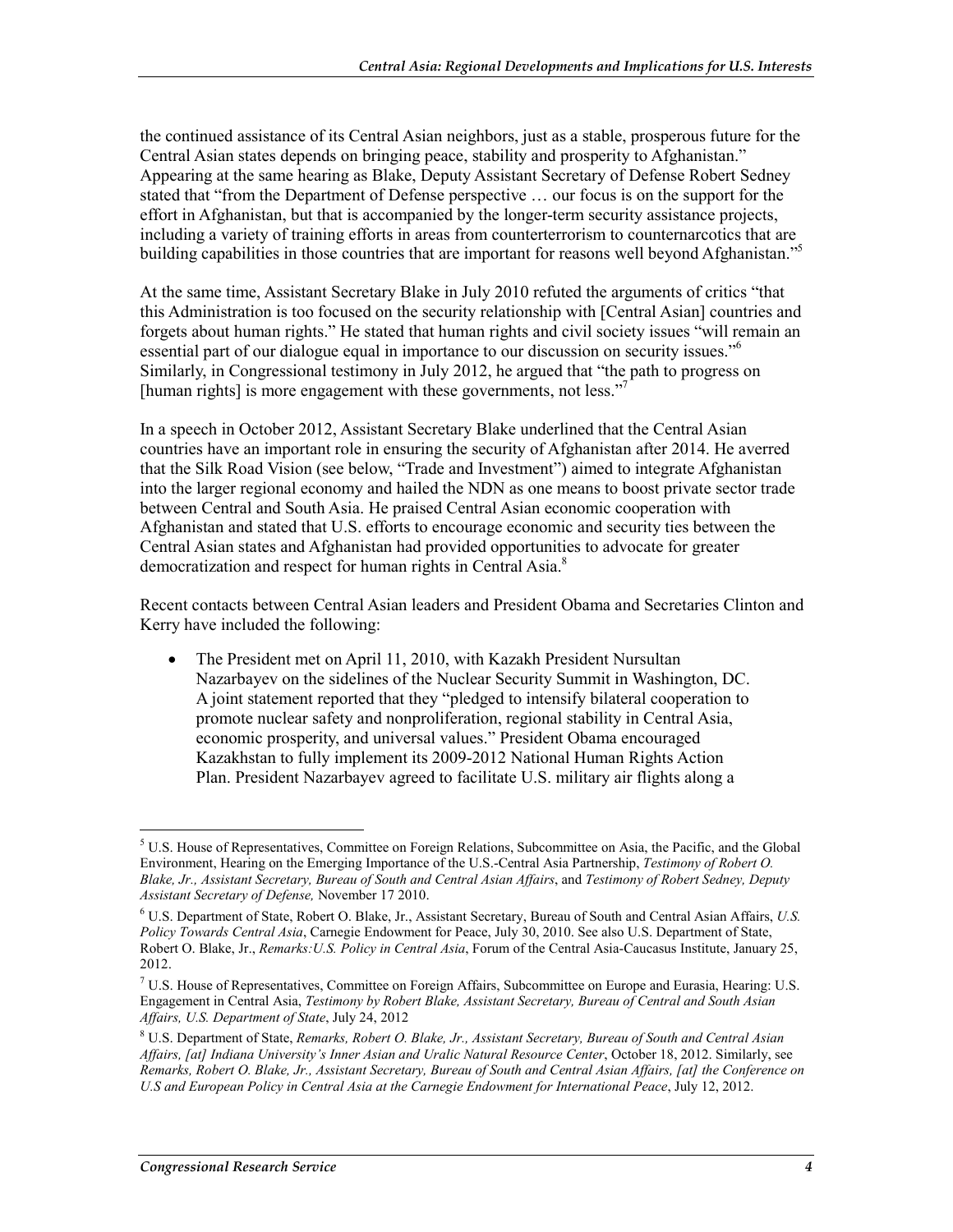new trans-polar route that transits Kazakhstan to Afghanistan, and President Obama praised Kazakh assistance to Afghanistan.9

- Then-Secretary Clinton visited Kazakhstan, Kyrgyzstan, and Uzbekistan in early December 2010. In Kazakhstan, she participated in the OSCE Summit (see below, "Kazakhstan and the Presidency of the OSCE"). She also met briefly with Tajik President Rahmon and Turkmen President Gurbanguly Berdimuhamedow on the sidelines of the Astana Summit. In Uzbekistan, she signed an accord on scientific cooperation as one means, she explained, to further U.S. engagement with the country.
- President Obama telephoned President Karimov on September 28, 2011, to thank him for Uzbekistan's cooperation in stabilization efforts in Afghanistan, and reportedly to urge him to facilitate the transit of U.S. and NATO cargoes into and out of Afghanistan.
- During her October 22-23, 2011, visit to Tajikistan and Uzbekistan, then-Secretary Clinton discussed the Silk Road Vision (see below, "Trade and Investment") to turn Afghanistan into a regional transportation, trade, and energy hub linked to Central Asia. She also warned the presidents of both countries that restrictions on religious freedom could contribute to rising religious discontent.
- President Obama met with President Nazarbayev at the nuclear security summit in Seoul, South Korea, in March 2012. President Obama hailed Kazakhstan's efforts to secure nuclear materials inherited from the former Soviet Union.<sup>10</sup>
- Secretary Kerry met with visiting Uzbek Foreign Minister Abdulaziz Kamilov in March 2013. Kerry stated that Uzbekistan is providing "very important" support for the NDN and infrastructure aid to Afghanistan, but also emphasized that bilateral ties were not limited to Afghan-related issues.<sup>11</sup>

### **Post-September 11 and Afghanistan**

After the terrorist attacks on the United States on September 11, 2001, then-Deputy Assistant Secretary of State B. Lynn Pascoe testified that the former Bush Administration realized that "it was critical to the national interests of the United States that we greatly enhance our relations with the five Central Asian countries" to prevent them from becoming harbors for terrorism.<sup>12</sup> All the Central Asian states soon offered overflight and other assistance to U.S.-led anti-terrorism coalition operations in Afghanistan. The states were predisposed to welcome such operations. Tajikistan and Uzbekistan had long supported the Afghan Northern Alliance's combat against the Taliban, and all the Central Asian states feared Afghanistan as a base for terrorism, crime, and

<sup>9</sup> The White House, Office of the Press Secretary, *Joint Statement on the meeting between President Obama and Kazakhstan President Nazarbayev* April 11, 2010.

<sup>&</sup>lt;sup>10</sup> The White House, Office of the Press Secretary, *Remarks by President Obama and President Nursultan Nazarbayev of the Republic of Kazakhstan Before Bilateral Meeting*, March 26, 2012; *Joint Statement of the Presidents of the Republic of Kazakhstan, the Russian Federation, and the United States of America Regarding the Trilateral Cooperation at the Former Semipalatinsk Test Site*, March 26, 2012.

<sup>11</sup> U.S. Department of State, *Secretary Kerry Meets With Uzbek Foreign Minister Kamilov*, March 13, 2013.

 $12$  U.S. Senate, Committee on Foreign Relations, Subcommittee on Central Asia and the South Caucasus, The U.S. Role in Central Asia. *Testimony of B. Lynn Pascoe, Deputy Assistant Secretary for European and Eurasian Affairs*, June 27, 2002.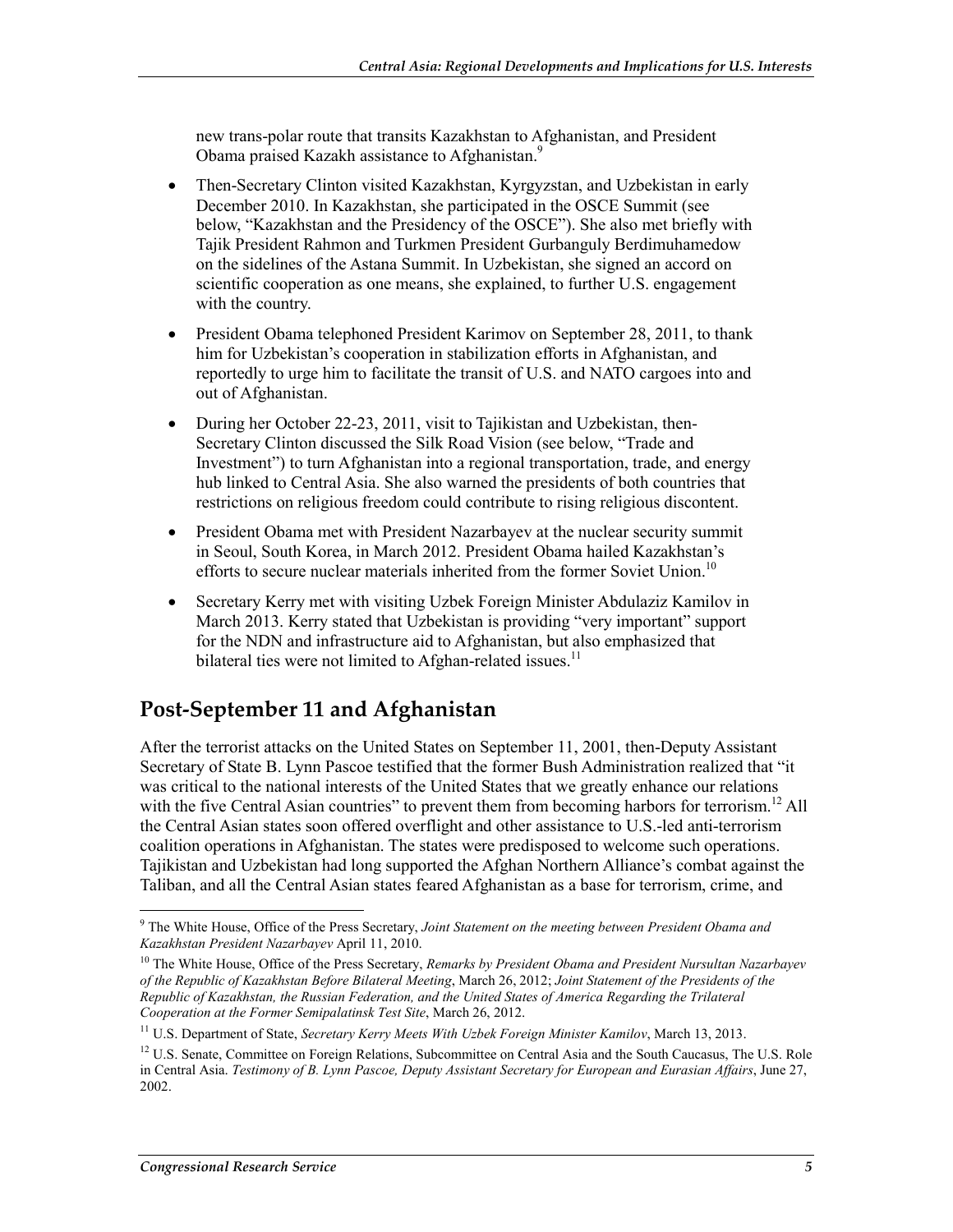drug trafficking (even Turkmenistan, which had tried to reach some accommodation with the Taliban). The U.S.-led coalition's overthrow of the Taliban and routing of Al Qaeda and Islamic Movement of Uzbekistan (IIMU; see below) terrorists in Afghanistan increased the security of Central Asia.

According to then-Assistant Secretary of Defense J. D. Crouch in testimony in June 2002, "our military relationships with each [Central Asian] nation have matured on a scale not imaginable prior to September  $11^{th}$ ." Crouch averred that "for the foreseeable future, U.S. defense and security cooperation in Central Asia must continue to support actions to deter or defeat terrorist threats" and to build effective armed forces under civilian control.

As outlined by Crouch and as affected by subsequent developments, security relationships include

- a "critical regional partnership" with Kyrgyzstan in OEF, providing basing for U.S. and coalition forces at Manas (in 2013, the U.S. Air Force reported that there were about 1,500 U.S. troops and U.S. contractors and about 700 Kyrgyz contractors at Manas).
- a base in Uzbekistan for U.S. operations at Karshi-Khanabad (K2; U.S. troops reportedly numbered less than 900 just before the 2005 pullout, see below), a base for German units near Termez (in 2013, *The Military Balance* reported that there were 163 German troops at the base), and a land corridor to Afghanistan for aid via the Friendship Bridge and a rail link at Termez.
- an agreement with Tajikistan to use its international airport in Dushanbe for refueling ("gas-and-go") and the country's hosting of a French force (in 2012, media reported that there were 100 French troops based in Tajikistan; they will depart by July 2013).
- overflight and other support by Kazakhstan and Turkmenistan.<sup>13</sup>

To obtain Uzbekistan's approval for basing, the 2002 U.S.-Uzbek Strategic Partnership Declaration included a nonspecific security guarantee. The United States affirmed that "it would regard with grave concern any external threat" to Uzbekistan's security and would consult with Uzbekistan "on an urgent basis" regarding a response. The two states pledged to intensify military cooperation, including "reequipping the Armed Forces" of Uzbekistan.

In 2005, however, Uzbekistan rescinded its basing agreement with the United States. Tajikistan and Uzbekistan have maintained their basing support for NATO peacekeeping operations, and Kyrgyzstan for U.S. and NATO operations, in Afghanistan. In 2009, most Central Asian states agreed to facilitate the air and land transport of U.S. and NATO nonlethal supplies (and later of lethal equipment by air) to Afghanistan as an alternative to land transport via increasingly volatile Pakistan. In 2012, most of the states approved the reverse transit of supplies and equipment out of Afghanistan. For further details, see below, "U.S. Security and Arms Control."

<sup>1</sup> 13 Senate Foreign Relations Committee, Subcommittee on Central Asia and the South Caucasus, *Statement of J.D. Crouch II, Assistant Secretary of Defense for International Security Policy*, June 27, 2002.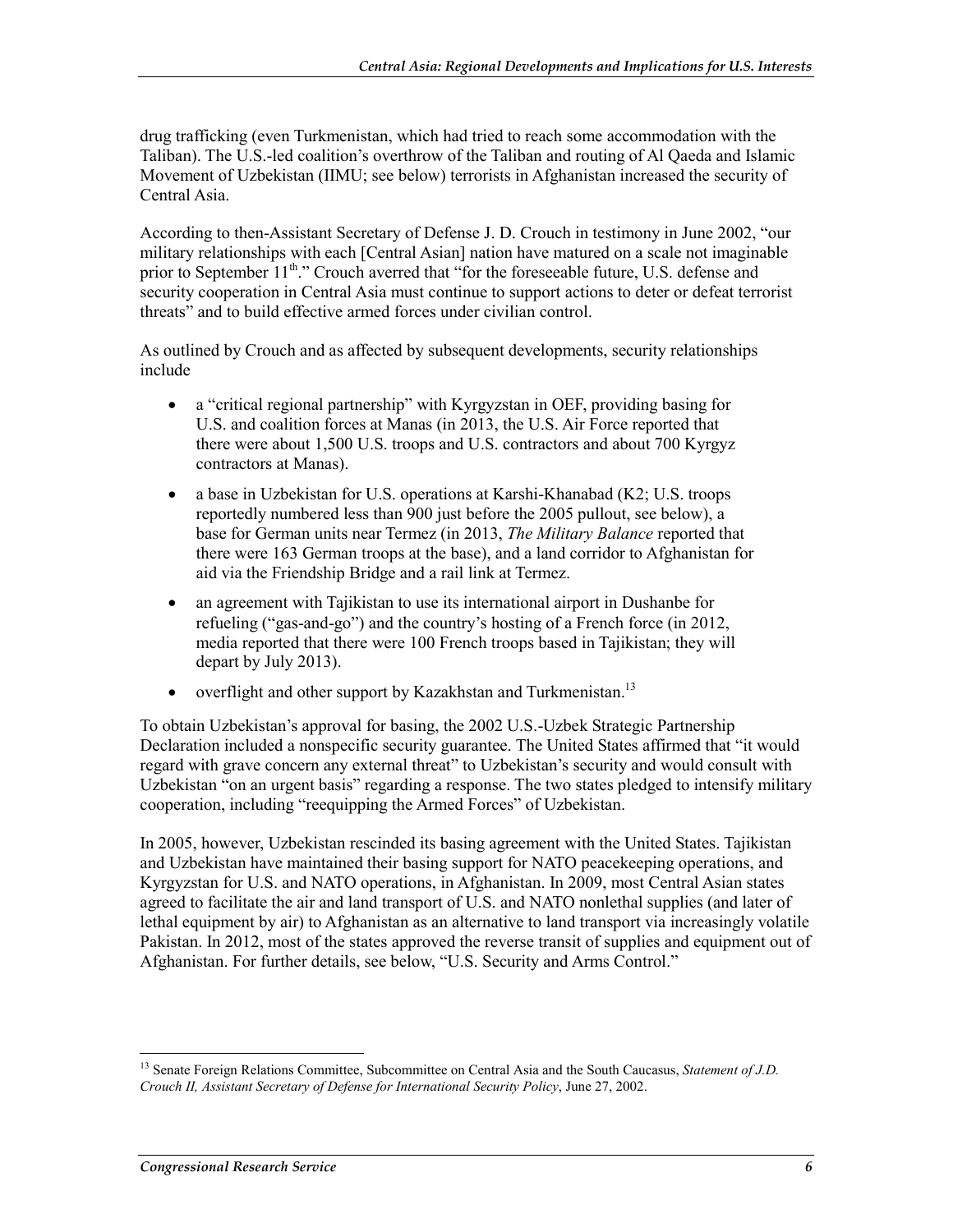### **Support for Operation Iraqi Freedom**

Uzbekistan and Kazakhstan were the only Central Asian state that joined the "coalition of the willing" in 2003 that endorsed U.S.-led coalition military operations in Iraq. Uzbekistan subsequently decided not to send troops to Iraq. In August 2003, Kazakhstan deployed some two dozen troops to Iraq who served under Polish command and carried out water-purification, demining, and medical activities. They pulled out in late 2008.

## **Fostering Pro-Western Orientations**

The United States has encouraged the Central Asian states to become responsible members of the international community, supporting integrative goals through bilateral aid and through coordination with other aid donors. The stated policy goal is to discourage radical anti-democratic regimes and terrorist groups from gaining influence. All the Central Asian leaders publicly embrace Islam but display hostility toward Islamic fundamentalism. At the same time, they have established some trade and aid ties with Iran. Some observers argue that, in the longer run, their foreign policies may not be anti-Western but may more closely reflect some concerns of other Islamic states. Some Western organizational ties with the region have suffered in recent years, in particular those of the OSCE, which has been criticized by some Central Asian governments for advocating democratization and respect for human rights.<sup>14</sup> Despite this criticism, President Nazarbayev successfully pushed for Kazakhstan to hold the presidency of the OSCE in 2010 (see below).

In early 2006, the State Department incorporated Central Asia into a revamped Bureau of South and Central Asian Affairs. According to former Principal Deputy Assistant Secretary of State Steven Mann, "institutions such as NATO and the OSCE will continue to draw the nations of Central Asia closer to Europe and the United States," but the United States also will encourage the states to develop "new ties and synergies with nations to the south," such as Afghanistan, India, and Pakistan.<sup>15</sup> Other observers, however, criticized the State Department action, arguing that it deemphasized efforts to integrate the region into European institutions, subordinated U.S. ties with Central Asia to the U.S. strategic calculus regarding Afghanistan and to other U.S. ties with South Asia, and provided an opportunity for Russia and China to move into the breach to assert greater influence.<sup>16</sup>

The European Union (EU) has become more interested in Central Asia in recent years as the region has become more of a security threat as an originator and transit zone for drugs, weapons of mass destruction, refugees, and persons smuggled for prostitution or labor. Russia's cutoff of gas supplies in 2006 and 2009 to Ukraine—which hindered gas supplies transiting Ukraine to

<sup>&</sup>lt;sup>14</sup> See also CRS Report RL30294, *Central Asia's Security: Issues and Implications for U.S. Interests*, by Jim Nichol.

<sup>&</sup>lt;sup>15</sup> U.S. House of Representatives, Committee on International Relations, Subcommittee on the Middle East and Central Asia, Hearing on Assessing Energy and Security Issues in Central Asia, *Testimony of Steven Mann, Principal Deputy Assistant Secretary for South and Central Asian Affairs*, July 25, 2006. The State Department appointed a Senior Advisor on Regional Integration in the Bureau of South and Central Asian Affairs, Robert Deutsch, who focused on bolstering trade and transport ties between South and Central Asia.

<sup>&</sup>lt;sup>16</sup> U.S. Senate, Committee on Foreign Relations, Subcommittee on International Economic Policy, Export, and Trade, Hearing on Energy Supplies in Eurasia and Implications for U.S. Energy Security, Testimony by Zeyno Baran, September 27, 2005.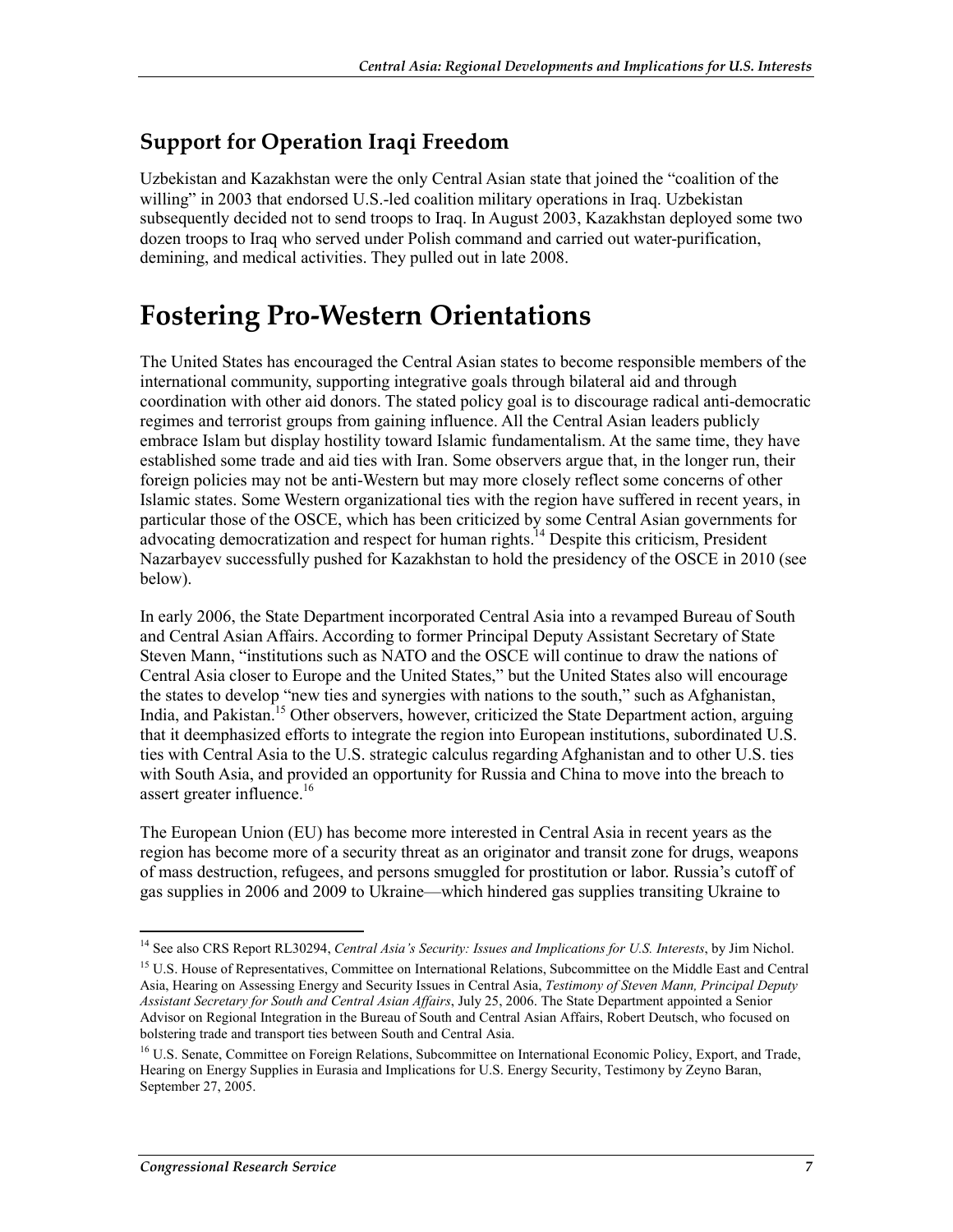European customers—also bolstered EU interest in Central Asia as an alternative supplier of oil and gas. Such interests contributed to the launch of a Strategy Paper for assistance for 2002-2006 and a follow-on for 2007-2013 (see below), and the EU's appointment of a Special Representative to the region. The EU has implemented Partnership and Cooperation Agreements (PCAs, which set forth political, economic, and trade relations) with Kazakhstan, Kyrgyzstan, and Uzbekistan. An existing Interstate Oil and Gas Transport to Europe (INOGATE) program was supplemented in 2004 and 2006 by a Baku Energy Initiative and Astana Energy Ministerial Declaration to diversify energy supplies. One project involved the proposed Nabucco pipeline, which would transport Caspian region gas to Austria (see "Energy Resources," below).

In June 2007, the EU approved a new "Central Asian strategy" for enhanced aid and relations for 2007-2013. It argues that the EU ties with the region need to be enhanced because EU enlargement and EU relations with the South Caucasus and Black Sea states bring it to Central Asia's borders. The strategy also stresses that "the dependency of the EU on external energy sources and the need for a diversified energy supply policy in order to increase energy security open further perspectives for cooperation between the EU and Central Asia," and that the "EU will conduct an enhanced regular energy dialogue" with the states. Under the strategy, the EU set up offices in each regional state and pledged regional assistance of \$1 billion. EU emissaries hold dozens of meetings and seminars each year with the Central Asian states on such issues as human rights, civil society development, foreign policy and assistance, trade and investment, environmental and energy cooperation, and other issues.<sup>17</sup>

### **Russia's Role**

During most of the 1990s, successive U.S. administrations generally viewed a democratizing Russia as serving as a role model in Central Asia. Despite growing authoritarian tendencies in Russia during the presidencies of Vladimir Putin (2000-2008, and again in 2012-2017) and Dmitriy Medvedev (2008-2012), successive U.S. administrations have emphasized that Russia's counter-terrorism efforts in the region broadly support U.S. interests. At the same time, successive administrations have stressed to Russia that it should not seek to dominate the region or exclude Western and other involvement. Virtually all U.S. analysts agree that Russia's actions should be monitored to ensure that the independence of the Central Asian states is not vitiated.

Soon after the terrorist attacks on the United States on September 11, 2001, Russia acquiesced to increased U.S. and coalition presence in the region for operations against Al Qaeda and its supporters in Afghanistan. Besides Russia's own concerns about Islamic extremism in Afghanistan, Central Asia, and its own North Caucasus, it was interested in boosting its economic and other ties to the West and regaining some influence in Afghanistan. In the later part of the 2000s, however, Russia appeared to step up efforts to counter U.S. influence in Central Asia and reassert its own "great power" status by advocating that the states increase economic and strategic ties with Russia and limit such ties with the United States. This stance included backing and encouragement for Uzbekistan and Kyrgyzstan to close their U.S. airbases. Such a stance appeared paradoxical to U.S. officials, since Russia (and China) benefitted from anti-terrorism operations carried out by U.S. (and NATO) forces in Afghanistan. Closer U.S.-Russia relations

<sup>&</sup>lt;sup>17</sup> European Commission, *Regional Strategy Paper for Assistance to Central Asia for the Period 2007-2013*, June 2007; European Commission, External Relations Directorate, *Central Asia DCI Indicative Program 2011 – 2013*, September 2010; European Union, *Remarks by High Representative Catherine Ashton Following the EU-Central Asia Ministerial Meeting in Kyrgyzstan*, Press Release, November 27, 2012.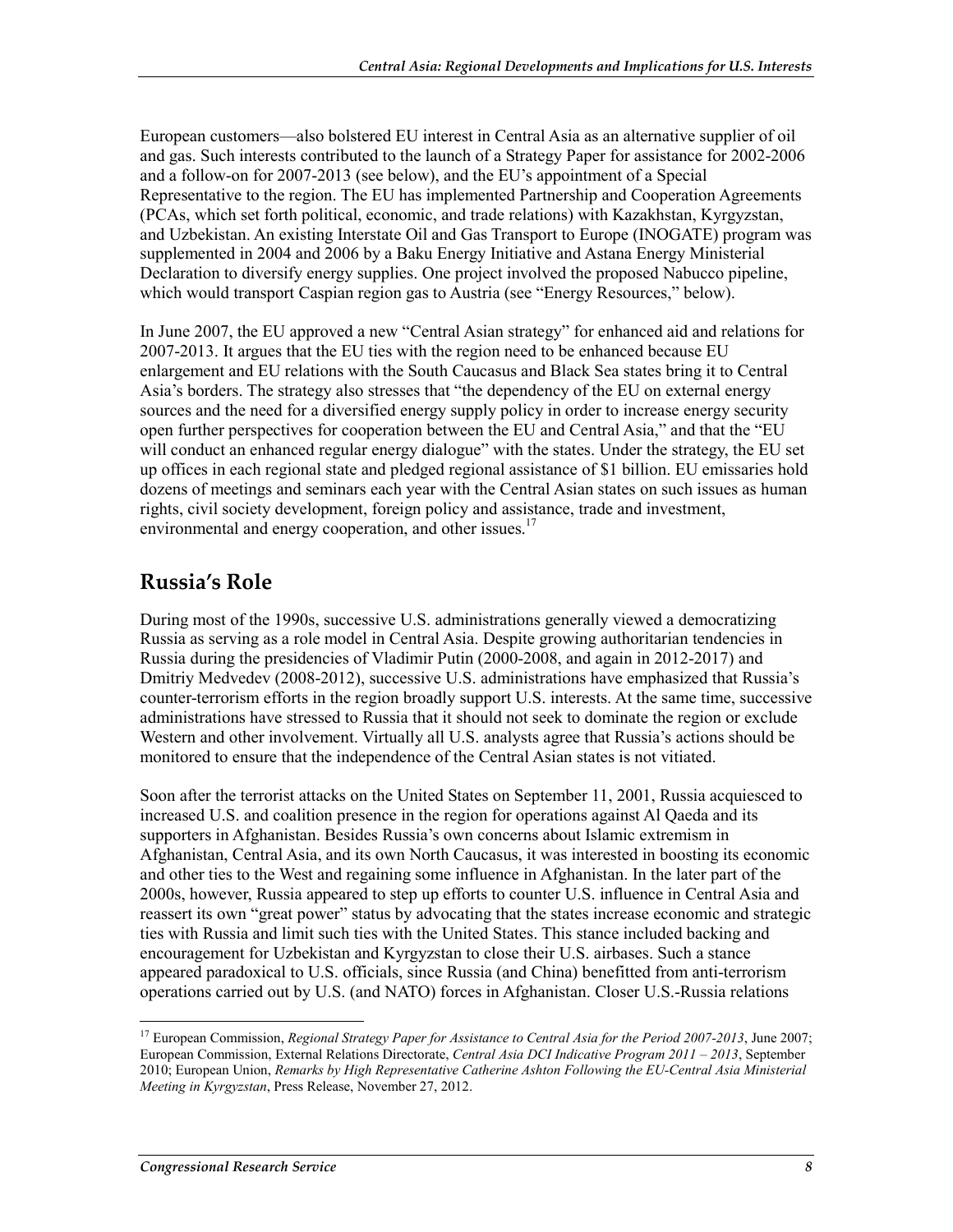that developed after 2009 appeared to include some Russian cooperation with U.S. and NATO stabilization efforts in Afghanistan.

During the 1990s, Russia's economic decline and demands by Central Asia caused it to reduce its security presence, a trend that Vladimir Putin since 2000 has appeared determined to reverse. In 1999, Russian border guards were largely phased out in Kyrgyzstan, the last Russian military advisors left Turkmenistan, and Uzbekistan withdrew from the Collective Security Treaty (CST; see below) of the Commonwealth of Independent States (CIS), in part because the treaty members failed to help Uzbekistan meet the growing Taliban threat in Afghanistan, according to Uzbek President Islam Karimov.

Despite these moves, Russia appeared determined to maintain a military presence in Tajikistan. It has retained from the Soviet period the  $201<sup>st</sup>$  motorized infantry division of about 5,000 troops subordinate to Russia's Central Military District. Some Russian officers reportedly help oversee these troops, many or most of whom are ethnic Tajik noncommissioned officers and soldiers. Thousands of Tajik Frontier Force border guards receive support as necessary from the 201<sup>st</sup> division.<sup>18</sup> Russia's efforts to formalize a basing agreement with Tajikistan dragged on for years, as Tajikistan endeavored to charge rent and assert its sovereignty. In October 2004, a 10-year basing agreement was signed, formalizing Russia's largest military presence abroad, besides its Black Sea Fleet. At the same time, Tajikistan demanded full control over border policing. Russia announced in June 2005 that it had handed over the last guard-house along the Afghan-Tajik border to Tajik troops (a few dozen Russian border advisors remained).

In October 2009, visiting President Rahmon reportedly urged then-President Medvedev to pay rent on Russia's base facilities in Tajikistan. At a meeting in Dushanbe in September 2011, then-President Medvedev announced that he and Rahmon had made progress in reaching agreement on extending the basing agreement for another 49 years, and that an accord would be signed in early 2012. Some media reported that Tajikistan was calling for up to \$300 million in annual rent payments. Also at the meeting, the two presidents agreed that the number of Russian border advisors reportedly would be reduced from 350 to 200, and that they would more closely cooperate with the Tajik border force.

President Rahmon met with newly inaugurated President Putin in Moscow on the sidelines of a CIS summit in mid-May 2012, and the two leaders agreed to continue the apparently contentious discussions on extending the basing agreement. During President Putin's early October 2012 visit, the two leaders agreed to a basing agreement through the year 2042.President Rahmon was unsuccessful in getting Russia to pay more on the base lease, but Russia pledged added military modernization assistance. Of great significance for Tajikistan, Putin agreed that work permits for Tajik migrant laborers would be extended from one to three years. Tensions have risen, however, as Tajikistan has not ratified the accord as of late May 2013. According to some speculation, President Rahmon is delaying the ratification pending Moscow's full support for his re-election in a planned November 2013 presidential race. Other observers point to President Rahmon's late May 2013 visit to China, where he and President Xi Jinping signed a strategic partnership agreement that included pledges to deepen cooperation on security issues and to support Tajikistan as it assumes the rotating leadership of the SCO later in 2013. According to another view, Tajikistan is resisting pressure from Moscow to re-admit Russian border forces along the Tajik-Afghan border.

<sup>&</sup>lt;u>.</u> <sup>18</sup> *The Military Balance*, London: International Institute of Strategic Studies, March 7, 2012.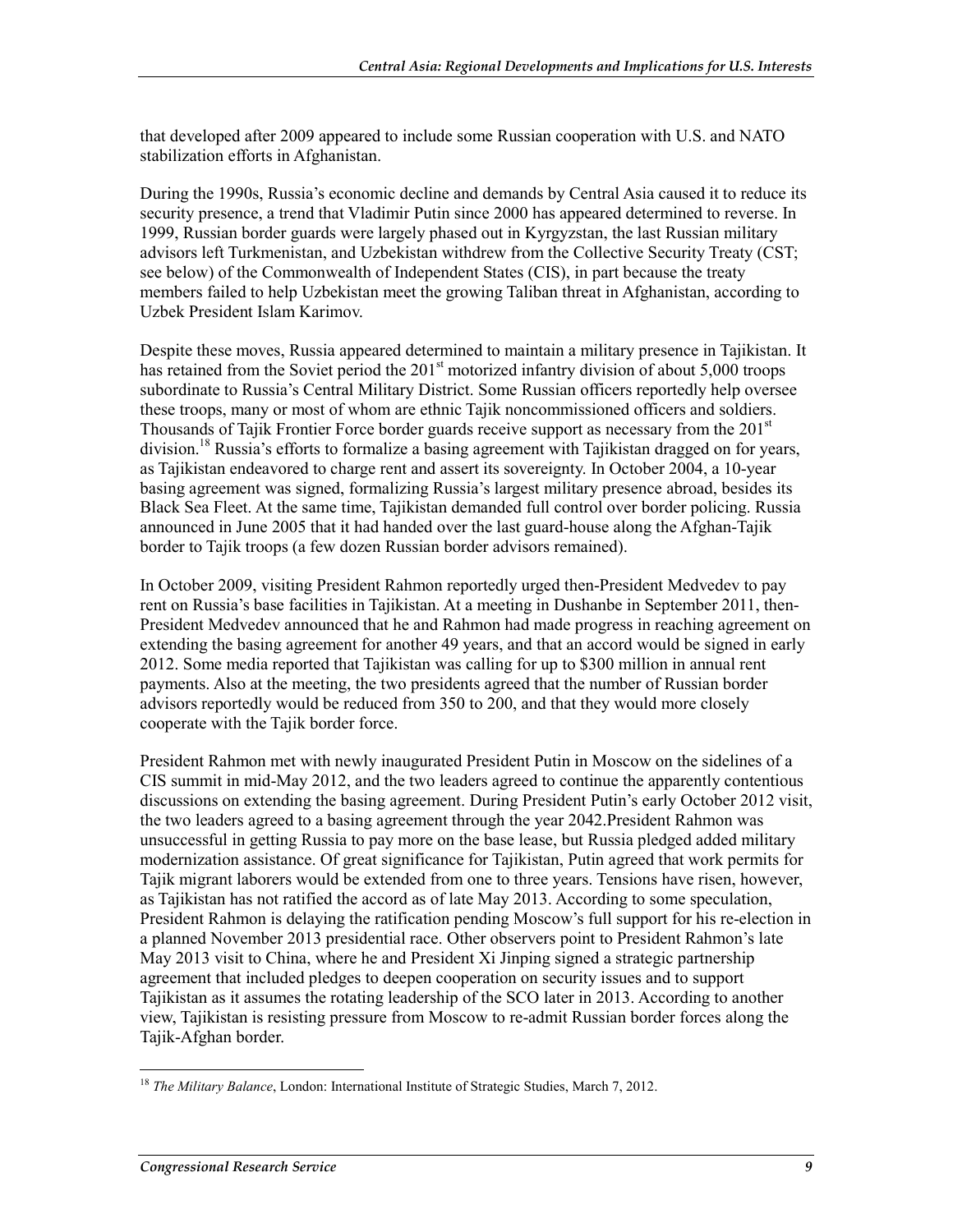In a seeming shift toward a more activist role in Central Asia, in April 2000, Russia called for the signatories of the CST to approve the creation of rapid reaction forces to combat terrorism and hinted that such forces might launch preemptive strikes on Afghan terrorist bases. These hints elicited U.S. calls for Russia to exercise restraint. Then-President Clinton and Putin agreed in 2000 to set up a working group to examine Afghan-related terrorism (this working group later broadened its discussions to other counter-terrorism cooperation; it has continued to meet under the Obama Administration). CST members agreed in 2001 to set up the Central Asian rapid reaction force headquartered in Kyrgyzstan, with Russia's troops in Tajikistan comprising most of the force (this small force of 3,000 to 5,000 troops has held exercises and supposedly is dedicated to border protection; in 2009 it was supplemented by a larger 20,000-troop rapid reaction force with a supposedly wider mission).<sup>19</sup> CIS members in 2001 also approved setting up an Anti-Terrorism Center (ATC) in Moscow, with a branch in Kyrgyzstan, giving Russia influence over regional intelligence gathering.

Perhaps as a result of the establishment of a U.S. airbase in Kyrgyzstan after the September 11, 2001, attacks (see "The Manas Airbase" below), Russia in September 2003 signed a 15-year military basing accord with Kyrgyzstan providing access to the Kant airfield, near Kyrgyzstan's capital of Bishkek. The base is a few miles from the U.S.-led coalition's airbase. Russia attempted to entice Kyrgyzstan in early 2009 to close the Manas airbase by offering the country hundreds of millions of dollars in grants and loans. However, after Kyrgyzstan agreed to continued U.S. use of the airbase in mid-2009 as a "Transit Center," Russia reneged on some of this funding and requested that Kyrgyzstan grant Moscow rights to another airbase near Uzbekistan's border. Uzbekistan denounced this plan, and it appeared to be put on hold. With the U.S.-Russia "reset" of relations, Russia's opposition to the continued operation of the Manas Transit Center seemingly diminished, but in May 2012, the Russian Foreign Ministry hailed a statement by President Atambayev that he intended not to renew the lease on the U.S. Transit Center.

Russian President Vladimir Putin visited Kyrgyzstan and met with President Almazbek Atambayev on September 20, 2012. The two sides signed a 15-year extension to Russia's lease on "unified" military facilities in the country, including the Kant airbase, operated as part of the CSTO. Russia's rent payment for using the facilities—reportedly \$4.5 million per year reportedly did not change, although issues of training and Kyrgyzstan's supply of free utilities to the facilities reportedly were addressed. The two sides also signed accords canceling one \$190 million Kyrgyz debt and restructuring another \$300 million loan (the latter had been given by Putin to Kyrgyzstan in 2009). Another agreement pledged assistance by Russian firms in building several hydropower projects, including a renewed commitment to assist with the Kambarata-1 dam and hydroelectric power station (see also below). In a joint statement, Atambayev pledged to close the U.S. Transit Center at Manas in 2014, and Putin pledged to consider assistance to help convert the Transit Center facilities to civilian use. Hailing agreements that further integrated the two countries militarily and economically, President Atambayev stated at a press conference that "Russia is our main strategic partner.... We do not have a future separate from Russia."20

Besides Russia's military presence in Kyrgyzstan and Tajikistan, Russia's 2009 National Security Strategy called for the country to play a dominant role in Caspian basin security. Russia's Caspian Sea Flotilla has been bolstered by troops and equipment in recent years. A security cooperation agreement signed at a Caspian littoral state summit on November 18, 2010, states that Caspian

<sup>1</sup> <sup>19</sup> *CEDR*, February 25, 2010, Doc. No. CEP-950282.

<sup>20</sup> *CEDR*, September 20, 2012, Doc. No. CEP-950131, CEP-950107, and CEP-950085; *Interfax*, September 20, 2012.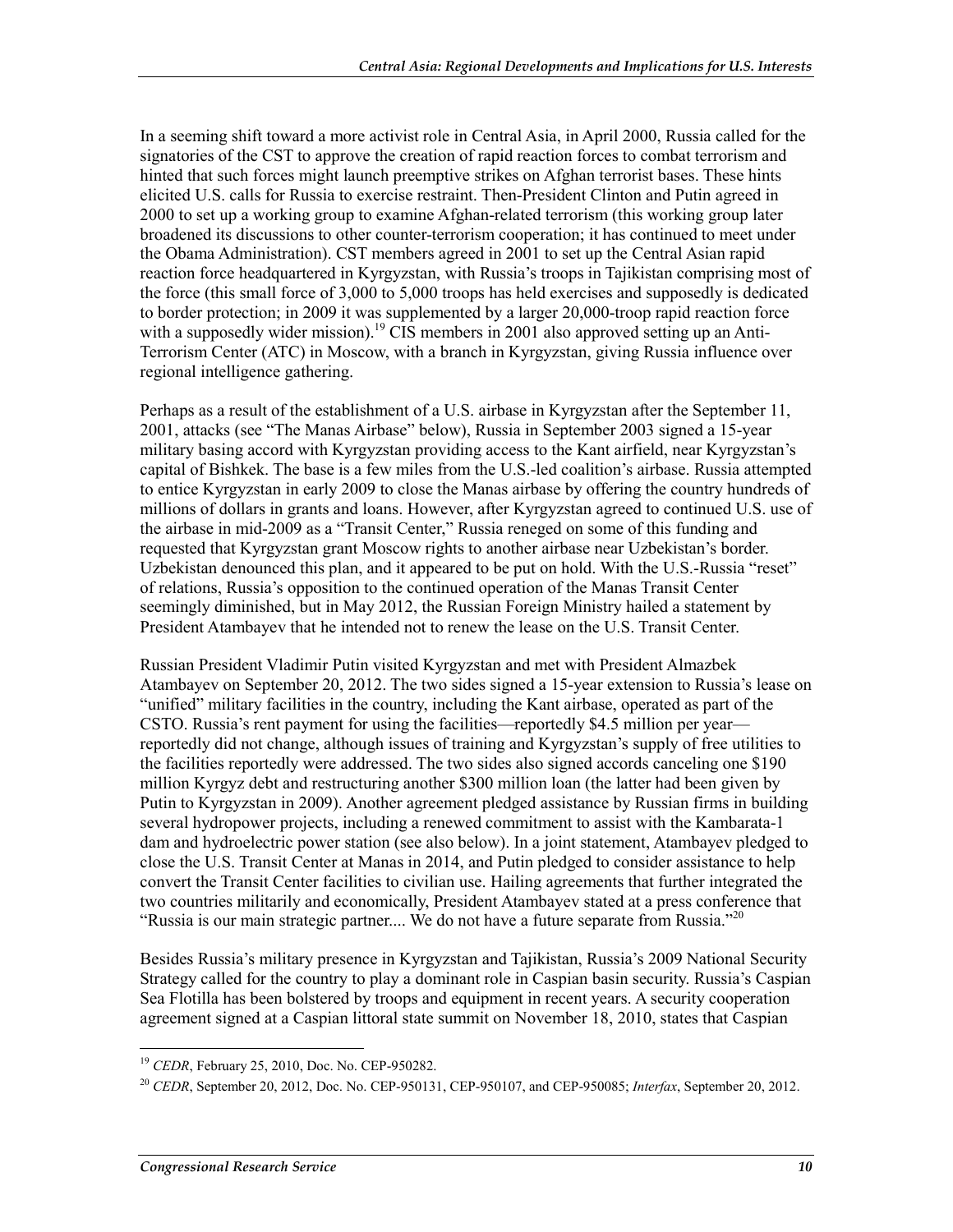basin security is the exclusive preserve of the littoral states. Some observers have viewed this agreement as reflecting Russia's objections to U.S. maritime security cooperation initiatives (see below, "U.S. Security and Arms Control").<sup>21</sup>

Taking advantage of Uzbekistan's souring relations with many Western countries in 2005 (see below, "The 2005 Violence in Andijon, Uzbekistan"), Russia signed a Treaty on Allied Relations with Uzbekistan in November 2005 that called for mutual defense consultations in the event of a threat to either party (similar to language in the CST). Uzbekistan rejoined the CST Organization (CSTO; see below) in June 2006. Uzbekistan declined to participate in rapid reaction forces established in June 2009 because of concerns that the forces could become involved in disputes between member states. On June 20, 2012, Uzbekistan informed the CSTO that it was suspending its membership in the organization, including because the CSTO was ignoring its concerns. However, Uzbek officials stated that the country would continue to participate in the CIS air defense system and other military affairs under the Allied Relations Treaty. According to some observers, the withdrawal of Central Asia's largest military from the CSTO highlighted the organization's ineffectiveness.<sup>22</sup> In June 2012, President Karimov visited China and met with President Hu Jintao, and the two leaders signed a strategic partnership agreement. Commenting on this accord in September 2012, President Karimov stated that "China is indeed the most reliable strategic partner for us.<sup> $223$ </sup> Some observers also have suggested that Uzbekistan's withdrawal from the CSTO was linked to positioning for a greater role in the U.S.-NATO Northern Distribution Network (NDN) for the transit of equipment and materials to and from Afghanistan (see below, "The Northern Distribution Network to Afghanistan").

Uzbekistan strongly objected to the September 2012 Russia-Kyrgyz agreement on constructing the Kambarata-1 dam, asserting that talks should include all countries along the watershed (the Naryn River, the proposed site of the dam, flows into the Syr Darya River through Uzbekistan and Kazakhstan). At a meeting of the Russia-Uzbek Intergovernmental Economic Cooperation Commission in December 2012, the two sides agreed to seek an international assessment of the dam's environmental impact before construction is started.

Many observers suggest that the appreciative attitude of Central Asian states toward the United States in the early 2000s—for their added security accomplished through U.S.-led actions in Afghanistan—has declined over time. Reasons may include perceptions that the United States has not provided adequate security or economic assistance. Also, Russia and China are pledging security support to the states to get them to forget their pre-September 11, 2001, dissatisfaction with Russian and Chinese efforts. Russian media outlets in Central Asia also have propagandized heavily against U.S. activities and policies, and this propaganda may well have influenced public opinion in the region. Russia likewise has warned regional leaders that the United States backs democratic "revolutions" to replace them. Lastly, Russia has claimed that it can ensure regional security after the planned drawdown of U.S. and NATO forces in Afghanistan by the end of  $2014^{24}$ 

<sup>1</sup> <sup>21</sup> *CEDR*, November 19, 2010, Doc. No. CEP-4002.

<sup>22 &</sup>quot;Interview: Analyst Says Uzbekistan's Suspension Shows CSTO Is 'Irrelevant,'" *RFE/RL*, June 29, 2012.

<sup>23</sup> *CEDR*, September 13, 2012, Doc. No. CEP-950016.

<sup>24</sup> Joshua Kucera, "Washington Must Adapt to Diminished Role in Central Asia," *Eurasianet*, December 4, 2012; Mark Katz, "Russia, Iran, and Central Asia: Impact of the U.S. Withdrawal from Afghanistan," *Iran Regional Forum*, Elliot School of International Affairs, February 2013.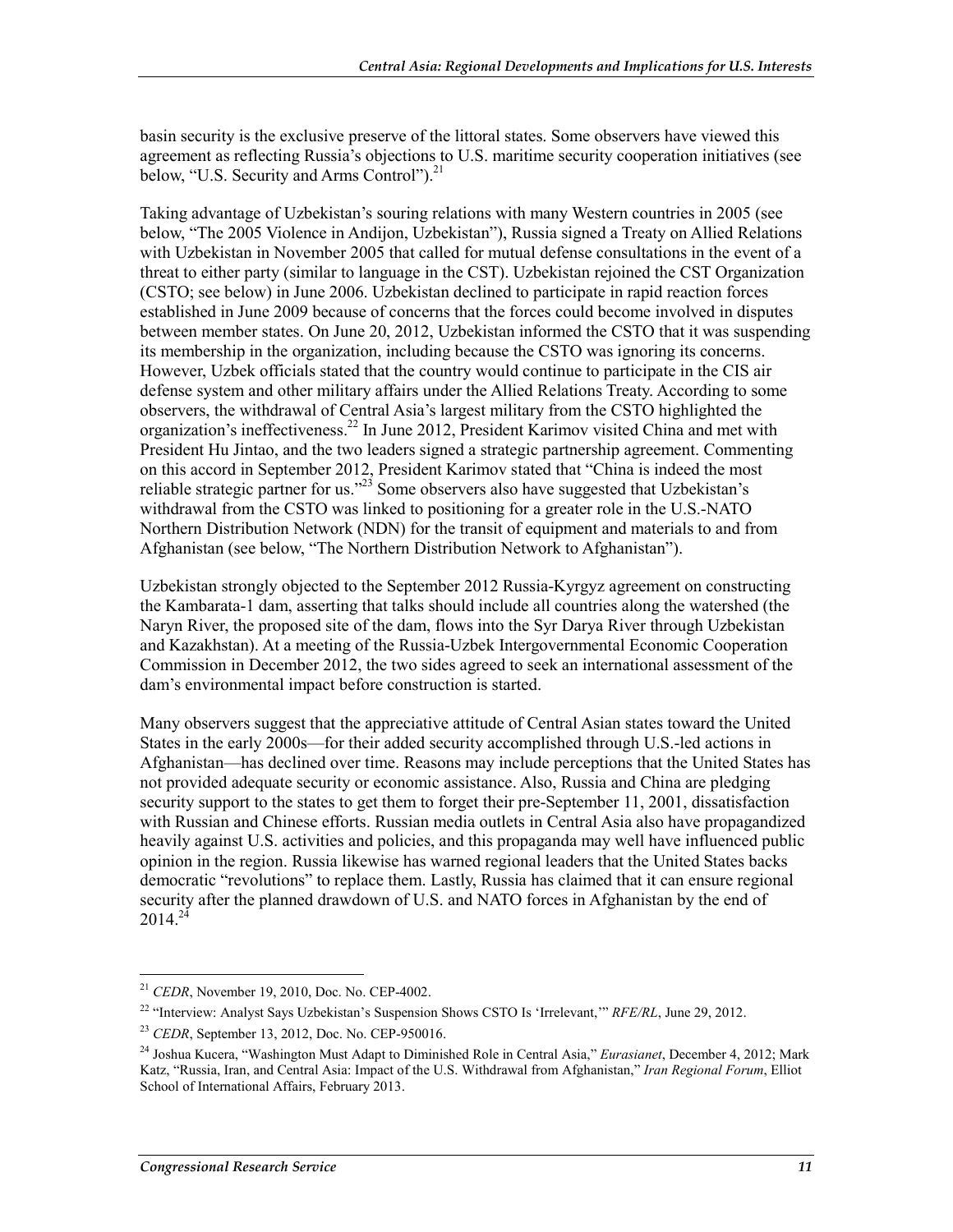As Russia's economy improved in the 2000s—as a result of increases in oil and gas prices— Russia reasserted its economic interests in Central Asia. Russia endeavored to counter Western business and gain substantial influence over energy resources through participation in joint ventures and by insisting that pipelines cross Russian territory. Although Russia experienced a decline in gross domestic product (GDP) in 2009 and only modest growth in GDP in 2010-2011 as a result of shocks associated with the global economic downturn, it has appeared that Russia has tried to maintain economic leverage in the region, including by giving stabilization grants and loans to Kyrgyzstan and Tajikistan. In other areas, such as commodity trade, Russian economic influence has been reduced, although it is still significant. In 2009, the number of Central Asian migrant workers in Russia decreased, and the country imposed quotas on the number of migrant laborers. The numbers of migrant workers from Central Asia have increased since then, and worker remittances from Russia remain significant to the GDPs of Kyrgyzstan, Tajikistan, and Uzbekistan.

Russia's efforts to maintain substantial economic interests in Central Asia face increasing challenges from China, which has substantially increased its aid and trade activities in the region. Perhaps to use institutional means to constrict growing Chinese economic influence, a Russia-Belarus-Kazakhstan customs union began operating in mid-2011. Russian officials and stateowned media have called for the customs union to expand to include Kyrgyzstan and Tajikistan. In an article in early October 2011, Prime Minister Putin called for boosting Russian influence over Soviet successor states through the creation of an economic, political, and military "Eurasian Union."

### **China's Role**

China's objectives in Central Asia include ensuring border security, non-belligerent neighbors, and access to trade and natural resources. In April 1996, the presidents of Kazakhstan, Kyrgyzstan, Russia, and Tajikistan traveled to Shanghai to sign a treaty with Chinese President Jiang Zemin pledging the sanctity and substantial demilitarization of borders. They signed protocols that they would not harbor or support separatists, aimed at China's efforts to quash separatism in its Uighur Autonomous Region of Xinjiang Province, which borders Central Asia. In April 1997, the five presidents met again in Moscow to sign a follow-on treaty demilitarizing the 4,000 mile former Soviet border with China. In May 2001, the parties admitted Uzbekistan as a member and formed the Shanghai Cooperation Organization (SCO), agreeing to combat the "three evils" of terrorism, extremism and separatism (see also below, "Obstacles to Peace and Independence: Regional Tensions and Conflicts").

After September 11, 2001, SCO members did not respond collectively to U.S. overtures but mainly as individual states. China encouraged Pakistan to cooperate with the United States. China benefitted from the U.S.-led coalition actions in Afghanistan against the IMU and the Taliban, since these groups had been providing training and sustenance to Uighur extremists.

Most analysts do not anticipate Chinese territorial expansion into Central Asia, though China is seeking greater economic influence. China is a major trading partner for the Central Asian states and may become the dominant economic influence in the region. In comparison, Turkey's trade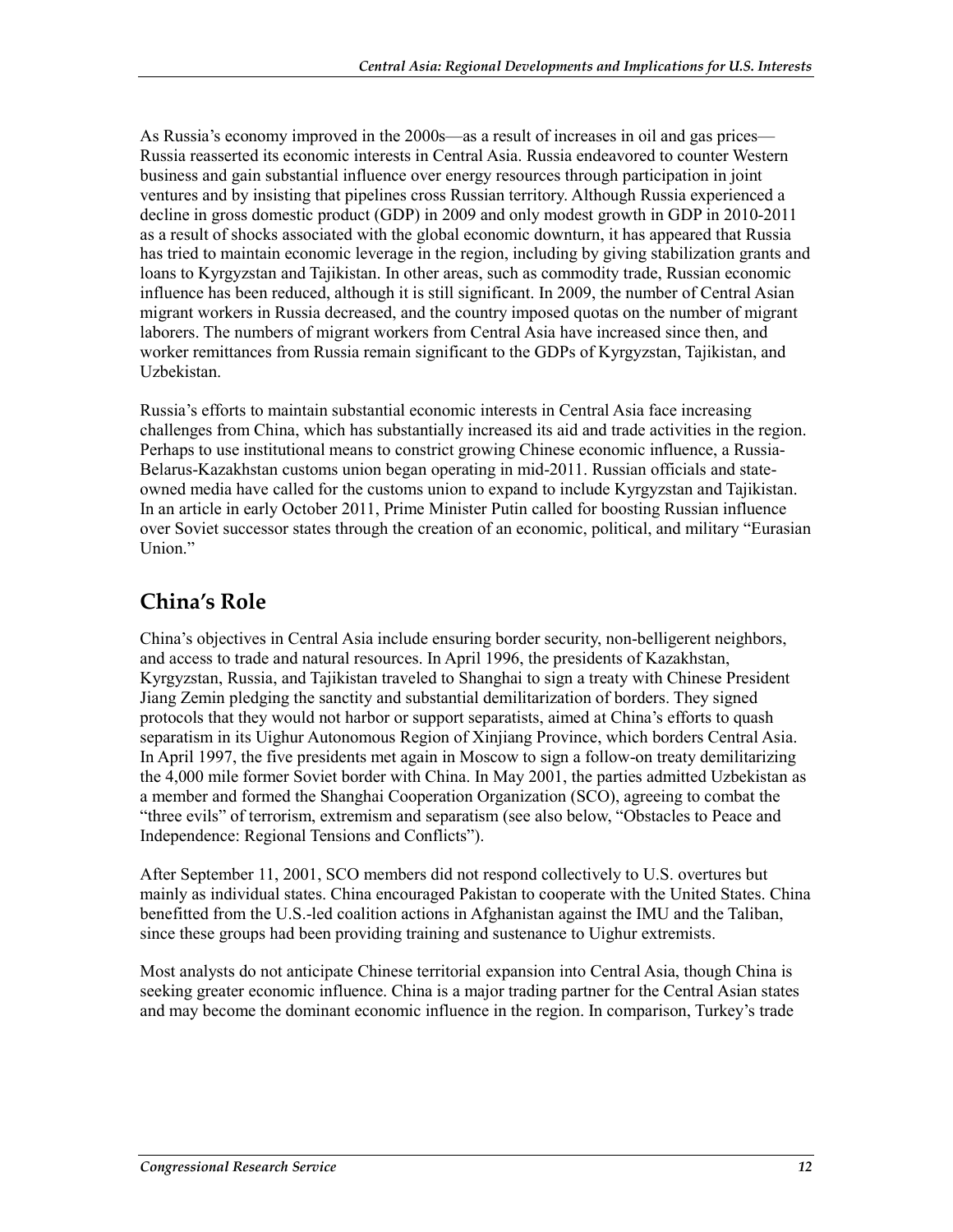with the region is much less than China's. Central Asia's China trade exceeded \$1 billion annually by the late 1990s and thereafter expanded greatly, reaching \$30 billion by  $2010^{25}$ 

Kazakhstan and Kyrgyzstan have been deft in building relations with China. They have cooperated with China in delineating borders, building roads, and increasing trade ties. The construction of oil and gas pipelines from Kazakhstan and Turkmenistan to China's Xinjiang region mark China's growing economic influence in the region. However, officials in these states also have been concerned about Chinese intentions and the spillover effects of tensions in Xinjiang. Some have raised concerns about growing numbers of Chinese traders and immigrants, and there are tensions over issues like water resources. China's crackdown on dissidence in Xinjiang creates particular concern in Kazakhstan, because over one million ethnic Kazakhs reside in Xinjiang and many Uighurs reside in Kazakhstan. Some ethnic Kyrgyz also reside in Xinjiang. On the other hand, Kazakhstan fears that Uighur separatism in Xinjiang could spread among Uighurs residing in Kazakhstan, who may demand an alteration of Kazakh borders to create a unified Uighur "East Turkestan." China's relations with Tajikistan improved with the signing of a major agreement in May 2002 delineating a final section of borders in the Pamir Mountains shared by the two states.

In 1993, China abandoned its policy of energy self-sufficiency, making Central Asia's energy resources attractive. In September 1997, Kazakhstan granted China's National Petroleum Corporation (CNPC) production rights to develop major oil fields, including the Aktyubinsk Region of northwestern Kazakhstan. In the late 1990s, China reportedly provided a \$12 million loan to Turkmenistan's state-owned Turkmennebit oil firm and Turkmengaz gas firm to purchase Chinese drilling and hoist equipment and spare parts. In 2003, China provided a \$1.875 million grant and a \$3.6 million loan (for 20 years with no interest) to develop Turkmenistan's gas industry. According to some observers, China's energy investments in Central Asia may soon eclipse Russia's.<sup>26</sup> (For more recent information on China's energy role in Central Asia, see below, "Energy Resources.")

The increased U.S. and NATO presence in Central Asia and Afghanistan since the early 2000s may have delayed China's objective of becoming the dominant Asian power. Some observers suggest that a decrease in U.S. and NATO regional presence after the drawdown of operations in Afghanistan in 2014 may open up greater competition between Russia and China for influence in the region. This competition had previously been set aside to some degree as both powers were focused on monitoring and limiting the scope of U.S. regional influence, according to these observers. Other observers suggest a condominium between Russia and China in the region, to include agreement on Russian influence in the military sphere and Chinese influence in the economic sphere. $27$ 

<u>.</u>

<sup>25</sup> *China's Central Asia Problem*, International Crisis Group, February 27, 2013.

<sup>26</sup> Robert M. Cutler, "China Deepens Energy Cooperation in Central Asia," *CACI Analyst*, May 1, 2013; Alexandros Petersen, "A Hungry China Sets Its Sights on Central Asia," *The Atlantic*, March 5, 2013; Alexandros Petersen, "Inadvertent Empire," *China in Central Asia*, April 16, 2013, at http://chinaincentralasia.com/2013/04/16/inadvertentempire; Alexandros Petersen and Katinka Barysch, *Russia, China, and the Geopolitics of Energy in Central Asia*, Center for European Reform, November 2011.

<sup>&</sup>lt;sup>27</sup> Zara Rabinovitch, "The Influence of China and Russia in Central Asia: Ongoing Rivalry and Shifting Strategies, An Interview with Stephen Blank," National Bureau of Asian Research, April, 9, 2013, at http://www.nbr.org/research/ activity.aspx?id=329; Stephen Blank, *Toward a New Chinese Order in Asia: Russia's Failure*, National Bureau of Asian Research, March 2011; Henrik Bergsager, *China, Russia and Central Asia: The Energy Dilemma*, Fridtjof Nansen Institute, September 2012; Robert Cutler, "China-Russia Summit Meeting Underscores Entente Over Central (continued...)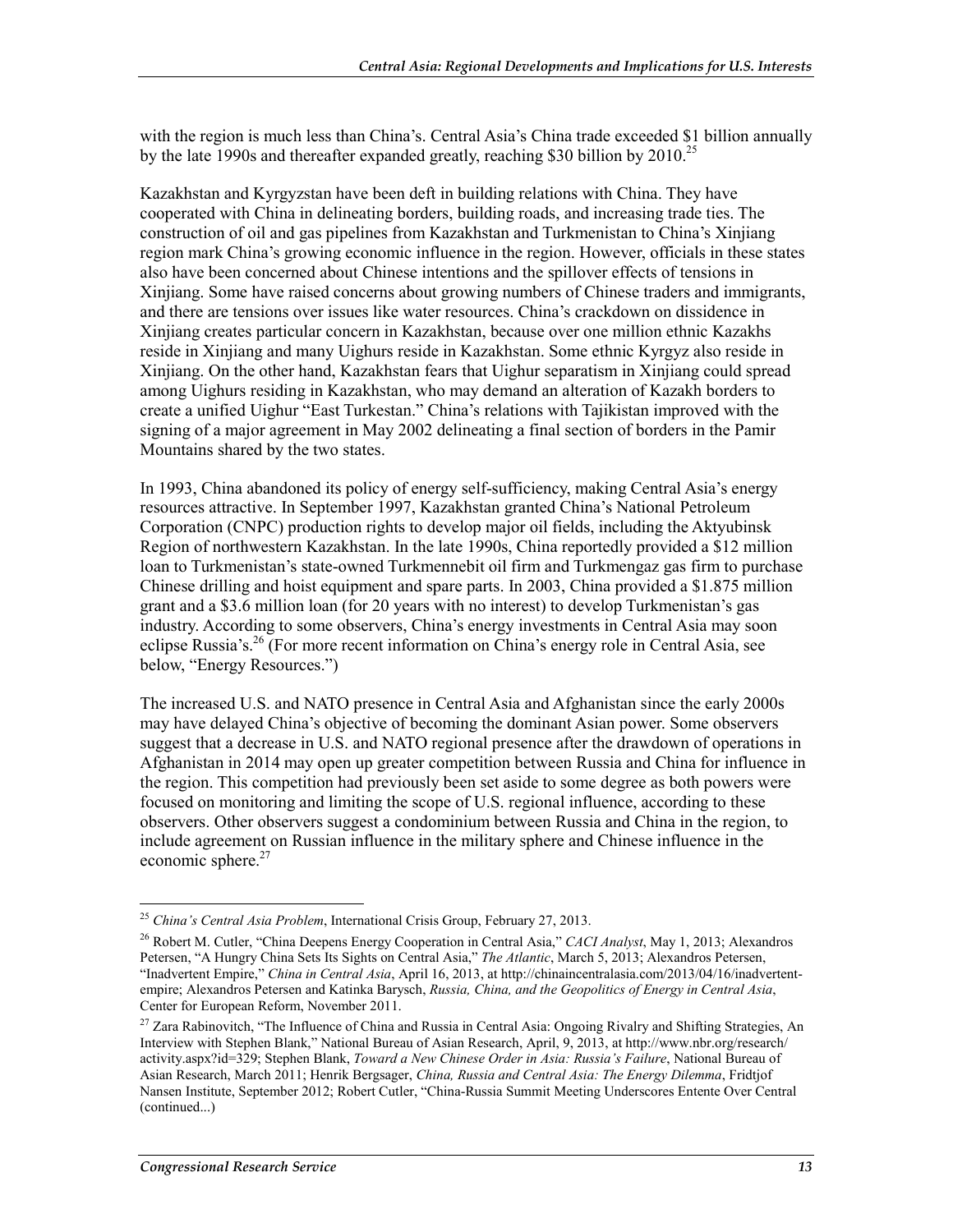## **Obstacles to Peace and Independence: Regional Tensions and Conflicts**

The legacies of co-mingled ethnic groups, convoluted borders, and emerging national identities pose challenges to stability in all the Central Asian states. Emerging national identities accentuate clan, family, regional, and Islamic self-identifications. Central Asia's convoluted borders fail to accurately reflect ethnic distributions and are hard to police, hence contributing to regional tensions. Ethnic Uzbeks make up sizeable minorities in the other Central Asian countries and Afghanistan. In Tajikistan, they make up almost one-quarter of the population and in Kyrgyzstan they make up over one-seventh. More ethnic Turkmen reside in Iran and Afghanistan—over 3 million—than in Turkmenistan. Sizeable numbers of ethnic Tajiks reside in Uzbekistan, and 7 million in Afghanistan. Many Kyrgyz and Tajiks live in China's Xinjiang province. The fertile Ferghana Valley is shared by Tajikistan, Kyrgyzstan, and Uzbekistan. The central governments have struggled to gain control over administrative subunits. Most observers agree that the term "Central Asia" currently denotes a geographic area more than a region of shared identities and aspirations, although it is clear that the land-locked, poverty-stricken, and sparsely populated region will need more integration in order to develop.

On the one hand, the Central Asian states have wrangled over water-sharing, border delineation, trade and transit, and other issues:

- Tajikistan's relations with Uzbekistan have been problematic, including disagreements about water-sharing, Uzbek gas supplies, the mining of borders, border demarcation, and environmental pollution. In July 2008, the head of the Tajik Supreme Court asserted that Uzbek security forces had bombed the Supreme Court building the previous summer as part of efforts to topple the government. In late 2010, Uzbekistan began a transit slowdown and other economic measures to pressure Tajikistan to halt building the Rogun power plant (see below, "Trade and Investment").
- Turkmenistan's relations with Uzbekistan and Azerbaijan have been tense. Azerbaijan and Turkmenistan have rival claims to some Caspian Sea oil and gas fields. Turkmenistan and Uzbekistan have vied for regional influence and argued over water-sharing. In 2002, the Turkmen government accused Uzbek officials of conspiring to overthrow it. Uzbekistan also objected to the treatment of ethnic Uzbeks in Turkmenistan under the previous president.
- The Kyrgyz premier rejected claims by Karimov in 2005 that Kyrgyzstan had provided training facilities and other support for the Andijon militants. Karimov again accused Kyrgyzstan in late May 2009 of harboring terrorists whom had attacked across the border. After the April 2010 coup in Kyrgyzstan, Uzbekistan tightened border controls with this country, greatly harming its economy. Conflict between ethnic Uzbeks and ethnic Kyrgyz in southern Kyrgyzstan in June 2010 further strained relations between the two countries (see below, "The 2010 Ethnic Clashes in Kyrgyzstan"). On July 17, 2012, border guards exchanged gunfire at a

<sup>(...</sup>continued)

Asia," *CACI Analyst*, April 3, 2012.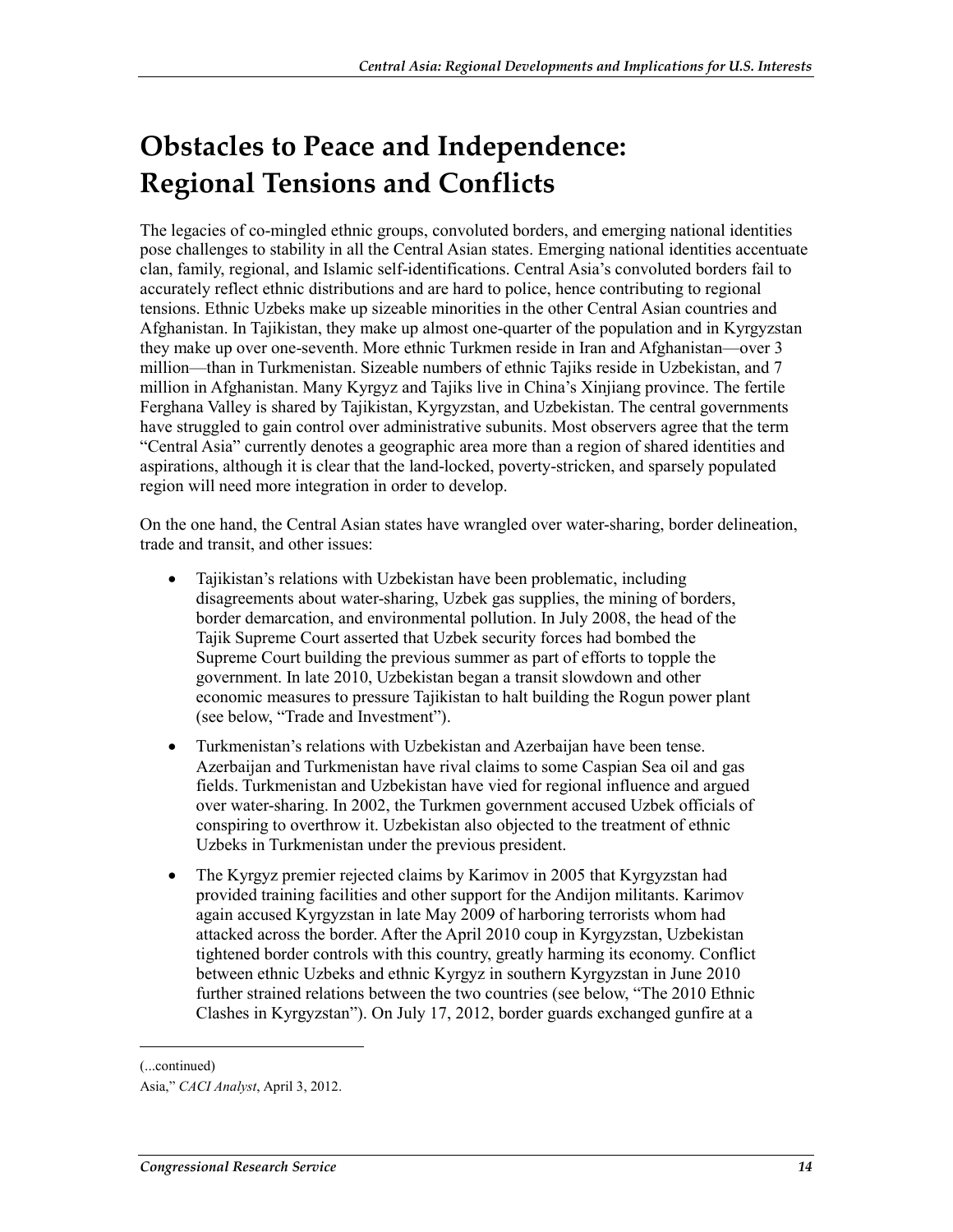Kyrgyzstan-Uzbekistan border post, reportedly killing a guard on each side. Uzbekistan responded by restricting border crossings at this post. In January 2013, Kyrgyz border guards wounded five Uzbeks in the Uzbek enclave of Sokh in Kyrgyzstan's Batken Region, bordering Uzbekistan. The Uzbeks allegedly had attempted to block an incursion into Sokh by the Kyrgyz border guards. Up to 1,000 local Uzbeks then temporarily took over three dozen Kyrgyz hostage.<sup>28</sup>

On the other hand, there have been some high-level bilateral contacts:

- The leaders of regional powers Kazakhstan and Uzbekistan have held occasional bilateral summits in recent years. Most recently, on September 6-7, 2012, President Karimov visited Kazakhstan for a bilateral summit. One observer suggested that this summit was an effort by the two major regional powers to join together to spur greater region-wide integration, including common responses to security threats such as terrorism and instability in Afghanistan. The two leaders also aimed to bolster significant trade ties and issued a joint statement on regional water-sharing.<sup>29</sup>
- Since Berdimuhamedow came to power, relations between Turkmenistan and Uzbekistan have improved. Most recently, in early October 2012, President Karimov visited Turkmenistan and met with President Berdimuhamedow, and the two leaders discussed boosting trade and other cooperation. They also called for region-wide talks before Tajikistan and Kyrgyzstan build dams that could affect water-sharing. In February 2013, President Karimov phoned Berdimuhamedow to invite him to visit to discuss joint projects.

Regional cooperation remains stymied by tensions among the states, despite their membership in various cooperation groups such as the CST Organization (CSTO), the Shanghai Cooperation Organization (SCO), and NATO's Partnership for Peace (PFP). The CST was signed by Russia, Belarus, the South Caucasus countries, and the Central Asian states (except Turkmenistan) in May 1992 and called for military cooperation and joint consultations in the event of security threats to any member. At the time to renew the treaty in 1999, Uzbekistan, Georgia, and Azerbaijan formally withdrew. The remaining members formed the CSTO in late 2002, and a secretariat opened in Moscow at the beginning of 2004. Through the CSTO, Russia has attempted to involve the members in joint efforts to combat international terrorism and drug trafficking. Although the charter of the CSTO does not mention internal or external peacekeeping functions, other agreements have provided for such activities.

Neither former Kyrgyz President Akayev nor former President Bakiyev apparently requested the aid of the CSTO during the coups that overthrew them, and the CSTO has appeared inactive during other crises in the region. At a CSTO meeting in June 2010 to consider an urgent request by interim Kyrgyz President Roza Otunbayeva for troops to assist in quelling ethnic violence, a consensus could not be reached and the members only agreed to provide equipment. At a CSTO summit in December 2011, all the members signed a pledge that no nonmember military bases could be established on their territories unless all members agreed. They also reportedly agreed

<sup>28</sup> Open Source Center, *Central Eurasia: Daily Report* (hereafter, *CEDR*), January 7, 2013, Doc. Nos. CEP-7950026, CEP-950027, CEP-950043, CEP-950025, CEP-950014, and CEP-950005; January 9, 2012, Doc. No. CEP-950134; *Interfax*, January 6 and January 9, 2013.

<sup>&</sup>lt;sup>29</sup> Richard Weitz, "Nazarbavev-Karimov Summit Imparts New Momentum to Kazakhstani-Uzbekistani Relations," *Eurasia Daily Monitor*, September 14, 2012.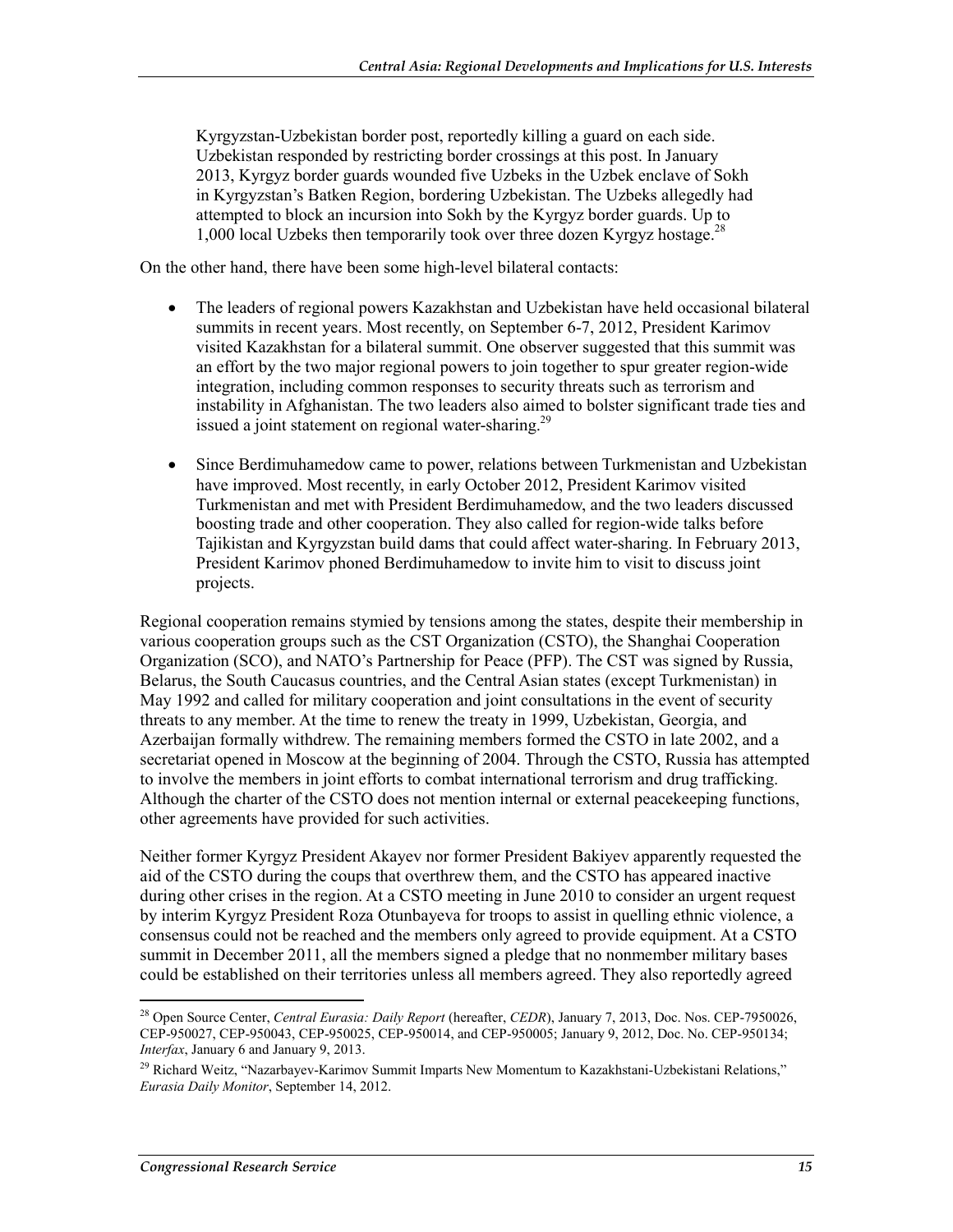on detailed procedures for intervening in domestic "emergency" situations within a member state at the behest of the member.<sup>30</sup> At a CSTO summit in December 2012, President Rahmon reportedly complained that although many documents had been signed over the years, there had been "no practical results."<sup>31</sup>

The SCO was established in 2001 by Russia, China, Kazakhstan, Kyrgyzstan, Tajikistan, and Uzbekistan. In 2003, a SCO Regional Anti-Terrorism Structure (RATS) was set up in Uzbekistan. Several military and security exercises have been held. According to some reports, in recent years Russia has discouraged the holding of major SCO military exercises as well as the strengthening of economic ties within the SCO, although Moscow has been amenable to cooperation within the SCO on regional oil and gas issues.<sup>32</sup>

In late 2007, the Central Asian states prevailed on the U.N. to set up a Regional Center for Preventive Diplomacy for Central Asia (UNRCCA) to facilitate diplomatic and other cooperation to prevent internal and external threats to regional security. With its headquarters in Ashkhabad, the Center is headed by a special representative of the U.N. secretary-general. The Center was intended to take on some of the duties of the U.N. Tajikistan Office of Peace-Building, which had been established after the Tajik Civil War and was being closed. The Center's mandate includes monitoring regional threats and working together and with other regional organizations to facilitate peacemaking and conflict prevention. Priority concerns include cross-border terrorism, organized crime and drug trafficking, regional water and energy management, environmental degradation, and stabilization in Afghanistan. The Center has held several regional conferences on such issues as Aral Sea desiccation, water-sharing, and Afghanistan. The Center's special representative visited Kyrgyzstan several times in the wake of the April 2010 coup to discuss U.N. aid to the interim government to ensure peace and stability.

In May 2009, the OSCE established a Border Management Staff College in Dushanbe to train officers from OSCE member and partner countries, including Afghanistan.

### **Terrorism and Conflict in Kazakhstan**

Kazakhstan long argued that there were few terrorists within the country but this stance began to change in late 2003 with the establishment of an Anti-Terrorist Center as part of the National Security Committee. Shocking many Kazakhs, it reported the apprehension in late 2004 of over a dozen members of the obscure Islamic Jihad Group/Union (IJU) of Uzbekistan (reportedly an offshoot of the Islamic Movement of Uzbekistan). It alleged that the group had ties to Al Qaeda; had cells in Kyrgyzstan, Uzbekistan, and Russia; and had been involved in attacks in Uzbekistan. In mid-2006, authorities detained 15-30 members of the banned Hizb ut-Tahrir group. In April 2007, 16 alleged terrorists were arrested on charges of planning attacks against security and police forces. In February 2008, security forces arrested five members of an alleged Salafi Jihadi Jamaat, whose leader had received training in Syria. In September 2009, six alleged terrorists were sentenced to 12-17 years in prison for planning to attack foreign oil companies and non-

<sup>30</sup> *Interfax*, December 21, 2011.

<sup>31</sup> *CEDR*, December 19, 2012, Doc. No. CEP-950108.

<sup>32</sup> *CEDR*, November 8, 2011, Doc. No. CEP-6008; *China's Central Asia Problem*, International Crisis Group, February

<sup>27, 2013;</sup> Joshua Kucera, "Russia 'Increasingly Distrustful' of SCO," *Eurasianet*, March 5, 2013.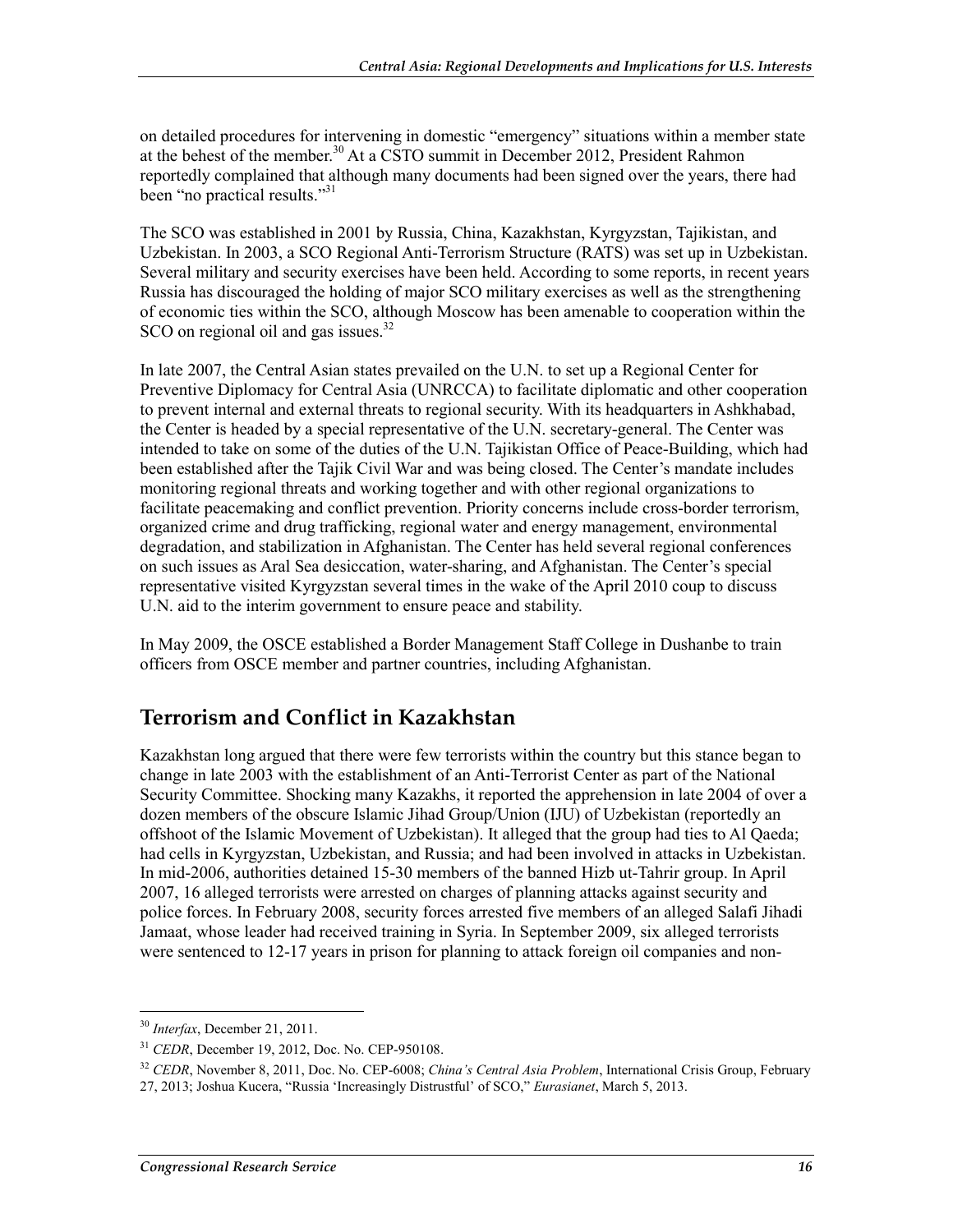Muslims. In late 2009, the Kazakh National Security Committee reported that the government had prevented four terrorist attacks in 2008 and three in 2009.

Several suicide bombings and other alleged terrorist attacks occurred in Kazakhstan in 2011, although the government appeared reluctant to release many details and trials of alleged terrorists were usually closed to outside observers. A suicide bombing took place in a security office on May 17, 2011, in the city of Aktoke, and a car bombing took place at another security office on May 24 in Astana. On the night of June 30, alleged terrorists killed three police officers in the village of Shubarshi in Aktobe Region. Apparently shaken by these and other bombings and terrorist attacks, President Nazarbayev directed changes to the law on religion that were duly approved in late September. On October 31, two explosions occurred in the city of Atyrau, one at the regional administration building and the other a suicide bombing in a residential area. A week after these bombings, two police officers were killed in Almaty by alleged terrorists.

On November 12, 2011, in the town of Taraz, one person killed several police and attacked a security office. The same day, an attempted explosion reportedly was foiled and an attack on a roadblock was carried out in Taraz, resulting in additional police deaths. The Jund al-Khilafah (Soldiers of the Caliphate) claimed responsibility for the bombings in Atyrau and may have been involved in other incidents. Kazakhstan's Office of the Prosecutor-General claimed that Jund al-Khilafah was formed in mid-2011 by Kazakh citizens Renat Khabibuly, Orynbasarov Unasov, and Damir Nabiyev, was allied with the Taliban, was headquartered in Pakistan's tribal area, and was dedicated to "waging a jihad on the territory of Kazakhstan." At the end of November 2011, Kazakhstan banned Jund al-Khilafah as a terrorist organization.<sup>33</sup> In April 2012, 47 alleged members or accomplices of the Jund al-Khilafah were sentenced for the October 31 attacks. Jund al-Khilafah also has claimed responsibility for attacks on U.S. forces in Afghanistan.

On December 16, 2011, energy sector workers on strike since May 2011 and others reportedly extensively damaged and burned government and other buildings and clashed with police in the town of Zhanaozen, in the Mangistau Region of Kazakhstan, resulting in 16 deaths and dozens of injuries, the government reported. Some observers alleged that there were more casualties and that the riots were triggered or exacerbated by police firing on the demonstrators (video posted on the Internet appeared to back this claim).<sup>34</sup> Protests and violence also spread to other areas of the region.

President Nursultan Nazarbayev declared a state of emergency and curfew in the town on December 17, 2011, and sent military and security forces to the region. He claimed that the violence was pre-planned and financed, perhaps from abroad, that the rioters had been given alcohol and money, and that police had shot into the crowds only in self-defense. At the same time, he charged that local officials had not heeded the grievances of the striking oil workers and had given him misinformation. In response, he fired the head of Kazmunaigaz, the state-owned energy firm; ousted his son-in-law as head of the national fund that owned Kazmunaigaz; replaced the governor of the region; and pledged new employment and retraining for oil workers who had been fired during their long strike. Critics charged that he took these moves to protect his popularity and that of the ruling political party during an electoral campaign (see below,

<sup>33</sup> *CEDR*, November 9, 2011, Doc. No. CEP-950038; *Interfax*, November 30, 2011.

<sup>34</sup> *Striking Oil, Striking Workers: Violations of Labor Rights in Kazakhstan's Oil Sector*, Human Rights Watch, September 2012.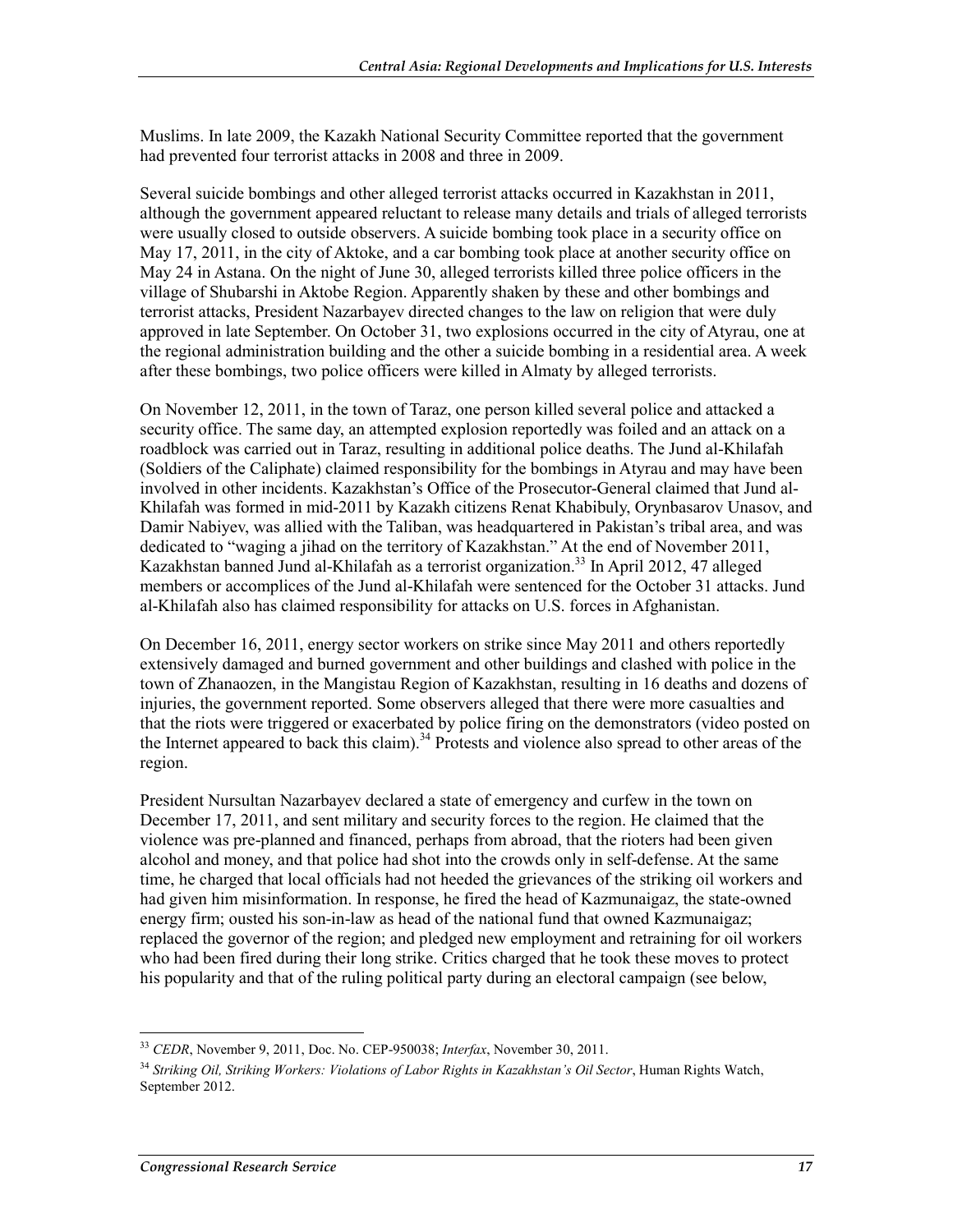"Recent Political Developments in Kazakhstan"). The government reported that dozens of individuals have been detained so far in connection with the protests.

A trial against 37 individuals charged with crimes associated with the Zhanaozen riot opened in late March 2012. The bulk of the defendants were striking workers and youths, who were accused of initiating the violence, although five police officers were being tried for abuses in quelling the unrest. In late April 2012, the Human Rights Watch NGO called for the trial to be suspended while an investigation of alleged torture and other abuses against those on trial is carried out. In June 2012, a court sentenced about one-half of the defendants to 3-7 years in prison and gave suspended sentences, pardons, or acquittals to the rest. Another trial of 12 suspects resulted in 4 being sentenced to 4-7 years and the others being acquitted, pardoned, or amnestied. Other arrests have occurred (see also below, "Recent Political Developments in Kazakhstan"). The Kazakh government has argued that it has convicted some police for excesses during the riot, disciplined some government officials, given unemployed workers new jobs, and otherwise admitted that it mishandled the labor strife in Zhanaozen.<sup>35</sup>

At a meeting with policemen on July 12, 2012, President Nazarbayev criticized them for not taking preventive measures against terrorism, and stated that "over 100 crimes connected with terrorism were committed in Kazakhstan in 2011-12. As a result, dozens of [terrorists and policemen] have died.... And we have to admit the fact that radical and extremist groups are putting enormous pressure on the government and society."36 According to a Kazakh Security Council official, over 300 individuals have been convicted in Kazakhstan on charges of terrorism since  $2005.^{37}$ 

Among recent incidents, in late July 2012, one policeman was killed and one wounded in Almaty, and the alleged assailants later engaged in a gun battle with security forces and most were killed. In mid-August 2012, a gun battle with alleged terrorists took place in Almaty, reportedly resulting in the deaths of several alleged terrorists and the capture of others. Authorities claimed that these terrorists were linked to an explosion at a house in a village near Almaty in July and to the killing of several individuals whose bodies were found in a park near Almaty. The terrorists were planning widespread operations, according to the authorities. In early September 2012, a bombmaker blew himself up in Atyrau Region, leading police to engage in a gun battle with other members of the alleged group, killing five of them. Some observers have warned that these recent incidents may have marked the revival of terrorist actions in Kazakhstan after several months of seeming quietude.

In November 2012, Nazarbayev called for tightening legislation to facilitate government efforts to combat terrorism, with the government explaining that the changes in law were necessitated by increasing radicalization of the population and growing terrorist incidents in the country. The bill was passed and signed into law in early January 2013. The changes included an apparently

<sup>35</sup> Embassy of the Republic of Kazakhstan, Washington, DC, "Response to the Human Rights Watch Report," *News Bulletin*, September 18, 2012. The response is to Human Rights Watch, *Striking Oil, Striking Workers: Violations of Labor Rights in Kazakhstan's Oil Sector*, September 4, 2012. The *News Bulletin* claims that HRW ignored "facts" put forward by the Kazakh government, but HRW states that the Kazakh government did not respond to its request for information and alleges that the government attempted to block its investigation.

<sup>36</sup> *CEDR*, July 13, 2012, Doc. No. CEP-950108.

<sup>37</sup> *CEDR*, June 27, 2012, Doc. No. CEP-950051.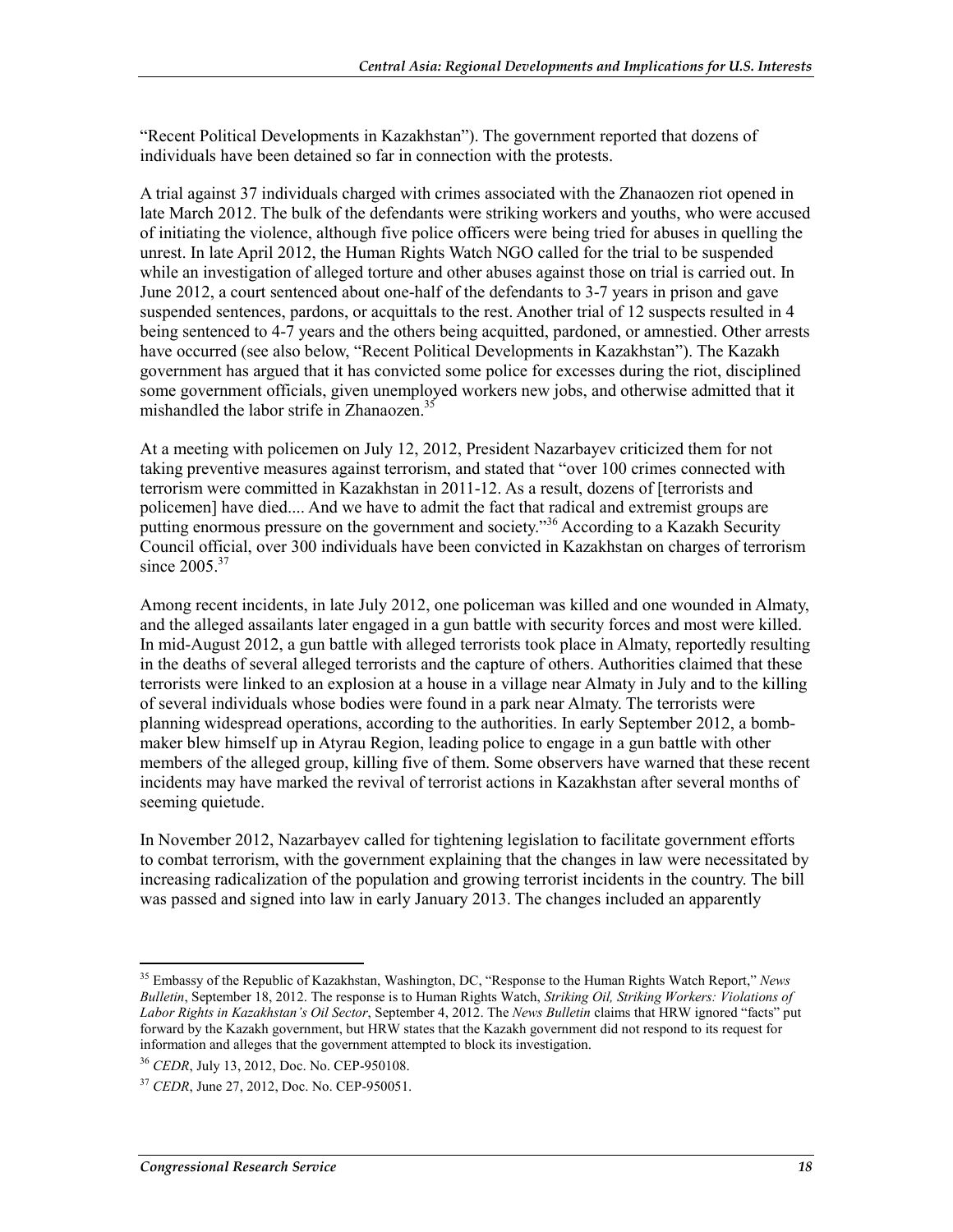expansive definition of terrorism to include an "ideology of violence" and acts or threats aimed at influencing the government, including violence and "frightening people."38

### **Incursions and Violence in Kyrgyzstan**

Several hundred Islamic extremists and others harboring in Tajikistan and Afghanistan first invaded Kyrgyzstan in July-August 1999. Jama Namanganiy, the co-leader of the Islamic Movement of Uzbekistan (IMU; see below), headed the largest guerrilla group. They seized hostages and several villages, allegedly seeking to create an Islamic state in south Kyrgyzstan as a springboard for a jihad in Uzbekistan.<sup>39</sup> With Uzbek and Kazakh air and other support, Kyrgyz forces forced the guerrillas out in October 1999. Dozens of IMU and other insurgents again invaded Kyrgyzstan and Uzbekistan in August 2000. Uzbekistan provided air and other support, but Kyrgyz forces were largely responsible for defeating the insurgents by late October 2000. The IMU did not invade the region in the summer before September 11, 2001, in part because Osama bin Laden had secured its aid for a Taliban offensive against the Afghan Northern Alliance.

About a dozen alleged IMU members invaded from Tajikistan in May 2006 but soon were defeated (some escaped). After this, the Kyrgyz defense minister claimed that the IMU, HT, and other such groups increasingly menaced national security.

#### **The 2010 Ethnic Clashes in Kyrgyzstan**

Deep-seated tensions between ethnic Kyrgyz and ethnic Uzbeks in southern Kyrgyzstan erupted on June 10-11, 2010. Grievances included perceptions among some ethnic Kyrgyz in the south that ethnic Uzbeks controlled commerce, discontent among some ethnic Uzbeks that they were excluded from the political process, and views among many Bakiyev supporters in the south that ethnic Uzbeks were supporting their opponents. Allegedly, fighting began between rival ethnicbased gangs at a casino in the city of Osh and quickly escalated, fuelled by rumors of rapes and other atrocities committed by each side. The fighting over the next few days resulted in an official death toll of 426 (of which 276 were ethnic Uzbeks and 105 were ethnic Kyrgyz) and over 2,000 injuries. The violence also resulted in an initial wave of 400,000 refugees and IDPs and the destruction of thousands of homes and businesses in Osh and Jalal-abad. Otunbayeva appealed to Russia for troops to help end the fighting, but the CSTO, meeting in emergency session on June 14, 2010, agreed to only provide humanitarian assistance. The Kyrgyz interim government variously blamed Bakiyev's supporters, Uzbek secessionists, Islamic extremists, and drug traffickers for fuelling the violence.<sup>40</sup> There were some reports that elements of the police and armed forces in the south defied central authority and were involved in the violence and subsequent attacks on ethnic Uzbeks.

Although critical of the Kyrgyz government, Uzbekistan did not intervene militarily or permit its citizens to enter Kyrgyzstan to join in the June fighting (according to some reports, the Uzbek government had considered military intervention). After some hesitation, the Uzbek government

<sup>1</sup> <sup>38</sup> *CEDR*, November 23, 2012, Doc. No. CEP-950005.

<sup>&</sup>lt;sup>39</sup> According to Zeyno Baran, S. Frederick Starr, and Svante Cornell, the incursions of the IMU into Uzbekistan and Kyrgyzstan in 1999 and 2000 were largely driven by efforts to secure drug trafficking routes. *Islamic Radicalism in Central Asia and the Caucasus: Implications for the EU*, Silk Road Paper, July 2006.

<sup>40</sup> Bruce Pannier, "Kyrgyzstan: Anatomy of a Conflict," *RFE/RL*, July 02, 2010.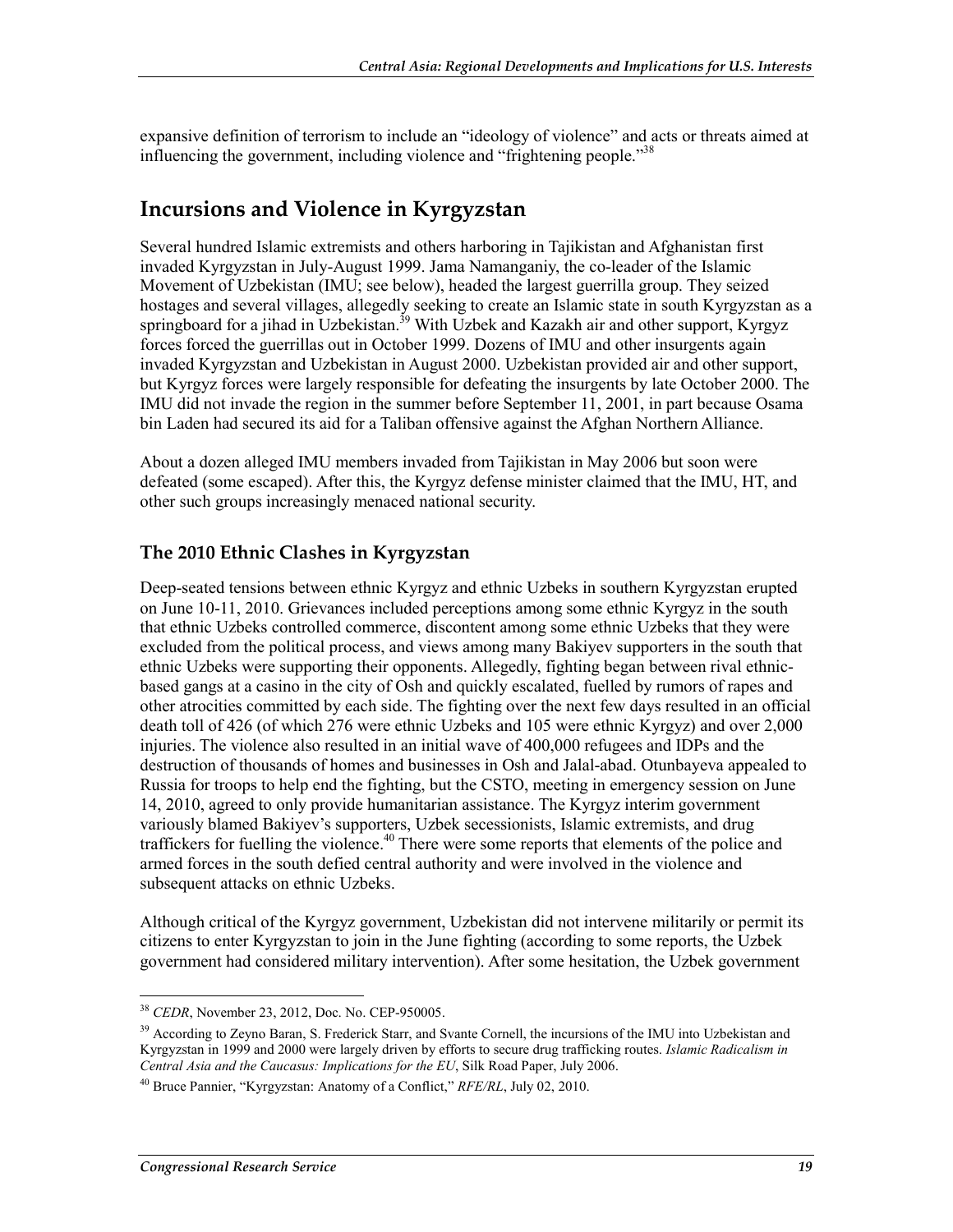permitted 90,000 ethnic Uzbeks to settle in temporary camps in Uzbekistan. Virtually all had returned to Kyrgyzstan by the end of June.<sup>41</sup> According to Assistant Secretary of State Eric Schwartz, "the Government of Uzbekistan acted quickly and constructively in response to the humanitarian crisis, [and] cooperated closely with U.N. agencies, the International Committee of the Red Cross and nongovernmental organizations. These efforts helped many people.<sup>"42</sup> While also stating that "Uzbekistan … behaved admirably" by hosting the refugees, Assistant Secretary Blake has testified that "although there were no reports of force to promote returns, reports of psychological pressure, monetary incentives, threats of loss of citizenship, coercion and/or encouragement to participate in the June 27 referendum and concerns about family members who remained in Kyrgyzstan all may have factored into the rapid repatriation of those who were displaced." Presumably, Kyrgyz officials were involved in these actions.<sup>43</sup>

An OSCE informal foreign ministers' meeting in July 2010 endorsed sending a 52-member police advisory group for an initial period of four months to help facilitate peace in southern Kyrgyzstan. It was proposed that the mission could later be extended and another 50 advisors deployed.<sup>44</sup> Concerns about the presence of the OSCE police advisory group from the Osh mayor and other Kyrgyz ultranationalists delayed its deployment. On November 18, 2010, the OSCE Permanent Council reached agreement with Kyrgyzstan on an alternative one-year police training program.

International donors meeting in Bishkek on July 27, 2010, pledged \$1.1 billion in grants and loans to help Kyrgyzstan recover from the June violence. The United States pledged \$48.6 million in addition to FY2010 and FY2011 planned aid. In addition, the United States provided \$4.1 million in humanitarian assistance to Kyrgyzstan immediately after the April and June events.<sup>45</sup> Analyst Martha Olcott has warned that the discrimination by ethnic Kyrgyz against ethnic Uzbeks has contributed in some cases to young ethnic Uzbeks being attracted to Islamic extremism.<sup>46</sup>

On January 10, 2011, a Kyrgyz commission issued its findings on the causes of the June 2010 violence in southern Kyrgyzstan between ethnic Kyrgyz and ethnic Uzbeks. The report largely blamed ethnic Uzbek "extremists" and some supporters of former Kyrgyz President Kurmanbek Bakiyev for fomenting the violence. The report also blamed interim government officials of ineptness in dealing with the escalating ethnic tensions.

<sup>41</sup> UNHCR, *Final Report on UNHCR Emergency Operations in the Republic of Uzbekistan*, July 23, 2010.

<sup>42</sup> U.S. Department of State, *Opening Statement of Assistant Secretary Schwartz*, June 29, 2010.

<sup>&</sup>lt;sup>43</sup> Commission on Security and Cooperation in Europe, Hearing on Instability in Krygyzstan: The International Response, *Testimony by Robert O. Blake, Assistant Secretary Of State For South And Central Asia*, July 27, 2010.

<sup>44</sup> OSCE, Press Release, *OSCE and Kyrgyzstan Agree on Principles for OSCE Police Advisory Group*, July 16, 2010; *OSCE Chairperson Says Presence of Police Advisory Group in Kyrgyzstan will Facilitate Strengthening Trust, Stability and Order in Country*, July 22, 2010.

<sup>45</sup> U.S. Department of State, Office of the Spokesman, *United States Announces Additional Support for Kyrgyz Republic*, July 27, 2010; U.S. Embassy, Bishkek, *Opening Statement by Daniel Rosenblum, Coordinator of U.S. Assistance to Europe and Eurasia and Tatiana Gfoeller, U.S. Ambassador to the Kyrgyz Republic: High-Level Donors Meeting, "Emergency Response to the Kyrgyz Republic, Reconciliation and Recovery,"* July 27, 2010; Commission on Security and Cooperation in Europe, Hearing on Instability in Kyrgyzstan: The International Response, *Testimony of Robert O. Blake,* July 27, 2010.

<sup>&</sup>lt;sup>46</sup> Commission on Security and Cooperation in Europe, Hearing on Instability in Krygyzstan: The International Response, *Testimony of Martha Brill Olcott*, July 27, 2010.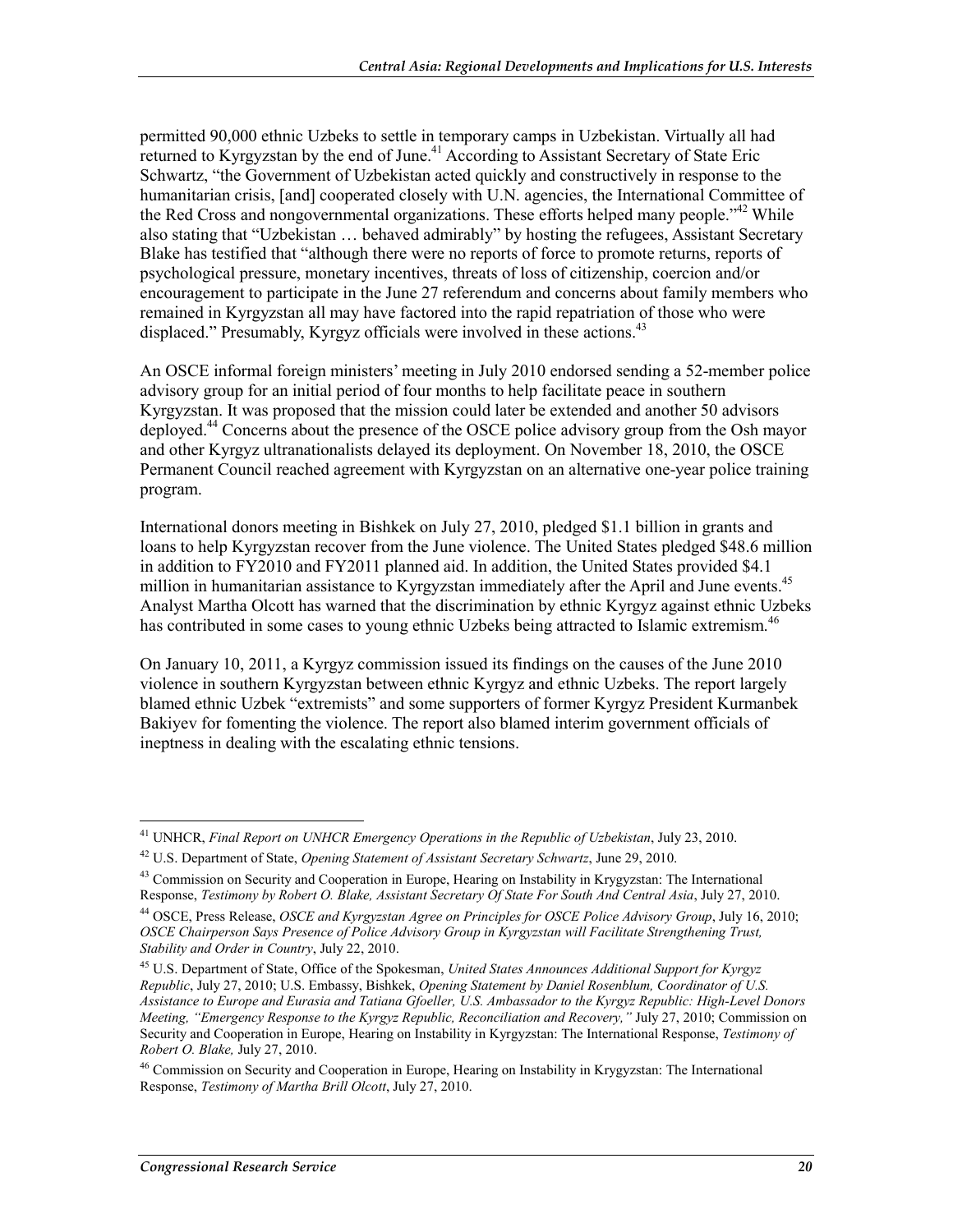On May 2, 2011, an international commission formed under the leadership of Kimmo Kiljunen, the Special Representative for Central Asia of the OSCE Parliamentary Assembly, released its report of findings regarding the June 2010 violence. The commission concluded that the Kyrgyz provisional government failed to adequately provide security and leadership to stifle rising tensions and incidents in May or to minimize the effects of the June ethnic violence. The commission also raised concerns that security forces were directly or indirectly complicit in the violence (according to the commission, most police, military, and other security personnel are ethnic Kyrgyz). The commission called for the Kyrgyz government to condemn ultra-nationalism and proclaim that the state is multi-national, promote gender equality, provide special rights for Uzbek language use in the south, train security forces to uphold human rights and not subvert state interests through parochial loyalties, impartially investigate and prosecute those responsible for the violence, establish a truth and reconciliation commission, and provide reparations.<sup>47</sup> The Kyrgyz government has rejected the finding that security forces were complicit in the violence, continued to blame the former Bakiyev regime and Islamic extremists for fomenting the clashes, and stated that ethnic Uzbeks shared substantial blame for committing human rights abuses.

Some observers have raised concerns that what they view as inadequate efforts by the Kyrgyz government to foster ethnic reconciliation could result in new ethnic unrest. Among such concerns, the IMU reportedly vowed actions against the Kyrgyz government for its alleged abuses against ethnic Uzbeks in southern Kyrgyzstan. Former President Otunbayeva and other observers have warned that some ethnic Uzbek youth in the south are being recruited by the  $IMU.<sup>48</sup>$ 

#### **Attacks by Jama'at Kyrgyzstan Jaish al-Mahdi in 2010-2011**

According to Kyrgyz security authorities, Jamaat Kyrgyzstan Jaish al-Mahdi (Kyrgyz Army of the Righteous Ruler), an ethnic Kyrgyz terrorist group, bombed a synagogue and sports facility and attempted to bomb a police station in late 2010, and killed three policemen in early 2011. The group also allegedly planned to attack the U.S. embassy and U.S. military Manas "transit center." Kyrgyz security forces reportedly killed or apprehended a dozen or more members of the group, including its leader, in January 2011. Ten alleged members of the group were put on trial in May 2011. At least some group members allegedly had received training by the Caucasus Emirate terrorist group in Russia, but also in late 2010 the group reportedly pledged solidarity with the Taliban.

### **Terrorism and Conflict in Tajikistan**

#### **The 1992-1997 Civil War in Tajikistan**

Tajikistan was among the Central Asian republics least prepared and inclined toward independence when the Soviet Union broke up. In September 1992, a loose coalition of

<sup>1</sup> 47 OSCE, *Report of the Independent International Commission of Inquiry into the Events in Southern Kyrgyzstan in June 2010*, May 2, 2011.

<sup>48</sup> Neil Melvin, *Promoting a Stable and Multiethnic Kyrgyzstan: Overcoming the Causes and Legacies of Violence*, Open Society Foundations, March 7, 2011; .Bruce Pannier, "The Growing Threat of Militants in a Corner of Central Asia," *RFE/RL*, April 23, 2011; "Islamic Movement of Uzbekistan Says It Has New Leader and Can Attack Targets in Central Asia," *Report News: Central Asia*, Issue 631, Institute of War and Peace Reporting, October 13, 2010.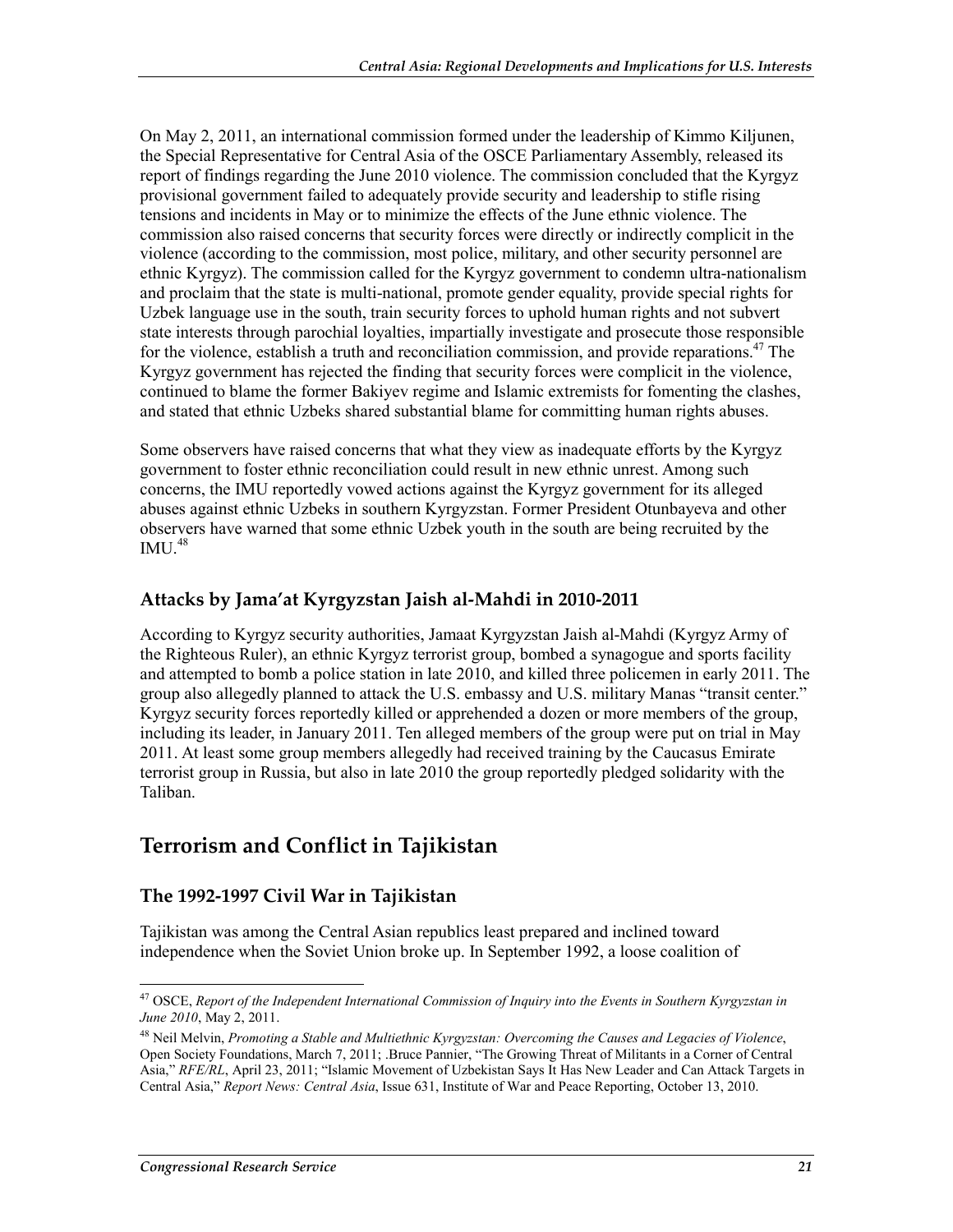nationalist, Islamic, and democratic parties and groups tried to take power. Kulyabi and Khojenti regional elites, assisted by Uzbekistan and Russia, launched a successful counteroffensive that by the end of 1992 had resulted in 20,000-40,000 casualties and up to 800,000 refugees or displaced persons, about 80,000 of whom fled to Afghanistan. After the two sides agreed to a cease-fire, the U.N. Security Council established a small U.N. Mission of Observers in Tajikistan (UNMOT) in December 1994. In June 1997, Tajik President Rahmon and the late rebel leader Seyed Abdullo Nuri signed a *comprehensive peace agreement*. Benchmarks of the peace process were largely met, and UNMOT pulled out in May 2000. To encourage the peace process, the United States initially pledged to help Tajikistan rebuild. Some observers point to events in the city of Andijon in Uzbekistan (see "The 2005 Violence in Andijon, Uzbekistan" below) as indicating that conflicts similar to the Tajik Civil War could engulf other regional states where large numbers of people are disenfranchised and poverty-stricken.

#### **The 2010-2011 Attacks in Tajikistan**

In late August 2010, over two dozen individuals sentenced as terrorists escaped from prison in Dushanbe and launched attacks as they travelled to various regions of the country. Many of these individuals had been opposition fighters during the Tajik Civil War and had been arrested in eastern Tajikistan during government sweeps in 2009. In early September 2010, a suicide car bombing resulted in over two dozen deaths or injuries among police in the northern city of Khujand. An obscure terrorist group, Jamaat Ansarullah, allegedly the Tajik branch of the IMU, claimed responsibility. Some escapees and their allies, allegedly including IMU terrorists, attacked a military convoy in the Rasht Valley (formerly known as Karategin) east of Dushanbe on September 19, 2010, reportedly resulting in dozens of deaths and injuries to government forces. Heavy fighting in the Rasht Valley over the next month reportedly led to dozens of additional casualties among government forces.

In early January 2011, the Tajik Interior (police) Ministry reported that its forces had killed former Tajik opposition fighter Alovuddin Davlatov, alias Ali Bedaki, the alleged leader of one major insurgent group involved in the ambush in the Rasht Valley. Another leader of the ambush, Abdullo Rakhimov, aka Mullo Abdullo—a former Tajik opposition paramilitary leader who spurned the peace settlement and travelled to Afghanistan and Pakistan, where he allegedly maintained links with al Qaeda and the Taliban, and who reentered Tajikistan in 2009—was reportedly killed by Tajik security forces on April 15, 2011.<sup>49</sup> In September 2011, Jamaat Ansarullah reportedly issued a directive to its followers in Tajikistan to kill pro-democracy advocates, who by its definition were "unbelievers" even if they were practicing Muslims.

In December 2011, several dozen alleged IMU members said to be involved in the suicide car bombing in Khujand received prison sentences ranging from eight years to life. Several defendants had reported that they had been tortured to agree to false changes. In September 2012, a court sentenced 12 more alleged participants to terms ranging from 5 to 24 years. They had been charged with being members of Abdullo's terrorist group and of Jamaat Ansarullah, and of receiving training in al Qaeda camps in Pakistan.<sup>50</sup> According to some observers, underlying

<sup>1</sup> 49 Lola Olimova and Nargis Hamrabaeva, "Tajik Authorities Struggle to Quell Militants," *Report News: Central Asia*, Institute for War and Peace Reporting, October 4, 2010; Tilav Rasulzoda and Parvina Khamidova, "New Militant Force in Tajikistan?" *Report News: Central Asia*, Institute for War and Peace Reporting, October 21, 2010; *CEDR*, January 12, 2011, Doc. No. CEP-950136; Dilafruz Nabiyeva, "Mullo Abdullo Killed," *Central Asia Online*, April 15, 2011.

<sup>&</sup>lt;sup>50</sup> *CEDR*, September 11, 2012, Doc. No. 950123; Igor Rotar, "Islamic Extremist Group Jamaat Ansarullah Overcomes (continued...)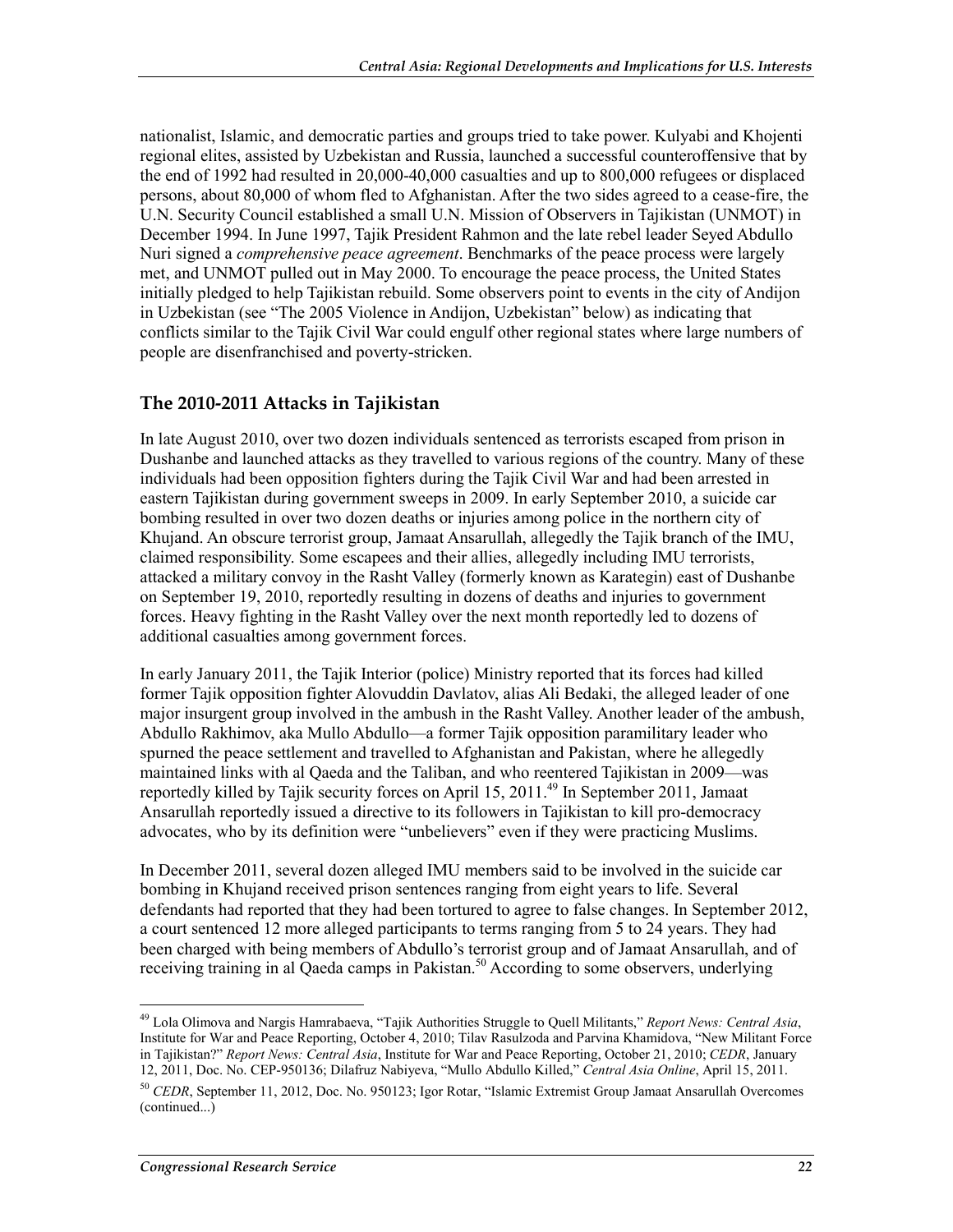causes of the violence may be related to the failure of the Rahmon government to share power and economic benefits with minority groups and clans, and more immediate causes may be related to the increasing repressiveness and exclusiveness of the government and the ability of disaffected populations to obtain countervailing armed support from relatives and others abroad.<sup>51</sup>

#### **The 2012 Instability in Mountainous Badakhshan**

On July 21, 2012, a national security official, General Abdullo Nazarov, was killed near the city of Khorog, the capital of the Mountainous Badakhshan Autonomous Region in eastern Tajikistan. According to some reports, the region is a major transit point for drugs and other goods trafficked from Afghanistan and for weapons and money smuggled to terrorist groups in Afghanistan. The government responded by launching security operations to force the local "criminal group" to surrender. The government asserted that the "criminals" were led by Tolib Ayembekov, a former UTO fighter who was the head of an Interior Ministry border guard troops unit in the Ishkohim District (Khorog is in this district), bordering Afghanistan. The government also alleged that the "criminals" had ties with organized crime groups throughout the world, and were linked to members of the IMU, who were infiltrating from Afghanistan to support the "criminals."<sup>52</sup> Ayembekov denied that he was responsible for Nazarov's death. Over 3,000 security personnel entered Khorog on July 24, and subsequent fighting resulted in 17 casualties among the security personnel and 30 among the alleged "criminals," according to the government. Forty-one surviving "criminals" were arrested. Although the government officially acknowledged only one civilian casualty, some observers reported that dozens of civilians had been killed or injured. Among the forces deployed to the region were extra border guards who sealed the Tajik-Afghan border to prevent the Tajik "criminals" from escaping across the border or receiving assistance from groups in Afghanistan. Some information about the fighting leaked out of the region despite the "accidental" severing of Internet and cell phone connections to the region. The government declared a unilateral ceasefire the next day. On July 26, 2012, the U.S. Embassy raised concerns about reports of civilian casualties and urged the government not to suppress media reporting in the region. In early August 2012, Ayembekov pledged fealty to the Rahmon government and readiness to prove his innocence in a court of law.

The ceasefire was broken by the government early on August 22, when security forces attacked the home of a popular former UTO fighter, the invalid Imomnazar Imomnazarov, and killed him. His death led some protesters to attack the administration building in Khorog a few hours later, and police allegedly fired at them, injuring three. A large memorial service for Imomnazarov was held the next day in Khorog. A ceasefire agreement was reached between the government and local officials and prominent citizens later that evening. In accordance with the agreement, some security personnel subsequently were withdrawn from the city, but many have stayed in the region to prepare for a visit by Rahmon in late September 2012.

<sup>(...</sup>continued)

Tajikistan's Inter-Tribal Conflicts," *Eurasia Daily Monitor*, September 25, 2012.

<sup>51</sup> Lola Olimova and Nargis Hamrabaeva, "Tajik Authorities Struggle to Quell Militants," *Report News: Central Asia*, Institute for War and Peace Reporting, October 4, 2010; Umida Hashimova, "The Islamist Insurgency in Tajikistan," Central Asia-Caucasus Analyst, October 12, 2010; Tilav Rasulzoda and Parvina Khamidova, "New Militant Force in Tajikistan?" *Report News: Central Asia*, Institute for War and Peace Reporting, October 21, 2010; *CEDR*, January 12, 2011, Doc. No. CEP-950136.

<sup>52</sup> *CEDR*, August 8, 2012, Doc. No. CEP-950127.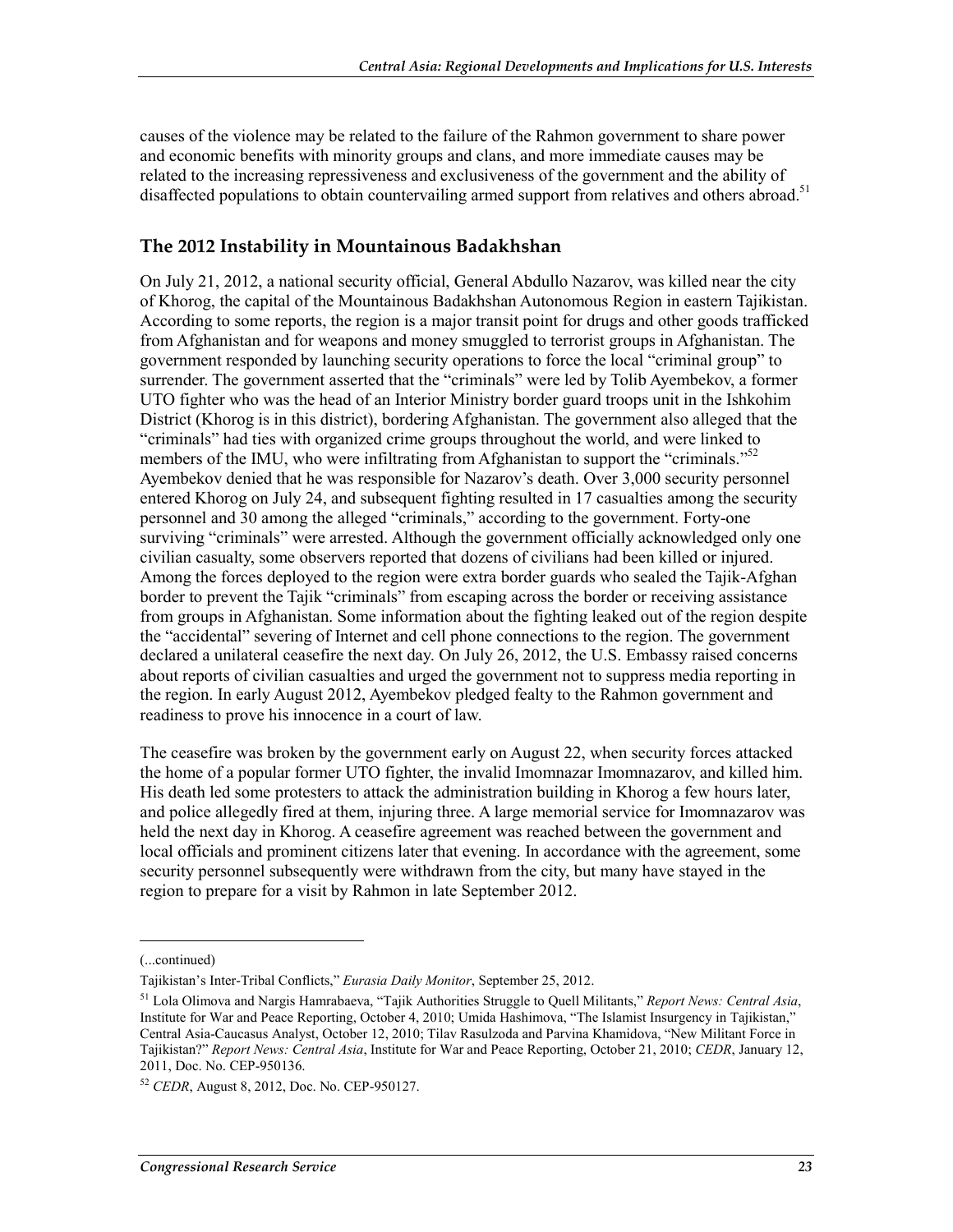Some observers have questioned the Tajik government's official explanations of events in Khorog. One local commentator has argued that General Nazarov was acting at the behest of a group in the Tajik security service to seize control over lucrative smuggling operations or otherwise was involved in extorting money.53 A think tank in Dushanbe asserted that the Tajik government deployed security forces in the region after Ayembekov threatened to enlist up to 1,000 terrorists massed across the border in Afghanistan to help him if the government moved to arrest him.<sup>54</sup> Several accounts have suggested by many residents of Khorog had taken up arms on July 24 in opposition against the deployment of security forces. Accusations that Ayembekov was a "criminal" must be squared with the fact that Khorog is the location of the regional Border Guard Training Center, where the International Organization for Migration has used State Department funding to carry out training for Tajik and Afghan border guards, including on-site at regional border posts. Seeming to refer to this situation, Assistant Secretary Blake in August 2012 stated that the United States supports Tajik government efforts in the region "to address some of the corrupt activities of their own border guards and others who are helping to facilitate some of this [narcotics] trade."55

Other observers have speculated that at least part of the reason for the government actions in Mountainous Badakhshan may have been to secure the loyalty of regional officials in the run-up to presidential elections planned in 2013. During the deployment of security forces to the region, the regional IRP head was detained and later found dead, a regional IRP office was sacked, and another IRP official was detained and transferred to Dushanbe. Before he was killed, Imomnazarov speculated that Nazarov had falsely reported to his superiors that the UTO fighters were planning to launch a coup against Rahmon, and that this was the main cause of the government security actions.

### **Terrorism and Conflict in Uzbekistan**

A series of explosions in Tashkent in February 1999 were among early signs that the Uzbek government was vulnerable to terrorism. By various reports, the explosions killed 16 to 28 and wounded 100 to 351 people. The aftermath involved wide-scale arrests of political dissidents and others deemed by some observers as unlikely conspirators. Karimov in April 1999 accused Mohammad Solikh (former Uzbek presidential candidate and head of the banned Erk Party) of masterminding what he termed an assassination plot, along with Tohir Yuldashev (co-leader of the IMU) and the Taliban. The first trial of 22 suspects in June resulted in six receiving death sentences. The suspects said in court that they received terrorist training in Afghanistan, Tajikistan, Pakistan, and Russia and were led by Solikh, Yuldashev, and Namanganiy. In 2000, Yuldashev and Namanganiy received death sentences in absentia, and Solikh received a 15.5 year prison sentence. Solikh denied membership in IMU, and he and Yuldashev denied involvement in the bombings.

On March 28 through April 1, 2004, a series of suicide bombings and other attacks were launched in Uzbekistan, reportedly killing 47. An obscure Islamic Jihad Group of Uzbekistan (IJG; Jama'at

<sup>1</sup> <sup>53</sup> *CEDR*, August 25, 2012, Doc. No. CEP-950018; Sébastien Peyrouse, "Battle on Top of the World: Rising Tensions in Tajikistan's Pamir Region," *On Wider Europe*, German Marshall Fund, August 2012.

<sup>54</sup> *Interfax*, August 3, 2012.

<sup>55</sup> U.S. Department of State, *On-the-Record Briefing With International Media*, Robert O. Blake, Jr., Assistant Secretary, Bureau of South and Central Asian Affairs, Almaty, Kazakhstan, August 15, 2012.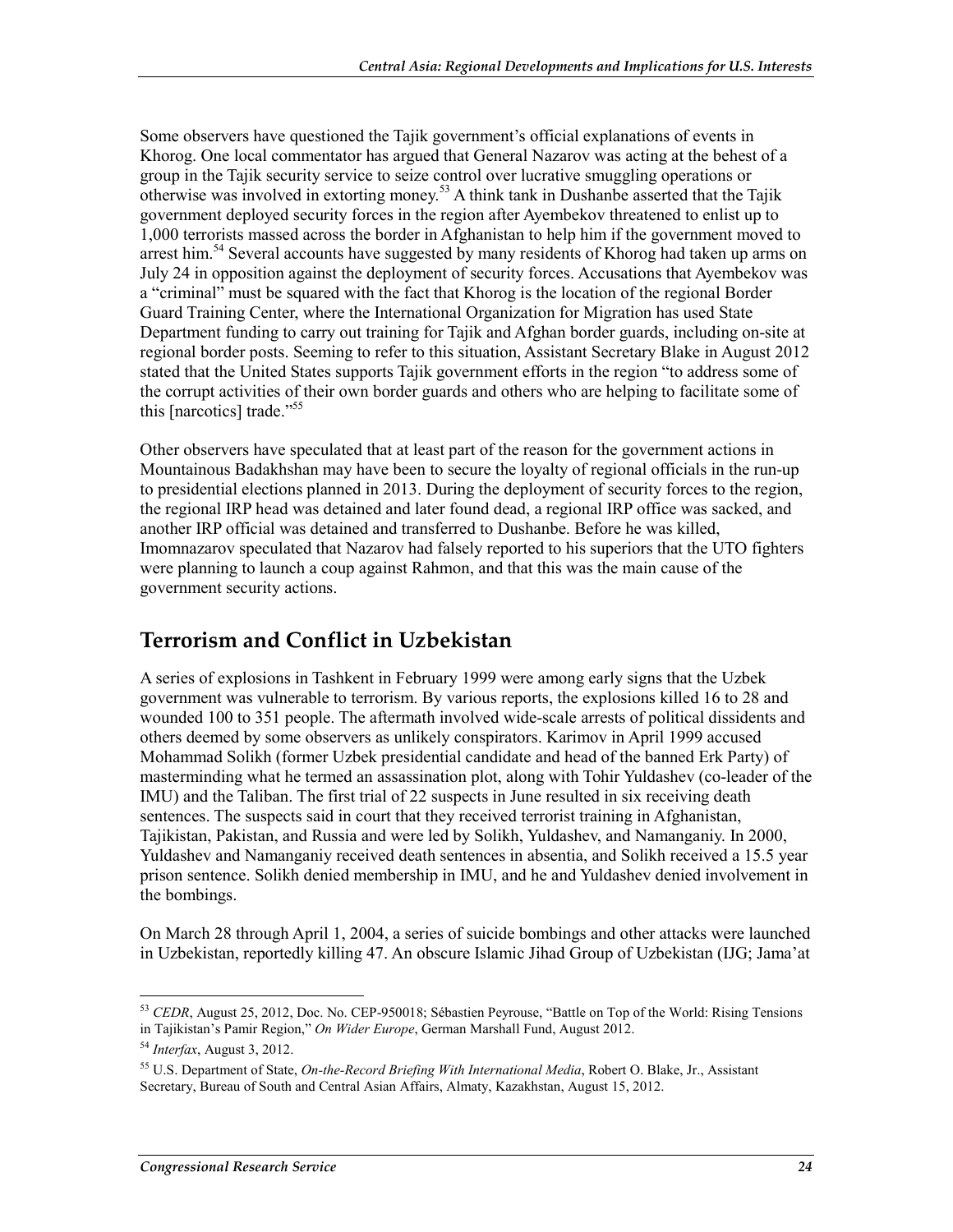al-Jihad al-Islami, a breakaway part of the IMU) claimed responsibility.<sup>56</sup> In subsequent trials, the alleged attackers were accused of being members of IJG or of Hizb ut-Tahrir (HT; an Islamic fundamentalist movement ostensibly pledged to peace but banned in Uzbekistan) and of attempting to overthrow the government. Some defendants testified that they were trained by Arabs and others at camps in Kazakhstan and Pakistan. They testified that Najmiddin Kamolitdinovich Jalolov (convicted in absentia in 2000) was the leader of IJG, and linked him to Taliban head Mohammad Omar, Uighur extremist Abu Mohammad, and Osama bin Laden. On July 30, 2004, explosions occurred at the U.S. and Israeli embassies and the Uzbek Prosecutor-General's Office in Tashkent. The IMU and IJG claimed responsibility and stated that the suicide bombings were aimed against Uzbek and other "apostate" governments.<sup>57</sup>

#### **The 2005 Violence in Andijon, Uzbekistan**

Dozens or perhaps hundreds of civilians were killed or wounded on May 13, 2005, after Uzbek troops fired on demonstrators in the eastern town of Andijon. The protestors had gathered to demand the end of a trial of local businessmen charged with belonging to an Islamic terrorist group. The night before, a group stormed a prison where those on trial were held and released hundreds of inmates. Many freed inmates then joined others in storming government buildings.<sup>58</sup> President Karimov flew to the city to direct operations, and reportedly had restored order by late on May 13.59 On July 29, 439 people who had fled from Uzbekistan to Kyrgyzstan were airlifted to Romania for resettlement processing, after the United States and others raised concerns that they might be tortured if returned to Uzbekistan. $60$ 

The United States and others in the international community repeatedly called for an international inquiry into events in Andijon, which the Uzbek government rejected as violating its sovereignty. In November 2005, the EU Council approved a visa ban on 12 Uzbek officials it stated were "directly responsible for the indiscriminate and disproportionate use of force in Andijon and for the obstruction of an independent inquiry." The Council also embargoed exports of "arms,

<sup>&</sup>lt;u>.</u> <sup>56</sup> The IJG changed its name to the Islamic Jihad Union (IJU) in 2005.

<sup>57</sup> See also CRS Report RS21818, *The 2004 Attacks in Uzbekistan: Context and Implications for U.S. Interests*, by Jim Nichol.

<sup>&</sup>lt;sup>58</sup> There is a great deal of controversy about whether this group contained foreign-trained terrorists or was composed mainly of the friends and families of the accused and other disgruntled citizenry. See U.S. Congress, Commission on Security and Cooperation in Europe, Briefing: The Uzbekistan Crisis, *Testimony of Galima Bukharbayeva, Correspondent. Institute for War and Peace Reporting,* June 29, 2005. A declassified Defense Intelligence Agency memorandum prepared soon after the events stated that "no credible information indicates extremist groups participated in the attacks," but stressed that evidence was not definitive on this point. See *Uzbekistan: Review of Information on Unrest in Andijon, 12-13 May 2005*, Info Memo, 5-0549/DR, July 30, 2005 (the memo is part of the Rumsfeld Archive, see below). For alternative views on terrorist involvement and casualties, see Shirin Akiner, *Violence in Andijon, 13 May 2005: An Independent Assessment*, Central Asia-Caucasus Institute, July 2005; AbduMannob Polat, *Reassessing Andijan: The Road to Restoring U.S.-Uzbek Relations*, Jamestown Foundation, June 2007; Scott Radnitz, *Weapons of the Wealthy* (Ithaca: Cornell University Press, 2010), p. 172-176; Donald Rumsfeld, *Known and Unknown* (New York: Penguin Group Publishers, 2011) (the book's references include an Internet archive of memos and other documents). See also James Kirchick, "Did Donald Rumsfeld Whitewash Massacre in Uzbekistan?" *RFE/RL*, May 13, 2011.

<sup>&</sup>lt;sup>59</sup> Analyst Adeeb Khalid draws a parallel between the Uzbek government's actions at Andijon and at a large student demonstration in Tashkent in January 1992. In the latter case, Karimov allegedly ordered troops to fire on the marchers, resulting in up to six deaths and two dozen or more injuries. *Islam After Communism* (Berkeley, CA: University of California Press, 2007), p. 155. See also *Reuters*, January 17, 1992.

<sup>60</sup> See also CRS Report RS22161, *Unrest in Andijon, Uzbekistan: Context and Implications*, by Jim Nichol.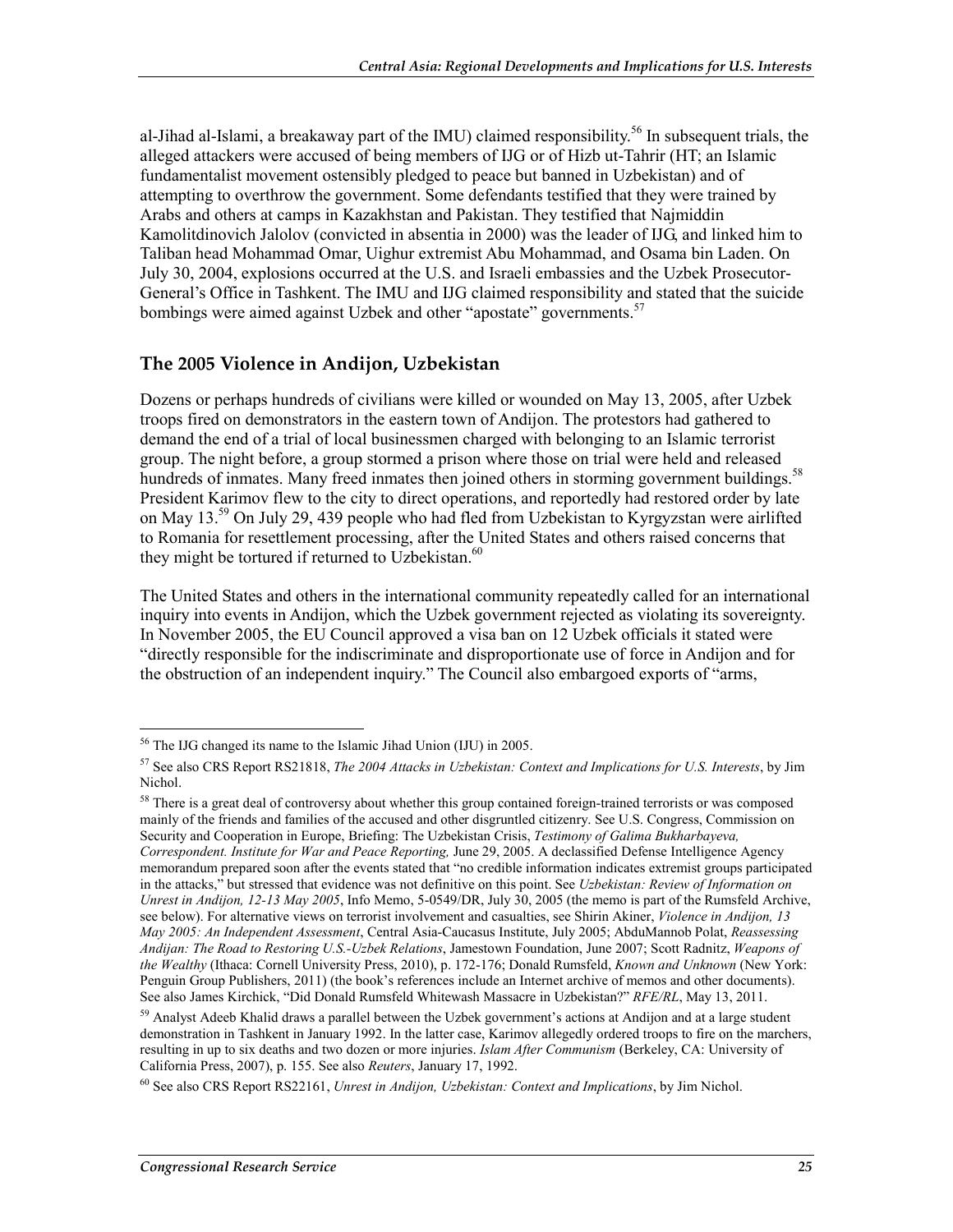military equipment, and other equipment that might be used for internal repression."<sup>61</sup> In October 2007 and April 2008, the EU Council suspended the visa ban for six months but left the arms embargo in place. In October 2008, the EU Council praised what it viewed as some positive trends in human rights in Uzbekistan and lifted the visa ban, although it left the arms embargo in place.<sup>62</sup> In October 2009, it lifted the arms embargo.

At the first major trial of 15 alleged perpetrators of the Andijon unrest in late 2005, the accused all confessed and asked for death penalties. They testified that they were members of Akramiya, a branch of HT launched in 1994 by Akram Yuldashev that allegedly aimed to use force to create a caliphate in the area of the Fergana Valley located in Uzbekistan. Besides receiving assistance from HT, Akramiya was alleged to receive financial aid and arms training from the IMU. The defendants also claimed that the U.S. and Kyrgyz governments helped finance and support their effort to overthrow the government, and that international media colluded with local human rights groups and nongovernmental organizations (NGOs) in this effort. The U.S. and Kyrgyz governments denied involvement, and many observers criticized the trial as appearing stagemanaged. Reportedly, 100 or more individuals were arrested and sentenced, including some Uzbek opposition party members and media and NGO representatives.<sup>63</sup> Partly in response, the U.S. Congress tightened conditions on aid to Uzbekistan.

#### **The Summer 2009 Suicide Bombings and Attacks in Uzbekistan**

On May 25-26, 2009, a police checkpoint was attacked on the Kyrgyz-Uzbek border, attacks took place in the border town of Khanabad, and four bombings occurred in Andijon in the commercial district, including at least one by suicide bombers. Several deaths and injuries were alleged, although reporting was suppressed. Uzbek officials blamed the IMU, although the IJU allegedly claimed responsibility. President Karimov flew to Andijon on May 31. In late August 2009, shooting took place in Tashkent that resulted in the deaths of three alleged IMU members and the apprehension of other group members. The Uzbek government alleged that the group had been involved in the 1999 explosions and in recent assassinations in Tashkent. In early December 2009, the Andijon regional court reportedly convicted 22 individuals on charges of involvement in the May 2009 events, and sentenced them to prison terms ranging from 5 to 18 years.

### **U.S. Designation of the IMU and IJU as Terrorist Organizations**

In September 2000, the State Department designated the IMU as a Foreign Terrorist Organization, stating that the IMU, aided by Afghanistan's Taliban and by Al Qaeda, resorted to terrorism,

<sup>61</sup> Council of the European Union, *Uzbekistan: Council Adopts Restrictive Measures*, Press Release 14392/05, November 14, 2005. U.S. officials argued that the United States already had been limiting military assistance—at congressional request—because of human rights abuses.

 $62$  Council of the European Union, 2824<sup>th</sup> General Affairs Council Meeting, *Press Release*, October 15-16, 2007; 2864<sup>th</sup> and 2865th General Affairs and External Relations Council Meetings, *Press Release*, April 29, 2008; 2897th General Affairs and External Relations Council Meeting, *Press Release*, October 13, 2008. Some international human rights groups protested against a visit by the head of the Uzbek state security service—who had been subject to the visa ban lifted by the Council—to Germany in late October 2008. He reportedly advised German officials on IJU activities in Central Asia.

<sup>63</sup> OSCE, Office for Democratic Institutions and Human Rights (ODIHR), *Report from the OSCE/ODIHR Trial Monitoring in Uzbekistan*, April 21, 2006; Ministry of Foreign Affairs, Republic of Uzbekistan, *Comments on the Report Prepared by the OSCE ODIHR*, April 19, 2006.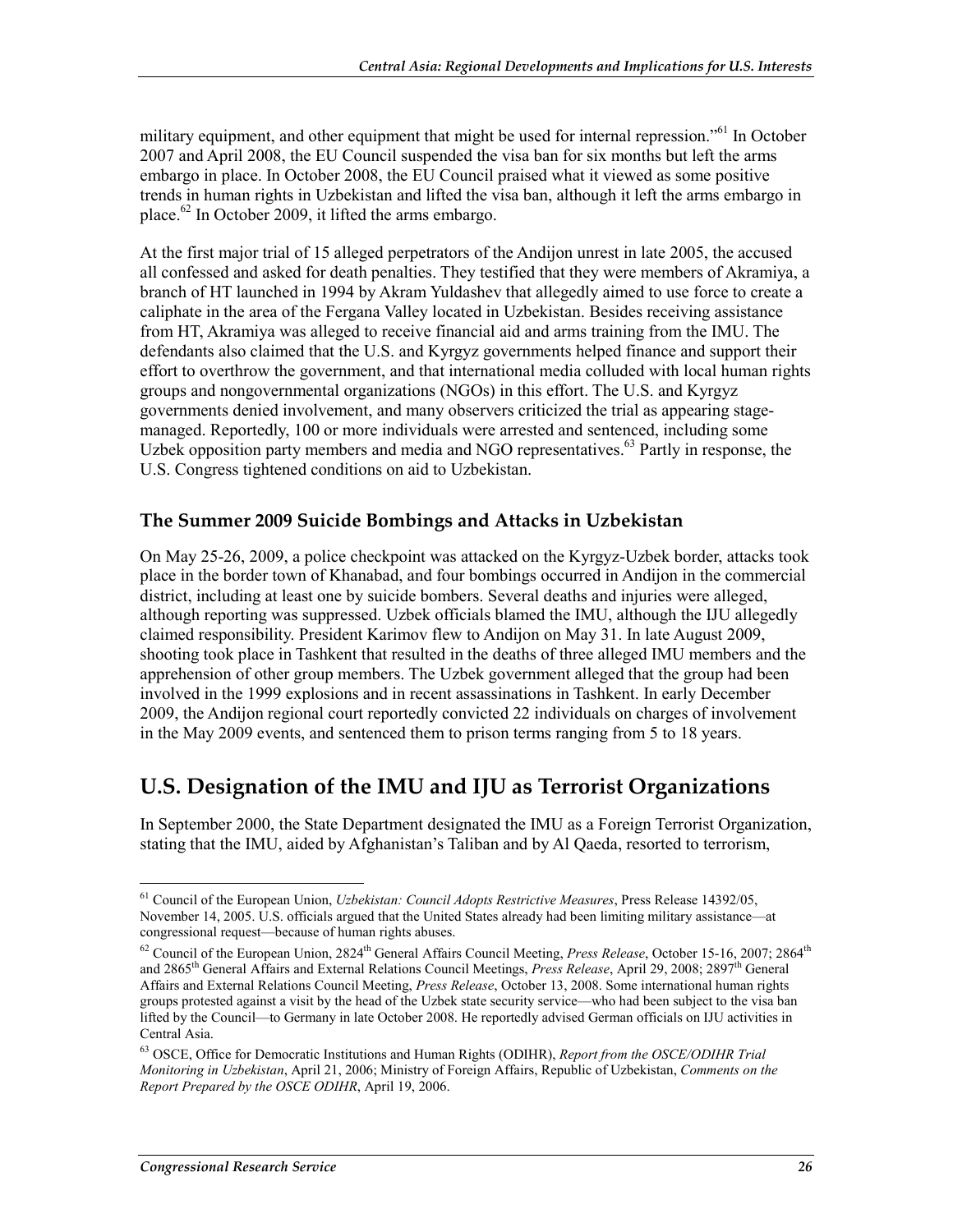actively threatened U.S. interests, and attacked American citizens. At that time, the State Department argued that the "main goal of the IMU is to topple the current government in Uzbekistan," and it linked the IMU to bombings and attacks on Uzbekistan in 1999-2000.

Former CIA Director Porter Goss testified in March 2005 that the IJG/IJU "has become a more virulent threat to U.S. interests and local governments.<sup>564</sup> In May 2005, the State Department designated the IJG/IJU as a Foreign Terrorist Organization and Specially Designated Global Terrorist, and in June, the U.N. Security Council added the IJG/IJU to its terrorism list.<sup>65</sup> In June 2008, IJG head Jalolov and his associate Suhayl Fatilloevich Buranov were added to the U.N. 1267 Sanctions Committee's Consolidated List of individuals and entities associated with bin Laden, al Qaeda, and the Taliban. Also, the U.S. Treasury Department ordered that any of their assets under U.S. jurisdiction be frozen and prohibited U.S. citizens from financial dealings with the terrorists.<sup>66</sup>

After U.S. military operations began in Afghanistan in late 2001, IMU forces assisting the Taliban and Al Qaeda suffered major losses, and IMU co-head Namanganiy was killed.<sup>67</sup> Surviving IMU forces moved to Pakistan, and became heavily involved in actions against the Pakistani government, although some IMU fighters resumed attacks on coalition forces in Afghanistan.<sup>68</sup>

IMU head Yuldashev reportedly was killed in late August 2009 in Pakistan by a U.S. drone missile, and Jalalov allegedly similarly was killed in late September 2009. After Yuldashev's death, Abu Usman Adil became the head of the IMU. The IMU military commander, Abbas Mansur, allegedly was killed in a U.S. drone strike in 2011. In April 2012, Adil reportedly was similarly killed, and was succeeded by Usman Ghazi some months later. Ghazi, a non-Uzbek, has focused the IMU on attacking Afghanistani and Pakistani government targets, possibly lessening its immediate threat to Central Asia, according to some observers.<sup>69</sup>

In July 2011, an Uzbek citizen on an expired student visa was arrested on charges of being directed by IMU terrorists to assassinate President Obama. He confessed and was sentenced in

<sup>&</sup>lt;u>.</u> <sup>64</sup> U.S. Senate, Committee on Armed Services, Testimony of the Director of Central Intelligence, The Honorable Porter J. Goss, March 17, 2005.

<sup>&</sup>lt;sup>65</sup> U.S. Department of State, Press Statement: U.S. Department of State Designates the Islamic Jihad Group Under Executive Order 13224, May 26, 2005; U.N. Security Council, The Al-Qaida and Taliban Sanctions Committee, Press Release: Security Council Committee Adds One Entity to Al-Qaida Section of Consolidated List, SC/8405, June 3, 2005.

<sup>66</sup> U.S. Department of the Treasury, Press Release: Treasury Designates Leadership of the IJU Terrorist Group, June 18, 2008.

<sup>67</sup> U.S. Department of State, *Patterns of Global Terrorism 2003*, April 2004.

<sup>68</sup> Jacob Zenn, "The Growing Alliance between Uzbek Extremists and the Pakistani Taliban," *Terrorism Monitor*, Jamestown Foundation, March 8, 2013; U.S. House of Representatives, Committee on Foreign Affairs, Subcommittee on Europe, Eurasia and Emerging Threats and the Subcommittee on Terrorism, Non-proliferation, and Trade, Hearing on Islamist Militant Threats to Eurasia, *Testimony of Justin Siberell, Deputy Coordinator for Counterterrorism, U.S. Department of State,* February 27, 2013.

<sup>69</sup> Jacob Zenn, "IMU Announces Usman Ghazi as New Amir after Months of Deliberation," *Militant Leadership Monitor*, Jamestown Foundation, August 21, 2012; Christopher Anzalone, "The Islamic Movement of Uzbekistan: Down but Not Out," *Foreign Policy*, November 20, 2012; Joshua Kucera, "What are the IMU's Designs in Central Asia?" *Eurasianet*, December 11, 2012. However, U.S. Colonel Ted Donnelly has argued that after U.S. and NATO forces are drawn down in Afghanistan in 2014, the Fergana Valley could become a focus for operations by the IMU and other terrorist groups. See *Fergana as FATA [Federally Administered Tribal Areas]? A Post-2014 Strategy for Central Asia*, U.S. Army War College, Master's Thesis, March 2012.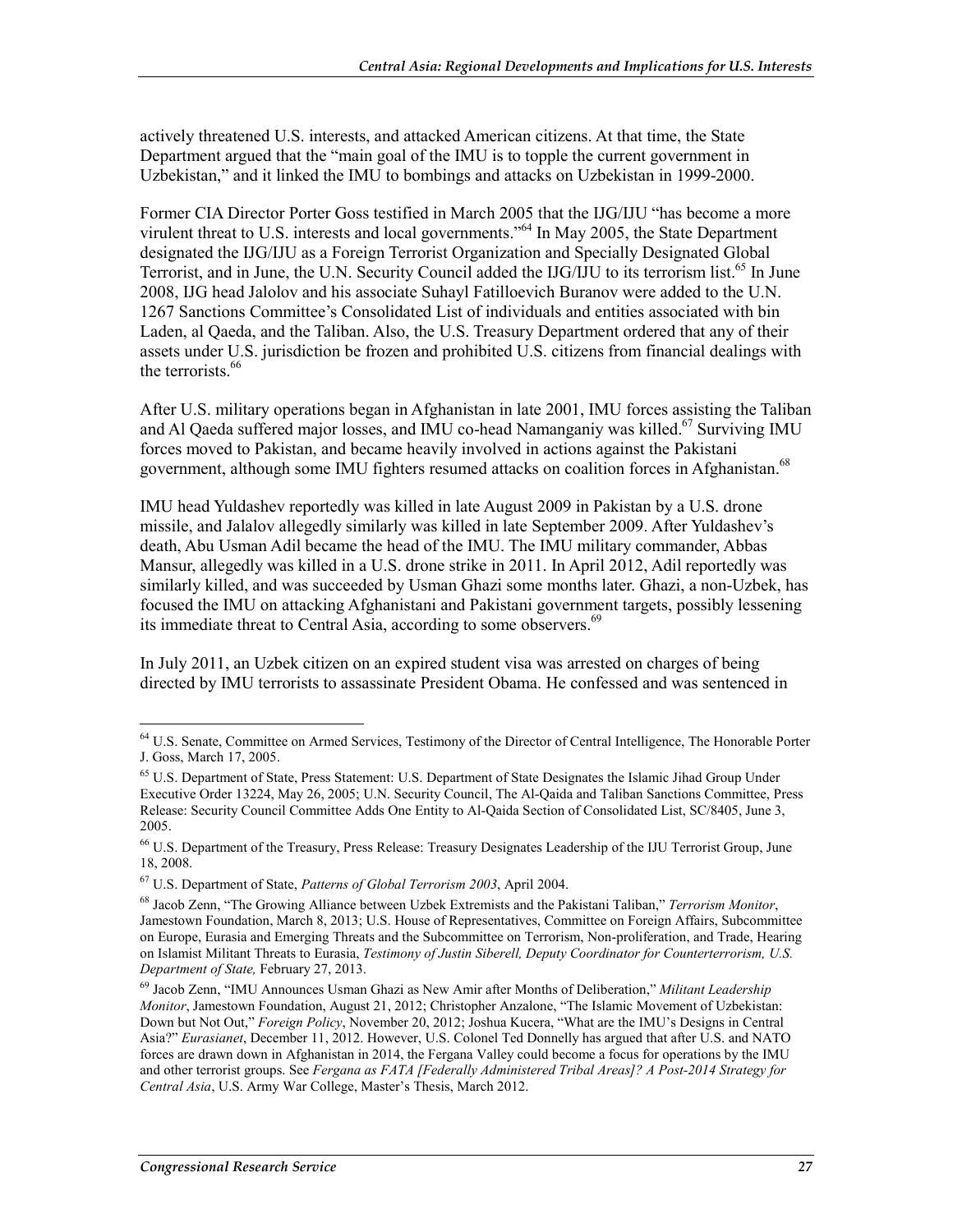2012. Two other ethnic Uzbeks were arrested in the United States in early 2012 on charges of collaborating with the IJU. One of the Uzbeks had been granted refugee status after he fled the Uzbek government crackdown in Andijon in 2005. He was arrested at a U.S. airport while allegedly planning to join IJU terrorists abroad.

## **Democratization and Human Rights**

A major goal of U.S. policy in Central Asia has been to foster the long-term development of democratic institutions and respect for human rights. Particularly since September 11, 2001, the United States has attempted to harmonize its concerns about democratization and human rights in the region with its interests in regional support for counter-terrorism. According to some allegations, the former Bush Administration may have sent suspected terrorists in its custody to Uzbekistan for questioning, a process termed "extraordinary rendition."<sup>70</sup> Although not verifying such transfers specifically to Uzbekistan, the former Bush Administration stated that it received diplomatic assurances that transferees would not be tortured. Several citizens of Central Asian states who were held in U.S. custody at the Guantanamo Bay Naval Base have been returned to their home countries. $71$ 

All of the Central Asian leaders have declared that they are committed to democratization. During Nazarbayev's 1994 U.S. visit, he and then-President Clinton signed a Charter on Democratic Partnership that recognized Kazakhstan's commitments to the rule of law, respect for human rights, and economic reform. During his December 2001 and September 2006 visits, Nazarbayev repeated these pledges in joint statements with then-President Bush. In March 2002, a U.S.- Uzbek Strategic Partnership Declaration was signed pledging Uzbekistan to "intensify the democratic transformation" and improve freedom of the press. During his December 2002 U.S. visit, Tajikistan's President Rahmon pledged to "expand fundamental freedoms and human rights."

Despite such democratization pledges, the states have made little progress, according to the State Department. In testimony in May 2011, Assistant Secretary Blake stated that leaders in Central Asia "are suspicious of democratic reforms, and with some exceptions have maintained tight restrictions on political, social, religious, and economic life in their countries…. Kyrgyzstan has been the primary exception in Central Asia. The democratic gains recently made in Kyrgyzstan ... are cause for optimism."72

<sup>&</sup>lt;u>.</u> <sup>70</sup> *The New Yorker*, February 14, 2005; *New York Times*, May 1, 2005; *New York Times*, December 31, 2005; Representative Edward Markey, *Congressional Record*, December 13, 2005, p. H11337; European Parliament, Temporary Committee on the Alleged Use of European Countries by the CIA for the Transport and Illegal Detention of Prisoners, *Draft Interim Report*, 2006/2027(INI), April 24, 2006, and *On the Testimony by Craig Murray, Former British Ambassador*, Working Document No. 5, June 1, 2006; Craig Murray, *Murder in Samarkand* (Edinburgh: Mainstream Publishing, 2006).

<sup>&</sup>lt;sup>71</sup> House Committee on Foreign Affairs, Subcommittee on International Organizations, Human Rights, and Oversight, Hearing: City on the Hill or Prison on the Bay? The Mistakes of Guantanamo and the Decline of America's Image, May 6, 2008; Hearing: Rendition and the Department of State, June 10, 2008. At least three Tajiks returned to Tajikistan from Guantanamo were then tried and imprisoned on charges of belonging to al Qaeda or the IMU.

<sup>72</sup> Commission on Security and Cooperation in Europe, Hearing on Central Asia and the Arab Spring: Growing Pressure For Human Rights? *Testimony of Robert Blake, Jr., Assistant Secretary, Bureau of South and Central Asian Affairs*, May 11, 2011.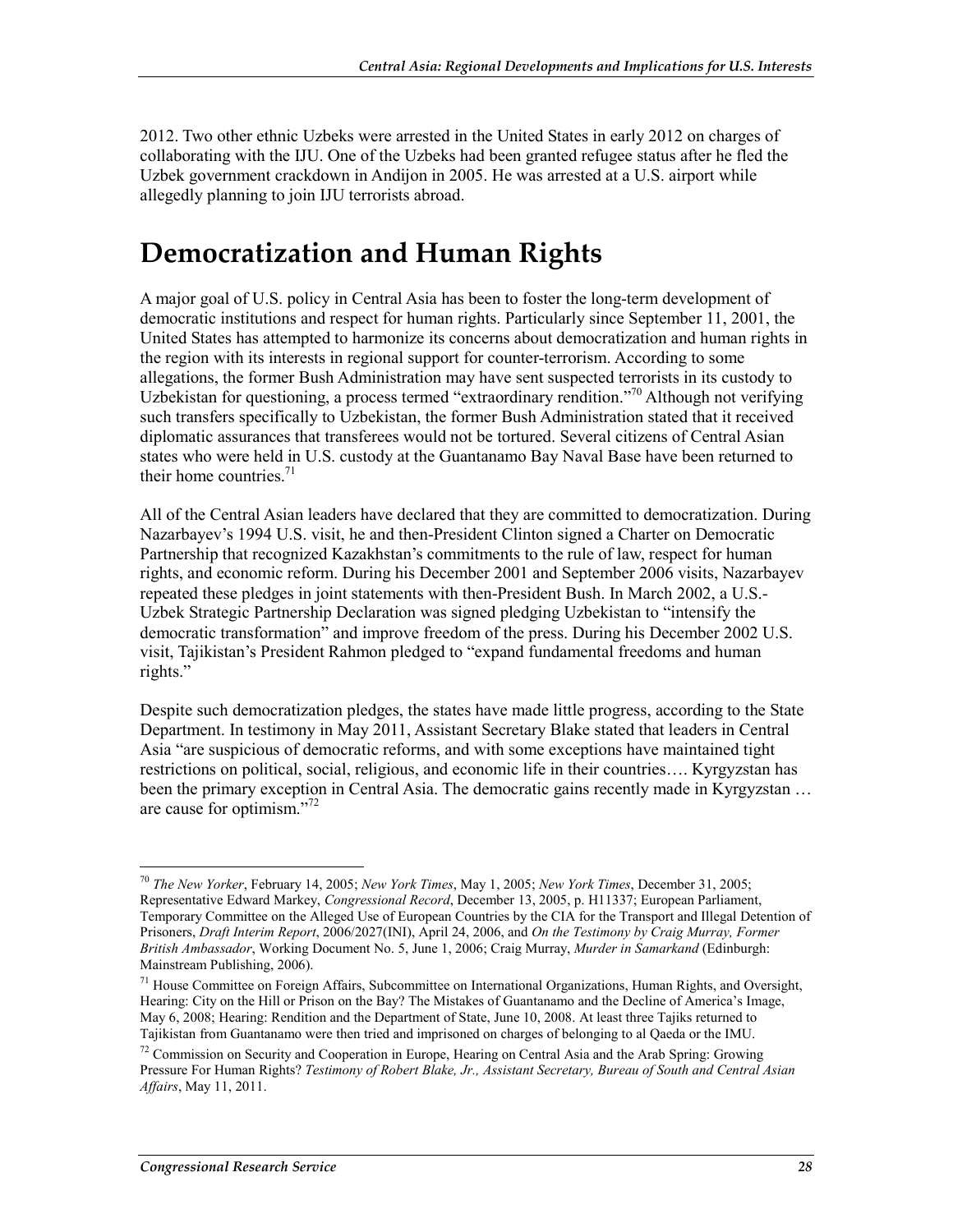During the 1990s and early 2000s, almost all the leaders in Central Asia held onto power by orchestrating extensions of their terms, holding suspect elections, eliminating possible contenders, and providing emoluments to supporters and relatives (the exception was the leader of Tajikistan, who had been ousted in the early 1990s during a civil war). After this long period of leadership stability, President Askar Akayev of Kyrgyzstan was toppled in a coup in 2005, and President Niyazov of Turkmenistan died in late 2006, marking the passing of three out of five Soviet-era regional leaders from the scene. Soviet-era leaders Nazarbayev and Karimov remain in power, and Tajikistan has been headed since the civil war by Rahmon, the Soviet-era head of a state farm.

Possible scenarios of political futures in Central Asia have ranged from continued rule in most of the states by elite groups that became ensconced during the Soviet era to violent transitions to Islamic fundamentalist rule. Peaceful transitions to more or less democratic political systems have not occurred and appear unlikely for some time to come (although the peaceful October 2011 Kyrgyz presidential election may offer some hope; see below). While some observers warn that Islamic extremism could increase dramatically in the region, others discount the risk that the existing secular governments soon could be overthrown by Islamic extremists.<sup>73</sup>

In the case of the three succession transitions so far, Tajikistan's resulted in a shift in the Sovietera regional/clan elite configuration and some limited inclusion of the Islamic Renaissance Party. Perhaps worrisome, Tajik President Rahmon has written a "spiritual guide" reminiscent of the one penned by Turkmenistan's late authoritarian president Niyazov, and has given orders on how citizens should live and dress. In Turkmenistan, it appears that Soviet-era elites have retained power following Niyazov's death and have eschewed meaningful democratization. Kyrgyzstan's transition after Akayev's 2005 ouster appeared to involve the gradual increase in influence of southern regional/clan ethnic Kyrgyz elites linked to Bakiyev until April 2010, when northern regional/clan ethnic Kyrgyz elites reasserted influence by ousting then-President Bakiyev. An interim president held office until an election was held on October 30, 2011, the first contested electoral transfer of power in Central Asia. This election was won by Almazbek Atambayev, who represents northern interests (see below).<sup>74</sup>

### **Recent Political Developments in Kazakhstan**

For the third time during his period of rule, Kazakhstan's President Nazarbayev issued a decree on November 16, 2011, dismissing the legislature and setting early elections for January 15, 2012. Of the 107 seats in the lower legislative chamber (the Majlis), 98 were to be allocated through party list voting, with the remaining 9 members selected by a presidential advisory body. Critics complained that the holding of an early election appeared aimed to hinder the political opposition from preparing for the election. Seven parties were registered to run. According to the final results issued by the CEC, the ruling Nur Otun Party received 80.99% of 7.02 million votes

 $73$  Analyst Adeeb Khalid argues that the elites and populations of the regional states still hold many attitudes and follow many practices imposed during the Soviet period of rule. This "Sovietism" makes it difficult for either Islamic extremism or democratization to make headway, he suggests. Khalid, p. 193. For a perhaps more troubling view of the threat of Islamic extremism, see above, "Overview of U.S. Policy Concerns*.*"

<sup>74</sup> For background on political developments, see CRS Report 97-1058, *Kazakhstan: Recent Developments and U.S. Interests*, by Jim Nichol; CRS Report 97-690, *Kyrgyzstan: Recent Developments and U.S. Interests*, by Jim Nichol; CRS Report 98-594, *Tajikistan: Recent Developments and U.S. Interests*, by Jim Nichol, CRS Report 97-1055, *Turkmenistan: Recent Developments and U.S. Interests*, by Jim Nichol, and CRS Report RS21238, *Uzbekistan: Recent Developments and U.S. Interests*, by Jim Nichol.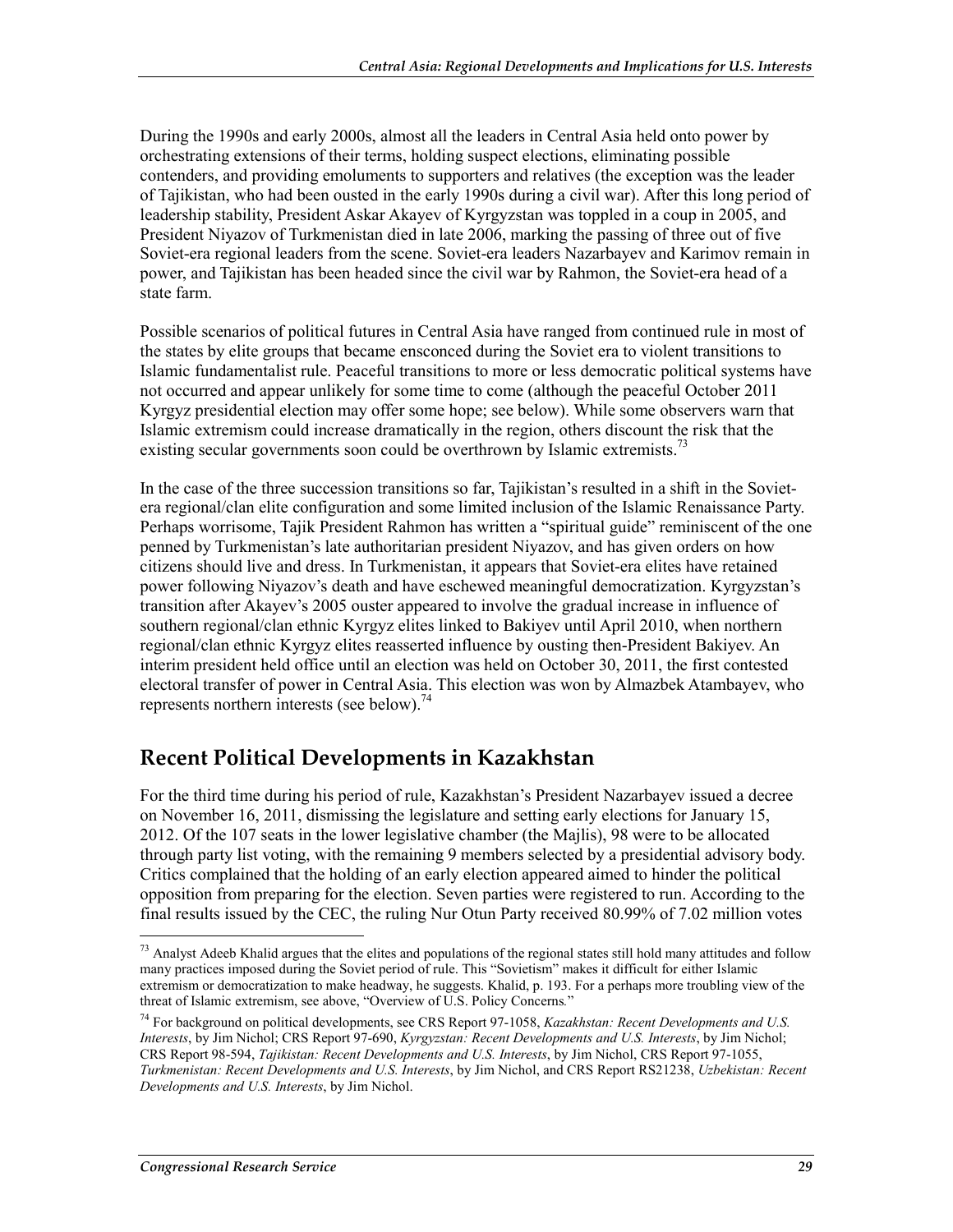cast and won 83 seats, Ak Zhol received 7.47% of the vote and 8 seats, and Communist People's Party received 7.19% and 7 seats. Critics charged that both of these minor parties were pro-Nazarbayev. OSCE monitors judged that the election did not meet fundamental principles of democratic elections. They reported that the legal framework for holding democratic elections was inadequate, only selected parties were permitted to run, voters had no assurance of which candidates on the winning lists might end up with seats, the open exchange of views during the campaign was restricted, and there were "significant irregularities" on voting day, including ballot box stuffing and "significant changes" by higher electoral bodies to vote totals reported at the precinct level.<sup>75</sup>

In early March 2012, President Nazarbayev threatened that Kazakhstan might cease inviting the OSCE to monitor elections. Kazakh officials have maintained that other election monitors, including those from the CIS, have considered Kazakhstan's elections as free and fair.

Even before the election was over, observers reported that government arrests and harassment of journalists and opposition party politicians were increasing. In late January 2012, one prominent opposition newspaper editor was arrested on charges that were two years old, and Vladimir Kozlov, the head of the unregistered Alga Party, was arrested on charges of inciting social disorder in Zhanaozen. Several leading politicians of the National Social Democratic Party Azat and others have been arrested and fined following protests that have been held every month since late January 2012 against alleged electoral violations and the government crackdown in Zhanaozen. In mid-March 2012, the European Parliament approved a resolution that expressed indignation for the incarceration of opposition politicians and journalists since the election on political grounds and called for their release. The resolution urged the Kazakh government to reverse the recent further deterioration of human rights by undertaking reforms to ensure future pluralistic elections, to safeguard a free press, and to permit NGOs to operate freely. The resolution also "strongly condemn[ed] the violent crackdown by the police against demonstrators in Zhanaozen," and called for an independent and credible investigation of the incident.<sup>76</sup> On April 19, 2012, journalist Lukpan Akhmedyarov was attacked and wounded in western Kazakhstan. He has alleged that the attackers are linked to local officials. In mid-August 2012, Assistant Secretary Blake praised the January legislative election as marking progress in the creation of a "multi-party democracy," but raised hopes that the then-pending trial of Alga Party leader Kozlov would be fair, impartial, and open, and not jeopardize this democratization progress.77

In October 2012, several Kazakh human rights activists and others issued an appeal for the U.S. government to deny entrance visas to over three dozen Kazakh officials involved in the Zhanaozen violence, including President Nazarbayev. The Kazakh Consulate General in New York denounced the appeal, stating that officials and others involved in the Zhanaozen violence duly had been tried and found guilty in proceedings that were transparent and followed the rule of  $law<sup>78</sup>$ 

<sup>1</sup> 75 OSCE, ODIHR, *Republic Of Kazakhstan, Early Parliamentary Elections, 15 January 2012: OSCE/ODIHR Election Observation Mission Final Report*, April 3, 2012.

<sup>76</sup> European Parliament, *Resolution of 15 March 2012 on Kazakhstan*, 2012/2553(RSP), March 15, 2012.

<sup>77</sup> U.S. Department of State, *On-the-Record Briefing With International Media: Robert O. Blake, Jr., Assistant Secretary, Bureau of South and Central Asian Affairs*, August 15, 2012.

<sup>78</sup> *About the Abuses of Kazakhstan's Dictatorship and Its Ruler Nursultan Nazarbayev*, Human Rights Foundation, October 17, 2012; *Washington Examiner*, October 17, 2012; Consulate General of the Republic of Kazakhstan in New (continued...)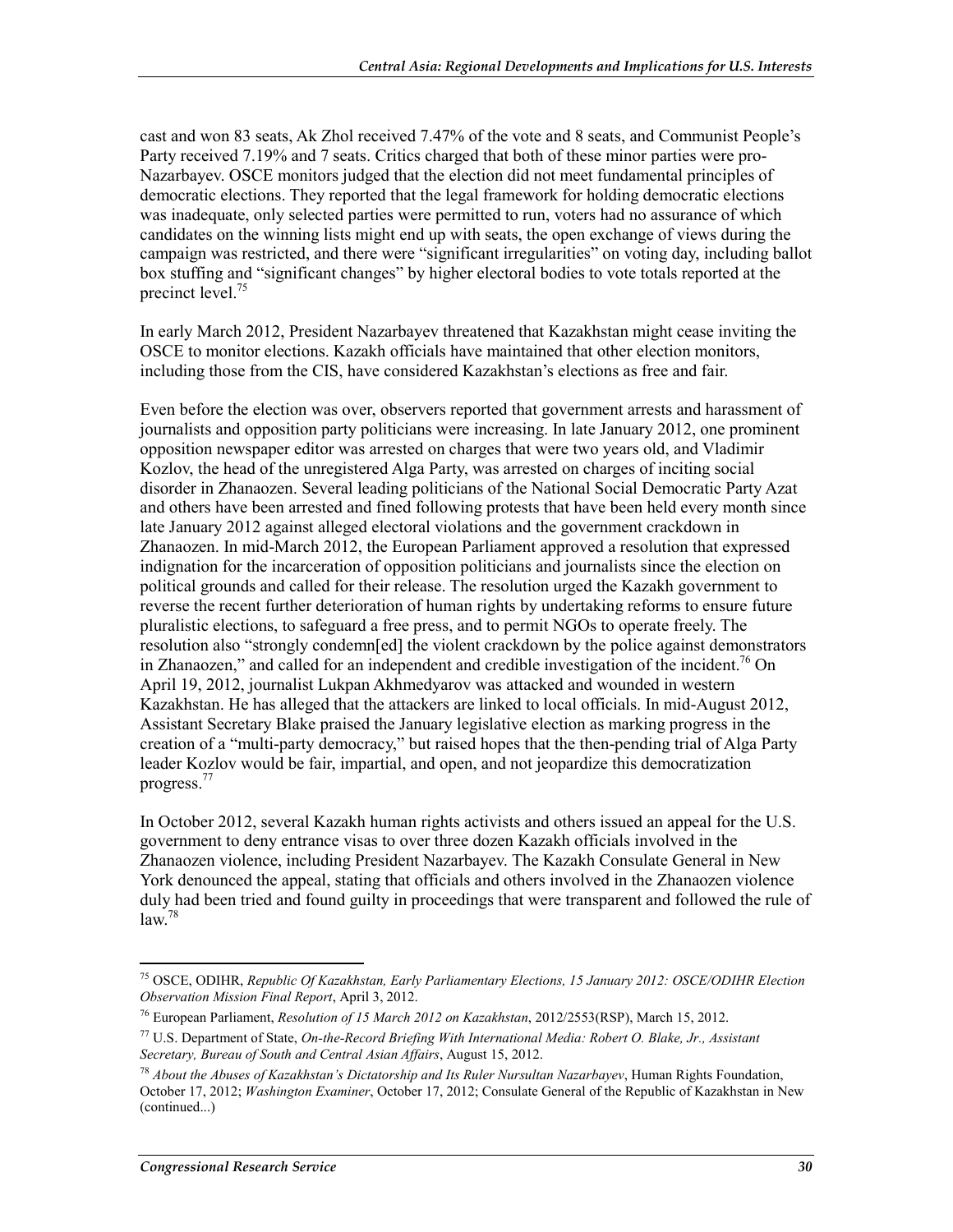In November 2012, an appeals court upheld the 7.5 year prison sentence handed down in October to the head of the unregistered Alga opposition party, Vladimir Kozlov, convicted on charges that he organized the Zhanaozen riots as part of a coup attempt against Nazarbayev. The U.S. Ambassador to the Permanent Council of the OSCE, Ian Kelly, raised concerns that the case was used to silence a leading oppositionist and stated that the irregularities of the trial "casts serious doubts on [Kazakhstan's] respect for human rights, fundamental freedoms, and the rule of law." He also correctly predicted that the charge of "inciting social hatred" against Kozlov could be used to prosecute other oppositionists, civil society organizations, and members of the media.<sup>79</sup> On December 21, 2012, the Alga Party was banned as an extremist organization by the Almaty district court, silencing what one observer has characterized as the main opposition party in the country. $80$ 

In November 2012, the Kazakh General Prosecutor's Office recommended the closure of most opposition media on the grounds that they contained calls for the violent overthrow of the government and otherwise undermined national security. Courts quickly ruled that these media were "extremist," reportedly without substantial evidence, and ordered their closure. Reporters Without Borders has set up some Internet sites for several of the banned media.<sup>81</sup>

A new holiday was celebrated on December 1, 2012, entitled "Day of the First President," to celebrate President Nazarbayev's rule. Some commentators in Kazakhstan speculated that this holiday was established to further consolidate presidential power and quell dissenting views.<sup>82</sup>

In April 2013, the European Parliament approved a resolution decrying the deterioration of human rights in Kazakhstan since the Zhanaozen disturbance. The resolution "strongly criticized" court decisions to ban the Alga Party and independent media, urged the release of political prisoners, and called for easing restrictions on the registration and practice of religion.

### **Recent Political Developments in Kyrgyzstan**

Kyrgyzstan's most recent presidential election was held on October 30, 2011, the first involving the peaceful contested transfer of presidential power in Central Asia. Sixteen candidates were on the ballot, most of whom ran as independents without a specific party endorsement. The interim Prime Minister, Almazbek Atambayev, temporarily stepped down so that he could run. After a lengthy vote-counting period, the Central Electoral Commission (CEC) announced final election results on November 12, 2011, proclaiming Atambayev as the winner with 62.52% of 1.86 million votes cast. Monitors from the Organization for Security and Cooperation in Europe (OSCE) judged that the election had "shortcomings" that needed to be addressed "to consolidate democratic practice in line with international commitments." They stated that although there was a wide choice of candidates and the electoral campaign "was open and respected fundamental

 $\overline{a}$ 

<sup>(...</sup>continued)

York, *Kazakhstan's Response to the Recent Ad in Washington Examiner*, October 24, 2012; Joanna Lillis, "Kazakhstan: Nazarbayev Friends and Foes Sling Mud," *Eurasianet*, November 14, 2012.

<sup>79</sup> U.S. Department of State, *Ambassador Kelly on Sentencing of Vladimir Kozlov in Kazakhstan*, 11 October 2012.

<sup>80</sup> Joanna Lillis, "Kazakhstan: Political Trial Fails to Provoke Outcry," *Eurasianet*, October 10, 2012.

<sup>&</sup>lt;sup>81</sup> "Main Opposition Media Silenced in Space of a Month," Reporters Without Borders, December 28, 2012, and January 2, 2013, at http://en.rsf.org/kazakhstan-main-opposition-media-silenced-in-28-12-2012,43751.html.

<sup>82 &</sup>quot;New 'Leader's Day' Suggests Power Consolidation Ahead of Handover," *Open Source Center Analysis*, November 30, 2012; *Interfax*, November 29, 2012.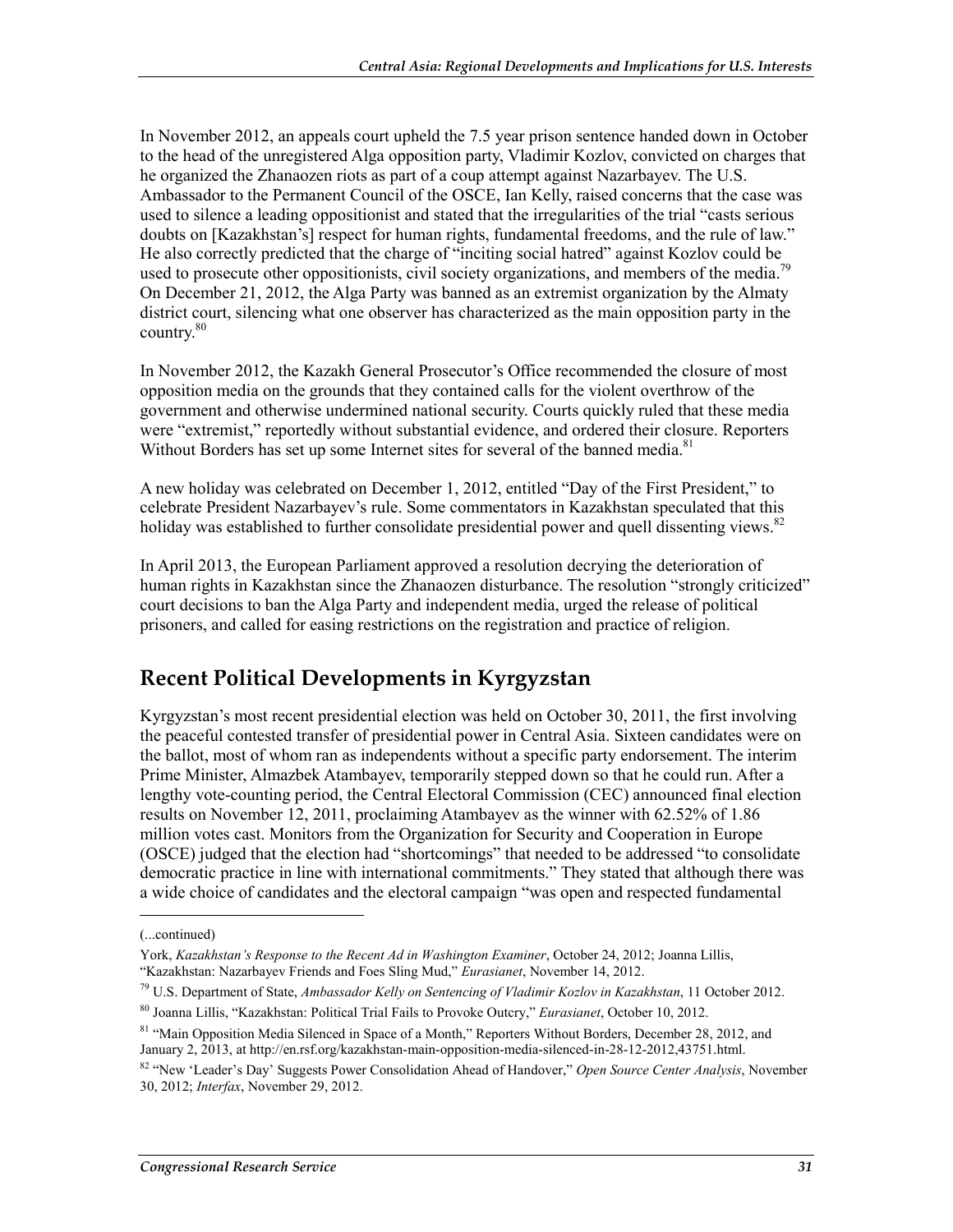freedoms," there were "significant irregularities ... during the counting and [the] tabulation of votes," including interference by outsiders in the vote count, pre-signed voting tallies, failure to post voting tallies, and alteration of completed tallies.<sup>83</sup>

Atambayev was sworn in as president on December 1, 2011. The next day, the Social Democratic Party acted to form a new coalition, and on December 15, a coalition was formed comprising the Social Democratic Party, Respublika, Ata-Meken, and Ar-Namys. The coalition held 92 seats, leaving the Ata-Jurt Party, with 28 seats, as the opposition in the legislature. On December 23, the legislature approved Respublika Party member Omurbek Babanov as the prime minister along with a slate of ministers. The distribution of power in the new government appeared to revivify northern dominance over southern interests, intensifying regional tensions.

In the face of a growing dispute between Prime Minister Babanov and ruling coalition members Ata-Meken and Ar-Namys—which accused the government of malfeasance and corruption—the two parties withdrew from the coalition on August 22, 2012, triggering the fall of the Babanov government. On August 27, President Atambayev called for the Social Democratic Party to form a new coalition. The Social Democratic Party, Ar-Namys and Ata-Meken, along with a few deputies from the other two parties, formed a new ruling coalition on September 3, and two days later the legislature approved a cabinet government led by former chief of the presidential staff Jantoro Satybaldiyev.

On October 3, 2012, the leader of the Ata-Jurt Party and former presidential candidate Kamchybek Tashiyev, along with fellow party members and legislators Sadyr Japarov and Talant Mamytov, addressed a group of about 800 protesters outside the legislative building in Bishkek. According to some accounts, they allegedly urged the demonstrators to storm the legislature to demand that it nationalize the Kumtor gold mine run by Canada's Centerra Gold firm. If the legislature did not act, they reportedly warned, its members would be forcibly dispersed.<sup>84</sup> After initially breaking into the legislative building, the protesters were repulsed by police, who later foiled another attempt. The government detained the three legislators on the grounds that they were publically advocating and using force to attempt to overthrow the constitutional system.<sup>8</sup> The detentions triggered additional protests in southern Kyrgyzstan, the power base of the Ata-Jurt Party. On October 18, 2012, the Ata-Jurt Party faction in the legislature selected Myktybek Abdyldayev as its new leader pending resolution of the court case against Tashiyev. In late March 2013, a Bishkek district court sentenced the three legislators to 12-18 months in prison. The Prosecutor-General's Office has appealed the case, on the grounds that the charges merit much longer sentences.

# **Recent Political Developments in Turkmenistan**

In October 2011, the Turkmen Central Electoral Commission (CEC) announced that a presidential election would be held on February 12, 2012. During the last two weeks of December 2011, initiative groups nominated candidates for president and gathered 10,000 signatures in a majority of the country's districts in order to gain registration of their candidates. The National Revival

<sup>1</sup> 83 OSCE, Office for Democratic Institutions and Human Rights (ODIHR), *Kyrgyz Republic Presidential Election, 30 October 2011, OSCE/ODIHR Election Observation Mission: Final Report*, January 10, 2012.

<sup>&</sup>lt;sup>84</sup> The legislature had considered and rejected nationalizing the Kumtor gold mine in late June 2012.

 $85$  In mid-September 2012, the prosecutor general's office had launched a criminal investigation against Sadyr Japarov on suspicions that he had "illegally privatized" property formerly belonging to ousted President Bakiyev.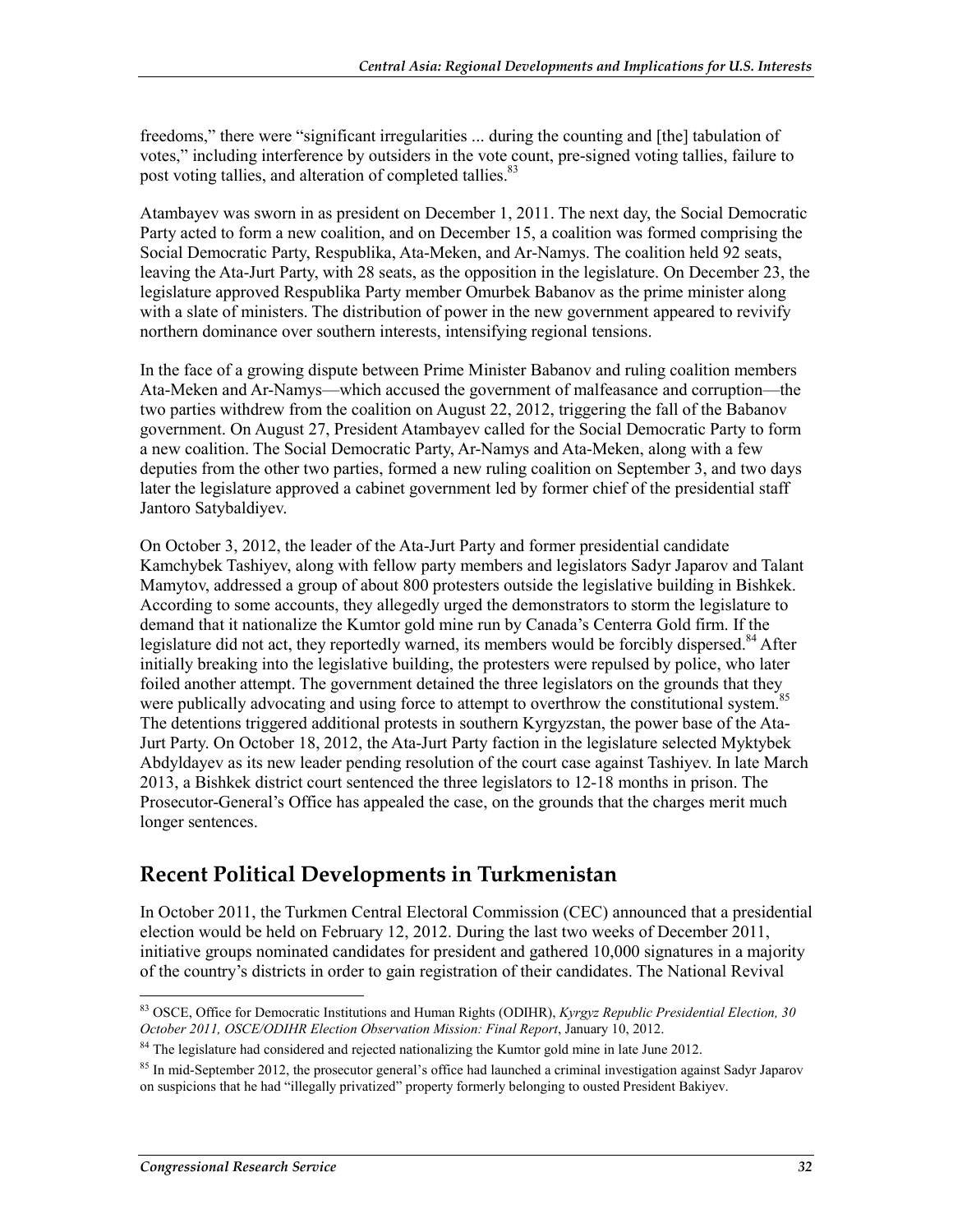Movement, a civic association headed by the president, nominated President Berdimuhamedow as its candidate. In January 2012, the CEC registered eight candidates. All of Berdimuhamedow's challengers were ministerial officials or state plant managers. Based on an inadequate legal and political framework to ensure a pluralistic election, the OSCE decided not to formally monitor the election. The CEC announced that Berdimuhamedow won over 97% of the vote and that turnout was over 96%.

# **Recent Political Developments in Uzbekistan**

On December 5, 2011, the legislature approved amendments to the constitution reducing the presidential term from seven to five years. The change was hailed as advancing democratization, but was a reversion to the pre-2002 term in office. In March 2012, the legislature approved holding legislative elections on December 28, 2014, and the presidential election in March or April 2015. Some observers suggest that President Karimov might consider succession contingencies at that time, such as designating a possible heir.

In April 2012, Uzbek legislators and officials visiting the United States reported that bills had been introduced to provide for the legislature to hold hearings to question the prime minister, to hold a vote of non-confidence in the government, and to strengthen the rights of NGOs.<sup>86</sup> U.S. analyst Martha Olcott has argued that Uzbek society is becoming more religiously traditional (although not radical), and that politics will probably be influenced by these societal views, so that a secular liberal democratic political system may not soon emerge.<sup>87</sup>

In December 2012, President Karimov stressed that the country was following a path of "evolutionary" democratization, including by increasing the checks and balances among the three branches of power and strengthening political parties. At the same time, he stated that the government's power would continue to increase in the "transitional period" in order for it to direct the reforms, and cautioned that the process of democratization was lengthy and neverending.

# **Human Rights**

The State Department's latest *Country Reports on Human Rights Practices for 2012* characterized all the Central Asian governments except Kyrgyzstan as authoritarian and as falling short in respect for human rights in many areas:

• In Kazakhstan, President Nursultan Nazarbayev and his Nur Otan Party completely dominated the political system. Significant human rights problems included restrictions on freedom of speech, press, assembly, religion, and association; and lack of an independent judiciary and due process. Under a harsh new religion law, one-quarter of the previously registered 4,551 organizations lost their legal status and the number of legally recognized faiths was slashed from 46 to 17. Under the new law, unregistered religious expression was prohibited. Other reported abuses included arbitrary arrest and detention; torture;

<sup>1</sup> 86 Carnegie Endowment, *Current Developments in Uzbekistan's Parliament*, April 26, 2012, at http://carnegieendowment.org/2012/04/26/current-developments-in-uzbekistan-s-parliament/acih.

<sup>87</sup> Martha Olcott, *In the Whirlwind of Jihad* (Washington, DC: Carnegie Endowment, 2012).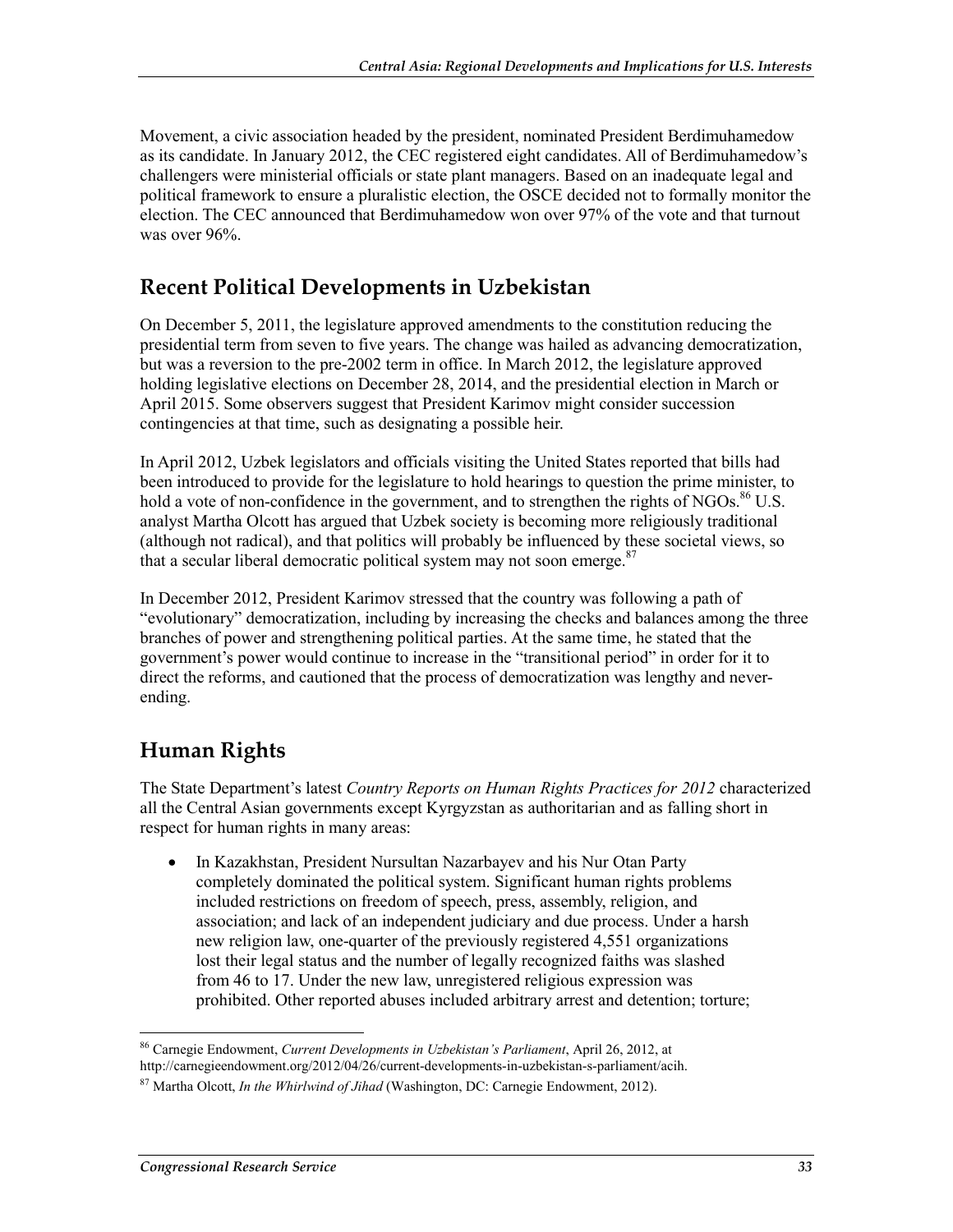prohibitive political party registration requirements; restrictions on the activities of nongovernmental organizations (NGOs); trafficking in persons; and child labor. The government took modest steps to prosecute some high-profile corruption cases, but most corrupt officials remained untouched.

- In Kyrgyzstan, some security forces appeared at times to operate independently of civilian control in the South. Significant human rights problems included continued ethnic tensions in the South; denial of due process in judicial and law enforcement proceedings; and security officials' use of arbitrary arrest, mistreatment, torture, and extortion, particularly against ethnic Uzbeks. Other human rights problems included arbitrary killings by law enforcement officials; harassment of NGOs, activists, and journalists; pressure on independent media; pervasive corruption; trafficking in persons; and child labor. The central government allowed security forces to act arbitrarily and empowered mobs to disrupt trials by attacking defendants, attorneys, witnesses, and judges.
- In Tajikistan, President Emomali Rahmon and his supporters dominated the political system. Significant human rights problems included torture and abuse of detainees; restrictions on freedom of expression and the free flow of information, including the blocking of independent news and social media; and the erosion of religious freedom. Other human rights problems included arbitrary arrest; denial of the right to a fair trial; prohibition of international monitor access to prisons; limitations on children's religious education; corruption; and trafficking in persons. There were very few prosecutions of government officials for human rights abuses.
- In Turkmenistan, the president and his Democratic Party controlled the political system. Significant human rights problems included arbitrary arrest; torture; and restrictions on freedoms of speech, press, assembly, and movement. Other continuing human rights problems included interference in the practice of religion; denial of due process and a fair trial; arbitrary interference with privacy, home, and correspondence; and trafficking in persons. There were no reported prosecutions of government officials for human rights abuses.
- In Uzbekistan, President Islam Karimov dominated political life and exercised nearly complete control. Significant human rights problems included instances of torture and abuse of detainees by security forces; denial of due process and a fair trial; and widespread harassment of religious minority group members and continued imprisonment of believers of all faiths. Other continuing human rights problems included arbitrary arrest and detention (although officials released five high-profile prisoners during the year); restrictions on freedom of speech, press, assembly, and association; restrictions on civil society; limits on freedom of movement; and forced labor in cotton harvesting. Human rights activists, journalists, and others who criticized the government were harassed and arrested. Government officials frequently engaged in corrupt practices with impunity.<sup>88</sup>

In 2009, the U.S. Department of Labor listed all the Central Asian states as countries that use child labor to pick cotton. This list was meant to inform the choices made by the buying public. In addition, on July 20, 2010, cotton from Tajikistan and Uzbekistan was added to a list that requires

<u>.</u>

<sup>88</sup> U.S. Department of State, *Country Reports on Human Rights Practices for 2012*, April 19, 2013.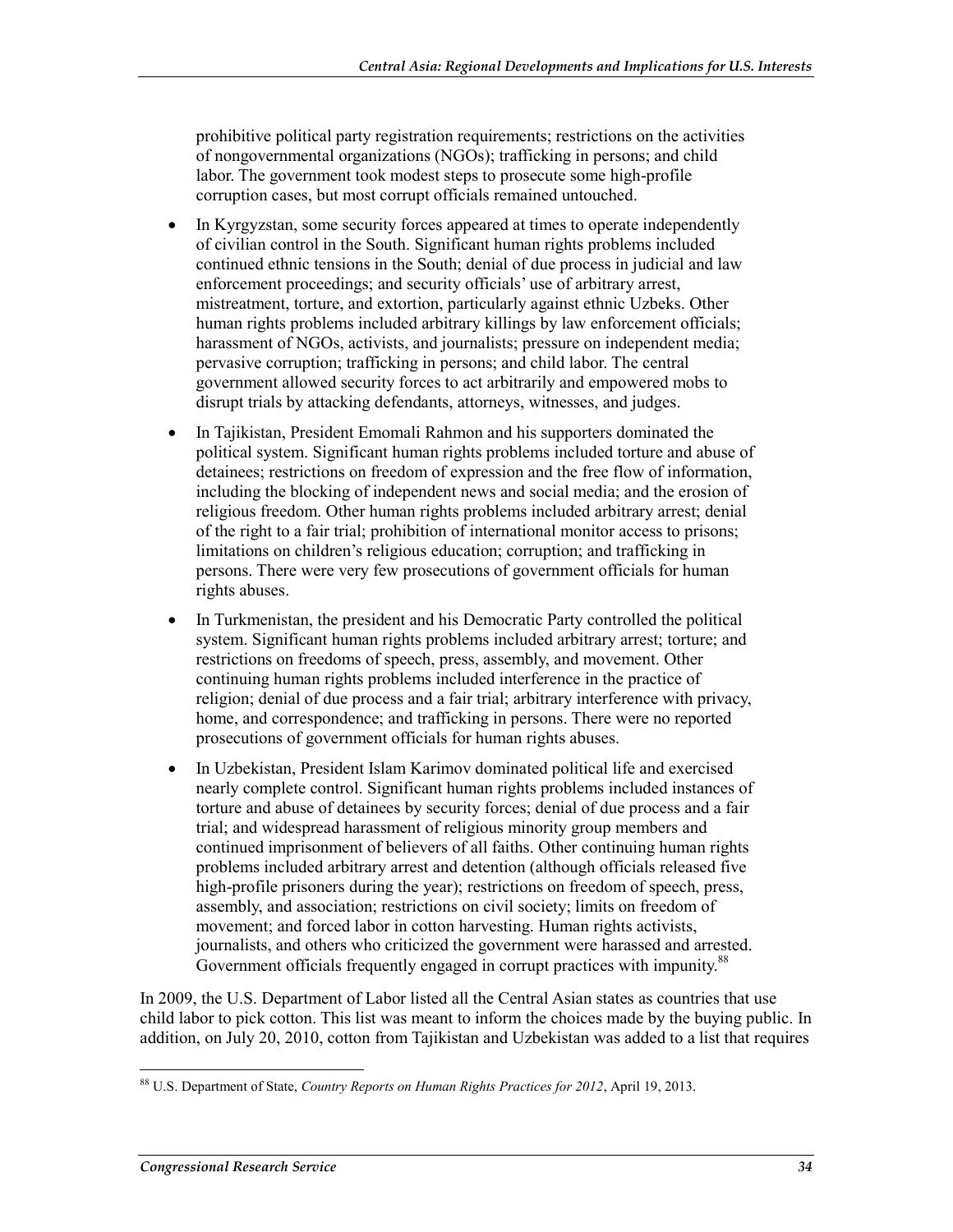U.S. government contractors purchasing products to certify that they have made a good faith effort to determine whether forced or indentured child labor was used to produce the cotton.<sup>89</sup>

In testimony to Congress in April 2013, an official of the U.S. International Labor Rights Forum (IRLF), an NGO, reported that as a member of the Cotton Campaign, an international coalition of NGOs, industries, and trade unions, the IRLF had supported diplomatic and economic pressure on Uzbekistan to end forced child and adult labor in cotton production. He reported that forced child and adult labor continued to be used in the autumn 2012 cotton harvest, and that security personnel were deployed on the farms to enforce production quotas and to prevent pickers from taking pictures or otherwise documenting the use of forced labor. Ostensibly, the pickers were "volunteers" recruited from government agencies, private firms, colleges, and high schools, the latter including a majority of all faculty members. Children under age 15 were officially excused from the harvest, although many aged 11-15 were observed in the fields. Individuals could pay a fee in lieu of participating in the harvest, but most reportedly were afraid of repercussions such as dismissal from a job or university if they did not participate, according to the ILRF official. He also reported that the use of forced labor throughout the economy was increasing. The IRLF has called for the U.S. Customs Service to enforce the Tariff Act of 1930 to block the importation of Uzbek cotton materials produced by forced labor. $90$ 

The U.N. Children's Fund (UNICEF) was permitted to monitor the autumn 2011 cotton harvest in Uzbekistan, but not the 2012 harvest, and the country continues to bar monitors from the U.N.'s International Labor Organization. The Uzbek Ministry of Labor asserted in early September 2012 that the use of forced child labor in the agricultural sector was not permitted in Uzbekistan, and that the cotton harvest would be monitored to prevent the participation of school children. However, all cotton in the country is produced on private "family farms," where international legal norms permit children who are members of farmers' families to assist in chores, it stated.<sup>91</sup>

# **Kazakhstan and the Presidency of the OSCE**

The 15<sup>th</sup> Ministerial Meeting of the OSCE in Madrid in late November 2007 decided that Kazakhstan would hold the OSCE chairmanship in 2010, the first post-Soviet, Eurasian, Muslimmajority country to host an OSCE chairmanship. Kazakhstan's then-Foreign Minister Marat Tazhin pledged at the Ministerial Meeting that Kazakhstan would enact human rights reforms prior to assuming the chairmanship.<sup>92</sup> Addressing the Parliamentary Assembly of the OSCE in Astana in June 2008, President Nazarbayev stated that his country's preparations for holding the chairmanship included the elaboration of a blueprint he termed "the path to Europe 2009-2011,"

<u>.</u>

<sup>&</sup>lt;sup>89</sup> U.S. Department of Labor, Bureau of International Labor Affairs, Office of Child Labor, Forced Labor, and Human Trafficking, *The Department of Labor's List of Goods Produced by Child Labor or Forced Labor*, September 3, 2009; Executive Order 13126, *Prohibition of Acquisition of Products Produced by Forced or Indentured Child Labor*, at http://www.dol.gov/ILAB/regs/eo13126/main.htm.

<sup>90</sup> U.S. House of Representatives, Committee on Foreign Affairs, Subcommittee on Africa, Global Health, Global Human Rights, and International Organizations, Hearing on Tier Rankings in the Fight Against Human Trafficking, *Testimony of Brian Campbell, Director of Policy and Legal Programs, International Labor Rights Forum*, April 18, 2013; ILRF, *Press Release: Leading Labor Rights Watchdog Calls on U.S. Customs Service to Halt Imports of Forced Labor Cotton from Uzbekistan*, May 15, 2013. See also *Uzbekistan: Forced Labor Widespread in Cotton Harvest, More Adults, Older Children Required to Work, Abuses Persist*, Human Rights Watch, January 26, 2013.

<sup>91</sup> *CEDR*, September 7, 2012, Doc. No. CEP-950095.

 $92$  OSCE, 15<sup>th</sup> Ministerial Council Meeting, *Address of Marat Tazhin, Minister of Foreign Affairs of the Republic of Kazakhstan*, November 29, 2007.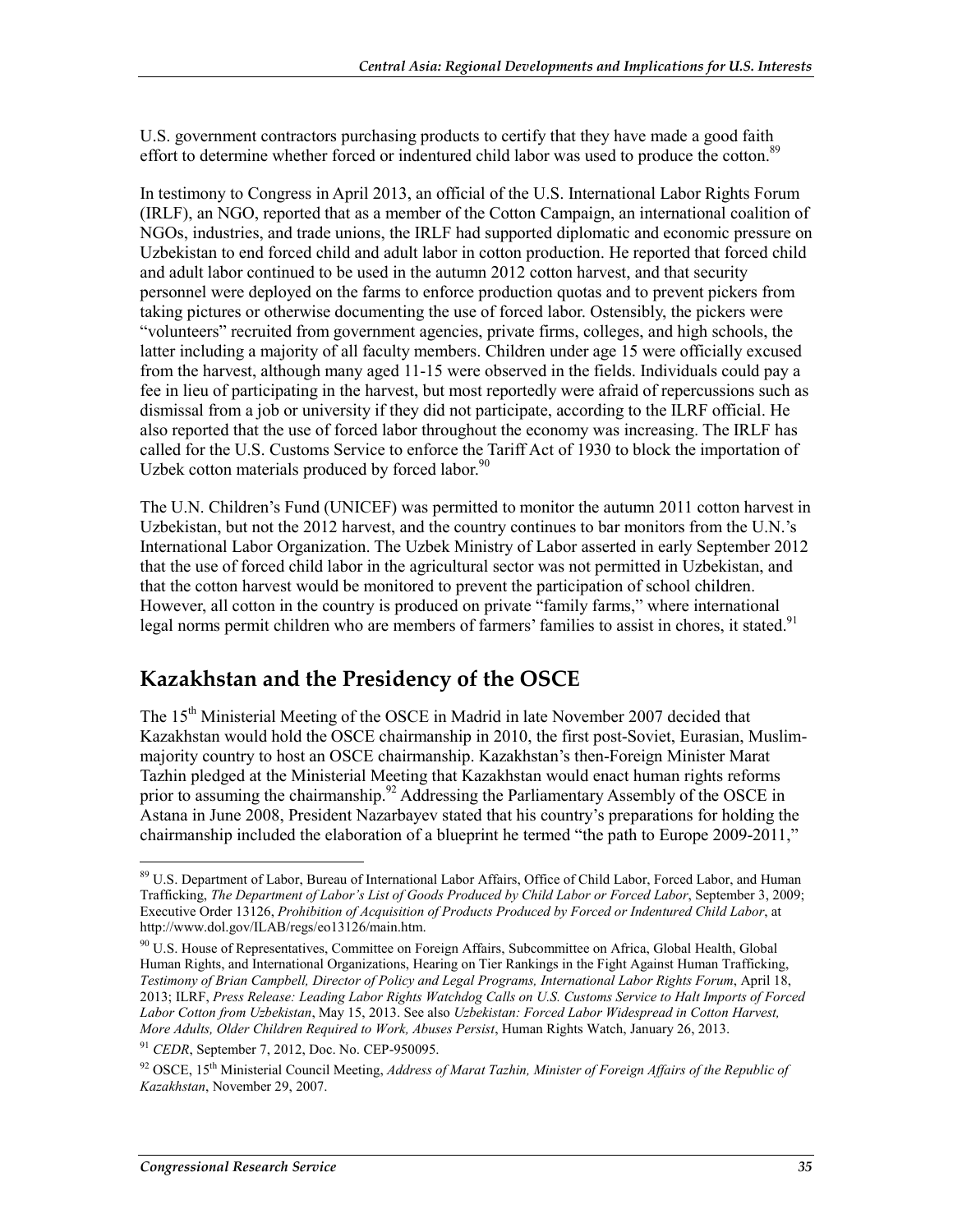which envisaged Kazakhstan's integration into Europe in the areas of energy, transport, technology transfers, education, culture, and democratization. Kazakhstan largely failed to meet the human rights and democratization pledges, according to most observers.  $93$ 

Upon assuming the OSCE chairmanship in January 2010, Kazakhstan stressed that it would emphasize several issues of concern to Kazakhstan, Central Asia, and Russia, among them: bolstering nuclear disarmament; continuing the "Corfu Process" dialogue on the future of European security (including discussion of Russia's draft European Security Treaty); appointing a Special Representative of the OSCE Chairman to promote dialogue on protracted conflicts in the former Soviet Union; and supporting several initiatives regarding Afghanistan.

At an informal OSCE foreign ministerial meeting in Almaty (Kazakhstan's largest city) in July 2010, an agreement was reached to hold an OSCE heads of state and government summit on December 1-2, 2010, in Astana (Kazakhstan's capital), the first since the Istanbul summit in 1999. The United States earlier had raised concerns about the necessity of holding such a summit, but received assurances from Kazakhstan and others that a summit would address substantive issues of U.S. interest.<sup>94</sup> At a meeting of the OSCE Permanent Council (the main decision-making body; it convenes weekly in Vienna) on November 15, 2010, Kazakhstan's then-Foreign Minister and OSCE Chairman-in-Office Kanat Saudabayev called for the summit agenda to include enhancing the OSCE's efforts in Afghanistan; bolstering early warning and conflict prevention mechanisms; reaffirming the rule of law and the role of civil society; promoting cooperation among international security organizations; and formulating an action plan to update the 1999 Vienna Document (provisions for confidence and security-building, including the exchange and verification of information on armed forces, defense policies, and military activities).<sup>95</sup>

During three Review Conference meetings to prepare the agenda for the summit, the United States stressed that in addition to the measures mentioned by Saudabayev, the agenda should include reestablishing an OSCE Mission in Georgia; empowering ODIHR to better monitor elections; and strengthening the powers of the OSCE Representative on Freedom of the Media, among other measures. At the same time, the United States reiterated that it did not see the need for new treaties or institutions to safeguard European Security as urged by Russia.<sup>96</sup>

According to many observers, the December 1-2, 2010, OSCE Summit accomplished a few of the goals set by Kazakhstan but fell short on most. Summit participants could not agree on an action plan, but issued the Astana Commemorative Declaration toward a Security Community. There appeared to be some progress in bolstering Afghanistan's security and development and in reaffirming the centrality of democracy and human rights as core principles. The United States and Russia clashed over the issue of Georgia's territorial integrity, including whether Russia had

<sup>&</sup>lt;u>.</u> <sup>93</sup> *An Atmosphere of Quiet Repression: Freedom of Religion, Assembly and Expression in Kazakhstan*, Human Rights Watch, December 2008; *Human Rights in Kazakhstan: Seven Months before the OSCE Chairmanship*, Human Rights Watch Memorandum, Human Rights Watch, May 20, 2009.

<sup>94</sup> Commission for Security and Cooperation in Europe, Articles, *OSCE 2010 Informal Ministerial: Kazakhstan Persistence Earns A Summit In Astana*, by Winsome Packer, November 1, 2010.

<sup>95</sup> OSCE Permanent Council, *Countdown to the OSCE Summit: Statement by Mr. Kanat Saudabayev, Chairperson-in-Office of the OSCE and Secretary of State and Minister for Foreign Affairs*, November 15, 2010.

<sup>96</sup> United States Mission to the OSCE, *Opening Plenary Session at the OSCE Review Conference, Vienna, Austria, As delivered by Dr. Michael Haltzel, U.S. Head of Delegation, OSCE Review Conference*, October 18, 2010; *Closing Plenary Session of OSCE Review Conference in Vienna, Austria, As delivered by Dr. Michael Haltzel*, October 26, 2010.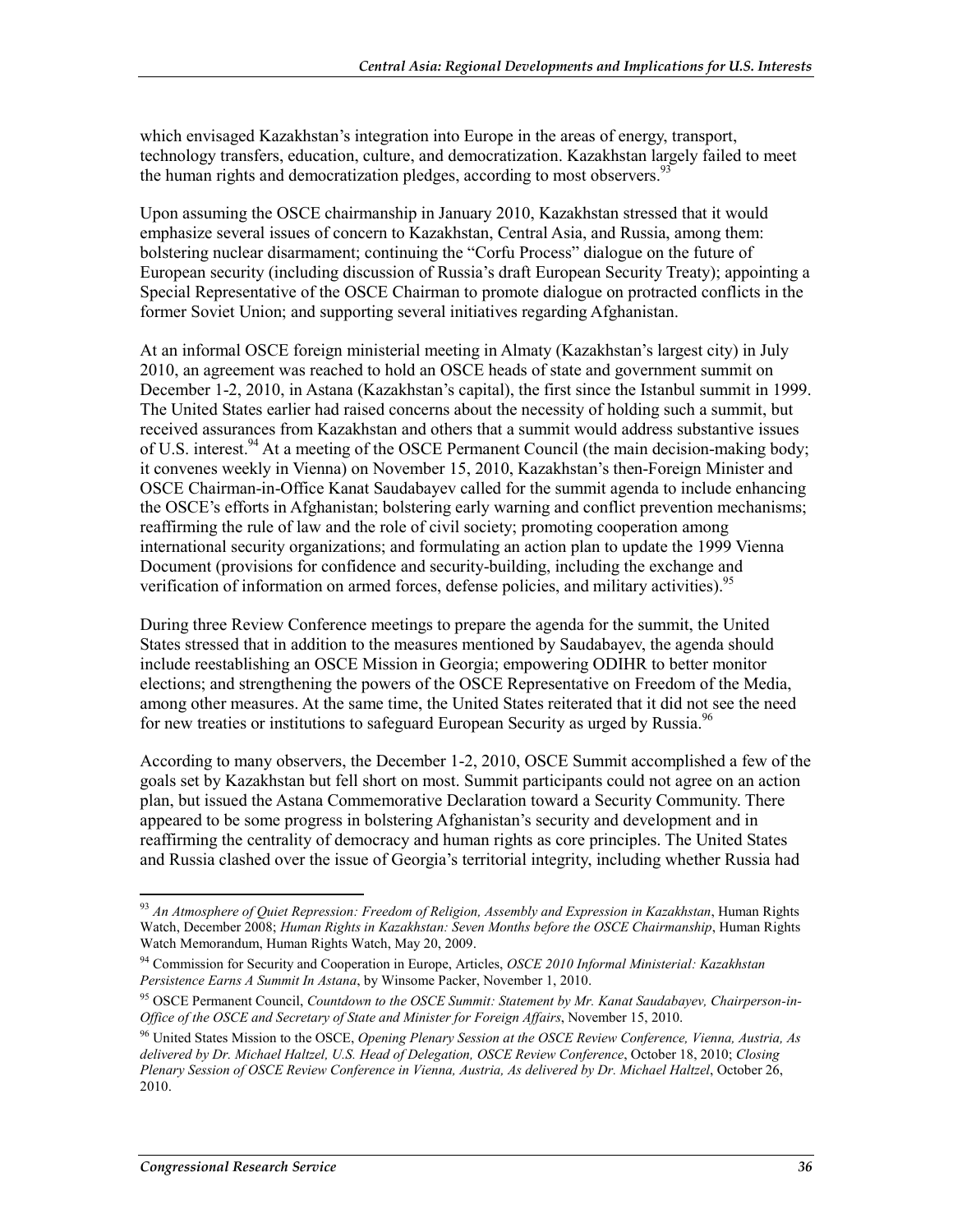complied with ceasefire accords, and over Russia's failure to carry out its pledge to withdraw troops from Moldova. Lack of progress in resolving the Armenia-Azerbaijan conflict over the breakaway Nagorno Karabakh also was mentioned by the United States as a reason the summit could not agree on an action plan (however, a statement was issued calling for a settlement of the conflict). Although the summit declaration called for building on the so-called Corfu process to further European security cooperation, the United States and some other members of the OSCE had objected to Russia's call (supported by Kazakhstan) for a new European Security Treaty.

# **Trade and Investment**

All the states of the region possess large-scale resources that could contribute to the region becoming a "new silk road" of trade and commerce. The Kazakh and Turkmen economies are mostly geared to energy exports but need added foreign investment for production and transport. Kazakhstan is the world's largest exporter of uranium. Tajikistan, Turkmenistan, and Uzbekistan are major cotton producers, a legacy of central economic planning during the Soviet period. Uzbekistan's cotton and gold production rank among the highest in the world and much is exported. It has moderate gas reserves but needs investment to upgrade infrastructure. Kyrgyzstan has major gold mines and strategic mineral reserves, is a major wool producer, and could benefit from tourism. Tajikistan has one of the world's largest aluminum processing plants. Kyrgyzstan and Tajikistan possess the bulk of the region's water resources, but in recent years both countries have suffered from droughts.

Despite the region's development potential, the challenges of corruption, inadequate transport infrastructure, punitive tariffs, border tensions, and uncertain respect for contracts and entrepreneurial activity have discouraged major foreign investment (except for some investment in the energy sector). Cotton-growing has contributed to environmental pollution and water shortages, leading some observers to argue that cotton-growing is not suited to the largely arid region.

Tajikistan has alleged that Uzbekistan delays rail freight shipments, purportedly to pressure Tajikistan to halt construction of the Rogun hydro-electric power dam on the Vakhsh River, which Uzbekistan fears could limit the flow of water into the country. In November 2011, it closed a rail link to southern Tajikistan, reporting that a bridge was damaged, but since then has not reopened the span. Uzbekistan also has periodically cut off gas supplies to Tajikistan. In early April 2012, Tajikistan's prime minister and its foreign ministry denounced the rail restrictions and a gas supply disruption as part of an "economic blockade" aiming to destabilize Tajikistan. The Uzbek prime minister responded that all Uzbek actions were in accordance with bilateral agreements or responses to Tajik actions, so that the accusations were "groundless."<sup>97</sup>

According to some reports, Uzbek officials have stepped-up arrests, fines, and other actions against international business interests in recent months, perhaps due in part to elite infighting and growing corruption.<sup>98</sup> Other international businesses continue to carry out operations.

<sup>1</sup> <sup>97</sup> Yulia Goryaynova, Galim Faskhutdinov, and Saule Mukhametrakhimov, "A Gas Row Highlights Tajik-Uzbek Tensions," *IWPR*, April 24, 2012; *CEDR*, April 3, 2012, Doc. No. CEP-950105; April 4, 2012, Doc. No. CEP-950127. 98 Catherine Fitzpatrick, "Uzbekistan: Foreign Investors Suffering amid Tashkent's "Bizarre" Business Behavior," *Eurasianet*, August 16, 2011.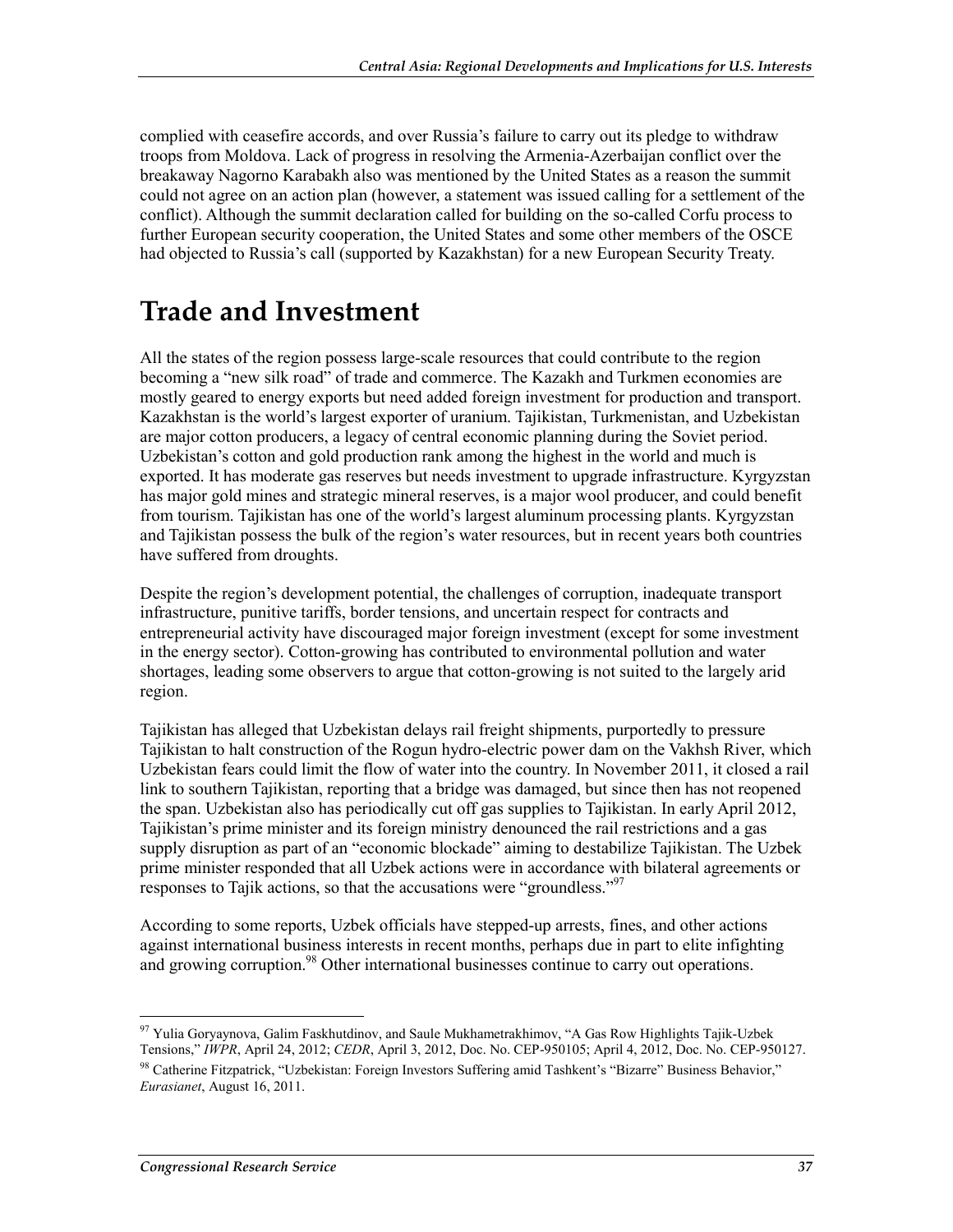# **U.S. Regional Economic and Trade Policy**

Successive U.S. administrations have endorsed free market reforms in Central Asia, since these directly serve U.S. national interests by opening new markets for U.S. goods and services and sources of energy and minerals. U.S. private investment committed to Central Asia has greatly exceeded that provided to Russia or most other Eurasian states except Azerbaijan. U.S. trade agreements have been signed and entered into force with all the Central Asian states, but bilateral investment treaties are in force only with Kazakhstan and Kyrgyzstan. In line with Kyrgyzstan's accession to the World Trade Organization (WTO), the United States established permanent normal trade relations with Kyrgyzstan by law in June 2000, so that "Jackson-Vanik" trade provisions no longer apply that call for presidential reports and waivers concerning freedom of emigration. The United States provided technical assistance that enabled Tajikistan to join the WTO in March 2013, and the  $113<sup>th</sup>$  Congress may consider offering permanent normal trade relations status to the country in line with WTO requirements.<sup>99</sup>

In June 2004, The U.S. Trade Representative signed a Trade and Investment Framework Agreement (TIFA) with ambassadors of the regional states to establish a U.S.-Central Asia Council on Trade and Investment. The Council has met yearly to address intellectual property, labor, environmental protection, and other issues that impede trade and private investment flows between the United States and Central Asia. The United States also has called for greater intraregional cooperation on trade and encouraged the development of regional trade and transport ties with Afghanistan and South Asia. The reorganization of the State Department in 2006 to create the Bureau of South and Central Asian Affairs facilitated this emphasis.<sup>100</sup>

The sixth meeting of the U.S.-Central Asia TIFA was held on September 14-15, 2011, in Washington, DC, and included emissaries from Afghanistan participating as observers. Bilateral sessions and meetings with private industry took place. Kazakhstan provided an overview of the newly formed Kazakhstan-Belarus-Russia Customs Union, and other attendees provided updates on efforts to accede to the WTO. The United States stressed adherence to intellectual property protections and discussed its "New Silk Road Vision" (see below) with the emissaries.<sup>101</sup>

The seventh meeting of the U.S.-Central Asia TIFA took place in Almaty, Kazakhstan in October 2012. The U.S. side released few details, but the delegations reportedly discussed fostering greater investment and transit in Central Asia, enhancing regional ties with Afghanistan, and securing Tajikistan's and Kazakhstan's membership in the WTO.

### **The Silk Road Vision**

Building on U.S. government efforts since the mid-2000s to encourage energy and other trade linkages between Central and South Asia, in July 2011 then-Secretary Clinton announced that

<sup>1</sup> 99 US Embassy Dushanbe, *U.S. Statement on Tajikistan's Accession to the World Trade Organization*, December 11, 2012.

<sup>100</sup> *Remarks at Eurasian National University,* October 13, 2005; and U.S. Congress, House International Relations Committee, Subcommittee on the Middle East and Central Asia, *Testimony by Steven R. Mann, Principal Deputy Assistant Secretary*, July 25, 2006. See also U.S. Embassy, Astana, Kazakhstan, *Kazakhstan and the United States in a Changed World*, August 23, 2006.

<sup>101</sup> Office the U.S. Trade Representative, *United States and Central Asian Countries Evaluate Progress on Trade and Investment Relationship*, Press Release, September 2011.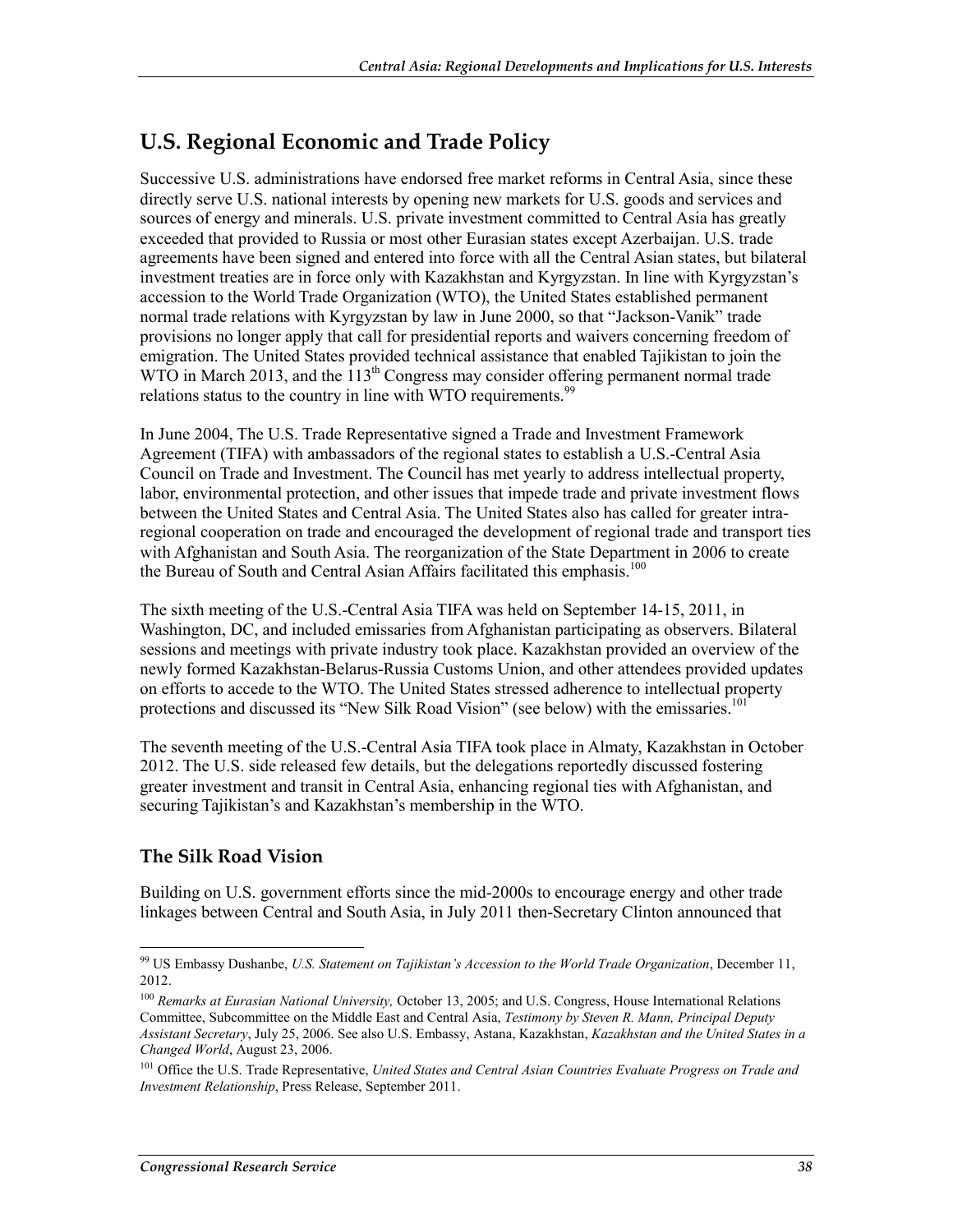U.S. policy toward Afghanistan in coming years would focus on encouraging "stronger economic ties through South and Central Asia so that goods, capital, and people can flow more easily across borders."<sup>102</sup> She further explained this "New Silk Road Vision" at a meeting of regional ministers and others in September 2011, stating that

as we look to the future of this region, let us take this precedent [of a past Silk Road] as inspiration for a long-term vision for Afghanistan and its neighbors. Let us set our sights on a new Silk Road—a web of economic and transit connections that will bind together a region too long torn apart by conflict and division…. Turkmen gas fields could help meet both Pakistan's and India's growing energy needs and provide significant transit revenues for both Afghanistan and Pakistan. Tajik cotton could be turned into Indian linens. Furniture and fruit from Afghanistan could find its way to the markets of Astana or Mumbai and beyond.<sup>103</sup>

The Silk Road Vision further was adumbrated during meetings in Turkey and Germany in late 2011. The Istanbul Conference Communiqué called for connecting Afghanistan to Central Asian and Iranian railways and for bolstering regional energy linkages.<sup>104</sup>

In a speech in October 2012, Assistant Secretary Blake claimed that the NDN routes could serve after the U.S. and NATO drawdown in 2014 in Afghanistan as components of the U.S. "Silk Road Vision," of enhanced trade within and between Central and South Asia.<sup>105</sup>

In April 2013 in meetings in Kazakhstan and Uzbekistan, Assistant Secretary Blake deemed that progress on the Administration's Silk Road Vision included plans to build the Turkmenistan-Afghanistan-Pakistan-India (TAPI) gas pipeline, plans for financing for the Central Asia-South Asia (CASA) electricity transmission project, and plans by Turkmenistan to build a rail line transiting Afghanistan to Tajikistan. He also praised the cross-border transport agreement between Kyrgyzstan, Tajikistan, and Afghanistan, concluded under the auspices of the Central Asia Regional Economic Cooperation (CAREC) Program, administered by the Asian Development Bank. Similarly, he highlighted plans by Turkey, Turkmenistan, Azerbaijan, and Georgia to develop a Black Sea Corridor from Europe to Afghanistan and China. He hailed progress at the Istanbul Process ministerial meeting in Almaty to advance these and other regional integration efforts that include Afghanistan. At the same time, he stated that the United States would increase cooperation with Central Asia to strengthen border security, reduce corruption, and enhance information-sharing to combat narcotics trafficking and cross-border terrorism.

Critics have charged that the Silk Road Vision is less a program than an inspiration. They also have suggested that the NDN has failed to convince Central Asia states to adapt their border control regimes and trade practices to facilitate such free trade.<sup>106</sup>

<sup>102</sup> U.S. Department of State, *Travel Diary: "*India and the United States—A Vision for the 21st Century*," DipNote*, July 20, 2011.

<sup>103</sup> U.S. Department of State, "Secretary Clinton Co-Chairs the New Silk Road Ministerial Meeting," *DipNote*, September 23, 2011; *Fact Sheet on New Silk Road Ministerial*, September 22, 2011. See also U.S. Department of State, *Remarks, Robert D. Hormats, Under Secretary for Economic, Energy and Agricultural Affairs, Address to the SAIS Central Asia-Caucasus Institute and CSIS Forum*, September 29, 2011.

<sup>&</sup>lt;sup>104</sup> Andrew Kuchins, "Laying the Groundwork for Afghanistan's New Silk Road: How Washington and Kabul Can Turn a Vision Into a Plan," *Foreign Affairs*, December 5, 2011.

<sup>105</sup> U.S. Department of State, *Remarks, Robert O. Blake, Jr., Assistant Secretary, Bureau of South and Central Asian Affairs, [at] Indiana University's Inner Asian and Uralic Natural Resource Center*, October 18, 2012.

<sup>106</sup> Graham Lee, *The New Silk Road and the Northern Distribution Network: A Golden Road to Central Asian Trade Reform?* Open Society Foundations, October 2012; Joshua Kucera, "NDN And The New Silk Road, Together Again," (continued...)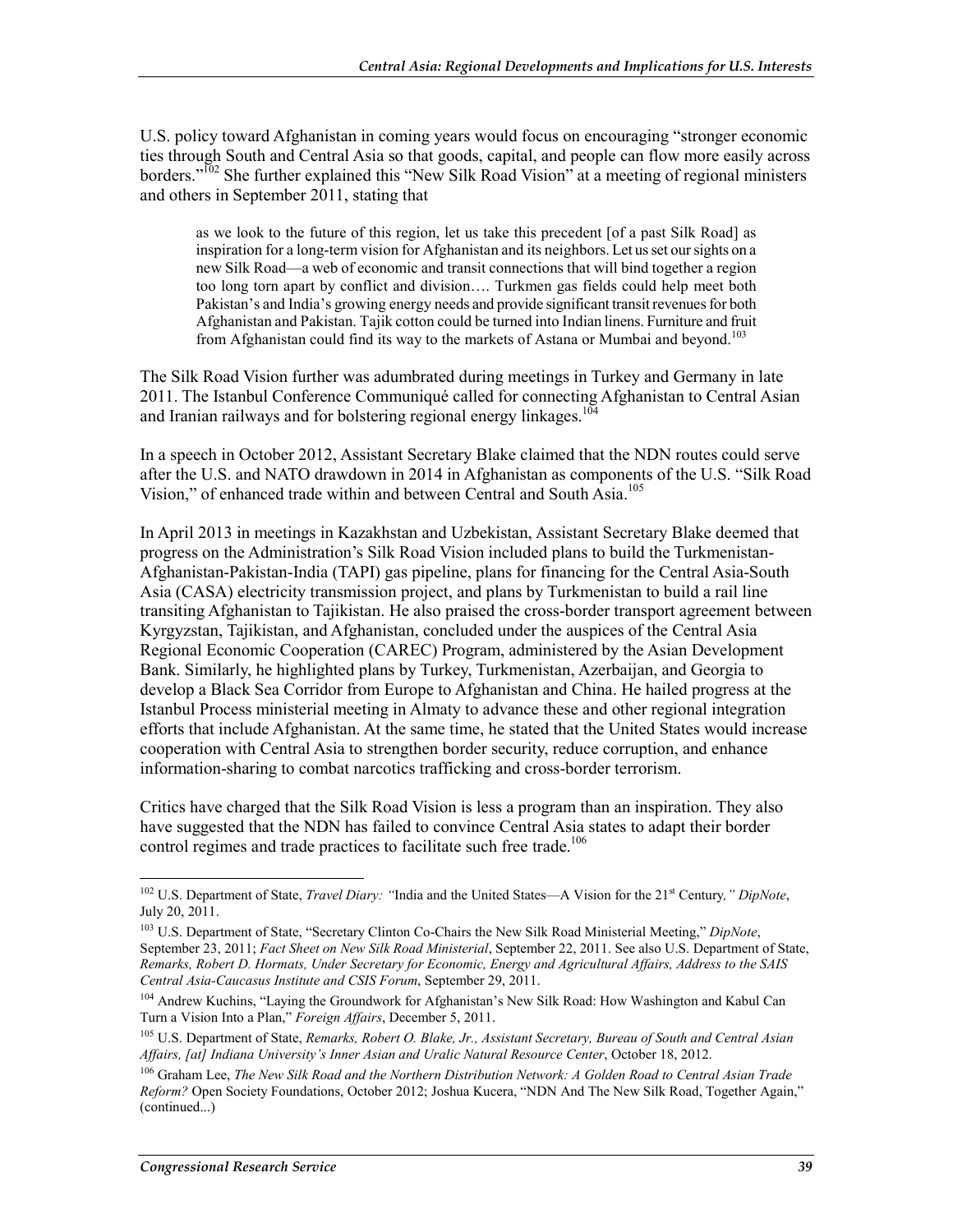# **Energy Resources**

The Caspian region is emerging as a notable source of oil and gas for world markets. The U.S. Energy Information Administration has estimated that gas exports from the region could account for 11% of global gas export sales by 2035, belying arguments by some observers in the 1990s that the region would be marginal as a contributor to world energy supplies. According to British Petroleum (BP), the proven natural gas reserves of Azerbaijan, Kazakhstan, Turkmenistan, and Uzbekistan are estimated at over 450 trillion cubic feet (tcf), among the largest in the world.<sup>107</sup> The region's proven oil reserves are estimated to be 48 billion barrels, comparable to Libya.

Russia's temporary cutoffs of gas to Ukraine in January 2006 and January 2009 and a brief slowdown of oil shipments to Belarus in January 2010 (Belarus and Ukraine are transit states for oil and gas pipelines to other European states) have highlighted Europe's energy insecurity. The United States has supported EU efforts to reduce its overall reliance on Russian oil and gas by increasing the number of possible alternative suppliers. Part of this policy has involved encouraging Central Asian countries to transport their energy exports to Europe through pipelines that cross the Caspian Sea, thereby bypassing Russian (and Iranian) territory, although these amounts are expected at most to satisfy only a small fraction of EU needs.<sup>108</sup>

The Central Asian states long were pressured by Russia to yield large portions of their energy wealth to Russia, in part because Russia controlled most existing export pipelines.<sup>109</sup> Russia attempted to strengthen this control over export routes for Central Asian energy in May 2007 when President Putin reached agreement in Kazakhstan on supplying more Kazakh oil to Russia. Putin also reached agreement with the presidents of Turkmenistan and Kazakhstan on the construction of a new pipeline to transport Turkmen and Kazakh gas to Russia. The first agreement appeared to compete with U.S. and Turkish efforts to foster more oil exports through the BTC. The latter agreement appeared to compete with U.S. and EU efforts to foster building a trans-Caspian gas pipeline. The latter also appeared to compete with U.S. and EU efforts to foster building a pipeline from Turkey through Greece, Bulgaria, Romania, and Hungary to Austria (the so-called Nabucco pipeline).

Seeming to indicate a direct challenge to these plans by Russia and the West, China signed an agreement in August 2007 with Kazakhstan on completing the last section of an oil pipeline from the Caspian seacoast to China, and signed an agreement with Turkmenistan on building a gas pipeline to China (see also below).<sup>110</sup> In March 2008, the heads of the national gas companies of Kazakhstan, Uzbekistan and Turkmenistan announced that their countries would raise the gas

1

<sup>107</sup> *BP Statistical Review of World Energy,* June 2010.

<sup>(...</sup>continued)

*Eurasianet*, October 25, 2012; Joshua Kucera, "U.S. General Says NDN Will Lead To New Silk Road," *Eurasianet*, December 1, 2012; Roger McDermott, "NDN 'Reverse Transit,' Uzbekistan and the Failure of Western Grand Strategy," *Eurasia Daily Monitor*, Part 1, March 26, 2013, and Part 2, April 2, 2013.

<sup>108</sup> For details, see CRS Report RL33636, *The European Union's Energy Security Challenges*, by Paul Belkin. See also International Crisis Group. *Central Asia's Energy Risks*, May 24, 2007.

<sup>&</sup>lt;sup>109</sup> According to a plan published by Russia's Institute of Energy Strategy covering the period 2007-2030, "Russian control over a large share of Central Asian gas needs to be maintained." See Minpromenergo (Ministry of Industry and Energy), Institut energeticheskoi strategii, *Kontseptsiya energeticheskoi strategii Rossii na period do 2030g.,* 2007. As reported by Philip Hanson, "How Sustainable Is Russia's Energy Power?" *Russian Analytical Digest*, No. 38 (2008).

<sup>&</sup>lt;sup>110</sup> An oil and gas conference involving Kazakh, Chinese, and Russian energy ministries and firms has met annually since 2004 to "exchange views" on possible regional cooperation. *ITAR-TASS*, December 5, 2007.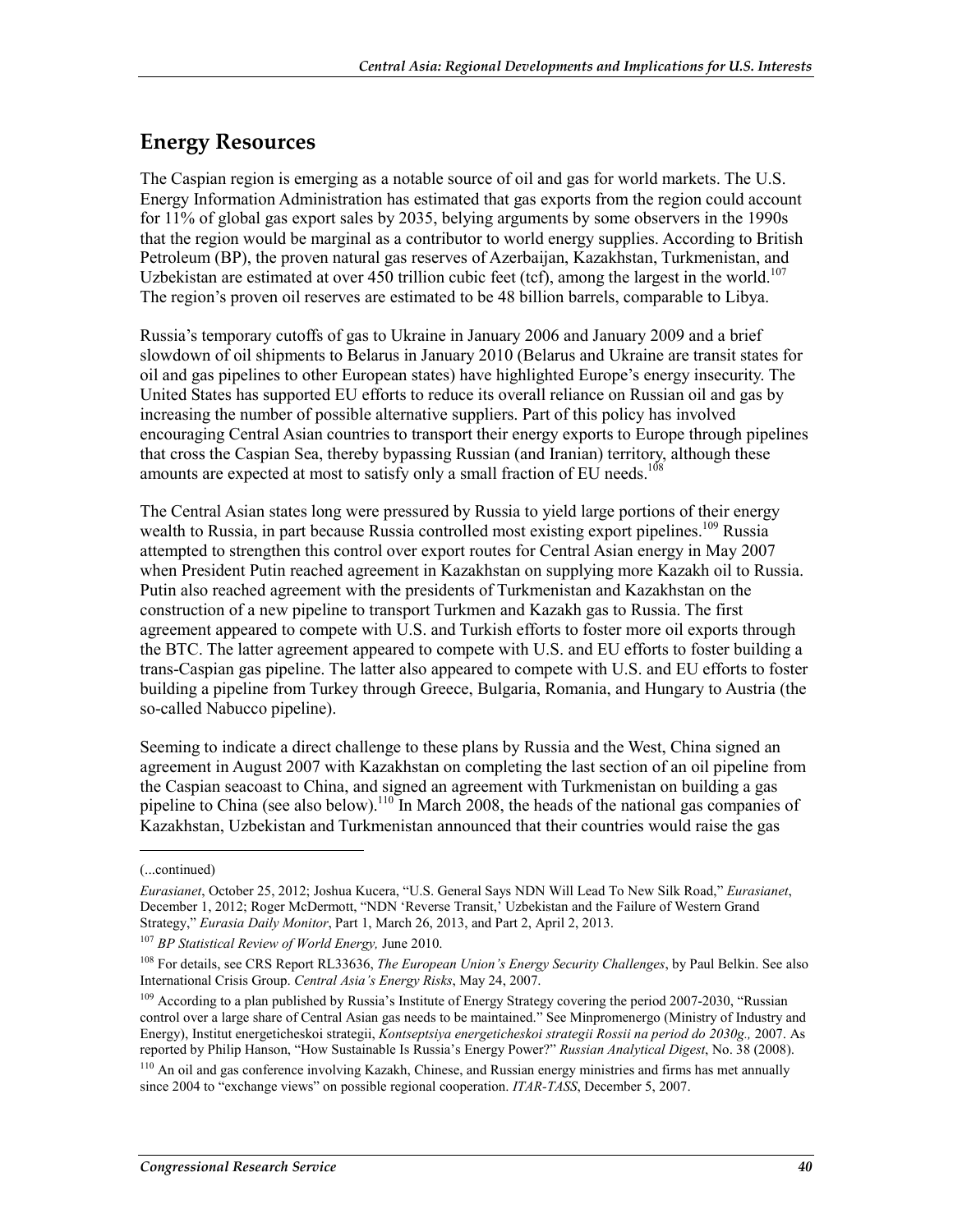export price to the European level in future years. They signed a memorandum of understanding on the price with Russia's Gazprom state-controlled gas firm, which controls most export pipelines. According to analyst Martha Olcott, "the increased bargaining power of the Central Asian states owes more to the entry of China into the market than to the opening of [the BTC pipeline and the SCP]. Russia's offer to pay higher purchase prices for Central Asian gas in 2008 and 2009 came only after China signed a long-term purchase agreement for Turkmen gas at a base price that was higher than what Moscow was offering."<sup>111</sup>

After having failed in several other Soviet successor states, Gazprom reportedly succeeded in purchasing Kyrgyzstan's entire gas distribution system in December 2012.

### **Kazakhstan's Oil and Gas**

According to British Petroleum, Kazakhstan possesses 30 billion barrels of proven oil reserves (about 2% of world reserves) and 66.4 trillion cubic feet of proven gas reserves (about 1% of world gas reserves). There are five major onshore oil fields—Tengiz, Karachaganak, Aktobe, Mangistau, and Uzen—which account for about half of the proven reserves. There are two major offshore oil fields in Kazakhstan's sector of the Caspian Sea—Kashagan and Kurmangazy which are estimated to contain at least 14 billion barrels of recoverable reserves.

Nazarbayev's development goals for Kazakhstan rely heavily on increases in oil and gas production and exports, which account for a significant share of government revenues and GDP growth. The government has anticipated growing revenues in particular from expanding production at the Tengiz, Karachaganak, and Kashagan oil fields. While production is increasing at the former two oil fields, the latter oil field has not yet produced oil. Development of the Kashagan oil field began soon after its discovery in 2000, but has faced numerous delays and cost overruns, attributable to the harsh offshore environment; the high pressure, depth, and sulfur content of the oil; reported management problems; and Kazakh government interference. Members of the North Caspian Operating Consortium developing the oil field currently include Italy's Eni energy firm, the Anglo-Dutch Shell, the U.S.'s ExxonMobil, France's Total and Kazakhstan's KazMunaiGaz (all with a 16.81% stake) as well as the U.S.'s ConocoPhillips (8.4%) and Japan's Inpex (7.56%). Phase one experimental/industrial production rising to 375,000-450,000 bpd is now expected to begin by mid-2013. The developmental cost of Phase one has risen to \$46 billion. The anticipated difficulty and cost of further development of the oil field—which could result in production of up to 1.5 million bpd, but which could cost an added \$100 billion or more—have raised questions among the foreign consortium members about the timeline and feasibility of such efforts, and contributed to rising concerns by the Kazakh government that its hopes for rising revenues from the oil field might need to be revised.<sup>112</sup>

Until recently U.S. foreign direct investment (FDI) played a dominant role in the development of Kazakhstani oil and gas resources, amounting to about \$16.5 billion in Kazakhstan (over one-

<sup>1</sup> <sup>111</sup> Martha Olcott, "A New Direction for U.S. Policy in the Caspian Region."

<sup>112</sup> Alla Afanasyeva, "Kashagan's Big Oil Coming to Market in Mid-2013," *Reuters*, August 10, 2012; "Kazakh Oil and Gas Ministry Hopes for Speedy Settling of Budget of Kashagan Field's First Phase," *Trend News Agency*, April 26, 2012; "Total Wants First Oil from Kashagan before Year-End-CEO," *Reuters*, May 11 2012; Robert Cutler, "Kashagan Costs Surge," *Asia Times*, January 21, 2012; Nariman Gizitdinov, "Biggest Find in Decades Becomes \$39 Billion Cautionary Tale," *Bloomberg*, November 16, 2011.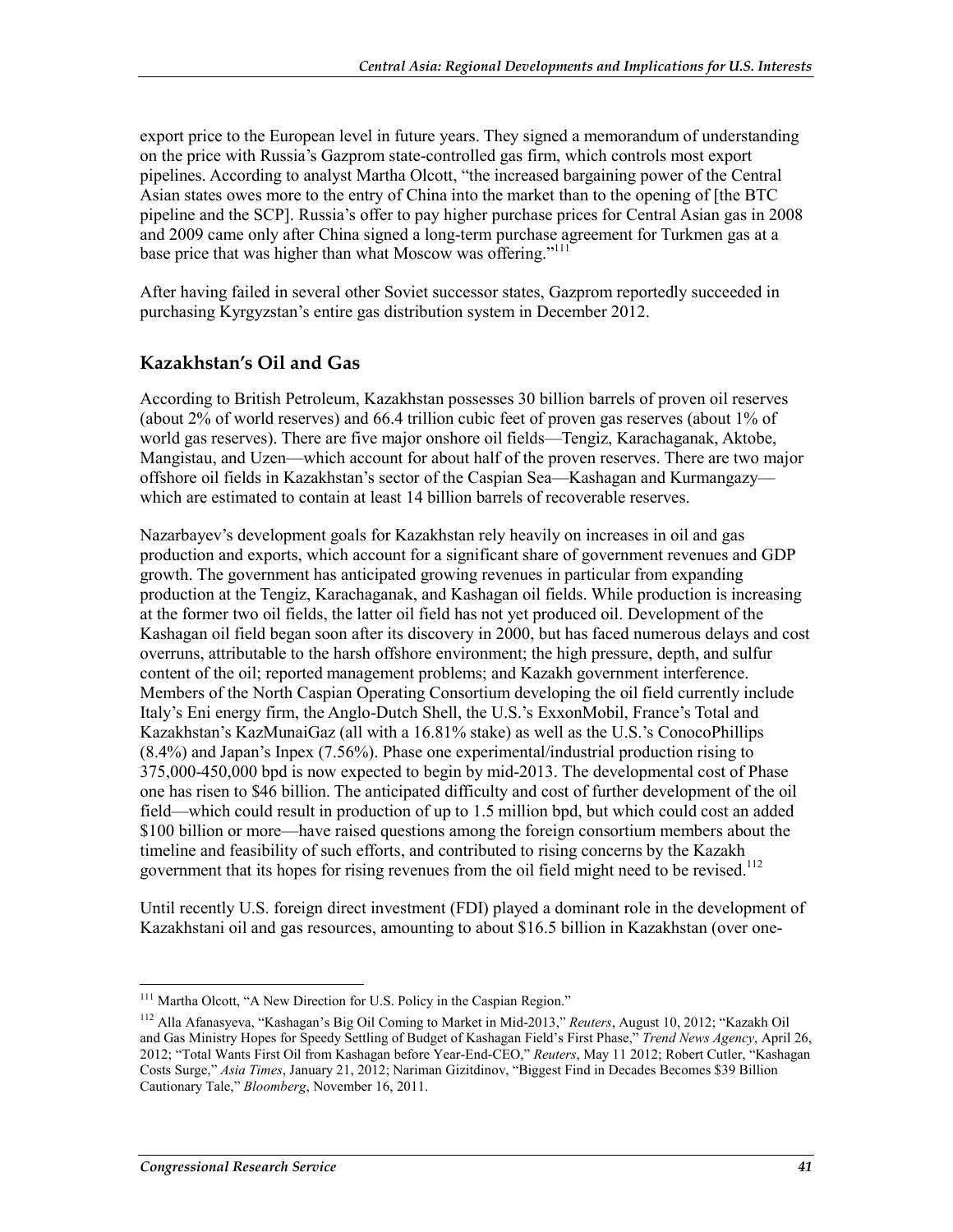third of all FDI in the country) from 1993-2012.<sup>113</sup> According to some reports, China provided about \$13 billion in investments and loans to Kazakhstan's energy sector in 2009, so its cumulative FDI may eclipse U.S. FDI.

Some U.S. energy firms and other private foreign investors have become discouraged in recent years by harsher Kazakh government terms, taxes, and fines that some allege reflect corruption within the ruling elite. In 2009, the Karachaganak Petroleum Operating (KPO) consortium (the main shareholder is British Gas, and U.S. Chevron is among other shareholders), which extracts oil and gas from the Karachaganak fields in northwest Kazakhstan, was faced with an effort by the Kazakh government to obtain 10% of the shares of the consortium. Facing resistance, the government imposed hundreds of millions of dollars in tax, environmental, and labor fines and oil export duties against KPO. Both the government and KPO appealed to international arbitration. In December 2011, KPO agreed to transfer 10% of its shares to the Kazakh government, basically gratis, and in exchange the government mostly lifted the fines and duties.<sup>114</sup> In May 2012, President Nazarbayev suggested that foreign energy firms operating in the country could help finance domestic industrial projects. $115$ 

Kazakhstan's main oil export route from the Tengiz oil field has been a 930-mile pipeline completed in 2001—owned by the Caspian Pipeline Consortium (CPC), in which Russian shareholders have a controlling interest—that carried 693,000 bpd of oil in 2009 from Kazakhstan to Russia's Black Sea port of Novorossiysk. Kazakhstan's other major oil export pipeline, from Atyrau to Samara, Russia, has a capacity of approximately 730,000 bpd. Lengthy Russian resistance to increasing the pumping capacity of the CPC pipeline and demands for higher transit and other fees, along with the necessity of offloading the oil into tankers at Novorossiysk to transit the clogged Turkish Straits, spurred Kazakh President Nazarbayev to sign a treaty with visiting Azerbaijani President Aliyev in June 2006 to barge Kazakh oil across the Caspian Sea to Baku to the BTC pipeline. Kazakhstan began shipping about 70,000 bpd of oil through the BTC pipeline at the end of October 2008. Another accord resulted from a visit by President Nazarbayev to Azerbaijan in September 2009 that provides that up to 500,000 bpd of oil from the Kashagan field may be barged across the Caspian to enter the BTC or the Baku-Supsa pipeline. When the volumes exceed 500,000 bpd, a trans-Caspian pipeline may be built.

Apparently to counter Kazakh's export plans via Azerbaijan, then-President Putin's May 2007 agreement with Nazarbayev (see above) envisaged boosting the capacity of the CPC pipeline. However, this project did not materialize in a timely fashion, so Kazakhstan proceeded to upgrade its Caspian Sea port facilities. Kazakhstan also barges some oil to Baku to ship by rail to Georgia's Black Sea oil terminal at Batumi, of which Kazakhstan became the sole owner in early 2008. Kazakhstan began barging oil from Batumi to the Romanian port of Constantsa in late 2008 for processing at two refineries it purchased. Some Kazakh oil arriving in Baku also could be transported through small pipelines to Georgia's Black Sea port of Supsa or to Russia's Black Sea

<sup>&</sup>lt;sup>113</sup> U.S. House of Representatives, Committee on Foreign Affairs, Subcommittee on Europe and Eurasia, Hearing; U.S. Engagement in Central Asia, *Testimony by Robert Blake, Assistant Secretary, Bureau of Central and South Asian Affairs*, July 24, 2012.

<sup>114</sup> *Press Release: Agreement Reached with Republic of Kazakhstan on Karachaganak*, BG Group, December 14, 2011, at http://www.bg-group.com/MEDIACENTRE/PRESS/Pages/14Dec2010.aspx.

<sup>115</sup> Georgiy Voloshin, "Kazakhstan's Economic Proposals Reveal Fears about Political Instability," *CACI Analyst*, June 13, 2012.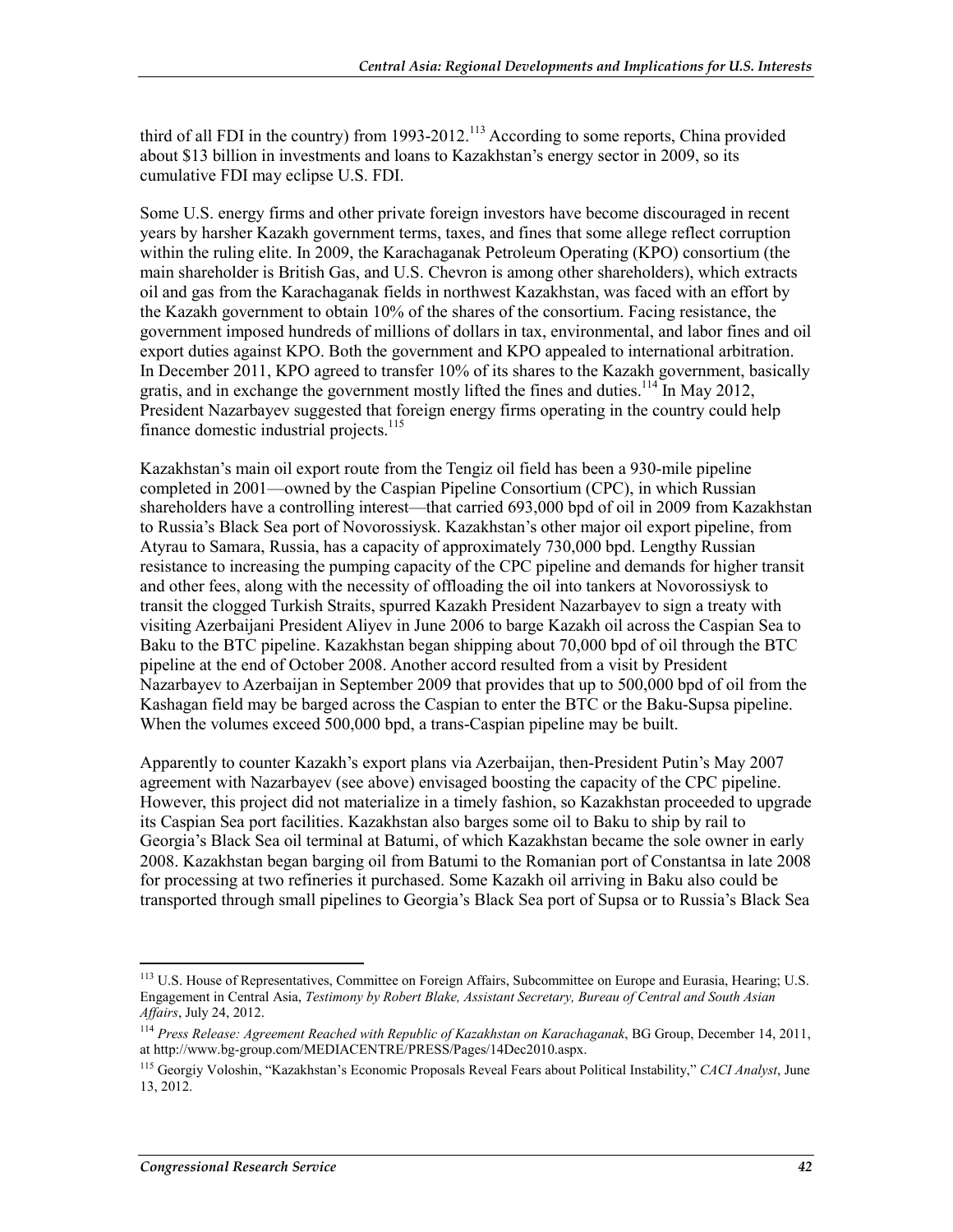port of Novorossiisk, although in the latter case Kazakhstan might be faced with high transit charges by Russia.<sup>116</sup>

In December 2010, the CPC approved a plan to upgrade the pumping capacity of the oil pipeline to 1.4 million bpd, with several phases of construction through 2015. The increased capacity will accommodate boosted production from the Tengiz and Karachaganak oil fields, as well as from anticipated development of the Kashagan and Filanovsky oil fields (the latter is owned by Russia). Construction reportedly has faced delays.

In addition to these oil export routes to Europe not controlled by Russia, in 2009 Kazakhstan and China completed an oil pipeline from Kazakhstan's port city of Atyrau to the Xinjiang region of China that initially carries 200,000 bpd to China. Some Russian oil has been transported to China through this pipeline, the first Russian oil to be transported by pipeline to China.

Russia is the major purchaser of Kazakh gas through the Central Asia-Center gas pipeline network. According to British Petroleum (BP) data, Kazakhstan exported 402.6 bcf of gas to Russia in 2011 (almost the same as in 2010), virtually all of its exported gas.<sup>117</sup> Kazakhstan completed its sections of the Central Asia-China gas pipeline in 2009-2010. At the end of October 2008, China and Kazakhstan signed a framework agreement on constructing a gas pipeline from Beyneu, north of the Aral Sea, eastward to Shymkent, where it will connect with the Central Asia-China gas pipeline. The pipeline is planned initially to supply 176.6 bcf to southern Kazakhstan and 176.6 bcf to China. Pipeline construction began in September 2011 and to be completed by 2015.

Kazakh officials have appeared to make contradictory statements about providing gas for European customers via a possible trans-Caspian pipeline traversing the South Caucasus and Turkey. President Nazarbayev appeared to support the possible transit of Kazakh gas through Turkey when he stated on October 22, 2009, during a visit to Turkey, that "Turkey ... will become a transit country. And if Kazakhstan's oil and gas are transported via this corridor then this will be advantageous to both Turkey and Kazakhstan."<sup>118</sup> Reacting to the decision of the European Commission to facilitate talks on building a trans-Caspian gas pipeline, Minister of Oil and Gas Sauat Mynabyev stated in early October 2011 that "we do not have available resources for the gas pipeline yet."<sup>119</sup>

### **Turkmenistan's Gas**

Turkmenistan's proven natural gas reserves—859 trillion cubic feet—are among the highest in the world, according to British Petroleum (BP) data. Its oil reserves are significant but not among the world's largest.<sup>120</sup>

At the time it gained independence at the end of 1991, Turkmenistan largely was dependent on Russian energy export routes, and gas and oil production were held back by aging infrastructure,

<sup>1</sup> <sup>116</sup> *ITAR-TASS*, May 29, 2008; *CEDR*, December 11, 2007, Doc. No. CEP-950096; April 26, 2008, Doc. No. CEP-950045.

<sup>117 &</sup>quot;Natural Gas: Trade Movements 2011 by Pipeline," *BP Statistical Review of World Energy*, June 2012, p. 28.

<sup>118</sup> *CEDR*, October 22, 2009, Doc. No. CEP-950337.

<sup>119</sup> *Interfax*, October 6, 2011.

<sup>120</sup> *BP Statistical Review of World Energy*, British Petroleum, June 2012.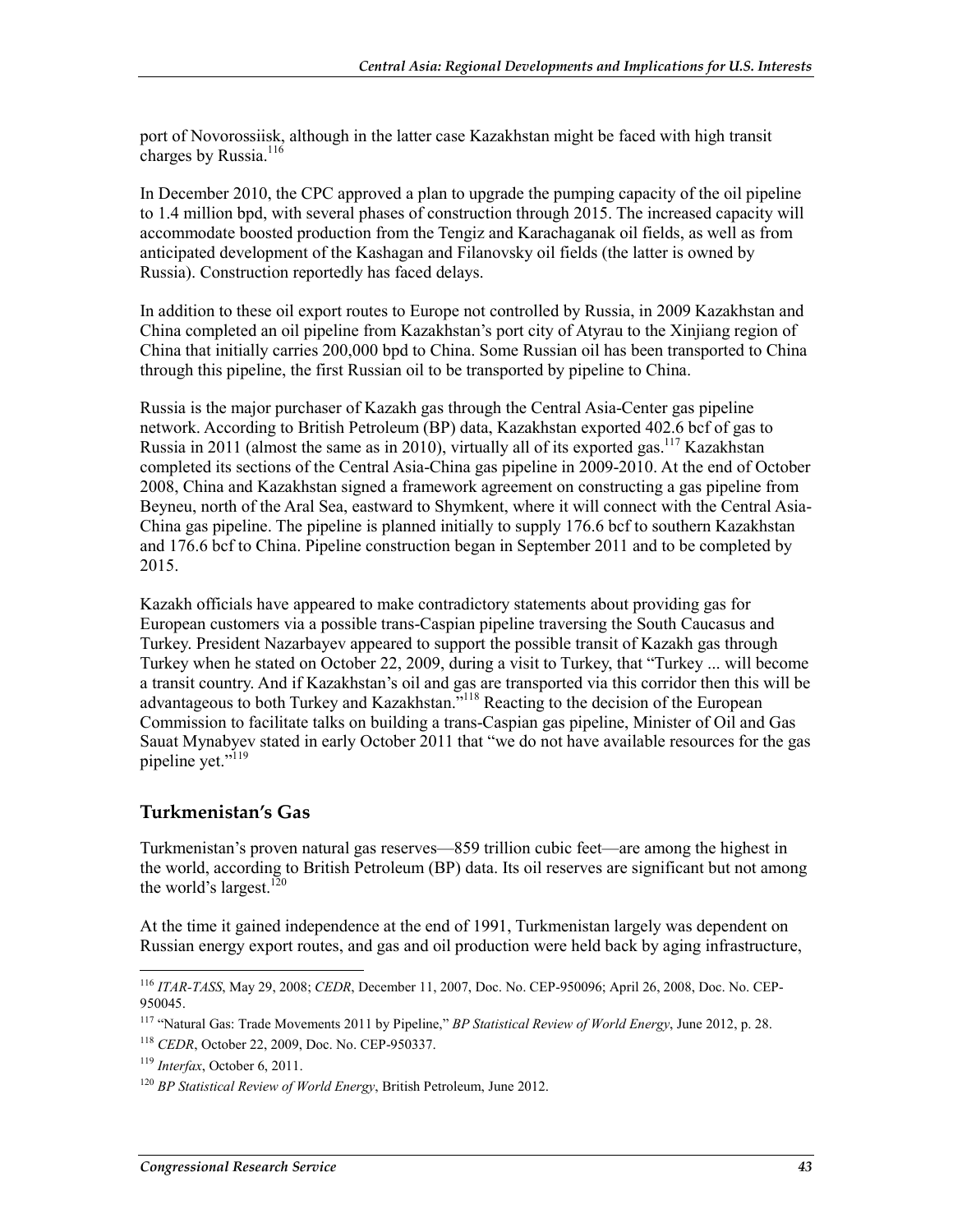inadequate investment, and poor management. In 1993, Russia halted Turkmen gas exports to Western markets through its pipelines, diverting Turkmen gas to other Eurasian states that had trouble paying for the gas. In 1997, Russia cut off these shipments because of transit fee arrears and as leverage to obtain Turkmenistan's agreement to terms offered by Russia's state-owned gas firm Gazprom.

The late President Niyazov signed a 25-year accord with then-President Putin in 2003 on supplying Russia up to 211.9 billion cubic feet (bcf) of gas in 2004 (about 12% of production at that time), rising up to 2.83 trillion cubic feet (tcf) in 2009-2028 (perhaps amounting to the bulk of anticipated production). Turkmenistan halted gas shipments to Russia at the end of 2004 in an attempt to get a higher gas price but settled for all-cash rather than partial barter payments. Turkmenistan and Russia continued to clash in subsequent years over gas prices and finally agreed in late 2007 that gas prices based on "market principles" would be established in 2009. Turkmenistan, Kazakhstan, and Russia signed accords in May and December 2007 on building a new gas pipeline that was planned to carry 353 bcf of Turkmen and 353 bcf of Kazakh gas to Russia. However, the Turkmen government appeared to have reservations about building another pipeline to Russia, and the project reportedly is on hold.

Seeking alternatives to pipeline routes through Russia, in December 1997 Turkmenistan opened the first pipeline from Central Asia to the outside world beyond Russia, a 125-mile gas pipeline linkage to Iran. In mid-2009, Turkmenistan reportedly agreed to increase gas supplies to up to 706 bcf per year.121 In January 2010, a second gas pipeline to Iran was completed—from a field that until April 2009 had supplied gas to Russia (see below)—to more than double Turkmenistan's export capacity to Iran. However, Turkmen gas exports to Iran were about 290 bcf in 2010 and 360 bcf in 2011, according to BP. Turkmenistan has appeared to arbitrarily interrupt gas shipments twice in winter months, most recently in late 2012 for what it claimed was pipeline repair work.

As another alternative to pipelines through Russia, in April 2006, Turkmenistan and China signed a framework agreement calling for Chinese investment in developing gas fields in Turkmenistan and in building a gas pipeline with a capacity of about 1.4 tcf per year through Uzbekistan and Kazakhstan to China. All three Central Asian states plan to send gas through this pipeline to China. Construction of the pipeline began in August 2007 and gas began to be delivered through the pipeline to Xinjiang and beyond in December 2009. In 2011, Turkmenistan provided about 505 bcf of gas to China, according to BP. In June 2012, Turkmenistan's Turkmengaz and China's National Petroleum Corp (CNPC) signed accords to increase Turkmenistan's natural gas shipments to China up to 2.3 tcf per year.

Perhaps in an additional attempt to diversify gas export routes, Berdimuhamedow first signaled in 2007 that Turkmenistan was interested in building a trans-Caspian gas pipeline. Turkmenistan signed a memorandum of understanding in April 2008 with the EU to supply 353.1 bcf of gas per year starting in 2009, presumably through a trans-Caspian pipeline that might at first link to the SCP and later to the proposed trans-Anatolian pipeline. President Berdimuhamedow asserted in March 2011 that "Turkmenistan intends to promote cooperation in the fuel and energy sector with European countries ... through construction of Trans-Caspian gas pipelines.<sup>"122</sup> Russia and Iran

<sup>&</sup>lt;u>.</u> <sup>121</sup> *Iran: Daily Report*, January 21, 2008, Doc. No. IAP-11017; January 24, 2008, Doc. No. IAP-950014; April 26, 2008, Doc. No. IAP-950049; and May 6, 2008, Doc. No. IAP-950052.; *CEDR*, July 12, 2009, Doc. No. CEP-950097. 122 "President's Welcoming Address," *Turkmenistan: The Golden Age*, March 3, 2011, at http://www.turkmenistan.gov.tm/\_en/?idr=4&id=110303a.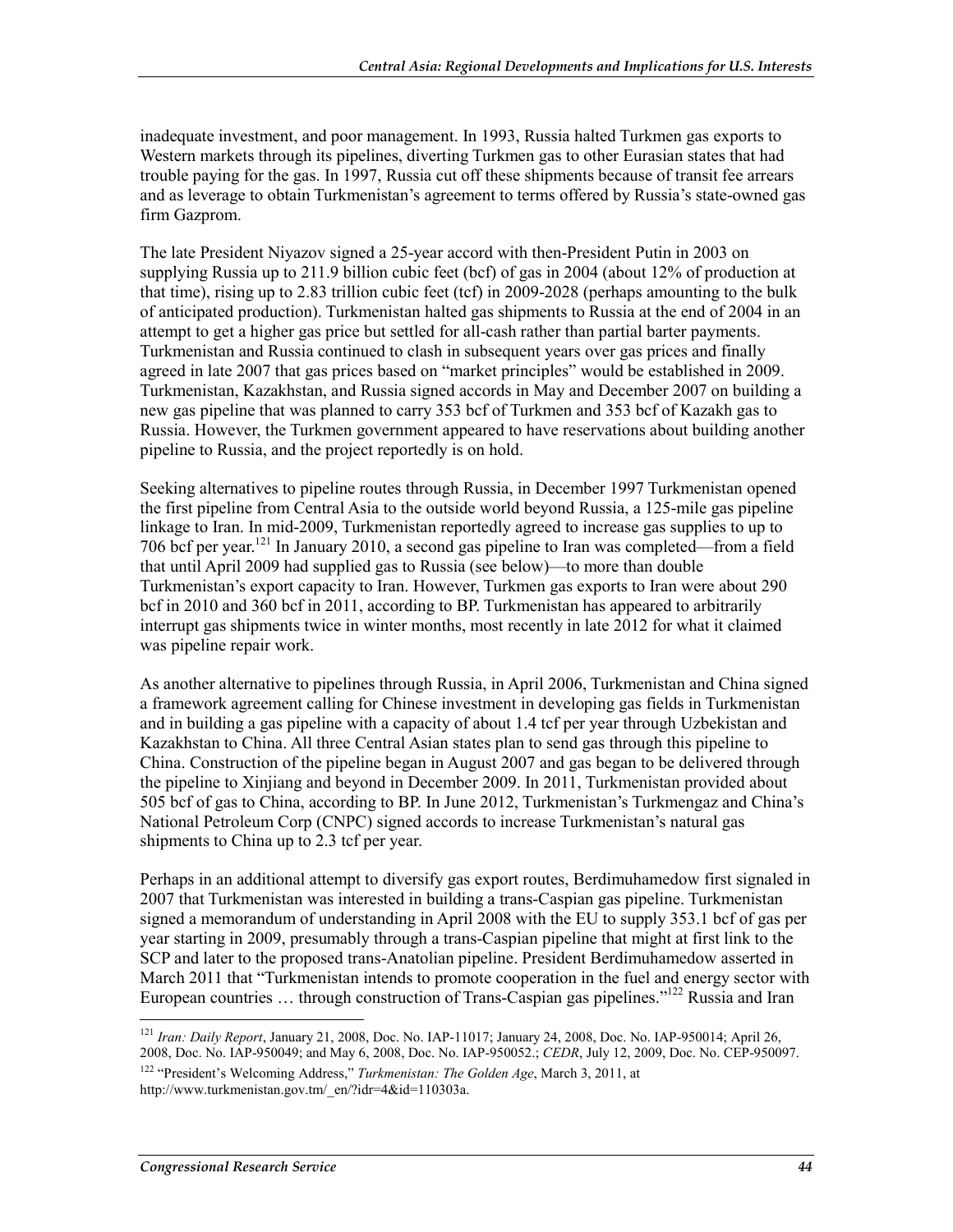remain opposed to trans-Caspian pipelines, ostensibly on the grounds that they could pose environmental hazards to the littoral states.

Berdimuhamedow also revived Niyazov's proposal to build a gas pipeline through Afghanistan to Pakistan and India. In December 2010, the presidents of Turkmenistan, Pakistan, and Afghanistan and the prime minister of India signed an agreement on constructing the Turkmenistan-Afghanistan-Pakistan-India (TAPI) gas pipeline. The Asian Development Bank has indicated that it may provide partial funding for the TAPI pipeline, but other financing for the project remains problematic because of ongoing conflict in Afghanistan. Support for TAPI is part of the Administration's "New Silk Road Vision" (see above).

On May 23, 2012, Turkmenistan signed purchase agreements with India and Pakistan to supply up to 1.2 tcf of gas per year via the prospective TAPI pipeline. U.S. State Department spokesperson Victoria Nuland hailed the signing as "a perfect example of energy diversification, energy integration, done right. We are very strong supporters of the TAPI pipeline.... We consider it a very positive step forward and sort of a key example of what we're seeking with our New Silk Road Initiative, which aims at regional integration to lift all boats and create prosperity across the region."<sup>123</sup> Financing for the project remains problematic, however, because of ongoing conflict in Afghanistan.

On the night of April 8-9, 2009, a section of a gas pipeline from Turkmenistan to Russia exploded, halting Turkmen gas shipments. Russia claimed that it had notified Turkmenistan that it was reducing its gas imports because European demand for gas had declined, but Turkmenistan denied that it had been properly informed.<sup>124</sup> After extended talks, visiting former Russian President Dmitriy Medvedev and President Berdimuhamedow agreed on December 22, 2009, that Turkmen gas exports to Russia would be resumed, and that the existing supply contract would be altered to reduce Turkmen gas exports to up to 1 tcf per year and to increase the price paid for the gas. Turkmenistan announced in January 2010 that some gas exports to Russia had resumed. The incident appeared to further validate Turkmenistan's policy of diversifying its gas export routes.

In 2010, Russia's Gazprom gas firm purchased only 371 bcf of Turkmen gas, a sharp drop-off from past purchases. Unfortunately, Turkmen gas exports to Iran and China were not compensatory. Overall Turkmen gas exports fell in 2010 to about 865 bcf, down from 1.7 tcf in 2008, before the Russian gas cutoff.<sup>125</sup> In 2011, according to BP, Russia purchased 356.7 bcf of Turkmen gas. Overall, Turkmen gas exports rose to 1.2 tcf in 2011, buoyed by Chinese and Iranian purchases. Reportedly, Russia gains most of its cash revenue from these exports to Russia. Iran pays for its gas at least in part with goods, and Turkmen gas exports to China initially are being used to pay off Chinese energy development and pipeline loans.<sup>126</sup>

In September 2011, the Council of the EU approved opening talks with Azerbaijan and Turkmenistan to facilitate an accord on building a trans-Caspian gas pipeline. Such a link would

<sup>1</sup> 123 U.S. Department of State, *Daily Press Briefing*, May 23, 2012.

<sup>124</sup> Open Source Center. *OSC Feature*, April 14, 2009, Doc. No. FEA-844966; *CEDR*, April 14, 2009, Doc. No. CEP-950339; *ITAR-TASS*, April 3, 2009; Sergey Blagov, "Turkmenistan: Ashgabat Wonders Whether Russia Still Has Deep Pockets," *Eurasia Insight*, March 26, 2009.

<sup>125 &</sup>quot;Turkmen Gas Could Find Chinese Outlet," *Central Asia Online*, March 26, 2011.

<sup>126</sup> United States Senate, Committee on Foreign Relations, *Energy and Security from the Caspian to Europe: A Minority Staff Report*, December 12, 2012, p. 24.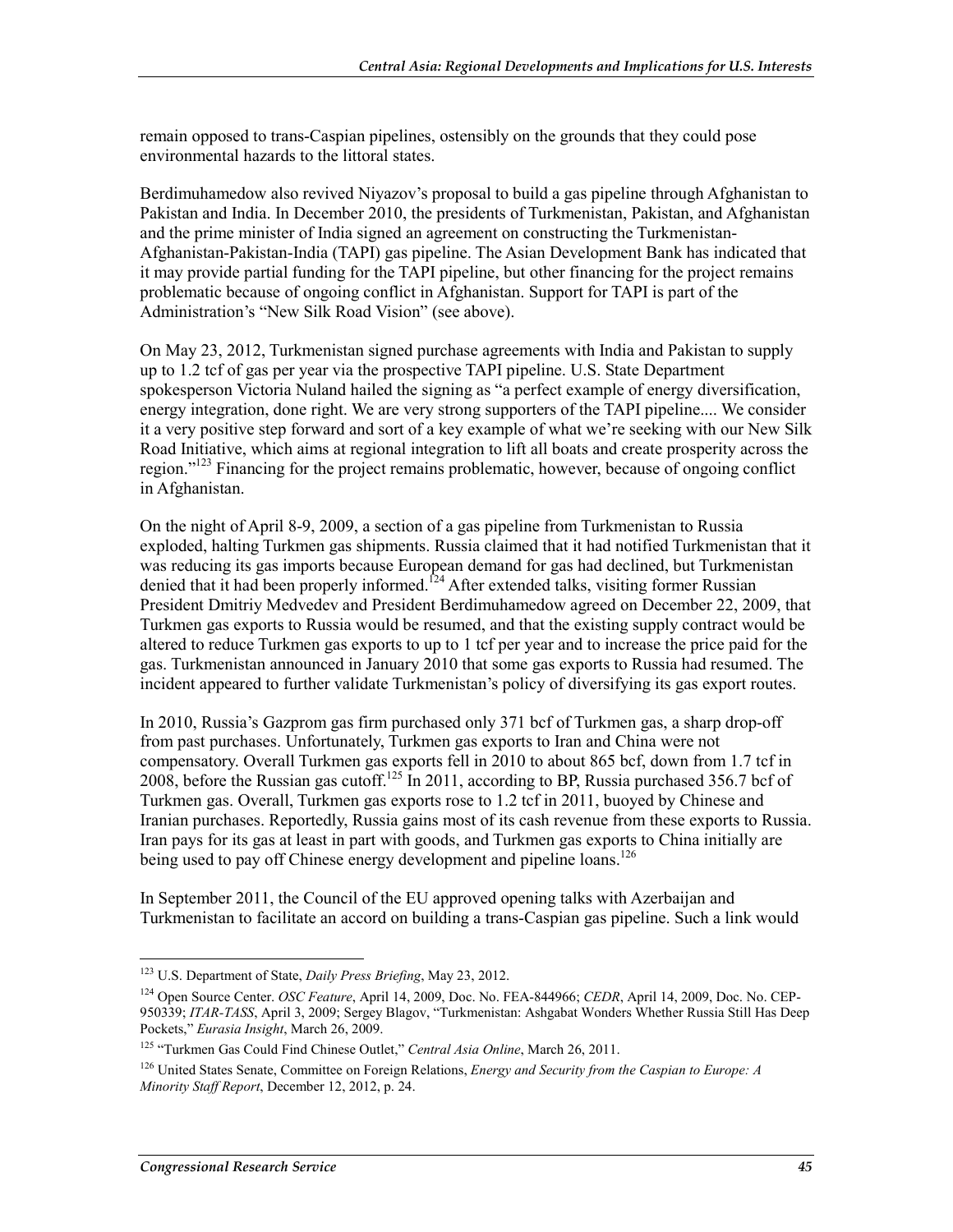provide added gas to ensure adequate supplies for EU Southern Corridor diversification efforts. Hailing the decision, EU Energy Commissioner Günther Oettinger stated that "Europe is now speaking with one voice. The trans-Caspian pipeline is a major project in the Southern Corridor to bring new sources of gas to Europe. We have the intention of achieving this as soon as possible."<sup>127</sup> The Russian Foreign Ministry denounced the plans for the talks, and claimed that the Caspian Sea littoral states had agreed in a declaration issued in October 2007 that decisions regarding the Sea would be adopted by consensus among all the littoral states (Russia itself has violated this provision by agreeing with Kazakhstan and with Azerbaijan on oil and gas field development). It also claimed that the proposed pipeline was different from existing sub-sea pipelines in posing an environmental threat.

In June 2012, Azerbaijani border forces turned back a Turkmen ship carrying out seismic work in or near the area of the disputed and undeveloped offshore Serder/Kyapaz oil and gas field. Two other disputed fields have been developed by Azerbaijan. Each side lodged diplomatic protests against the other. The heightened tensions over the disputed field decreases the likelihood that a trans-Caspian pipeline soon will be built that could supply gas for the planned Trans-Anatolian Pipeline to Europe, according to the EIU.

Despite these tensions, EU Energy Commissioner Guenther Oettinger argued at the Frankfurt Gas Forum meeting in November 2012 that for the Southern Corridor to supply 10-20% of EU gas needs within the next decade, a trans-Caspian pipeline to Turkmenistan is necessary. Likewise, at a meeting of the EU-Azerbaijan Cooperation Council in Brussels in December 2012, both sides voiced the hope that an Azerbaijani-Turkmen-EU accord on building the trans-Caspian pipeline could be reached. At an energy conference in Turkmenistan in mid-November 2012, Deputy Assistant Secretary of State Lynne Tracy stated that the U.S. position was that if such an accord is reached, "no other country has veto power over that decision." However, some observers reported that Turkmen officials reportedly emphasized their interest in the TAPI pipeline and deemphasized interest in the trans-Caspian pipeline.<sup>128</sup>A Senate Foreign Relations Committee minority staff report issued in December 2012 called for Turkmenistan to make a political decision to build a trans-Caspian gas pipeline and invite major Western firms to develop oil and gas fields, for the United States to push for international funding for this pipeline, and for the EU to involve its members as well as Azerbaijan and Turkey in gas purchase talks with Turkmenistan. The report also suggested that in order to acquaint Turkmenistan with Western markets, a small undersea pipeline with a capacity of about 353 bcf quickly could be built to connect existing Azerbaijani and Turkmen offshore platforms.<sup>129</sup>

### **Uzbekistan's Oil and Gas**

1

The U.S. Energy Department reports estimates that Uzbekistan has 594 million barrels of proven oil reserves and an estimated 65 trillion cubic feet of proven natural gas reserves as of 2012

<sup>127</sup> European Commission, *Press release: EU Starts Negotiations on Caspian Pipeline to Bring Gas to Europe*, September 12, 2011.

<sup>128</sup> Natallia Moore, "Turkmenistan Weekly News Analysis," *Eurasianet*, November 22, 2012 and November 30, 2012.

<sup>129</sup> Najia Badykova, "US-EU Energy Council Reiterates Support for Southern Corridor," *FSU Oil and Gas Monitor*, December 12, 2012; Jennifer DeLay, "Russia, Azerbaijan Remain Rivals in Race for European Gas Markets," *FSU Oil and Gas Monitor*, December 19, 2012; United States Senate, Committee on Foreign Relations, *Energy and Security from the Caspian to Europe: A Minority Staff Report*, December 12, 2012.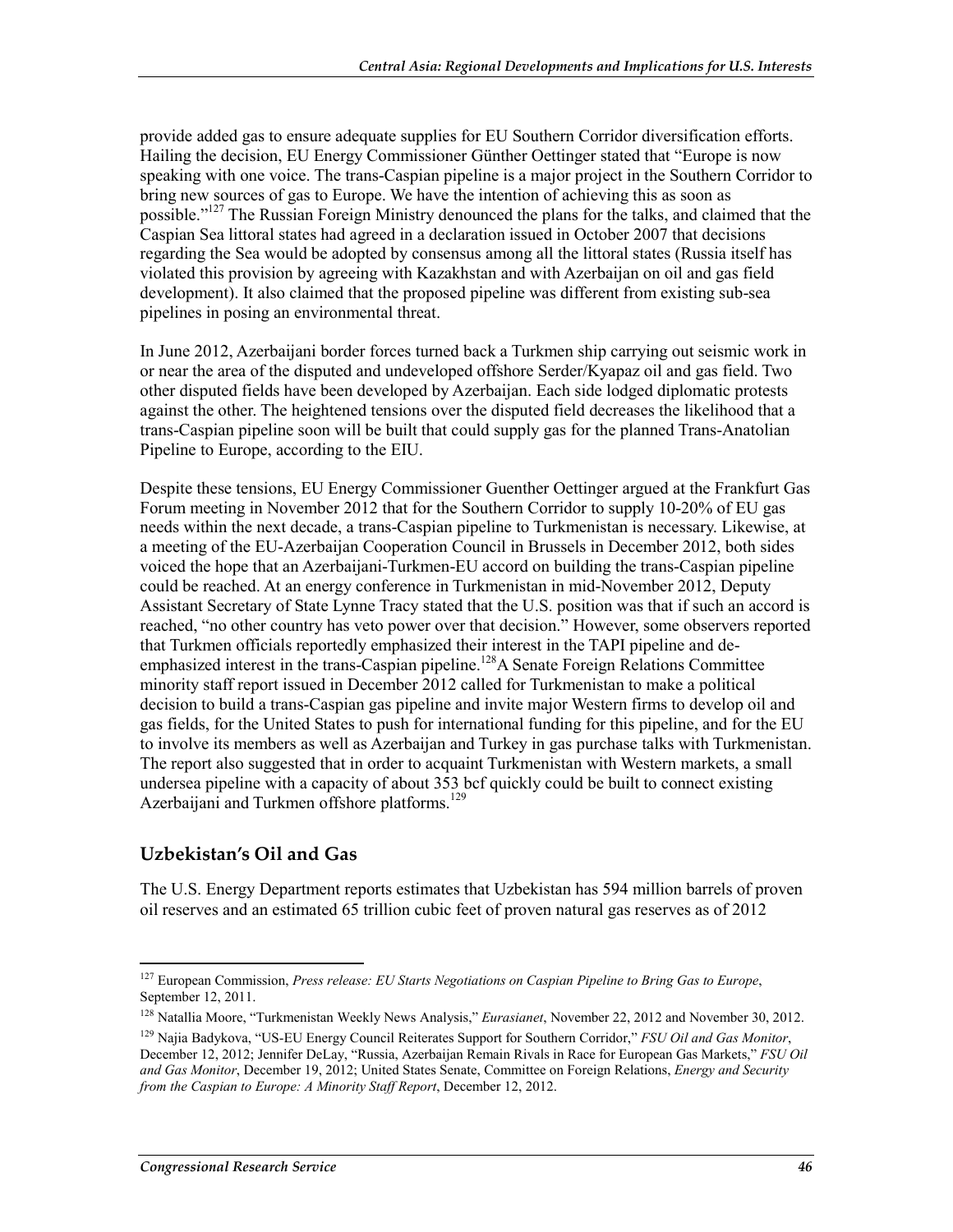(negligible in terms of world oil reserves but about  $1\%$  of world gas reserves).<sup>130</sup> Uzbekistan is a net importer of oil. Uzbek oil production has been declining for many years, attributable to lack of investment. The country consumes the bulk of its gas production domestically, but has used its network of Soviet-era gas pipelines to export some gas to Russia and to other Central Asian states (Kazakhstan, Kyrgyzstan, and Tajikistan). Gas exports to the latter two states have been substantially reduced in recent years because of payment arrears. According to BP, Uzbekistan exported about 479 bcf of gas in 2010: 364 bcf of gas to Russia; 102 bcf to Kazakhstan; about 7 bcf to Kyrgyzstan; and about 6 bcf to Tajikistan. According to one report, gas exports declined to 424 bcf in 2011, but the government hopes to export 530 bcf in 2012. Gas is provided to Russia and Kazakhstan through the Russian-owned Central Asia-Center Pipeline system. Uzbekistan began to export some gas through this pipeline system to Ukraine in 2011. Reportedly, Uzbekistan was an unreliable gas exporter during the winters of 2010-2011 and 2011-2012, restricting supplies to divert them to cold-weather domestic use. In November 2011, Kazakhstan's major city of Almaty experienced shortages of gas imported from Uzbekistan, leading it to urgently conclude an agreement with the China National Petroleum Corporation (CNPC) to obtain gas from the Central Asia-China Pipeline.<sup>131</sup>

Uzbekistan largely has been closed to Western energy investment, although efforts to attract international energy firms have appeared to increase in recent years. Russian firms Gazprom and Lukoil are the largest investors in Uzbek gas development and production. Reportedly, Gazprom pays European-pegged gas prices for only a fraction of imports from Uzbekistan. In 2005, CNPC and Uzbekistan's state-owned Uzbekneftegaz firm announced that they would form a joint venture to develop oil and gas resources. In 2007, Uzbekistan and China signed an agreement on building a 326-mile section of the Central Asia-China Pipeline, and a construction and operation joint venture between Uzbekneftegaz and CNPC began construction in 2008. Two side-by-side pipelines have been completed, and the third is under construction. In October 2011, Uztransgaz (Uzbek gas transportation firm) and a subsidiary of CNPC signed a contract to supply up to 353 billion cubic feet of gas in 2012 though this pipeline (other sources stated that Uzbekistan planned to supply up to 141 billion cubic feet). However, Uzbekistan has reported that these shipments began only in August 2012. In April 2012, China announced it would spend \$15 billion for oil and gas exploration in Uzbekistan. A production sharing consortium composed of Uzbekneftegaz, Lukoil, the Korea National Oil Corporation, and CNPC is exploring for gas in the Aral Sea region.

### **U.S. Regional Energy Policy**

U.S. policy goals regarding energy resources in the Central Asian and South Caucasian states have included supporting their sovereignty and ties to the West, supporting U.S. private investment, promoting NATO and European energy security through diversified suppliers, assisting ally Turkey, and opposing the building of pipelines that transit "energy competitor" Iran or otherwise give it undue influence over the region. Other interests have included encouraging regional electricity, oil, and gas exports to South Asia and added security for Caspian region pipelines and energy resources.

<sup>130</sup> U.S. Department of Energy, Energy Information Administration, *Uzbekistan Country Analysis Brief*, January 19, 2012.

<sup>131</sup> *Interfax*, November 14, 2011.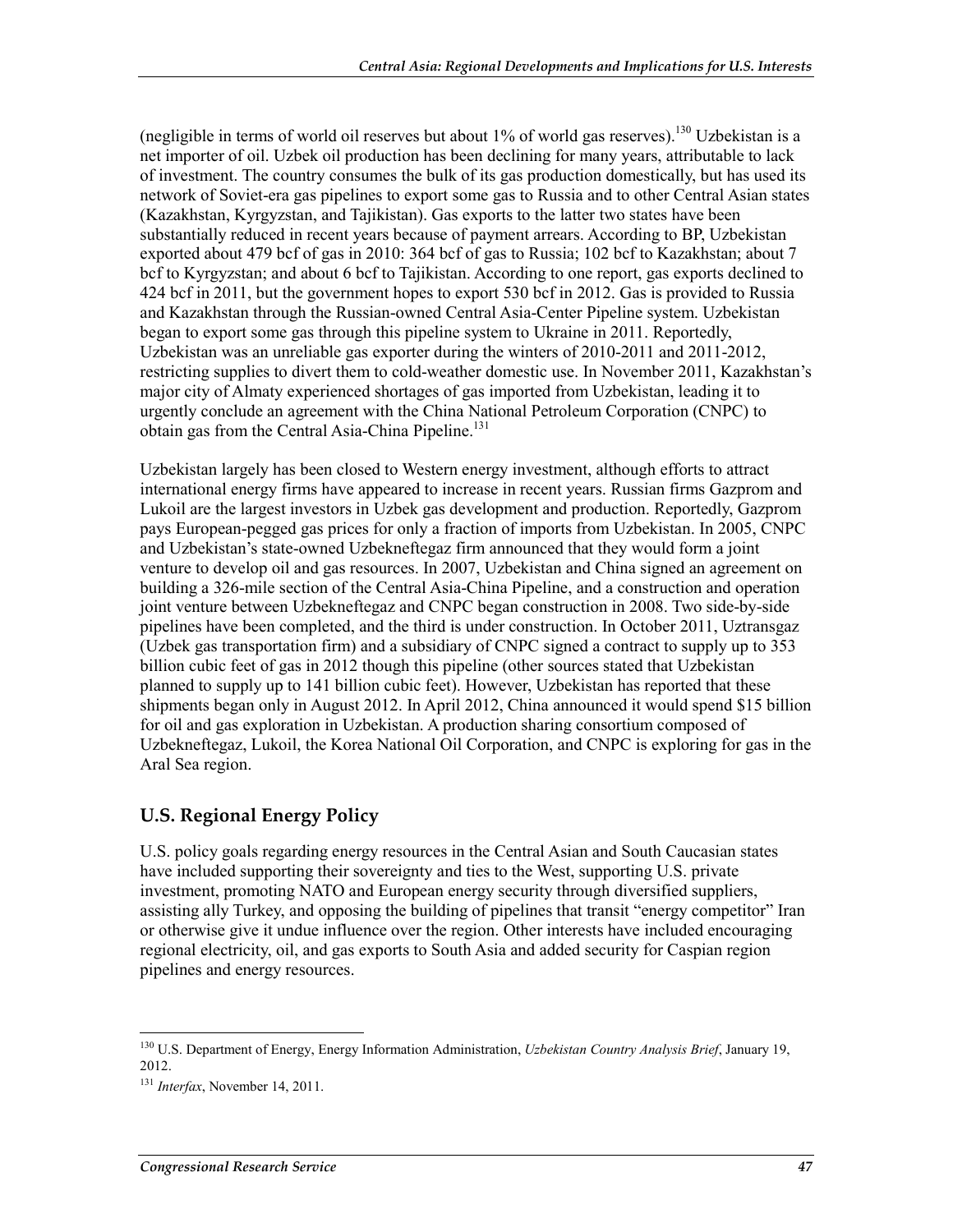To bolster NATO and other European energy supply diversity, the United States supported the building of the Baku-Tbilisi-Ceyhan oil pipeline (BTC; completed in 2006) and the South Caucasus Pipeline (SCP; completed in 2007). The United States also endorsed the building of a trans-Caspian gas pipeline to link Central Asian producers to European markets. In testimony in June 2011, then-Special Envoy for Eurasian Energy Richard Morningstar stated that current U.S. policy encourages the development of new Eurasian oil and gas resources to increase the diversity of world energy supplies. In the case of oil, increased supplies may directly benefit the United States, he stated. A second U.S. goal is to increase European energy security, so that some countries in Europe that largely rely on a single supplier (presumably Russia) may in the future have diverse suppliers. A third goal is assisting Caspian regional states to develop new routes to market, so that they can obtain more competitive prices and become more prosperous. In order to achieve these goals, the Administration supports the development of the Southern Corridor of Caspian (and perhaps Iraq) gas export routes transiting Turkey to Europe.<sup>132</sup> Of various competing pipeline proposals, the Administration will support the proposal "that brings the most gas, soonest and most reliably, to those parts of Europe that need it most." The Administration also supports the diversification of Kazakhstan's export routes and the boosting of oil production as a significant addition to world oil supplies. At the same time, Morningstar rejected views that Russia and the United States are competing for influence over Caspian energy supplies, stating that the Administration has formed a Working Group on Energy under the U.S.-Russia Bilateral Presidential Commission.<sup>133</sup>

At the fourth meeting of the U.S.-EU Energy Council in early December 2012 in Brussels, the parties issued a statement supporting the development of the Southern Gas Corridor, which they stated "remains a pivotal opportunity to diversify supply and allow new providers to participate in the EU energy market." The sides also stressed that they continued to encourage Central Asian producers to link up to the Southern Gas Corridor.<sup>134</sup>

Until 2004, the Bush Administration retained a Clinton-era position, Special Advisor on Caspian Energy Diplomacy, to help further U.S. policy and counter the efforts of Russia's Viktor Kaluzhny, the then-deputy foreign minister and Special Presidential Representative for Energy Matters in the Caspian. After the Administration abolished this post as no longer necessary, its responsibilities were shifted at least in part to a Deputy Assistant Secretary of State (responsibilities of a former Special Negotiator for Nagorno-Karabakh and Eurasian Conflicts also were shifted to the Deputy Assistant Secretary). Some critics juxtaposed Russia's close interest in securing Caspian energy resources to what they termed halting U.S. efforts.<sup>135</sup> Following some Congressional urging, a post of Special Envoy for Eurasian Energy issues was (re-)created in March 2008, with the former Bush Administration stating that there were "new opportunities" for the export of Caspian oil and gas.136 In April 2009, Secretary of State Clinton

<sup>&</sup>lt;u>.</u> <sup>132</sup> The term "Southern Gas Corridor" was mentioned in Commission of the European Communities, Communication from the Commission to the European Parliament, The Council, The European Economic and Social Committee, and the Committee of the Regions, *Second Strategic Energy Review: An EU Energy Security and Solidarity Action Plan*, Com(2008) 781 Final, November 13, 2008.

<sup>&</sup>lt;sup>133</sup> U.S. House of Representatives, Committee on Foreign Affairs, Subcommittee on Europe and Eurasia, Hearing on European and Eurasian Energy: Developing Capabilities for Security and Prosperity, *Testimony of Ambassador Richard L. Morningstar, Special Envoy for Eurasian Energy*, June 2, 2011.

<sup>&</sup>lt;sup>134</sup> U.S. Department of State, Office of the Spokesperson, *Joint Statement on the U.S.-EU Energy Council*, December 5, 2012.

<sup>135</sup> *Eurasia Daily Monitor*, May 31, 2007.

<sup>136</sup> United States Senate, Committee on Foreign Relations, *Energy and Security from the Caspian to Europe: A*  (continued...)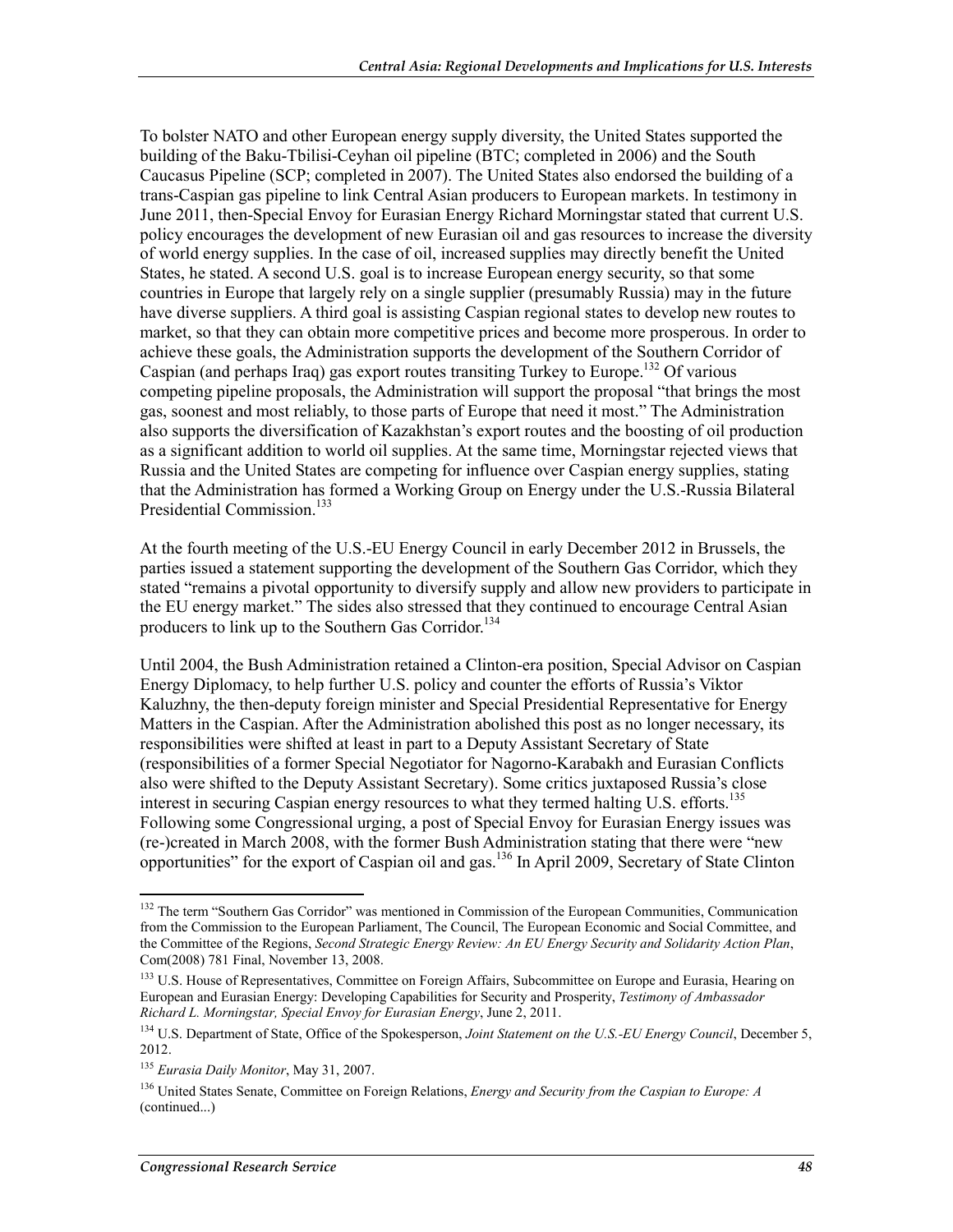appointed Richard Morningstar as Special Envoy for Eurasian Energy. After he left this post in mid-2012, the Administration proposed that the functions of the post be assumed by the Assistant Secretary of State for Energy Resources. In late 2012, minority staff of the Senate Foreign Relations Committee recommended that the State Department retain a dedicated Special Envoy position.<sup>137</sup> The position has not been filled as of mid-2013.<sup>138</sup>

# **U.S. Aid Overview**

For much of the 1990s and until September 11, 2001, the United States provided much more aid each year to Russia and Ukraine than to any Central Asian state (most such aid was funded from the Freedom Support Act account in Foreign Operations Appropriations, but some derived from other program and agency budgets). Cumulative foreign aid budgeted to Central Asia for FY1992 through FY2010 amounted to \$5.7 billion, about 14% of the amount budgeted to all the Eurasian states, reflecting the lesser priority given to these states prior to September 11.

Budgeted spending for FY2002 for Central Asia, during OEF, was greatly boosted in absolute amounts (\$584 million) and as a share of total aid to Eurasia (about one-quarter of such aid). The former Bush Administration since then requested smaller amounts of aid, although the Administration continued to stress that there were important U.S. interests in the region. The former Bush Administration highlighted the phase-out of economic aid to Kazakhstan and the congressionally imposed restrictions on aid to Uzbekistan (see below) as among the reasons for declining aid requests. In April 2008, then-Assistant Secretary of State Richard Boucher stated that another reason for declining U.S. aid to the region was a more constrained U.S. budgetary situation. Aid to Central Asia in recent years has been about the same or less in absolute and percentage terms than that provided to the South Caucasian region.

The Obama Administration boosted aid to Central Asia in FY2009 to about \$494.5 million (all agencies and programs), but aid declined to \$436.3 million in FY2010. The Administration stated in FY2010 and FY2011 that it was prioritizing foreign assistance to Tajikistan and Kyrgyzstan. In Tajikistan, the Administration stated that aid would help increase the stability of a country "situated on the frontline of our ongoing military stabilization efforts in Afghanistan." In Kyrgyzstan, the Administration stated that aid would improve security, combat drug-trafficking, reform the economy, and address food insecurity.<sup>139</sup> Following the April and June 2010 instability in Kyrgyzstan, the Administration provided \$77.6 million in addition to regular appropriated aid for stabilizing the economy, holding elections, and training police as well as urgent food and shelter aid.

Country totals are not yet available for FY2013, but the Administration's budget request for FY2014 calls for \$118.5 million for the Central Asian countries, a decline from

<sup>(...</sup>continued)

*Minority Staff Report*, December 12, 2012, pp. 61-62.

<sup>137</sup> United States Senate, Committee on Foreign Relations, *Energy and Security from the Caspian to Europe: A Minority Staff Report*, December 12, 2012, p. 9.

<sup>&</sup>lt;sup>138</sup> U.S. Department of State, Office of the Special Envoy for Eurasian Energy, at http://www.state.gov/s/eee/, accessed on May 24, 2013.

<sup>139</sup> U.S. Department of State, *Congressional Budget Justification for Foreign Operations for FY2010*, May 2009, p. 44; *Congressional Budget Justification for Foreign Operations for FY2011*, Volume II, March 2010, p. 85.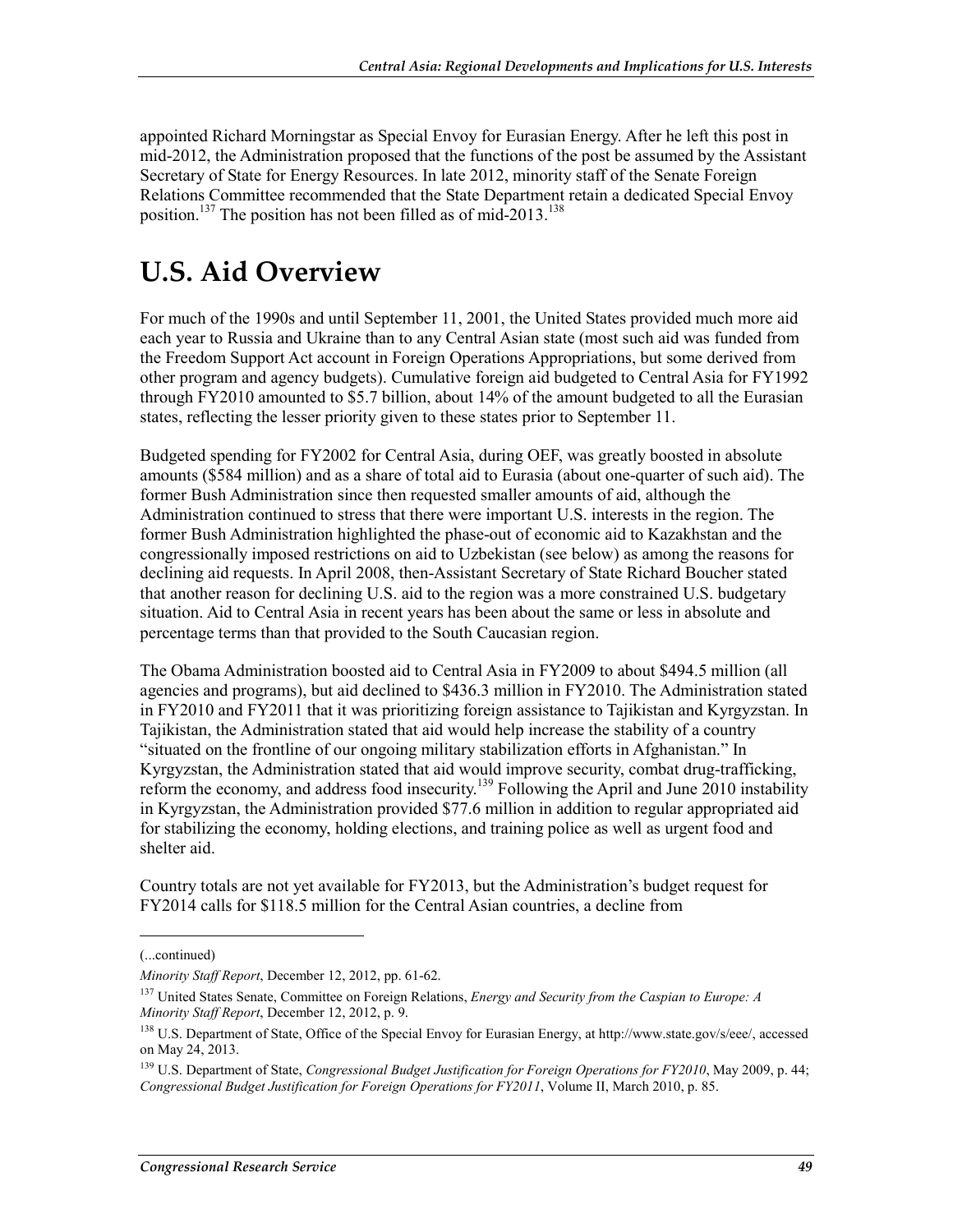FY2012.<sup>140</sup>Assistant Secretary Blake has argued that while less foreign assistance was requested for many countries in FY2014, the cut in aid to Central Asia was less than average, signifying the "importance" of the region to the United States (see **Table 1, Table 2** and **Table 3**).<sup>141</sup>

The Millennium Challenge Corporation (MCC), created in 2004 to provide U.S. aid to countries with promising development records, announced in late 2005 that Kyrgyzstan was eligible to apply for assistance as a country on the "threshold" of meeting the criteria for full-scale development aid. In March 2008, the MCC signed an agreement with Kyrgyzstan to provide \$16 million over the next two years to help the country combat corruption and bolster the rule of law. This threshold program was completed in June 2010, and Kyrgyzstan has requested another threshold grant. In its FY2013 assessment, the MCC named Krygyzstan as a candidate for a Millennium Challenge Compact.

Peace Corps programs in most of the Central Asian states have ended (Tajikistan was deemed too insecure for volunteers), with Kyrgyzstan currently the only country in the region hosting volunteers. Most recently, Peace Corps volunteers wound up activities in Turkmenistan at the end of 2012, reportedly in the wake of growing tensions between the Turkmen government and the Peace Corps. According to some accounts, similar tensions had resulted in the termination of Peace Corps activities in Kazakhstan the previous year.<sup>142</sup>

# **Congressional Conditions on Kazakh and Uzbek Aid**

In Congress, Omnibus Appropriations for FY2003 (P.L. 108-7) forbade FREEDOM Support Act (FSA) assistance to the government of Uzbekistan unless the Secretary of State determined and reported that it was making substantial progress in meeting commitments under the Strategic Partnership Declaration to democratize and respect human rights. The conference report (H.Rept. 108-10) also introduced language that forbade assistance to the Kazakh government unless the Secretary of State determined and reported that it significantly had improved its human rights record during the preceding six months. However, the legislation permitted the Secretary to waive the requirement on national security grounds.<sup>143</sup> The Secretary reported in mid-2003 that Kazakhstan and Uzbekistan were making such progress. Some in Congress were critical of these findings. By late 2003, the former Bush Administration had decided that progress was inadequate in Uzbekistan, so that new Foreign Military Financing (FMF) and International Military Education and Training (IMET) aid was cut off. Since FY2005, the Secretary of State annually has reported that Kazakhstan has failed to significantly improve its human rights record, but aid restrictions have been waived on national security grounds.

<sup>&</sup>lt;u>.</u> <sup>140</sup> The "function 150" aid numbers include funds from the Aid for Europe, Eurasia, and Central Asia (AEECA) account, Global Health and Child Survival (GHCS), Non-proliferation, Anti-terrorism, Demining and Related Programs (NADR), Foreign Military Financing (FMF), International Military Education and Training (IMET), and Food for Peace. The totals do not include Defense or Energy Department funds, funding for exchanges, the value of privately donated cargoes, or Millennium Challenge Corporation aid to Kyrgyzstan.

<sup>141</sup> U.S. Department of State, *The Istanbul Process Ministerial: Results and Prospects for the Future, Remarks by Robert O. Blake, Jr., Almaty, Kazakhstan*, April 26, 2013.

<sup>142</sup> Ashley Cleek, "Peace Corps Pulling Out of Turkmenistan," *Eurasianet*, September 3, 2012.

<sup>&</sup>lt;sup>143</sup> The language calling for "substantial progress" in respecting human rights differs from the grounds of ineligibility for assistance under Section 498(b) of Part I of the Foreign Assistance Act of 1961 (P.L. 87-195), which includes as grounds a presidential determination that a Soviet successor state has "engaged in a consistent pattern of gross violations of internationally recognized human rights." The Administration has stated annually that the president has not determined that Kazakhstan and Uzbekistan have engaged in "gross violations" of human rights.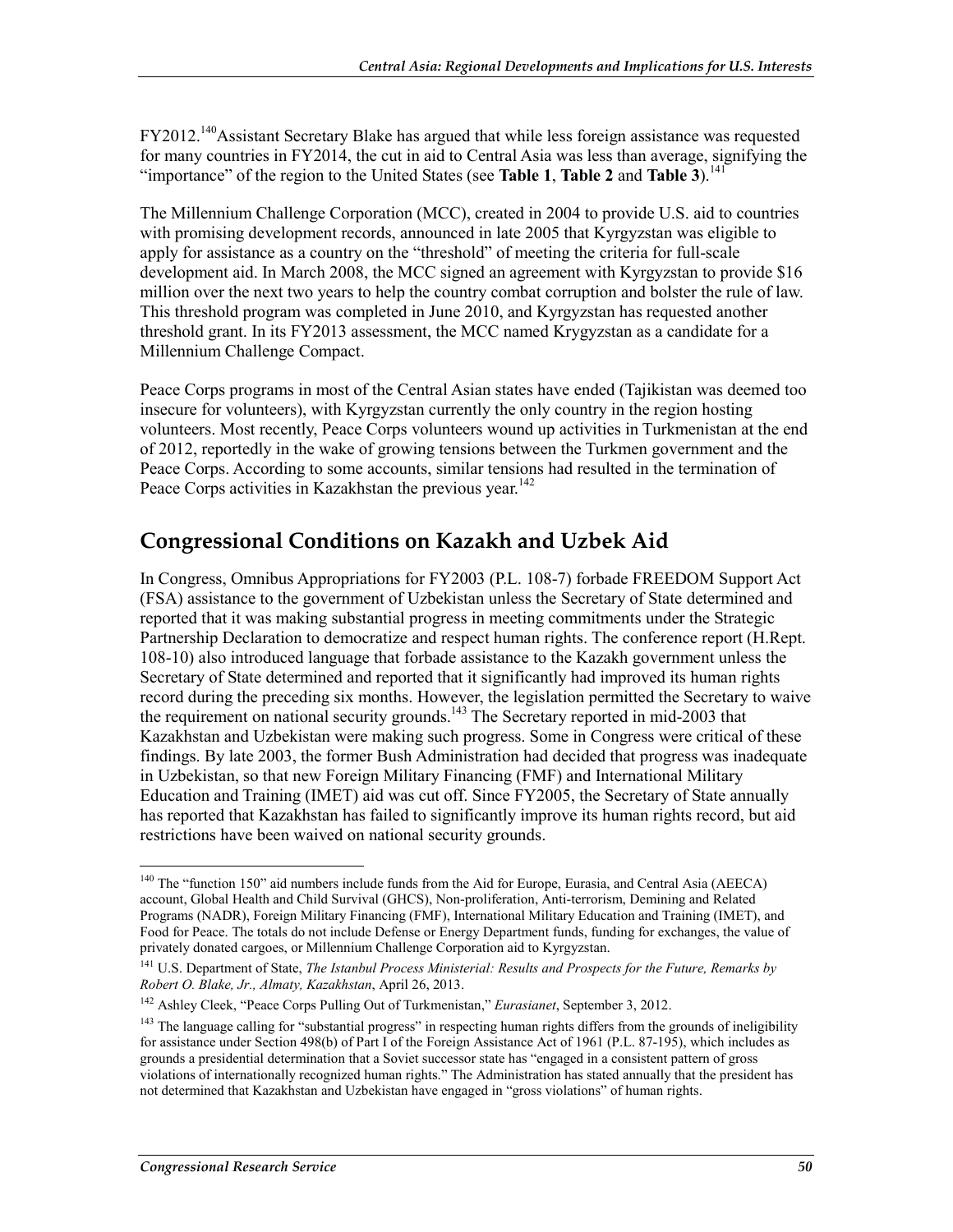Consolidated Appropriations for FY2004, including foreign operations (P.L. 108-199) and for FY2005 (P.L. 108-447), and Foreign Operations Appropriations for FY2006 (P.L. 109-102) retained these conditions, while clarifying that the prohibition on aid to Uzbekistan pertained to the *central* government and that conditions included respecting human rights, establishing a "genuine" multi-party system, and ensuring free and fair elections and freedom of expression and media. These conditions remained in place under the continuing resolution for FY2007 (P.L. 109- 289, as amended). In appropriations for FY2008 (Consolidated Appropriations; P.L. 110-161), another condition was added blocking the admission of Uzbek officials to the United States if the Secretary of State determined that they were involved in abuses in Andijon. Omnibus Appropriations for FY2009 (P.L. 111-8, Sections 7075 [Kazakhstan] and 7076 [Uzbekistan]) reiterated these conditions on assistance to Kazakhstan and Uzbekistan. Consolidated Appropriations for FY2010 (P.L. 111-117) referenced Sections 7075 and 7076, but added that Uzbekistan would be eligible for expanded IMET, permitting the first such assistance since FY2004. The Department of Defense and Full-Year Continuing Appropriations Act, FY2011 (P.L. 112-10), directed that assistance would be provided under the authorities and conditions of FY2010 foreign operations appropriations.

In late 2009, Congress permitted (P.L. 111-84, §801)—for the first time since restrictions on aid to Uzbekistan were put in place—the provision of some assistance on national security grounds to facilitate the acquisition of supplies for U.S. and NATO operations in Afghanistan from countries along the Northern Distribution Network. Using this authority, the Administration requested in April 2011 a small amount of FMF assistance for FY2012 for nonlethal equipment to facilitate Uzbekistan's protection of the Northern Distribution Network (estimated FMF spending for FY2012 later increased substantially over that requested, to \$1.5 million).

On September 22, 2011, the Senate Appropriations Committee approved a foreign operations appropriations bill, S. 1601 (Leahy), that provides for a waiver for assistance to Uzbekistan on national security grounds and to facilitate U.S. access to and from Afghanistan. According to one media account, the Administration had called for such a waiver in order to facilitate security assistance, including FMF, for Uzbekistan.<sup>144</sup> Some human rights groups have protested against the possible bolstering of U.S. security assistance to Uzbekistan.<sup>145</sup> Consolidated Appropriations for FY2012 (P.L. 112-74; signed into law on December 23, 2011) provides for the Secretary of State to waive conditions on assistance to Uzbekistan for a period of not more than six months and every six months thereafter until September 30, 2013, on national security grounds and as necessary to facilitate U.S. access to and from Afghanistan. The law requires that the waiver include an assessment of democratization progress, and calls for a report on aid provided to Uzbekistan, including expenditures made in support of the NDN in Uzbekistan and any credible information that such assistance or expenditures are being diverted for corrupt purposes. The law also extends a provision permitting expanded IMET assistance for Uzbekistan. Soon after the bill

<sup>1</sup> 144 Joshua Kucera, "Uzbekistan: Military Aid to Tashkent Would Help Protect NDN - State Department," *Eurasianet*, September 28, 2011.

<sup>145</sup> International Crisis Group (ICG), "Joint Letter to Secretary Clinton Regarding Uzbekistan," *States News Service*, September 27, 2011; Human Rights Watch, "Don't Lift Restrictions Linked to Human Rights until Tashkent Shows Improvement," *States News Service*, September 7, 2011. The joint letter by ICG and other human rights groups called on Secretary Clinton to affirm that "U.S. policies towards the Uzbek government will not fundamentally change absent meaningful human rights improvements, including the release of imprisoned pro-democracy activists, an end to harassment of civil society groups, effective steps to end torture, and the elimination of forced child labor in the cotton sector."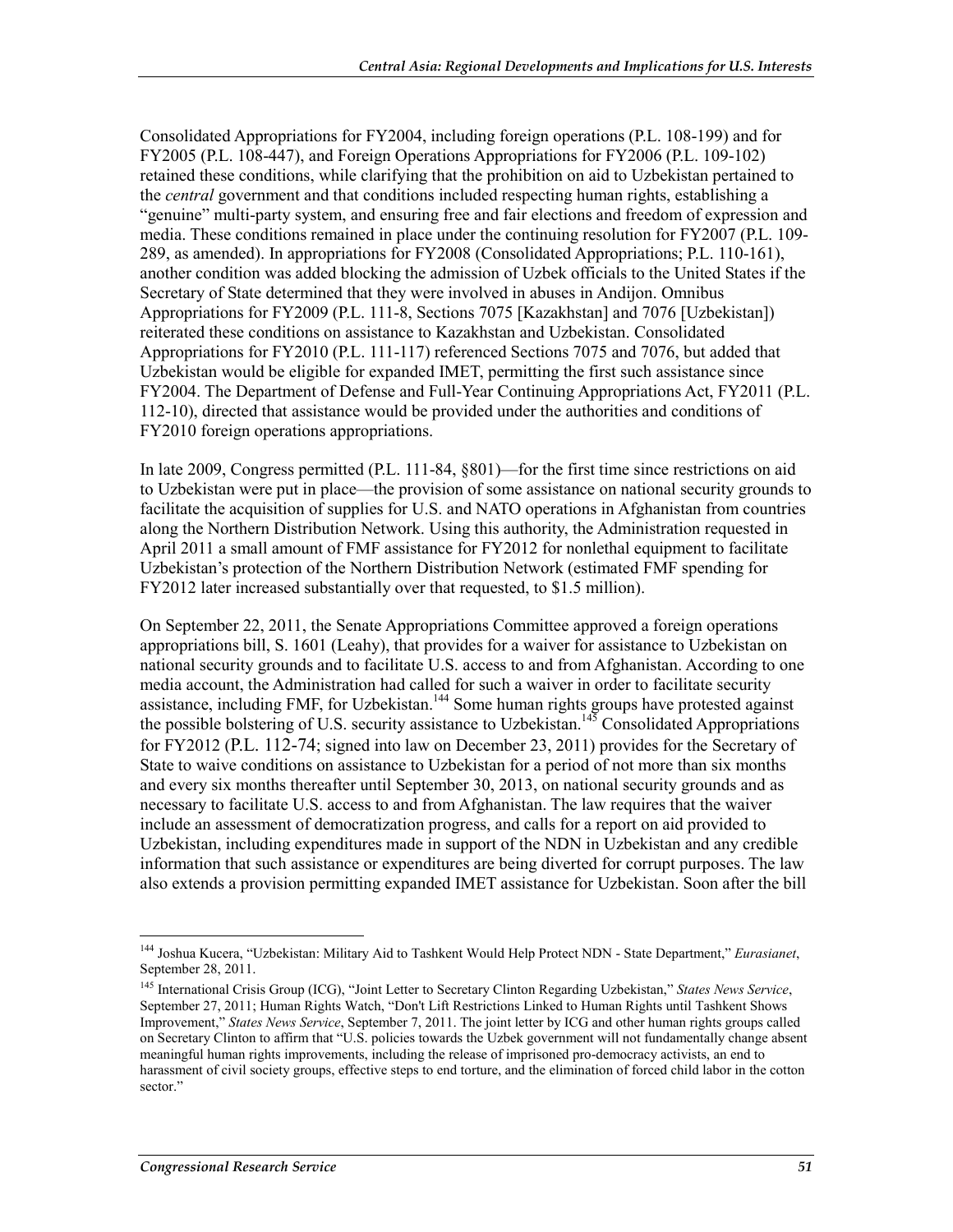was signed into law, the waiver was exercised in order to supply non-lethal equipment to help secure the NDN.<sup>146</sup>

Besides bilateral and regional aid, the United States contributes to international financial institutions that aid Central Asia. Recurrent policy issues regarding U.S. aid include what it should be used for, who should receive it, and whether it is effective.

# **U.S. Security and Arms Control Programs and Assistance**

In November 2010, Deputy Assistant Secretary of Defense David Sedney testified that

The focus of the Department of Defense's efforts in Central Asia today in the short term are the transport of goods and equipment and personnel through the ground and air lines of communication through Central Asia…. But beyond our focus on the immediate goals in Afghanistan, we also have long-term security assistance goals in Central Asia. Our security assistance focuses on the professionalization of the military, the border guards, counternarcotics forces and counterterrorism forces.<sup>147</sup>

Indicative of these goals, he mentioned that over 1,000 Central Asian security personnel had been trained at the U.S.-German Marshall Center and that the U.S. National Guard had provided training in civil-military relations (but not combat training) throughout Central Asia as part of the National Guard State Partnership Program, funded by Partnership for Peace and USCENTCOM (see below) appropriations. For example, the Arizona National Guard has provided training for Kazakh active and reserve forces, interagency partners, and international nongovernmental organizations; the Louisiana and Mississippi National Guard for Uzbek participants; the Montana National Guard for Kyrgyz participants; the Virginia National Guard for Tajik participants; and the Nevada National Guard for Turkmen participants.<sup>148</sup>

Although U.S. security assistance to the region was boosted in the aftermath of 9/11, such aid has lessened since then as a percentage of all such aid to Eurasia, particularly after aid to Uzbekistan was cut in FY2004 and subsequent years (see above, "Congressional Conditions on Kazakh and Uzbek Aid"). Security and law enforcement aid to Central Asia was 31% (\$188 million) of all such aid to Eurasia in FY2002, but had declined to 18% (\$247 million) in FY2010. Of all budgeted assistance to Central Asia over the period from FY1992-FY2010, security and law enforcement aid accounted for a little over one-fifth. Security and law enforcement programs include Foreign Military Financing (FMF), International Military Education and Training (IMET), Excess Defense Articles (EDA), and border security aid to combat trafficking in drugs, humans, and WMD.

<sup>1</sup> 146 U.S. Department of State, *Daily Press Briefing*, February 1, 2012.

<sup>&</sup>lt;sup>147</sup> U.S. House of Representatives, Committee on Foreign Relations, Subcommittee on Asia, the Pacific, and the Global Environment, Hearing on the Emerging Importance of the U.S.-Central Asia Partnership, *Testimony of Robert Sedney, Deputy Assistant Secretary of Defense*, November 17 2010.

<sup>148</sup> For background, see CRS Report R41957, *The National Guard State Partnership Program: Background, Issues, and Options for Congress*, by Lawrence Kapp and Nina M. Serafino; U.S. Government Accountability Office, *State Partnership Program: Improved Oversight, Guidance, and Training Needed for National Guard's Efforts with Foreign Partners*, May 2012.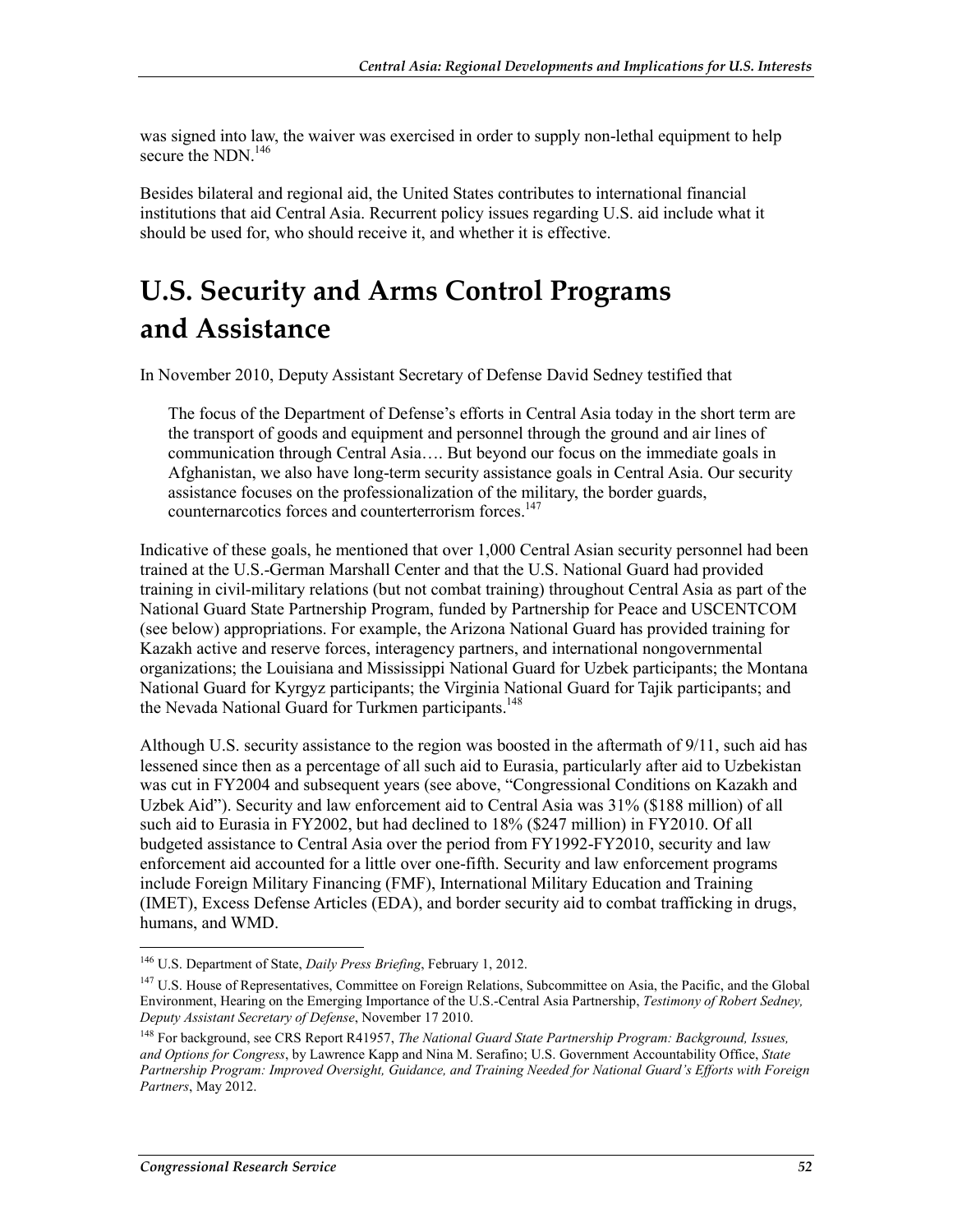A Defense Department counter-terrorism train and equip program (created under Section 1206 of the National Defense Authorization Act for FY2006; P.L. 109-163) provided \$20 million to Kazakhstan in FY2006, \$19.2 million in FY2007, and \$12.5 million in FY2008 (the latter to respond to threats in the North Caspian Sea). It also provided \$12 million to Kyrgyzstan in FY2008 and \$9.6 million in FY2009. Another Defense Department program for defense articles, services, training or other support for reconstruction, stabilization, and security activities (created under Section 1207 of P.L. 109-163; Section 1207 has expired and been replaced by a USAID Complex Crises Fund) provided \$9.9 million to Tajikistan in FY2008.<sup>149</sup> In FY2010, the Defense Department transferred \$15.8 million in Section 1207 funds to the State Department's Civilian Response Corps to assist in reconstruction in Kyrgyzstan following the April 2010 coup and the June 2010 ethnic violence.<sup>150</sup>

In 2010, the Defense Department announced assistance to set up training facilities in Kyrgyzstan and Tajikistan to bolster regional efforts to combat drug-trafficking and terrorism. It was stated that no U.S. troops would be stationed at either facility.151 The anti-terrorism training center in southern Kyrgyzstan, planned to be built in the Batken region, was planned to cost \$5.5 million. Construction reportedly was delayed due to the change of government and ethnic violence in Kyrgyzstan, and then was canceled. The facility in Tajikistan, to be built near Dushanbe in 2011 for the national guard for live-fire training, was planned to cost up to \$10 million. Although the U.S. Embassy reported that the construction of the training center in Tajikistan began in mid-2011, completion apparently has been delayed, with one solicitation notice for construction being issued in mid-2012. $152$ 

According to the State Department's 2012 *Narcotics Control Strategy Report*, up to one-fifth of opium and heroin produced in Afghanistan are transited through Central Asia to markets in Russia and Central Europe. Most of these drugs transit the Afghan-Tajik border, and from there are shipped in bulk by trucks travelling along the relatively good road system in Uzbekistan. Governmental corruption facilitates these shipments, according to the State Department. During his visits to Kyrgyzstan, Kazakhstan, and Tajikistan in late June 2011, U.S. Assistant Secretary of State for International Narcotics and Law Enforcement Affairs (INL) William Brownfield announced the launch of a new \$4.2 million Central Asia Counternarcotics Initiative (CACI) to provide training and equipment to set up counternarcotics task forces in each of the Central Asian states. The initiative also aimed to encourage regional cooperation by the task forces, including through the U.S. supported Central Asia Regional Information Coordination Center (CARICC), as well as broader cooperation with existing task forces in Afghanistan and Russia. Besides INL, the U.S. Drug Enforcement Administration (DEA) was involved in the initiative. A factsheet

<u>.</u>

<sup>149</sup> For background, see CRS Report RS22855, *Security Assistance Reform: "Section 1206" Background and Issues for Congress*, by Nina M. Serafino, and CRS Report RS22871, *Department of Defense "Section 1207" Security and Stabilization Assistance: Background and Congressional Concerns, FY2006-FY2010*, by Nina M. Serafino.

<sup>150</sup> U.S. Department of State, "U.S. Stabilization Capabilities: Lessons Learned From Kyrgyzstan," *Dipnote*, October 04, 2010; U.S. Department of Defense, *Section 1209 and Section 1203(b) Report to Congress on Foreign-Assistance Related Programs for Fiscal Years 2008, 2009, and 2010*, April 2012, p. 71.

<sup>151</sup> Deirdre Tynan, "Kyrgyzstan: U.S. Intends to Construct Military Training Center in Batken," *Eurasianet,* March 3, 2010; *Stratfor,* June 25, 2010. The EU also has built or refurbished military training and border facilities in Central Asia, including in Kyrgyzstan. See *The EU's Border Management Program in Central Asia* (BOMCA), at http://bomca.eu-bomca.kg/en/about.

<sup>152 &</sup>quot;U.S., Tajik Officials Initiate Construction of Military Training Center," *RFE/RL*, July 7, 2011; U.S. Embassy, Dushanbe, *Solicitation Notice: National Training Center at Karatog, Tajikistan*, May 11, 2012, at http://dushanbe.usembassy.gov/ct\_05112012.html.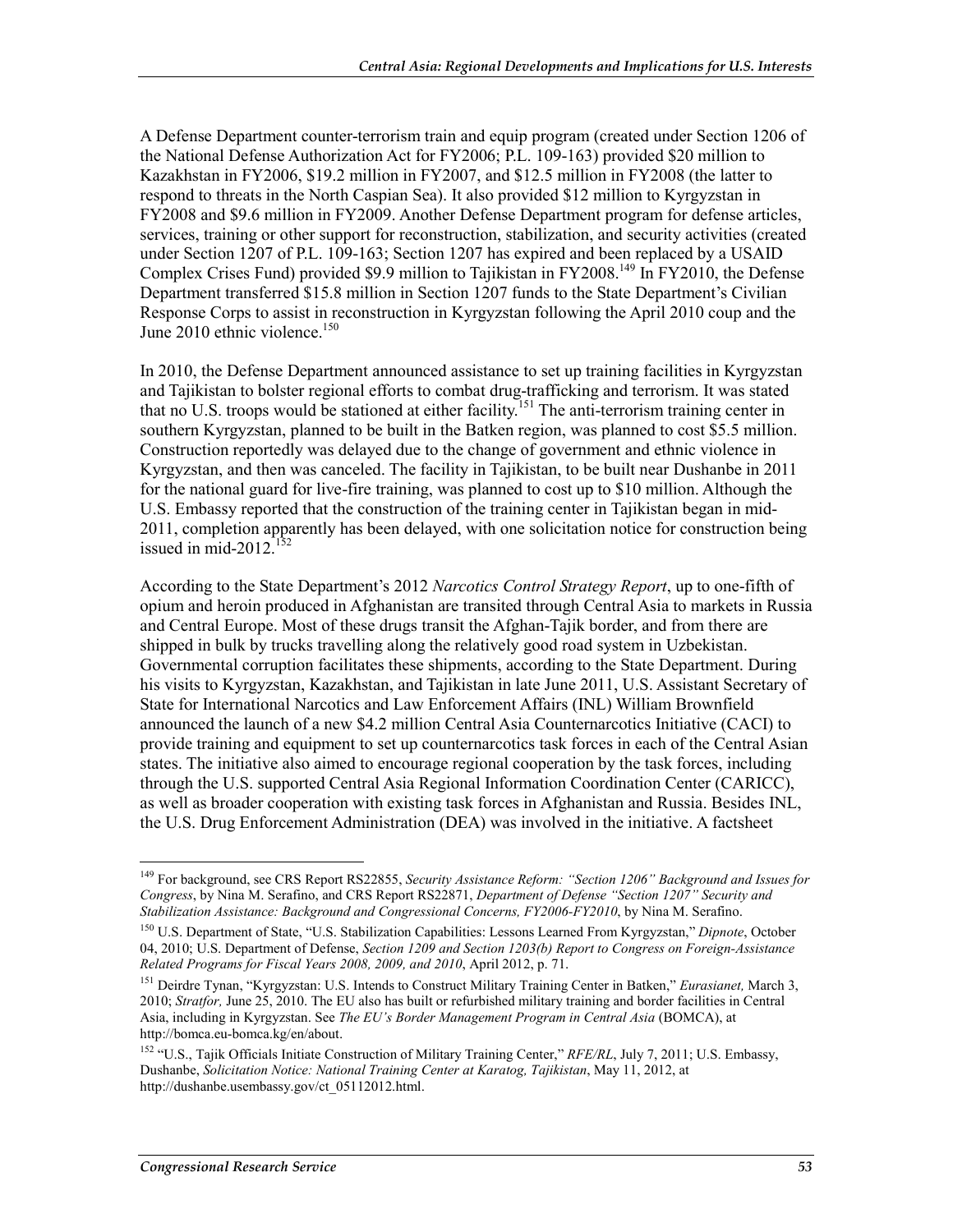reported that the State Department planned to closely coordinate with the Defense Department, which had provided over  $$100$  million in counter-narcotics aid to Central Asia.<sup>153</sup> Reportedly, Russia objected to the implementation of CACI, and the program faltered, although assistance is being provided through other programs.<sup>154</sup>

In addition to the aid reported by the State Department's Office of the Coordinator of Assistance to Europe and Eurasia, the Defense Department provides classified and other aid to Central Asia. $155$ 

U.S. Central Command (USCENTCOM) in 1999 became responsible for U.S. military engagement in Central Asia. It cooperates with the European Command (USEUCOM), on the Caspian Maritime Security Cooperation program (similar to the former Caspian [Sea] Guard program). In 2008, General Bantz Craddock, then-Commander of USEUCOM, testified that the Caspian Maritime Security Cooperation program coordinates security assistance provided by U.S. agencies to Azerbaijan and Kazakhstan. He stated that U.S. Naval Forces Europe cooperates with U.S. Naval Forces Central Command "to promote maritime safety and security and maritime domain awareness in the Caspian Sea."<sup>156</sup> Russia objects to the involvement of non-littoral countries in Caspian maritime security and has appeared to counter U.S. maritime security aid by boosting the capabilities of its Caspian Sea Flotilla and by urging the littoral states to coordinate their naval activities exclusively with Russia.

All the Central Asian states except Tajikistan joined NATO's PFP by mid-1994 (Tajikistan joined in 2002). Central Asian troops have participated in periodic PFP (or "PFP-style") exercises in the United States since 1995, and U.S. troops have participated in exercises in Central Asia since 1997. A June 2004 NATO summit communiqué pledged enhanced Alliance attention to the countries of the South Caucasus and Central Asia, and the NATO Secretary General appointed a Special Representative for the Caucasus and Central Asia. Uzbekistan sharply reduced its participation in PFP after NATO raised concerns that Uzbek security forces had used excessive and disproportionate force in Andijon (however, it continued to permit Germany to use a base near Termez). Relations with NATO appeared to improve after 2008 (see below).

Kazakhstan's progress in military reform enabled NATO in January 2006 to elevate it to participation in an Individual Partnership Action Plan (IPAP). The third phase of the IPAP was approved in August 2012 and reportedly involves continued training for the peacekeeping battalion "Kazbat" (Kazakh battalion)and the peacekeeping brigade "Kazbrig" (Kazakh brigade),

<sup>1</sup> 153 U.S. Department of State, Bureau of International Narcotics and Law Enforcement Affairs, *Fact Sheet: The Central Asia Counternarcotics Initiative (CACI)*, February 21, 2012.

<sup>154</sup> Joshua Kucera, "Russia Thwarts U.S. Central Asian Counterdrug Program," *The Bug Pit, Eurasianet*, February 18, 2012; Chris Rickleton, "Central Asia: Cold-War Attitudes Hindering Drug War," *Eurasianet*, February 6, 2013; Reid Standish, "Still No Anti-Drug Trafficking Progress in Central Asia," *The Hidden Transcript*, March 1, 2013; "Cooperation and Geopolitics in the Central Asian Drug Trade," Center for World Conflict and Peace, May 17, 2013.

<sup>&</sup>lt;sup>155</sup> Analyst Joshua Kucera has called for the U.S. government to provide more comprehensive information on the level and type of U.S. security assistance to Central Asia. He also urges greater policy attention to the possible misuse of security assistance by Central Asian governments, and for more emphasis on developmental and democratization assistance. See *U.S. Military Aid to Central Asia: Who Benefits?* Open Society Foundations, September 2012.

<sup>156</sup> House of Representatives, Armed Services Committee, *Statement of General Bantz J. Craddock, Commander, United States European Command*, March 13, 2008. Caspian Sea Maritime Proliferation Prevention aid to Kazakhstan was \$4 million in FY2005, \$5 million in FY2006, and \$7 million in FY2007, and \$8 million was requested for each of FY2008 and FY2009. U.S. Department of Defense, Defense Threat Reduction Agency, *FY2008-FY2009 Budget Estimates: Former Soviet Union Threat Reduction*, February 2007.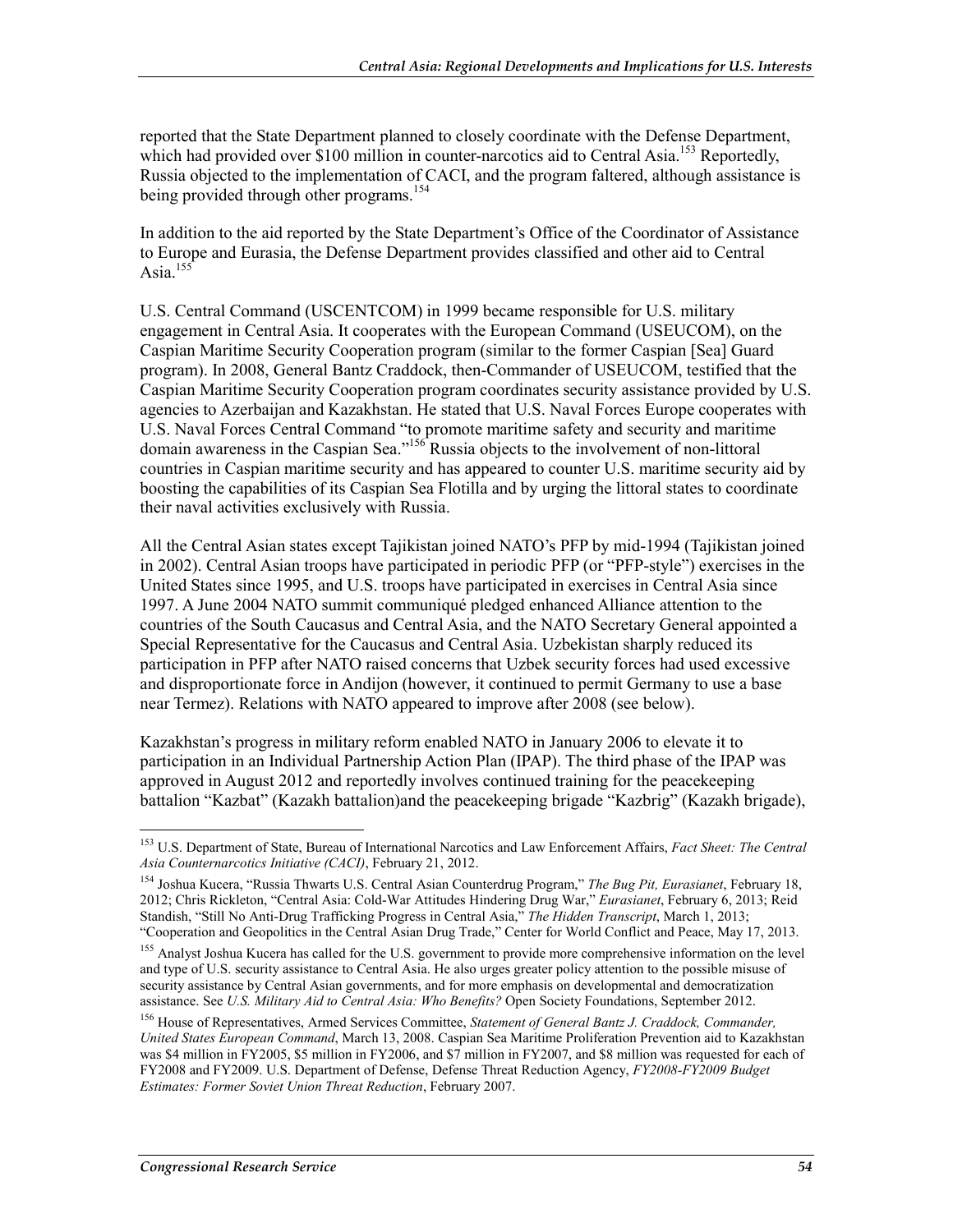including at the PFP Training Center at the Military Institute of the Army in Almaty. Kazakhstan has stated that it does not plan to join NATO but wants to modernize its armed forces. According to analyst Roger McDermott, Kazakhstan has chosen to rely on Russia for its national security, so that its ties with NATO—while the most significant in Central Asia—will remain limited.<sup>157</sup> Perhaps an example of Kazakhstan's use of training from the United States, NATO, and Russia, a regular NATO PFP "Steppe Eagle" military exercise was held in Kazakhstan in September 2012, involving the Kazbat and Kazbrig, which will be followed by the CSTO Collective Peacekeeping Forces' "Unbreakable Brotherhood 2012" exercise in Kazakhstan in October 2012.

According to former USCENTCOM Commander Admiral William Fallon, the Bagram airbase in Afghanistan is the Forward Operating Site (basing intended for rotational use by operating forces with limited U.S. military support presence and possibly pre-positioned equipment) for access to and operations in Central Asia.158

### **Closure of the Karshi-Khanabad Airbase**

On July 5, 2005, the presidents of Uzbekistan, Kyrgyzstan, and Tajikistan signed a declaration issued during a meeting of the SCO that stated that "as large-scale military operations against terrorism have come to an end in Afghanistan, the SCO member states maintain that the relevant parties to the anti-terrorist coalition should set a deadline for the temporary use of ... infrastructure facilities of the SCO member states and for their military presence in these countries."159 Despite this declaration, none of the Central Asian leaders immediately called for closing the coalition bases. However, after the United States and others interceded so that refugees who fled from Andijon to Kyrgyzstan could fly to Romania, Uzbekistan on July 29 demanded that the United States vacate K2 within six months. On November 21, 2005, the United States officially ceased operations to support Afghanistan at K2. Perhaps indicative of the reversal of U.S. military-to-military and other ties, former pro-U.S. defense minister Qodir Gulomov was convicted of treason and received seven years in prison, later suspended. Many K2 activities shifted to the Manas airbase in Kyrgyzstan. Some observers viewed the closure of K2 and souring U.S.-Uzbek relations as setbacks to U.S. influence in the region and as gains for Russian and Chinese influence. Others suggested that U.S. ties with other regional states provided continuing influence and that U.S. criticism of human rights abuses might pay future dividends among regional populations.<sup>160</sup>

### **Efforts to Improve Security Relations**

Appearing to signal improving U.S.-Uzbek relations, in early 2008 Uzbekistan permitted U.S. military personnel under NATO command, on a case-by-case basis, to transit through an airbase near the town of Termez that it has permitted Germany to operate.<sup>161</sup> President Karimov attended

<sup>157</sup> Roger McDermott, *Kazakhstan–Russia: Enduring Eurasian Defense Partners*, Danish Institute for International Studies, 2012.

<sup>158</sup> House of Representatives. Appropriations Committee. Subcommittee on Military Construction. *Statement of Admiral William J. Fallon, Commander, U.S. Central Command, on Military Construction in U.S. Central Command*, April 17, 2007.

<sup>&</sup>lt;sup>159</sup> *CEDR*, July 5, 2005, Doc. No. CPP-249.

<sup>160</sup> For further information, see CRS Report RS22295, *Uzbekistan's Closure of the Airbase at Karshi-Khanabad: Context and Implications*, by Jim Nichol.

<sup>161 &</sup>quot;U.S. Military Returns to Ex-Soviet Uzbekistan," *Agence France Presse*, March 6, 2008; "Only Germany Can Use (continued...)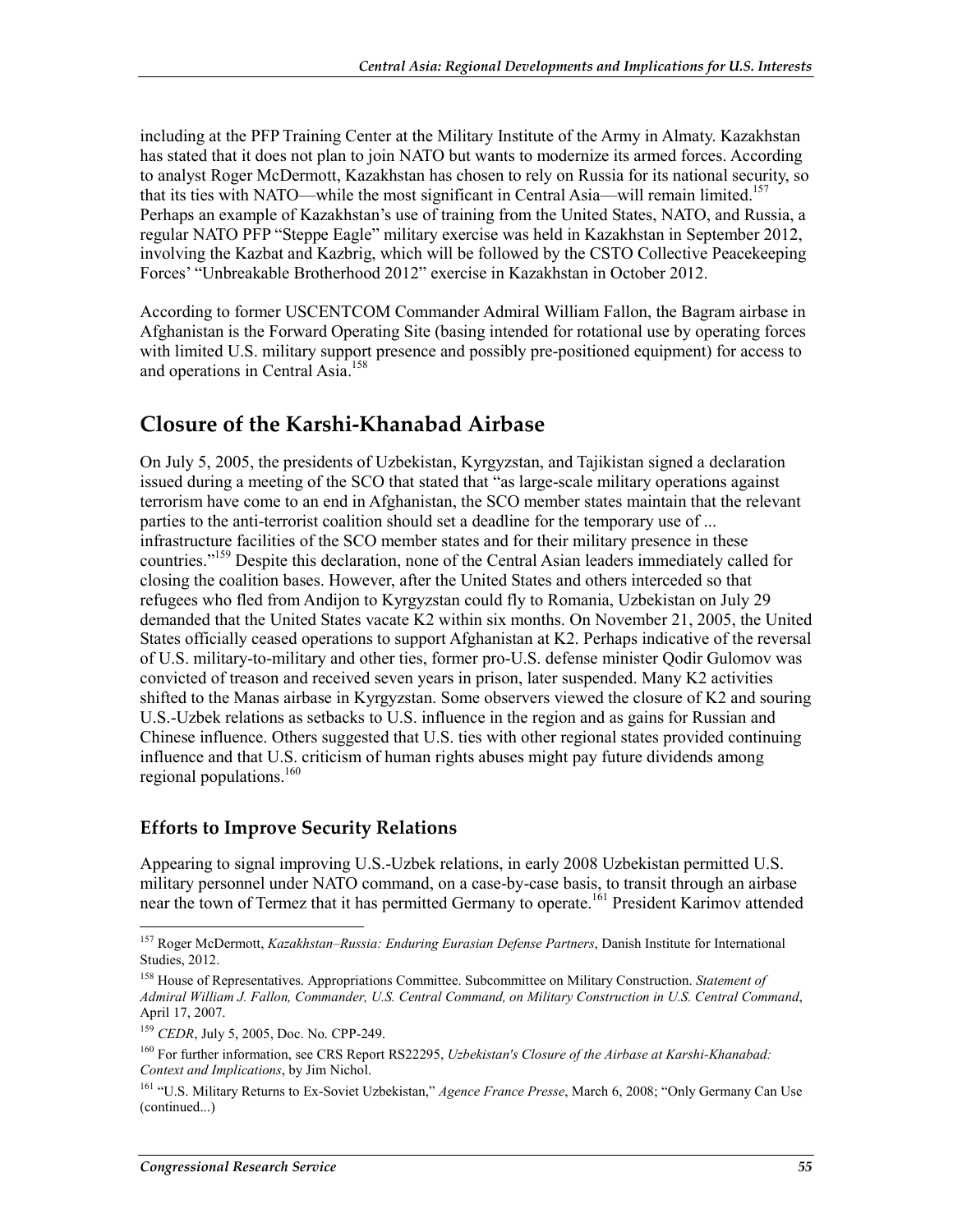the NATO Summit in Bucharest, Romania, in early April 2008 and stated that Uzbekistan was ready to discuss the transit of nonlethal goods and equipment by NATO through Uzbekistan to Afghanistan. He announced in May 2009 that the United States and NATO had been permitted to use the Navoi airport (located between Samarkand and Bukhara in east-central Uzbekistan) for transporting nonlethal supplies to Afghanistan.

Representing the Obama Administration, Under Secretary of State William Burns visited Uzbekistan in early July 2009, and President Karimov assessed his talks with Burns as "positive." In August 2009, General David Petraeus traveled to Uzbekistan and signed an accord on boosting military educational exchanges and training. Reportedly, these visits also resulted in permission by Uzbekistan for military air overflights of weapons to Afghanistan. Assistant Secretary Blake visited Uzbekistan in November 2009 and stated that his meetings there were "a reflection of the determination of President Obama" to strengthen ties. He proposed that the two countries set up high-level annual consultations to "build our partnership across a wide range of areas. These include trade and development, border security, cooperation on narcotics, the development of civil society, and individual rights."162

The first Annual Bilateral Consultation (ABC) took place in late December 2009 with a visit to the United States by an Uzbek delegation led by Foreign Minister Vladimir Norov. The two sides drew up a plan for cooperation for 2010 that involved an extensive range of diplomatic visits, increased military-to-military contacts, and investment and trade overtures, including the provision of Expanded IMET.<sup>163</sup> The second ABC took place in February 2011 with a visit to Uzbekistan led by Assistant Secretary Blake. The talks reportedly included security cooperation, trade and development, science and technology, counter-narcotics, civil society development, and human rights. A U.S. business delegation discussed means to increase trade ties. Blake reported that the United States had purchased \$23 million in Uzbek goods for transit to Afghanistan in FY2010. The third ABC was held in August 2012, and like the second involved a visit to Tashkent by a U.S. delegation led by Assistant Secretary Blake. He reported that the meeting covered Uzbekistan's support for U.S. operations in Afghanistan, energy, agriculture, health, parliamentary exchanges, education, science and technology, counter-narcotics, border security, counter-terrorism, religious freedom, trafficking in persons, and human rights. At an associated U.S.-Uzbek business forum, Assistant Secretary of State Blake raised concerns about currency convertibility and contract sanctity that hamper foreign investment. In a speech in October 2012, Blake stated that because of Uzbekistan's poor human rights record, the United States provided it only non-lethal security assistance.<sup>164</sup>

 $\overline{a}$ 

<sup>(...</sup>continued)

Uzbek Bases Now," *United Press International*, December 13, 2005.

<sup>162</sup> U.S. Embassy in Tashkent, Uzbekistan, *Press Conference of Assistant Secretary for South and Central Asian Affairs Robert Blake*, October 14, 2009.

<sup>&</sup>lt;sup>163</sup> *CEDR*, January 29, 2010, Doc. No. CEP-4019. The Defense Security Cooperation Agency (DSCA) defines Expanded IMET as a group of courses aimed at "educating U.S. friends and allies in the proper management of their defense resources, improving their systems of military justice ... and fostering a greater respect for, and understanding of, the principle of civilian control of the military. The program is based upon the premise that active promotion of democratic values is one of the most effective means available for achieving U.S. national security and foreign policy objectives.... For a country whose international military training program is very politically sensitive, the entire IMET program may consist of Expanded IMET training only." See DSCA. *What is Expanded IMET?* At http://www.dsca.osd.mil/programs/eimet/eimet\_default.htm.

<sup>164</sup> U.S. Department of State, *Press Availability Following the U.S.-Uzbekistan Annual Bilateral Consultations*, August 17, 2012; Daniil Kislov, "U.S. Ambassador in Uzbekistan George Krol: 'We Recognize Democracy May Develop and (continued...)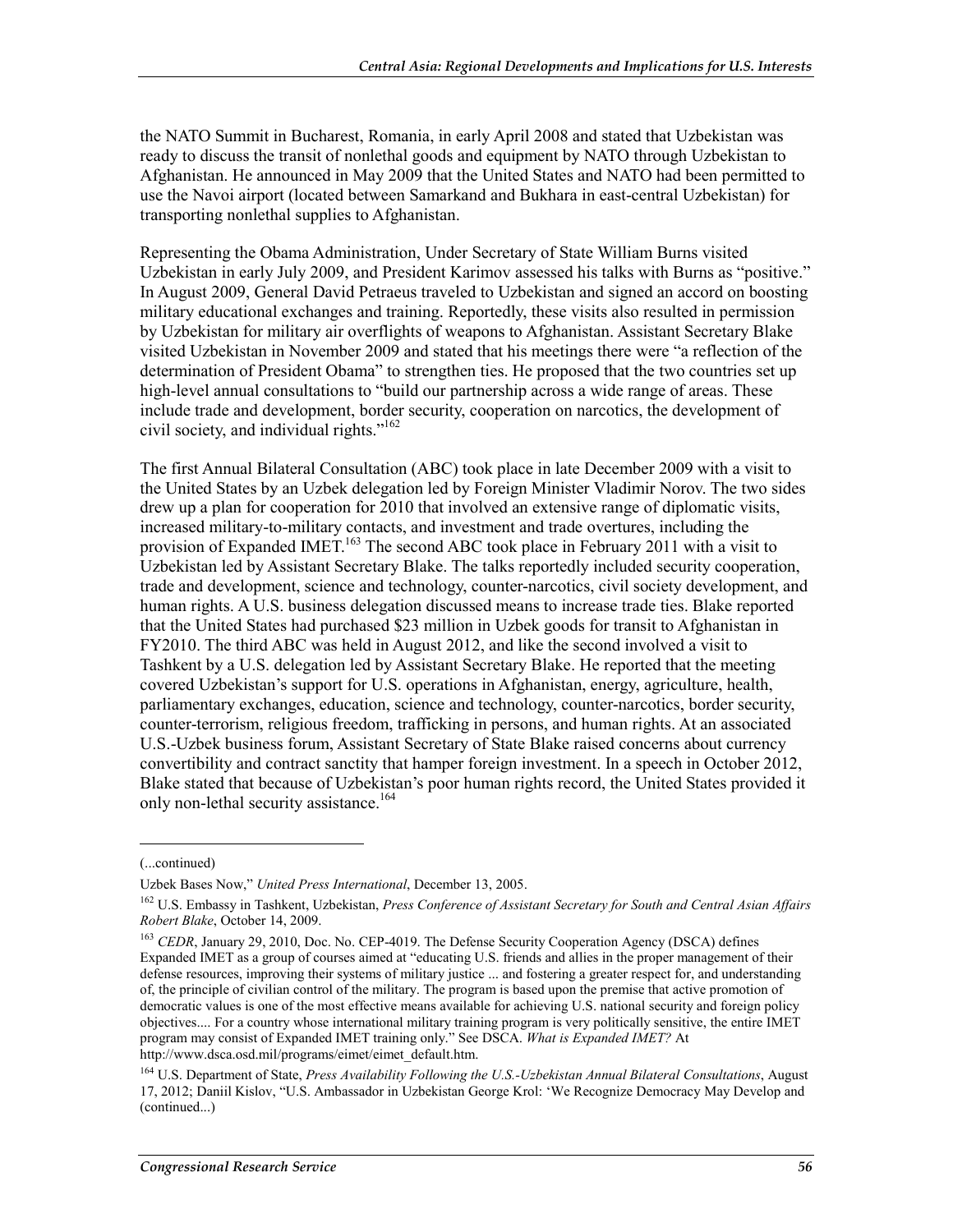# **The Manas Airbase/Transit Center**

The Manas airbase (since 2009 called the Manas Transit Center; see below) became operational in December 2001 and uses some facilities of the international airport near Bishkek, the capital of Kyrgyzstan. According to a fact sheet prepared in early 2009 by the  $376<sup>th</sup>$  Air Expeditionary Wing of the U.S. Air Force, the Manas airbase serves as the "premier air mobility hub" for operations in Afghanistan. Missions include support for personnel and cargo transiting in and out of the theater, aerial refueling, airlift and airdrop, and medical evacuation. Then-Secretary Clinton was told during her December 2010 visit to the Manas Transit Center that up to 3,500 troops every day, over 13 million pounds of cargo each month, and 117 million gallons of fuel each year were handled by the airbase.

In early 2006, Kyrgyz President Bakiyev reportedly requested that lease payments for use of the Manas airbase be increased to more than \$200 million per year but at the same time reaffirmed Russia's free use of its nearby base.165 By mid-July 2006, however, the United States and Kyrgyzstan announced that they had reached a settlement for the continued U.S. use of the airbase. Although not specifically mentioning U.S. basing payments, it was announced that the United States would provide \$150 million in "total assistance and compensation over the next year," subject to congressional approval.

In September 2007, a U.S. military officer stated that the Manas airbase was moving toward "a sustainment posture," with the replacement of most tents and the building of aircraft maintenance, medical, and other facilities.<sup>166</sup>

On February 3, 2009, then-President Bakiyev announced during a visit to Moscow that he intended to close the Manas airbase. Many observers speculated that the decision was spurred by Russia, which offered Bakiyev a \$300 million loan for economic development and a \$150 million grant for budget stabilization in the wake of the world economic downturn. Russia also stated that it would write off most of a \$180 million debt. The United States was notified on February 19, 2009, that under the terms of the status of forces agreement it had 180 days to vacate the airbase.

### **The Manas Transit Center Agreement**

The Defense Department announced on June 24, 2009, that an agreement of "mutual benefit" had been concluded with the Kyrgyz government "to continu[e] to work, with them, to supply our troops in Afghanistan, so that we can help with the overall security situation in the region."<sup>167</sup> The agreement was approved by the Kyrgyz legislature and signed into law by then-President Bakiyev, to take effect on July 14, 2009. According to the then-Kyrgyz foreign minister, the

<sup>(...</sup>continued)

Look Differently in Uzbekistan,'" *Journal of Turkish Weekly*, September 25, 2012; *Remarks, Robert O. Blake, Jr., Assistant Secretary, Bureau of South and Central Asian Affairs, [at] Indiana University's Inner Asian and Uralic Natural Resource Center*, October 18, 2012.

<sup>&</sup>lt;sup>165</sup> Perhaps indicating Kyrgyz pressure on Russia to compensate for use of the base, Russia in October 2006 pledged grant military assistance to Kyrgyzstan.

<sup>&</sup>lt;sup>166</sup> Lt. Col. Michael Borgert, "Liberandos: Thank You for a Job Well Done," 376<sup>th</sup> Expeditionary Services Squadron Public Affairs, September 9, 2007.

<sup>167</sup> U.S. Department of Defense, *DoD News Briefing*, June 24, 2009. See also U.S. Department of State, *Daily Press Briefing*, June 25, 2009.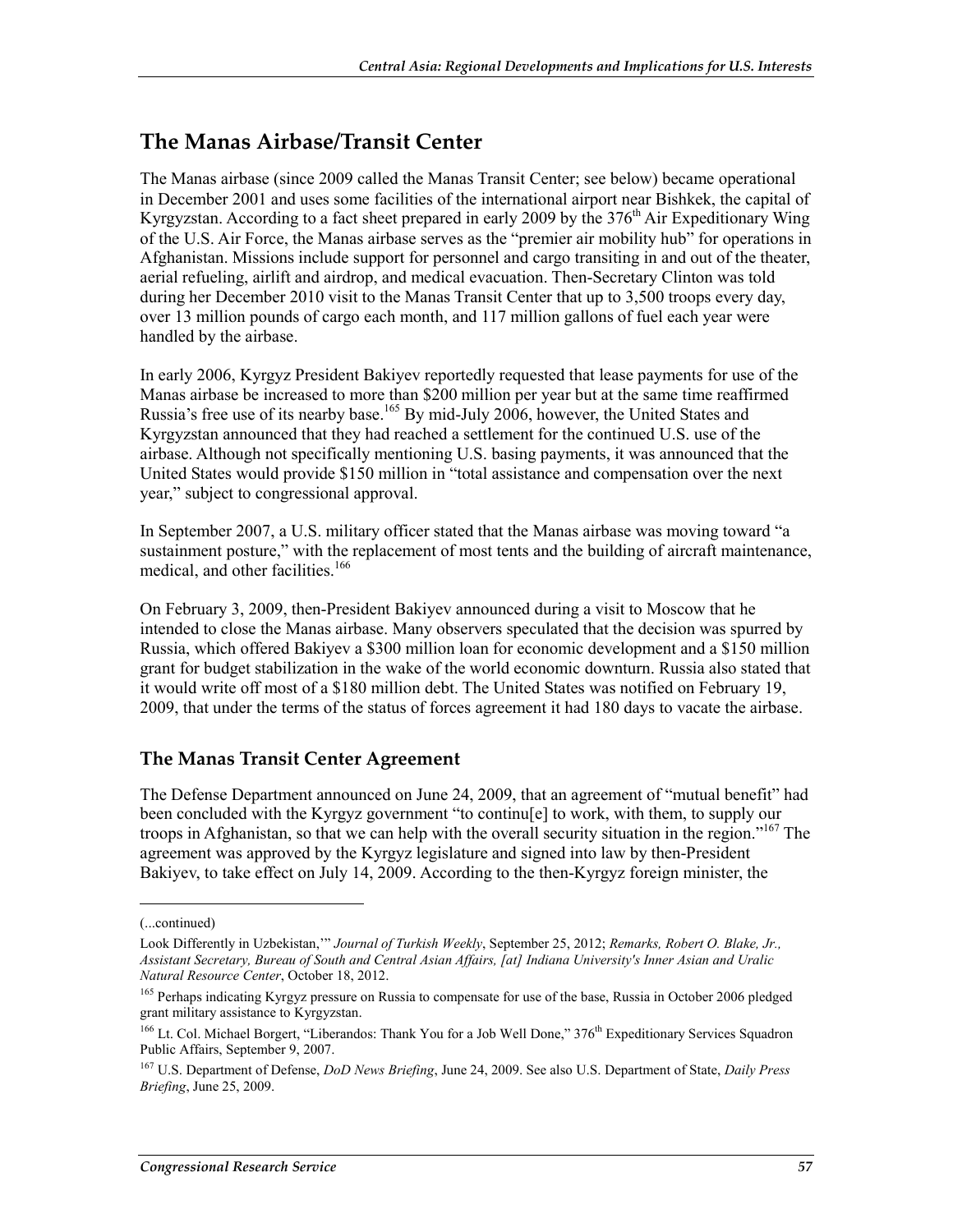government decided to conclude the annually renewable "intergovernmental agreement with the United States on cooperation and the formation of a transit center at Manas airport," because of growing alarm about "the worrying situation in Afghanistan and Pakistan." The agreement is for five years and is renewed yearly, unless both parties agree to end it. A yearly rent payment for use of land and facilities at the Manas airport would be increased from \$17.4 million to \$60 million per year and the United States had pledged more than \$36 million for infrastructure improvements and \$30 million for air traffic control system upgrades for the airport. The Kyrgyz foreign minister also stated that the United States had pledged \$20 million dollars for a U.S.- Kyrgyz Joint Development Fund for economic projects, \$21 million for counter-narcotics efforts, and \$10 million for counter-terrorism efforts.<sup>168</sup> All except the increased rent had already been appropriated or requested. The agreement also reportedly includes stricter host-country conditions on U.S. military personnel. One Kyrgyz legislator claimed that the agreement was not a *volte-face* for Kyrgyzstan because Russia and other Central Asian states had signed agreements with NATO to permit the transit of supplies to Afghanistan (see below).<sup>169</sup>

Kyrgyzstan had also requested that French and Spanish troops who were deployed at Manas had to leave, and they had pulled out by October 2009. The French detachment (reportedly 35 troops and a tanker aircraft) moved temporarily to Dushanbe. The Spanish unit (reportedly 60 troops and two transport aircraft) moved temporarily to Herat, west Afghanistan, and Dushanbe was used temporarily as a stopover for troop relief flights. France and Spain have since reached accords with Kyrgyzstan and have returned to Manas.

### **The Status of the Manas Transit Center After the April 2010 Coup**

Initially after the April 2010 ouster of then-President Bakiyev, some officials in the interim government stated or implied that the conditions of the lease would be examined. Then-acting Prime Minister Roza Otunbayeva warned on April 8 that questions of corruption involving commercial supplies for the Manas Transit Center would be one matter of investigation. On April 12, she stated that she realized that 2010 was a seminal year for U.S. operations in Afghanistan and that President Obama planned on drawing down troops thereafter, and implied that ultimately she hoped there were no bases in the country.<sup>170</sup> On April 13, Otunbayeva announced that the lease on the Manas Transit Center would be "automatically" renewed for one year. Meeting with then-Secretary Clinton on December 2, 2010, Otunbayeva stressed that the Manas Transit Center was a significant contributor to regional security and that Kyrgyzstan would support its operation at least through 2014 in line with U.S. Administration objectives for drawing down U.S. forces.<sup>171</sup>

In March 2012, Secretary of Defense Leon Panetta visited Bishkek, reportedly to obtain reassurances about the Kyrgyz government's basing commitments. In early May 2012, however, President Atambayev reiterated that the basing accord would not be extended when it came up for renewal in 2014, an announcement that was hailed by the Russian Foreign Ministry. In May 2013, the Kyrgyz legislature reported that it had received a draft bill from the government on formally renouncing the basing accord.

<sup>168</sup> Tolkun Namatbayeva, "Kyrgyzstan Allows U.S. to Keep Using Base," *Agence France Presse*, June 23, 2009.

<sup>169</sup> See also CRS Report R40564, *Kyrgyzstan and the Status of the U.S. Manas Airbase: Context and Implications*, by Jim Nichol.

<sup>170</sup> *CEDR*, April 12, 2010, Doc. No. CEP-600.

<sup>&</sup>lt;sup>171</sup> U.S. Department of State, *Remarks With President Otunbayeva After Their Meeting, Hillary Rodham Clinton, Secretary of State*, December 2, 2010.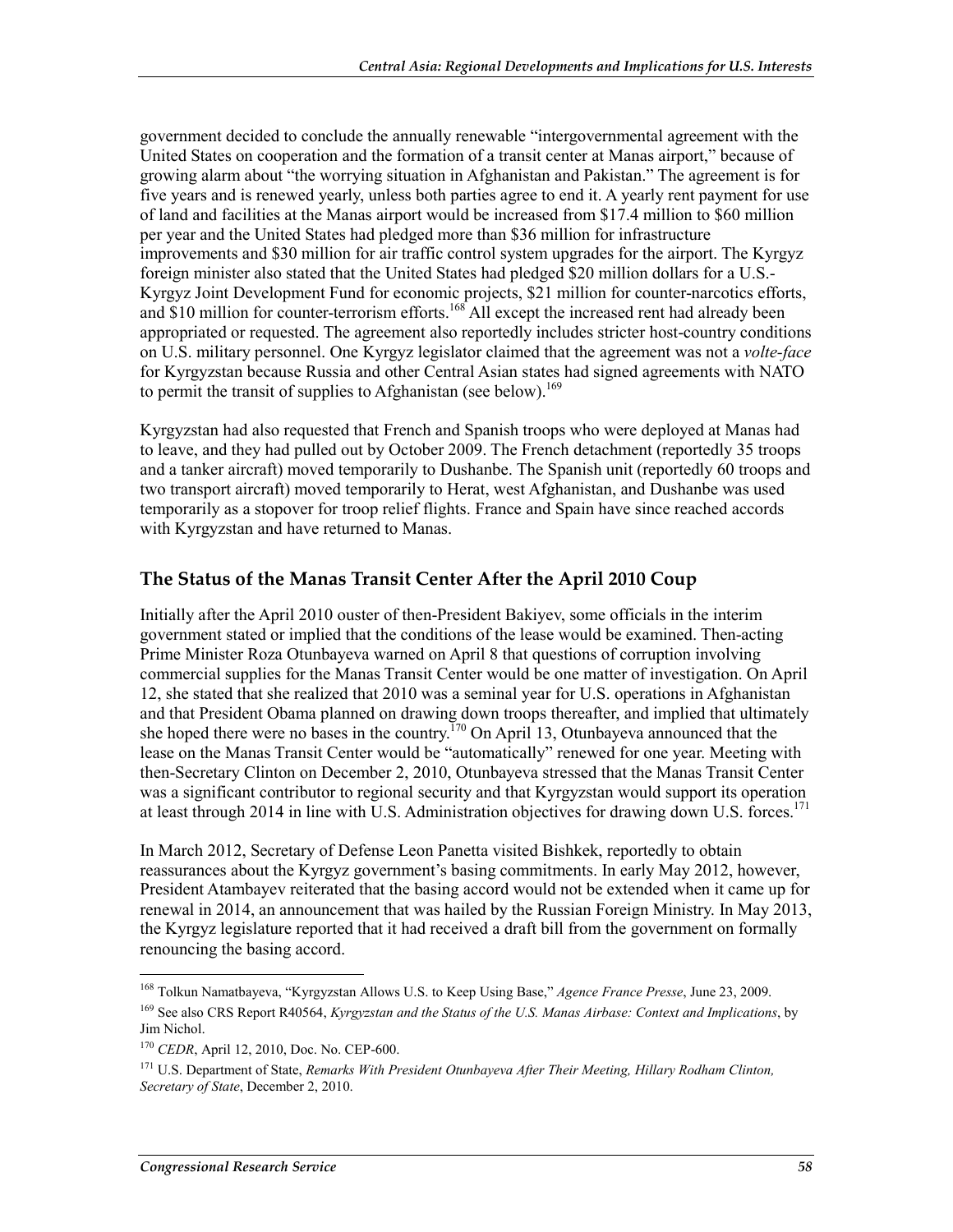The U.S. Embassy in Bishkek has reported that in FY2012, the United States provided \$142.1 million in direct, indirect, and charitable expenses in connection with the Manas Transit Center; \$150.6 million in FY2011, \$131.5 million in FY2010; and \$108 million in FY2009.

Of this FY2012 amount:

- \$60 million was a lease payment;
- \$25.89 million was landing and other fees and leases;
- \$60,505 was a contribution to Kyrgyz Aeronavigation;
- \$52.23 million was for building renovations and road repairs, for furniture and other equipment, for supplies and services, and other airport improvements;
- \$1.89 million was for "programmatic humanitarian assistance"; and
- \$2.0 million was for other local spending

### **The December 2010 Congressional Report on Fuel Contracts**

In December 2010, the majority staff of the Subcommittee for National Security and Foreign Affairs of the House Oversight Committee released a report on contracts awarded by the Defense Department's Defense Logistics Agency (DLA) to the privately owned Red Star and its sister Mina firms for the supply of jet fuel for the Manas Transit Center.<sup>172</sup> The report stressed that many citizens of Kyrgyzstan, and even then-Kyrgyz President Roza Otunbayeva, supposed that former Kyrgyz Presidents Askar Akayev and Bakiyev and their families had benefitted from the contracts in a corrupt fashion. Perceptions of corruption regarding the fuel contracts, according to the report, were significant factors in the overthrow of the presidents and in growing tensions between the United States and Kyrgyzstan. The subcommittee reported evidence from the FBI that the Akayev family was corruptly involved in fuel supplies to the Manas Transit Center, but the subcommittee found no direct evidence of illicit involvement by the Bakiyev family. President Otunbayeva had called for transparency in the fuel contracts in a speech at the U.N. General Assembly in September 2010 and during an associated meeting with President Barack Obama.

According to the report's findings, DLA did not know who owned Red Star or Mina until late 2010, did not claim to care whether contract funds were being misappropriated by Akayev's family, did not know that Russia's state-owned Gazprom gas firm had an ownership interest in a subsidiary of the firms, and did not claim to know that the firms were using false certifications to obtain fuel from Russia. On the latter issue, Red Star and Mina had repeatedly informed DLA of the false certifications scheme, according to emails and other documents. In a 2006 Red Star proposal for a fuel contract, for instance, the firm spelled out that it was participating in a scheme to circumvent supposed Russian restrictions on fuel exports for military uses, and warned DLA that opening up the contracting process to other bidders might expose this scheme and lead to a fuel cut-off by Russia. The 2006 contract was subsequently awarded to Red Star without competition. A 2009 contract to Mina also was awarded without competition on "national security" grounds. The subcommittee argued that the use of such a scheme to obtain fuel and DLA's apparent lack of reaction to the scheme opened the United States to excessive strategic

<sup>&</sup>lt;sup>172</sup> U.S. House of Representatives, Committee on Oversight and Government Reform, Subcommittee on National Security and Foreign Affairs, *Mystery at Manas: Strategic Blind Spots in the Department of Defense's Fuel Contracts in Kyrgyzstan*, Report of the Majority Staff, December 2010.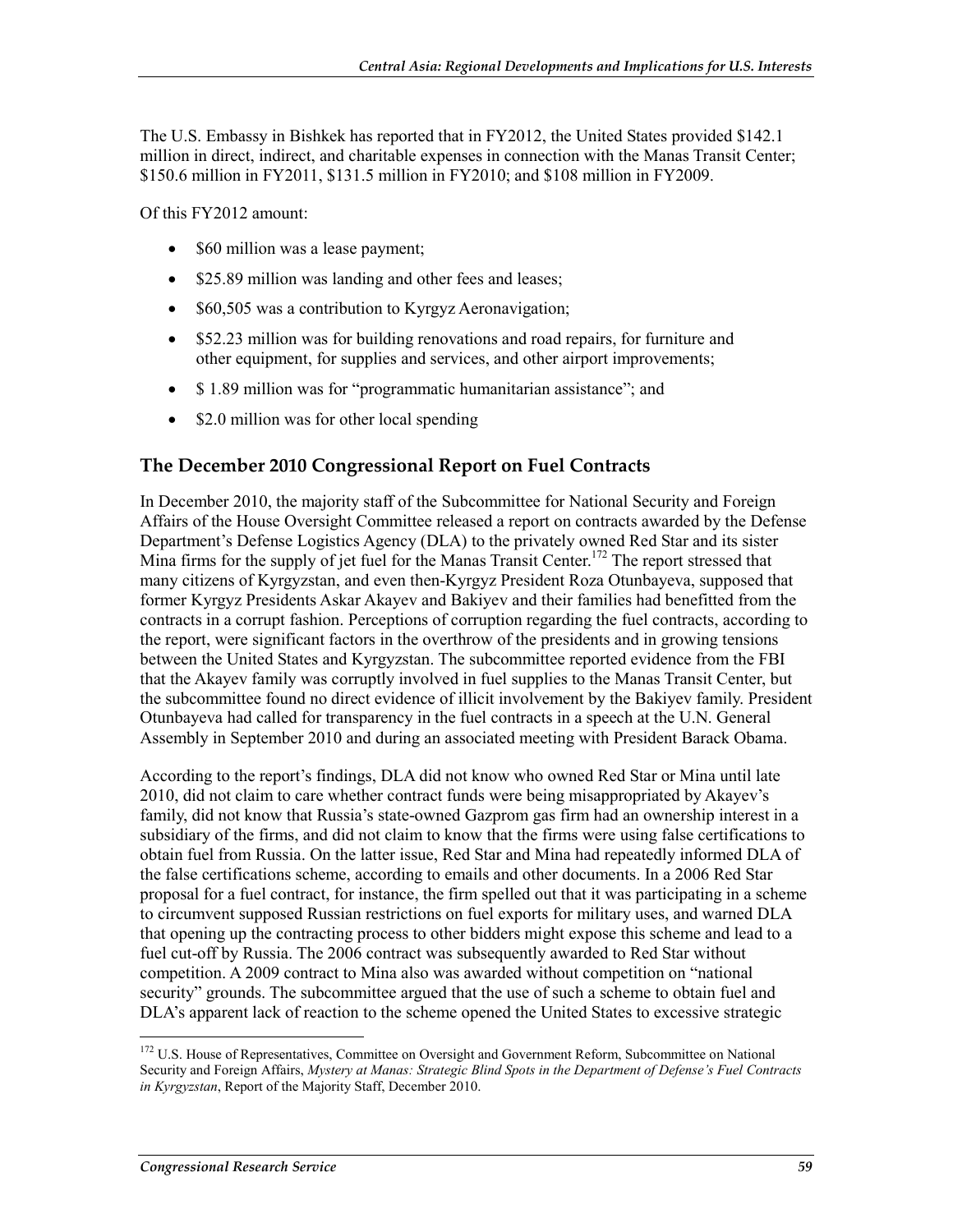vulnerability, since a sudden fuel cutoff by Russia could jeopardize U.S. military operations in Afghanistan.

Red Star and Mina reported that the Russian government knew that Gazprom was the source of jet fuel for the Manas Transit Center. The firms claimed, however, that they still had to falsely certify that the aviation fuel was being used for civilian purposes so that Russian authorities could claim that their ban on aviation fuel exports for military uses was not being circumvented. After then-President Putin apparently decided in early 2009 that the U.S. airbase at Manas should be closed and offered assistance to Kyrgyzstan as a seeming *quid pro quo*, Gazprom initiated a slowdown in fuel shipments, according to the report. Although Kyrgyzstan's then-President Bakiyev had pledged to Putin that he would close the airbase, in mid-2009 Bakiyev instead redesignated it as the "Manas Transit Center" and permitted it to continue operations. Russia then "discovered" that Gazprom's fuel shipments were being used by the airbase, imposed a high export tariff on all fuel exports to Kyrgyzstan on April 1, 2010, and later cut off all fuel shipments to Kyrgyzstan through Mina and Red Star.

The report also criticized the State Department and the U.S. Embassy in Bishkek for ignoring the ramifications of the fuel contracts on U.S.-Kyrgyz relations. Even after Secretary of State Hillary Clinton became engaged with the issue during her December 2010 visit to Kyrgyzstan (see below), the embassy reportedly asserted that issues involving the fuel contract were beyond its concern, according to the report.

Among the recommendations on improving the transparency and due diligence of fuel contracts for the Manas Transit Center, the subcommittee called for an interagency analysis of the U.S. military's "extraordinary reliance on Mina and Red Star for jet fuel" and on the risks associated with increased Russian influence over the fuel supply chain supporting U.S. operations in Afghanistan. The subcommittee also stated that "ability to perform and financial viability are necessary but not sufficient objects of due diligence. Business history, litigation exposure, insurance posture, affiliated companies, and ownership are also important for U.S. contacting authorities to understand in order to make competent judgments about contractors." Knowledge of ownership, for instance, is needed to satisfy a Federal Acquisition Regulations requirement that principals be checked against sanctions lists, it stated.

### **Recent Fuel Contract Developments**

In November 2010, DLA awarded Mina a \$315 million contract to continue supplying up to 120 million gallons of fuel to the Manas Transit Center for at least one more year. An amendment to the contract later highlighted by then-Secretary Clinton during her December 2010 visit to Kyrgyzstan provided for the possible addition of a second supplier for between 20 and 50% of the fuel.<sup>173</sup> The Kyrgyz government called for the Manas Refueling Complex—established in mid-2010 as a joint venture between the Kyrgyz government and Gazprom—to be named as the sole supplier and for Mina to be suspended from the contract. The report by the House Subcommittee raised concerns about more direct Russian involvement in fuel supplies, since the country has appeared to use its energy exports as a tool in foreign relations.<sup>174</sup>

<sup>173</sup> U.S. Department of Defense, *Press Release*, November 4, 2010.

<sup>&</sup>lt;sup>174</sup> Deirdre Tynan, "Kyrgyzstan: Manas Fuel Supplier Doubles Down on Good News," Eurasianet, November 4, 2010; Deirdre Tynan, "Kyrgyzstan: Is Manas Fuel Contract Award Only the Start, not End of Intrigue?" *Eurasianet*, November 5, 2010; Deirdre Tynan, "Kyrgyzstan: Manas Fuel Supply Contract to Be Re-Opened?" *Eurasianet*, (continued...)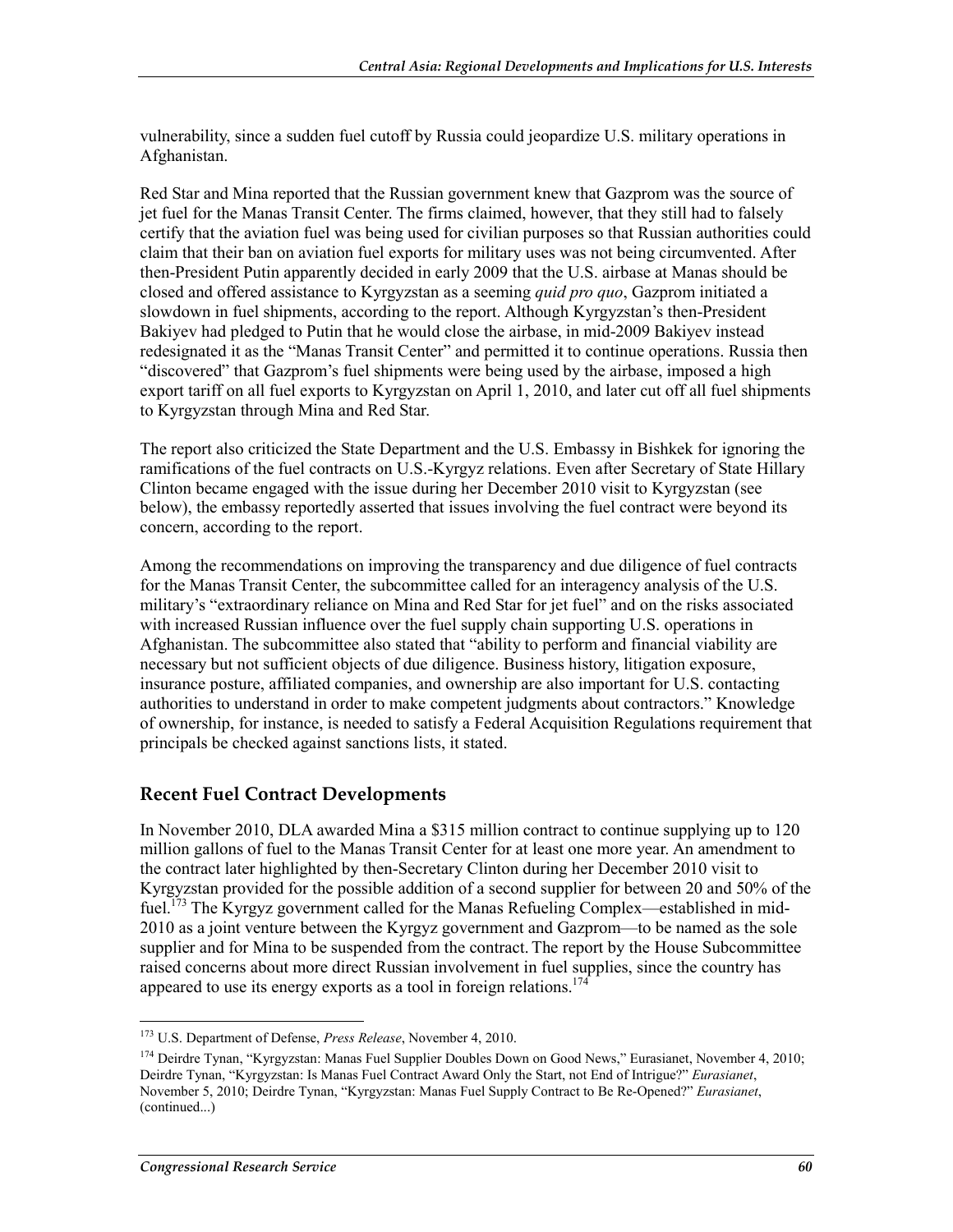In early February 2011, a U.S.-Kyrgyz agreement on fuel supplies was signed. A few days later, the Manas Refueling Complex was reincorporated as the Gazpromneft-Aero-Kyrgyzstan joint venture, with Kyrgyzstan as the minority partner (with 49% of the shares). The U.S. Defense Logistics Agency placed its first order for fuel with Gazpromneft-Aero-Kyrgyzstan on September 26, 2011, to initially supply 20% of the Transit Center's aviation fuel needs (estimated at up to 12 million gallons per month), potentially reaching 50% or more by the end of the year. According to one report, the fuel is directly supplied from Gazprom's oil refineries and transported by the Russian Transoil company to the transit center.<sup>175</sup>

On October 26, 2011, the Defense Logistics Agency (DLA) announced that it had awarded a oneyear contract for 2012 for the provision of fuel to the Manas Transit Center to World Fuel Services Europe (WFSE), a subsidiary of a U.S.-based firm. Under the contract, WFSE will cooperate with Gazpromneft-Aero Kyrgyzstan (GAK) to fulfill the aviation fuel needs of the Transit Center. WFSE is to provide a minimum of 10% of the fuel requirements of the Transit Center and a maximum of 100%, but GAK may eventually be called upon to provide up to 90% of the monthly aviation fuel supplies based on its capabilities and performance. The new contract does not mention any role for Mina Corporation in providing fuel. The U.S. Embassy in Bishkek stated that the new contract aimed "to ensure a stable, secure, and uninterrupted supply of fuel" to the Transit Center.<sup>176</sup>

The U.S. Embassy in Bishkek reported in October 2012 that DLA had provided \$208.1 million to GAK for jet fuel in FY2012. According to some reports, DLA also may have purchased jet fuel from Turkmenistan and Azerbaijan, in order to diversify the sources of supply and not rely exclusively on Russia as a source.<sup>177</sup>

# **The Northern Distribution Network to Afghanistan**

Because supplies transiting Pakistan to Afghanistan frequently were subject to attacks, General David Petraeus, the then-Commander of the U.S. Central Command, visited Kazakhstan and Tajikistan in late January 2009 to negotiate alternative air, rail, road, and water routes for the commercial shipping of supplies to support NATO and U.S. operations in Afghanistan (he also visited Kyrgyzstan to discuss airbase issues; see below). To encourage a positive response for this Northern Distribution Network (NDN), the U.S. embassies in the region announced that the United States hoped to purchase many nonmilitary goods locally to transport to the troops in Afghanistan. Kazakhstan and Tajikistan permitted such transit in February 2009, Uzbekistan permitted it in April 2009, and Kyrgyzstan permitted it in July 2009 (Georgia had given such permission in 2005, Russia in 2008, and Azerbaijan in March 2009).

 $\overline{a}$ 

<sup>(...</sup>continued)

December 22, 2010; Deirdre Tynan, "Kyrgyzstan: Manas Fuel Supplier Hitting Back at Bishkek," *Eurasianet*, January 4, 2011.

<sup>&</sup>lt;sup>175</sup> Deidre Tynan, "Kyrgyzstan: Manas Fuel Contract Goes to Kyrgyz-Russian Venture," Eurasianet, September 27, 2011; *CEDR*, September 28, 2011, Doc. No. CEP-950073.

<sup>176</sup> U.S. Department of State, Embassy of the United States in Bishkek, Kyrgyzstan, *Manas Fuel Contract Award*, October 27, 2011; Deirdre Tynan, "Kyrgyzstan: The End of an Era at Manas Air Base," *Eurasianet*, October 27, 2011.

<sup>177</sup> Joshua Kucera, "Turkmenistan Big Beneficiary Of Pentagon Money, While Uzbekistan Lags," *Eurasianet*, December 3, 2012.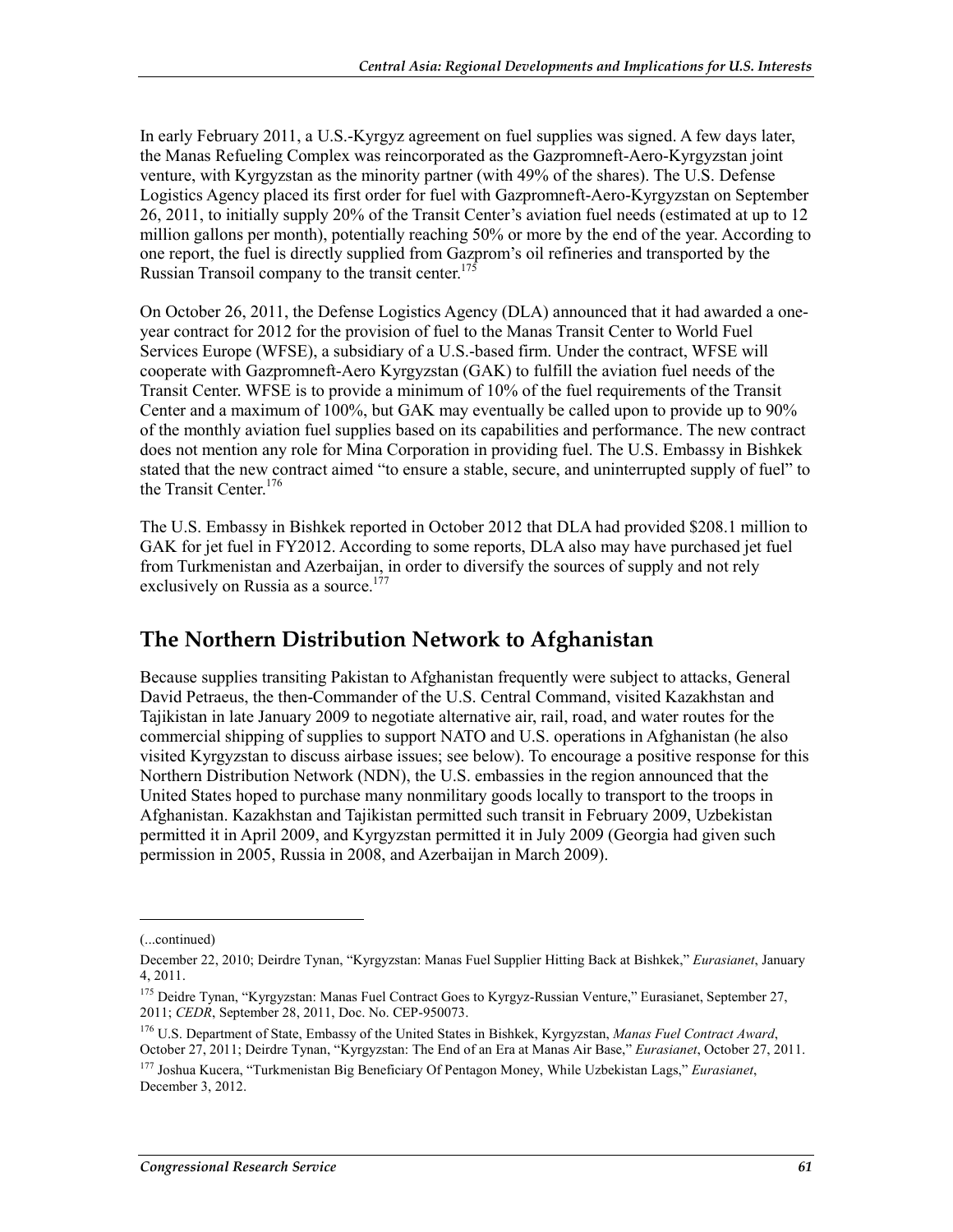There are broadly three land routes: one through the South Caucasus into Central Asia; one from the Baltic states through Russia, Kazakhstan, and Uzbekistan; and one from the Baltic states through Russia, Kazakhstan, Kyrgyzstan, and Tajikistan. Although some small cargoes reportedly were sent along the route on an ad hoc basis in late 2008, a much-publicized rail shipment of nonlethal supplies entered Afghanistan in late March 2009 after transiting Latvia, Russia, Kazakhstan, and Uzbekistan.<sup>178</sup> During his confirmation hearing in July 2011 as Commander of the U.S. Transportation Command, General William Fraser stated that the aim was to boost the percentage of surface transit through the NDN.<sup>179</sup> The Senate Foreign Relations Committee reported in late 2011 that almost three-fourths of the nonlethal surface shipments to Afghanistan were being transported via the NDN (this amount increased to virtually all surface transport following Pakistan's halt to shipments from late November 2011 to early July 2012).<sup>180</sup> Supplementing land routes, Uzbekistan's Navoi airport reportedly is being used to transport supplies to Afghanistan. After aircraft land at Navoi, the supplies are sent by rail and truck to Afghanistan.181

In August 2011, shipments began along a 50-mile rail line that was completed from the town of Hairatan, on Afghanistan's border with Uzbekistan, to the city of Mazar-e-Sharif in Afghanistan.182 Reportedly, the bulk of ISAF cargo containers shipped through the NDN eventually enter Afghanistan via this Uzbekistan-Afghanistan rail link. U.S. Defense Department officials reportedly long have been concerned that officials in Uzbekistan delay the transit of freight across the border into Afghanistan until bribes are paid by various commercial shippers.

Among the reported local purchases of supplies as incentives to regional countries to facilitate NDN shipments are food items, lumber, cement, rebar, corrugated and galvanized steel, and fuel drums. According to one report, the U.S. military greatly increased its purchases of local supplies for Afghanistan in FY2012, spending about \$1.3 billion, including \$820.5 million in Turkmenistan (presumably for jet fuel and transport). To expand such purchases, the Defense Logistics Agency reportedly posted liaison officers in Kazakhstan and Uzbekistan, and it planned to at least match this pace of purchases in  $FY2013$ <sup>183</sup>

Besides commercial shipping of nonlethal cargoes, the regional governments allegedly have quietly given U.S. and NATO military aircraft over-flight privileges for the transport of weapons and troops to Afghanistan. At the July 2009 U.S.-Russia summit, Russia openly announced that it

<sup>&</sup>lt;sup>178</sup> "Northern Route Eases Supplies to U.S, forces in Afghanistan," International Institute of Strategic Studies, August 2010; Steve Geary, "Northern Distribution Network to Shore Up Afghan Supply Chain," *Defense Logistics*, June 28, 2010; "Supply Chain Council Recognizes Alternative Afghanistan Distribution Network," *Journal of Transportation*, May 8, 2010.

<sup>&</sup>lt;sup>179</sup> U.S. Senate, Committee on Armed Services, Confirmation Hearing for William M. Fraser to be Commander, U.S. Transportation Command, August 2, 2011. See also Subcommittee on Seapower, Hearing on the FY2012 Budget Request for Strategic Airlift Aircraft, July 13, 2011.

<sup>180</sup> U.S. Senate, Committee on Foreign Relations, *Central Asia And The Transition In Afghanistan: A Majority Staff Report,* December 19, 2011.

<sup>&</sup>lt;sup>181</sup> A circum-polar air route from the United States transiting Russia and Central Asia to Afghanistan also has begun to be used. Marcus Weisgerber, "Afghanistan War Spurred Big Changes for Logistics Community," *Federal Times*, September 19, 2011.

<sup>182 &</sup>quot;Uzbek Corridor of Afghan Supply Plagued by 'Informal Payments,'" *The Times of Central Asia*, July 2, 2010; "Construction of Hairatan-Mazar-e-Sharif Railroad Completed" Uzbekistan Daily, November 16, 2010.

<sup>183</sup> Joshua Kucera, "Turkmenistan Big Beneficiary Of Pentagon Money, While Uzbekistan Lags," *Eurasianet*, December 3, 2012. Purchases were reported to be \$137.3 million in Kazakhstan, \$218.1 million in Kyrgyzstan, \$11.7 million in Tajikistan, and \$105.9 million in Uzbekistan.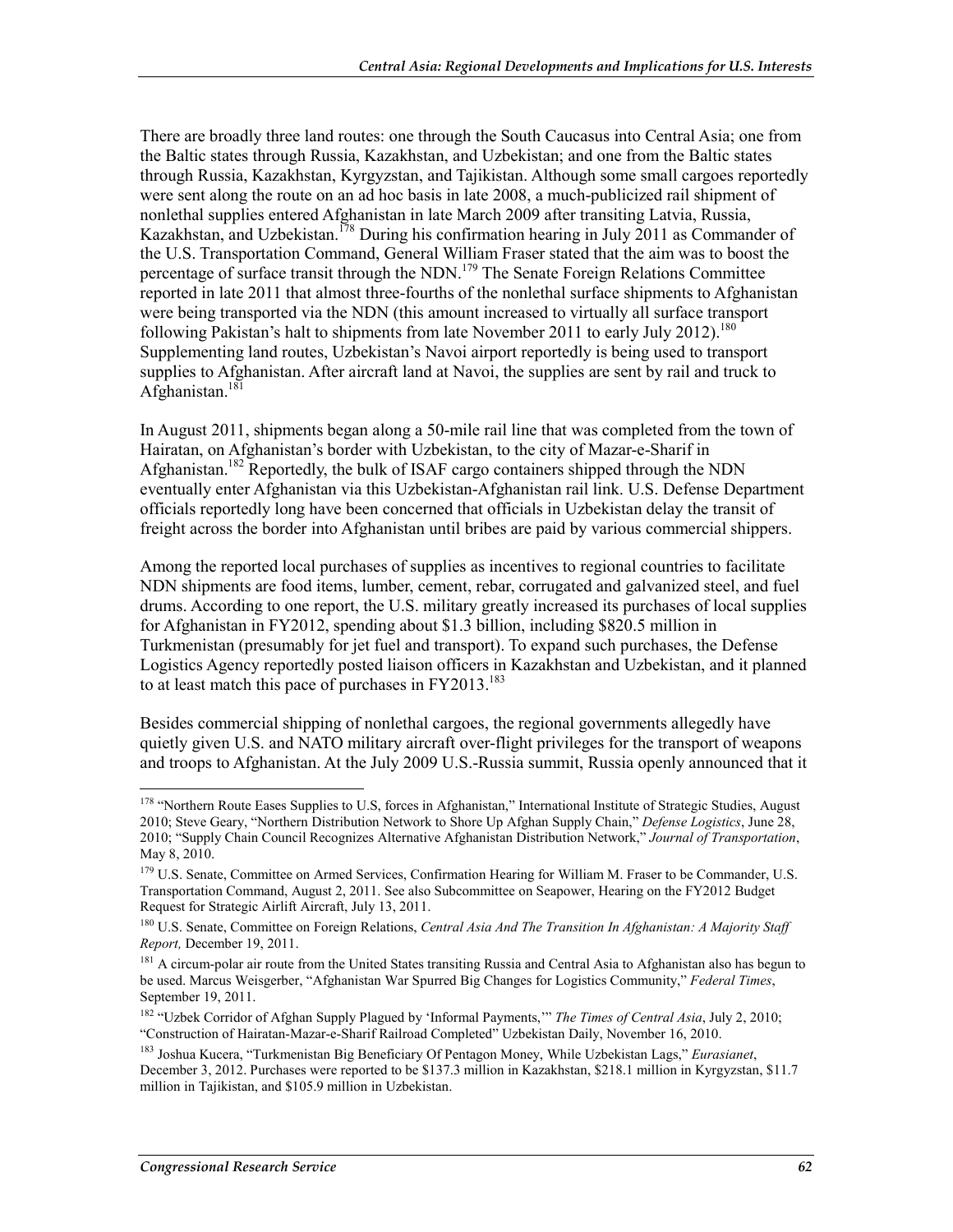was permitting such overflights. Some observers suggested that the announcement was linked to the assertion of some Russian officials that such transport could substitute for U.S. and NATO use of Manas and other Central Asian airbases. Presidents Obama and Nazarbayev reportedly agreed in principle to air flights of troops and unspecified equipment, including along a circumpolar route transiting Kazakhstan, during their meeting in April 2010, and an air transit agreement was signed on November 12, 2010.

Most of the Central Asian governments gave permission in 2012 for the egress of supplies and troops from Afghanistan in line with U.S. and NATO plans to draw down military operations in Afghanistan by late 2014. Assistant Secretary Blake reported in August 2012 that discussions are underway within the U.S. government on how much and what types of equipment removed from Afghanistan might be declared Excess Defense Articles (EDA) and provided to regional governments. He indicated that the U.S. government probably would not provide Uzbekistan with lethal EDA (weaponry), but might well provide military vehicles. He suggested that Uzbekistan's support for the NDN may have raised the ire of terrorist organizations, so that "it is very much in our interest to help Uzbekistan defend itself against such attacks." At the same time, he dismissed concerns that military assistance provided to Uzbekistan could be misused.<sup>184</sup> According to some observers, Uzbekistan withdrew from the CSTO at least in part in the hope of obtaining funds and equipment from the United States and NATO during the withdrawal of forces from Afghanistan.185 One Russian newspaper reported in November 2012 that Russian officials had offered large military aid packages to Kyrgyzstan and Tajikistan, at least in part to convince these countries not to accept excess equipment from the United States, which these officials presumed would come with strings attached, including technical advisory assistance.<sup>186</sup>

According to one plan discussed by USCENTCOM in late 2012 for the egress from Afghanistan of rolling stock (equipment with wheels or tracks that is self-propelled or can be towed) or nonrolling stock (all other equipment), almost one-quarter (500 out of 2,200 containers and vehicles) may be evacuated by rail or road through Central Asia. The plan envisages that almost onequarter of containers and vehicles may be flown to Dubai or Jordan, and that over one-half may be able to egress through Pakistan.<sup>187</sup>

# **Weapons of Mass Destruction**

Major U.S. security interests have included elimination of nuclear weapons remaining in Kazakhstan after the breakup of the Soviet Union and other efforts to control nuclear proliferation in Central Asia. The United States has tendered aid aimed at bolstering their export and physical controls over nuclear technology and materials, in part because of concerns that Iran is targeting these countries.<sup>188</sup>

<sup>1</sup> 184 U.S. Department of State, *On-the-Record Briefing With International Media:Robert O. Blake, Jr., Assistant Secretary, Bureau of South and Central Asian Affairs*, August 15, 2012.

<sup>&</sup>lt;sup>185</sup> Karimjan Akhmedov and Evgeniya Usmanova, "Afghanistan Withdrawal: The Pros and Cons of Using the Northern Distribution Network," *Eurasianet*, September 12, 2012.

<sup>186</sup> *Kommersant*, November 6, 2012; Joshua Kucera, "Report: Russia Spending \$1.3 Billion To Arm Kyrgyzstan, Tajikistan," *Eurasianet*, November 7, 2012. Other reasons for the boosted aid reportedly included preparing these countries for the post-2014 security situation in Afghanistan. Lastly, the boosted aid had been pledged as a *quid pro quo* after both countries had extended military basing leases with Moscow.

<sup>187</sup> Joshua Kucera, "U.S. Mapping Out Afghanistan Exit," *Eurasianet*, November 21, 2012.

<sup>&</sup>lt;sup>188</sup> A Treaty on the Central Asian Nuclear Weapons Free Zone entered into force in January 2009. All five Central (continued...)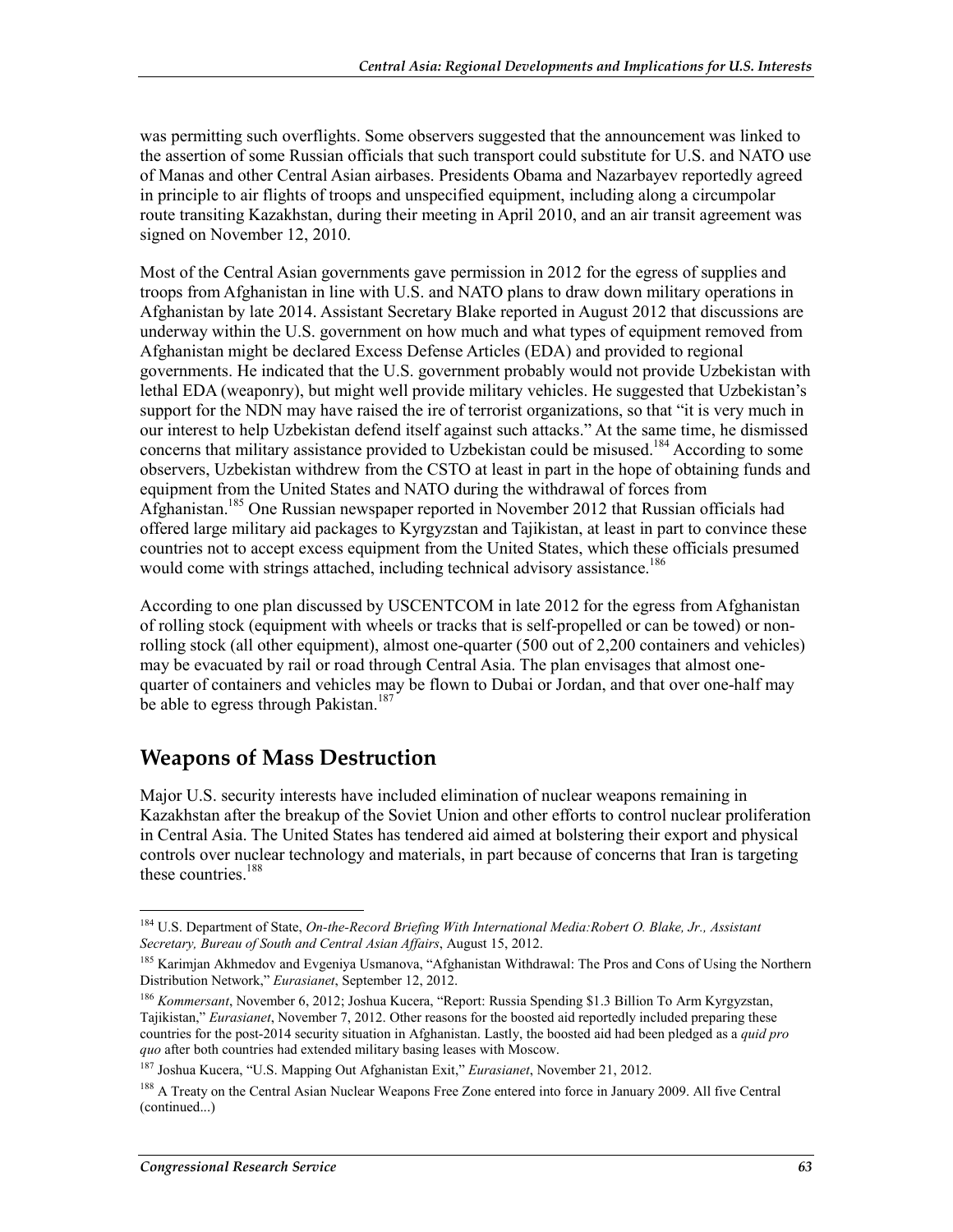After the Soviet breakup, Kazakhstan was on paper a major nuclear weapons power (in reality Russia controlled these weapons). In December 1993, the United States and Kazakhstan signed a Cooperative Threat Reduction (CTR) umbrella agreement for the "safe and secure" dismantling of 104 SS-18s, the destruction of silos, and related purposes. All bombers and their air-launched cruise missiles were removed by late February 1994 (except seven bombers destroyed with U.S. aid in 1998). The SS-18s were eliminated by late 1994. On April 21, 1995, the last of about 1,040 nuclear warheads had been removed from SS-18 missiles and transferred to Russia, and Kazakhstan announced that it was nuclear weapons-free. The United States reported that 147 silos had been destroyed by September 1999. A U.S.-Kazakh Nuclear Risk Reduction Center in Almaty was set up to facilitate verification and compliance with arms control agreements to prevent the proliferation of WMD.

Besides the Kazakh nuclear weapons, there are active research reactors, uranium mines, milling facilities, and dozens of radioactive tailing and waste dumps in Kazakhstan, Kyrgyzstan, Tajikistan, and Uzbekistan. Many of these sites reportedly were inadequately protected against theft and CTR aid has been used to assist in securing them. Kazakhstan is reported to possess one-fourth of the world's uranium reserves, and Kazakhstan and Uzbekistan have been among the world's top producers of low-enriched uranium.

Among Kazakhstan's nuclear sites was a fast breeder reactor at Aktau that was the world's only nuclear desalinization facility. In 1997 and 1999, U.S.-Kazakh accords were signed on decommissioning the Aktau reactor. Shut down in 1999, it had nearly 300 metric tons of uranium (some highly enriched) and plutonium (some weapons-grade) spent fuel in storage pools. CTR aid was used to facilitate transporting 600 kg of highly enriched uranium (HEU) from Kazakhstan to the United States in 1994, 2,900 kg of up to 26% enriched nuclear fuel from Aktau to Kazakhstan's Ulba facility in 2001 (which Ulba converted into less-enriched fuel), and 162.5 lb. of HEU spent fuel from Aktau to Russia in May 2009. In the latter instance, the material originally had been provided by Russia to Kazakhstan, and was returned to Russia in a series of four shipments by rail for storage between December 2008 and May 2009. In November 2010, CTR aid was used to facilitate the shipment of the last of more than 10 metric tons of highly enriched uranium and three metric tons of weapons-grade plutonium from Aktau to a newly constructed storage site 1,800 miles away at the former Semipalatinsk Test Site in East Kazakhstan Region.189

Kazakhstan and Uzbekistan hosted major chemical and biological warfare (CBW) facilities during the Soviet era. CTR and Energy Department (DOE) funds have been used in Kazakhstan to dismantle a former anthrax production facility in Stepnogorsk, to remove some strains to the United States, to secure two other BW sites, and to retrain scientists. CTR funding was used to dismantle Uzbekistan's Nukus chemical weapons research facility. CTR aid also was used to eliminate active anthrax spores at a former CBW test site on an island in the Aral Sea. These latter two projects were completed in 2002. Other CTR aid helps keep former Uzbek CBW scientists

<sup>(...</sup>continued)

Asian states are signatories. The Treaty prohibits the development, manufacture, stockpiling, acquisition, or possession of nuclear explosive devices within the zone. See CRS Report RL31559, *Proliferation Control Regimes: Background and Status*, coordinated by Mary Beth Nikitin.

<sup>189</sup> U.S. Department of Energy, National Nuclear Security Administration*, Press Release: Joint Statement By Co-Chairs of the U.S.-Kazakhstan Energy Partnership On Successful Completion of the U.S.-Kazakhstan BN-350 Spent Fuel Program,* November 17, 2010; *Press Release: NNSA Secures 775 Nuclear Weapons Worth of Weapons-Grade Nuclear Material from BN-350 Fast Reactor in Kazakhstan*, November 18, 2010.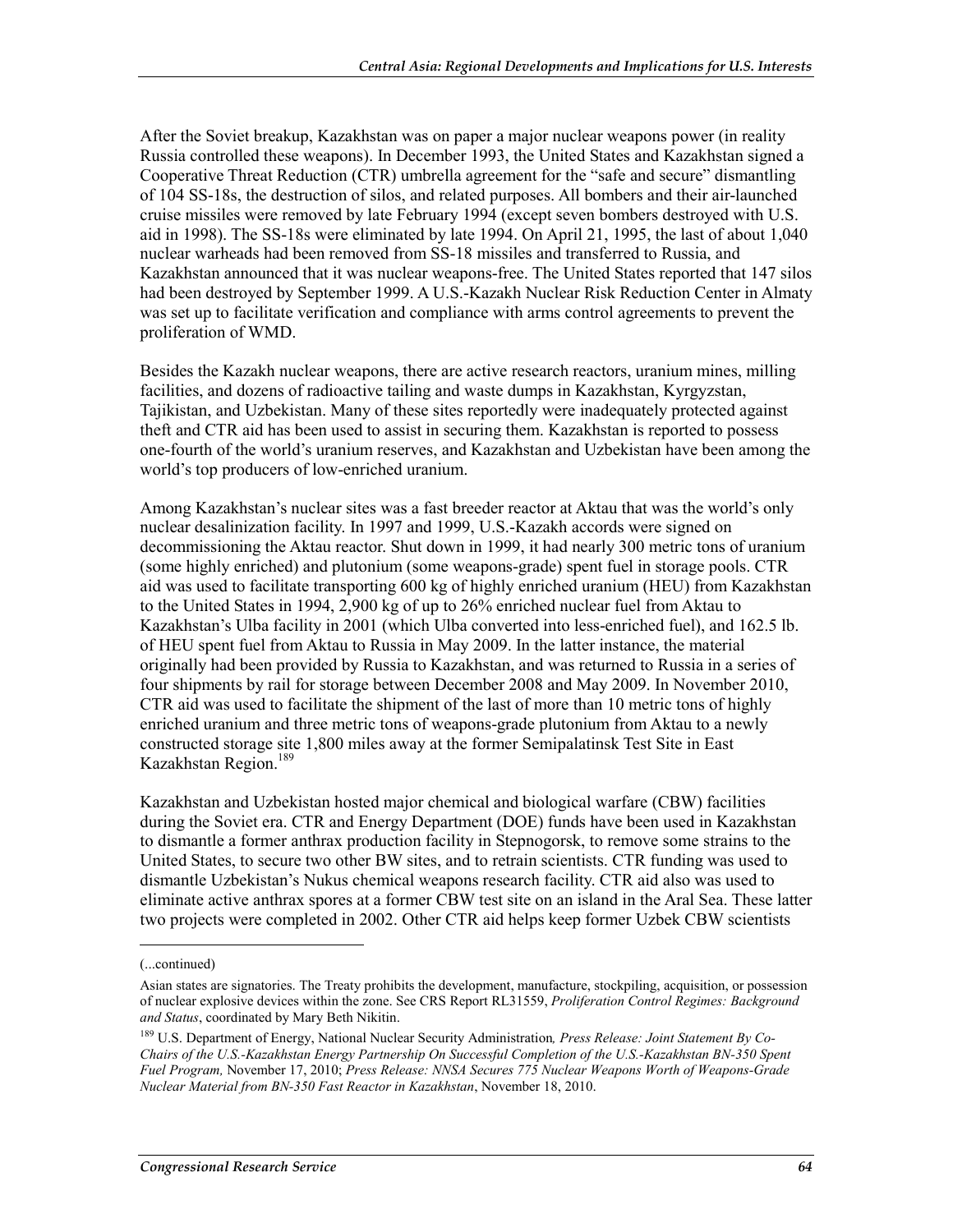employed in peaceful research. Uzbekistan has continued to cooperate with the Departments of Defense and Energy—even after it restricted other ties with the United States in 2005—to receive radiation monitoring equipment and training.

In a joint U.S.-Kazakhstan-Russia statement and other remarks at the nuclear security summit in Seoul, South Korea, in March 2012, the United States hailed Kazakhstan's efforts to secure nuclear materials inherited from the former Soviet Union as guidelines for other global nuclear non-proliferation efforts.<sup>190</sup>

| (millions of current dollars)        |                                                              |                          |                          |                                              |  |  |  |  |  |  |
|--------------------------------------|--------------------------------------------------------------|--------------------------|--------------------------|----------------------------------------------|--|--|--|--|--|--|
| <b>Central Asian</b><br>Country      | FY1992 thru<br><b>FY2010</b><br><b>Budgeted</b> <sup>a</sup> | <b>FY2011</b><br>Actualb | <b>FY2012</b><br>Actualb | <b>FY2014</b><br><b>Request</b> <sup>b</sup> |  |  |  |  |  |  |
| Kazakhstan                           | 2.050.4                                                      | 17.57                    | 19.29                    | 12.23                                        |  |  |  |  |  |  |
| Kyrgyzstan                           | 1,221.71                                                     | 41.36                    | 47.4                     | 51.82                                        |  |  |  |  |  |  |
| Tajikistan                           | 988.57                                                       | 44.48                    | 45.09                    | 36.4                                         |  |  |  |  |  |  |
| Turkmenistan                         | 351.55                                                       | 11.01                    | 9.2                      | 6.46                                         |  |  |  |  |  |  |
| Uzbekistan                           | 971.36                                                       | 11.34                    | 16.73                    | 11.59                                        |  |  |  |  |  |  |
| Regional                             | 130.44                                                       |                          |                          |                                              |  |  |  |  |  |  |
| Total                                | 5,714.03                                                     | 125.76                   | 137.7                    | 118.5                                        |  |  |  |  |  |  |
| As a percentage of<br>aid to Eurasia | 14%                                                          | 23%                      | 32%                      | 33%                                          |  |  |  |  |  |  |

#### **Table 1. U.S. Foreign Assistance to Central Asia, FY1992 to FY2014**

**Sources:** State Department, Office of the Coordinator of U.S. Assistance to Europe and Eurasia, *Congressional Budget Justification for Foreign Operations, FY2013, Annex: Regional Programs*, March 2012. Country totals for FY2013 are not yet available.

- a. Includes funds from the Aid for Europe, Eurasia, and Central Asia (AEECA) account and Agency budgets. Excludes some classified coalition support funding.
- b. Includes funds from the Aid for Europe, Eurasia, and Central Asia account (AEECA) the Economic Support Fund, and other "Function 150" programs. Does not include Defense or Energy Department funds or funding for exchanges.

<sup>190</sup> The White House, Office of the Press Secretary, *Remarks by President Obama and President Nursultan Nazarbayev of the Republic of Kazakhstan Before Bilateral Meeting*, March 26, 2012; *Joint Statement of the Presidents of the Republic of Kazakhstan, the Russian Federation, and the United States of America Regarding the Trilateral Cooperation at the Former Semipalatinsk Test Site*, March 26, 2012.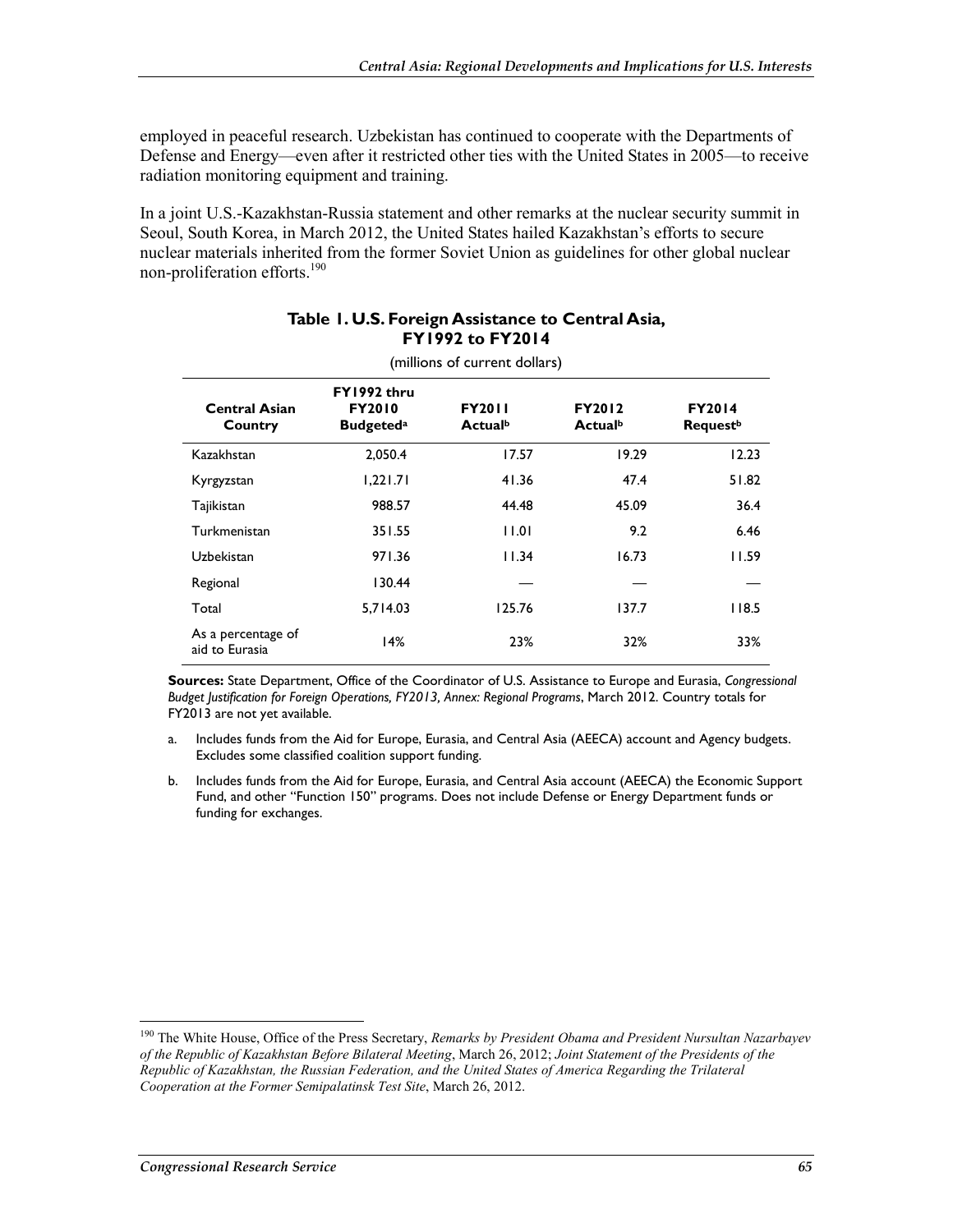| (millions of current dollars) |        |         |         |         |         |         |         |        |         |         |
|-------------------------------|--------|---------|---------|---------|---------|---------|---------|--------|---------|---------|
| Country                       | 1992   | 1993    | 1994    | 1995    | 1996    | 1997    | 1998    | 1999   | 2000    | 2001    |
| Kazakhstan                    | 20.33  | 51.47   | 202.75  | 138.85  | 79.32   | 53.52   | 75.85   | 72.60  | 77.95   | 80.01   |
| Kyrgyzstan                    | 13.03  | 108.22  | 90.36   | 44.43   | 63.63   | 23.85   | 50.29   | 61.12  | 49.73   | 43.07   |
| Tajikistan                    | 11.61  | 33.72   | 45.26   | 33.71   | 45.36   | 14.75   | 36.57   | 38.16  | 38.69   | 76.48   |
| Turkmenistan                  | 14.71  | 57.28   | 22.38   | 21.82   | 25.33   | 6.25    | 8.94    | 15.94  | 10.91   | 12.57   |
| Uzbekistan                    | 5.62   | 15.00   | 34.07   | 14.44   | 23.34   | 30.88   | 26.84   | 46.88  | 39.06   | 48.33   |
| Regional                      | 0.00   | 0.00    | 0.00    | 0.00    | 20.00   | 0.60    | 7.87    | 0.00   | 4.50    | 7.57    |
| <b>Total</b>                  | 2057.3 | 2258.69 | 2388.82 | 2248.25 | 2252.98 | 2126.85 | 2204.36 | 2233.7 | 2220.84 | 2269.03 |

#### **Table 2. U.S. Assistance to Central Asia, FY1992-FY2001**

Source: Derived from U.S. Department of State, Office of the Coordinator for Europe and Eurasia.

**Note:** Includes all agencies and accounts.

#### **Table 3. U.S. Assistance to Central Asia, FY2002-FY2010 (and Totals, FY1992-FY2010)**

|              |         |         |         |         |         |         |        |        |         | <b>Total</b>        |
|--------------|---------|---------|---------|---------|---------|---------|--------|--------|---------|---------------------|
| Country      | 2002    | 2003    | 2004    | 2005    | 2006    | 2007    | 2008   | 2009   | 2010    | (FY1992-<br>FY2010) |
| Kazakhstan   | 97.4    | 97.88   | 111.00  | 84.91   | 81.31   | 167.55  | 179.52 | 220.28 | 157.90  | 2,050.4             |
| Kyrgyzstan   | 94.47   | 53.85   | 55.25   | 55.23   | 43.44   | 71.25   | 71.23  | 111.74 | 117.52  | 1,221.71            |
| Tajikistan   | 136.34  | 48.71   | 53.01   | 65.69   | 42.81   | 49.94   | 67.33  | 67.44  | 82.99   | 988.57              |
| Turkmenistan | 18.93   | 10.98   | 10.42   | 18.94   | 10.44   | 19.84   | 16.83  | 20.78  | 28.26   | 351.55              |
| Uzbekistan   | 224.14  | 90.77   | 84.25   | 78.28   | 49.30   | 35.90   | 38.33  | 48.55  | 37.38   | 971.36              |
| Regional     | 13.88   | 9.99    | 3.41    | 5.02    | 5.43    | 7.59    | 6.66   | 25.71  | 12.21   | 130.44              |
| Total        | 2587.16 | 2315.18 | 2321.34 | 2313.07 | 2238.73 | 2359.07 | 2387.9 | 2503.5 | 2446.26 | 5,714.03            |

Source: Derived from U.S. Department of State, Office of the Coordinator for Europe and Eurasia.

**Note:** Includes all agencies and accounts.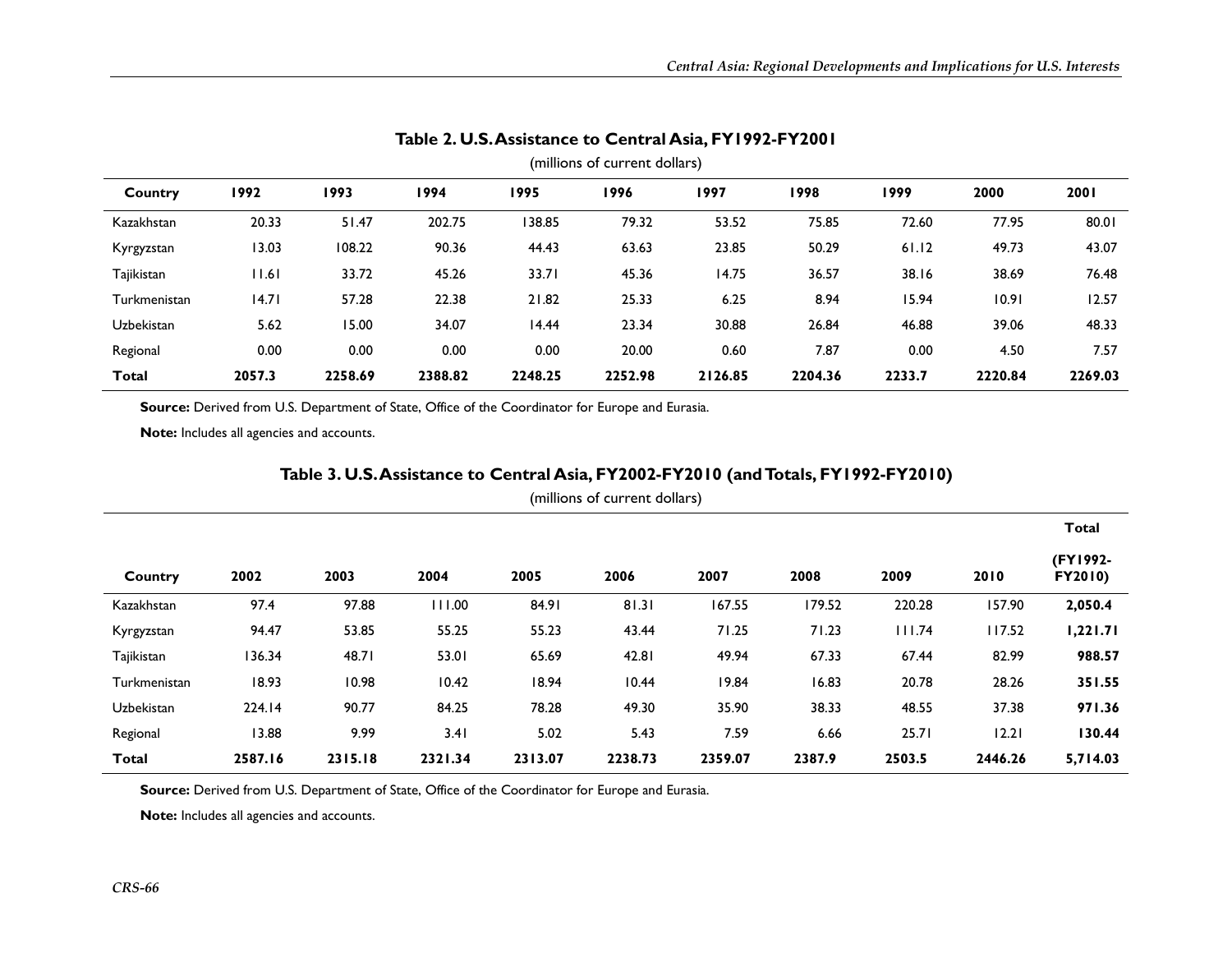

**Figure 1. Central Asia: Kazakhstan, Kyrgyzstan, Tajikistan, Turkmenistan, and Uzbekistan** 

**Source:** CRS (September 2010).